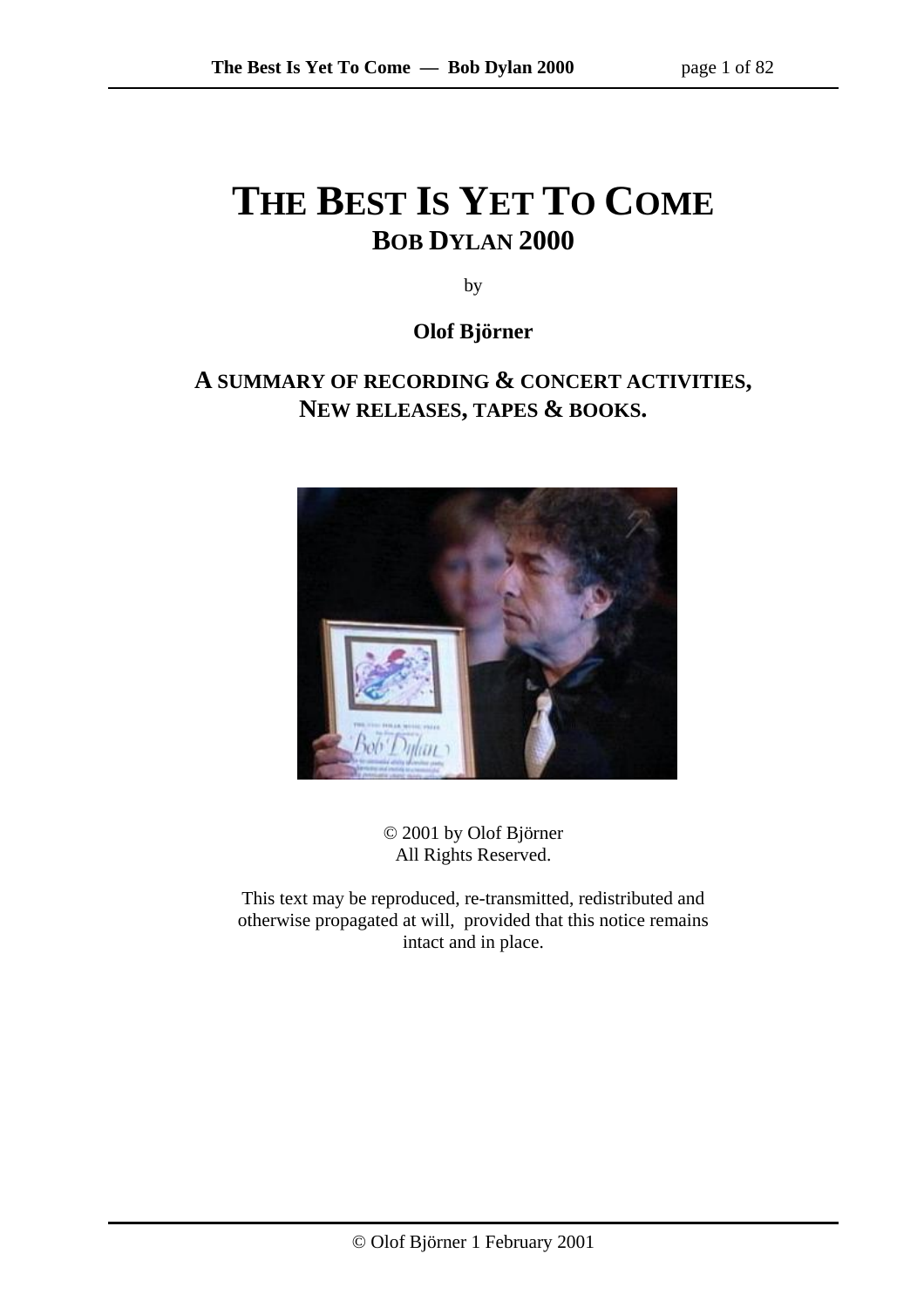# **CONTENTS:**

| $\mathbf{1}$     |                |  |
|------------------|----------------|--|
| $\boldsymbol{2}$ |                |  |
| 3                |                |  |
|                  |                |  |
| 4                |                |  |
|                  | 4.1            |  |
|                  | 4.2            |  |
|                  | 4.3            |  |
|                  | 4.4            |  |
|                  | 4.5            |  |
|                  | 4.6<br>4.7     |  |
|                  | 4.8            |  |
|                  | 4.9            |  |
|                  | 4.9.1          |  |
|                  | 4.9.2          |  |
|                  | 4.9.3          |  |
|                  | 4.9.4          |  |
|                  | 4.9.5          |  |
|                  | 4.9.6          |  |
| 5                |                |  |
|                  | 5.1            |  |
|                  | 5.2            |  |
|                  | 5.3            |  |
|                  | 5.4            |  |
|                  | 5.4.1          |  |
|                  | 5.4.2          |  |
|                  | 5.4.3          |  |
|                  | 5.4.4          |  |
|                  |                |  |
|                  | 5.5.1          |  |
|                  | 5.5.2          |  |
|                  | 5.5.3          |  |
|                  | 5.5.4          |  |
|                  |                |  |
|                  | 5.6.1<br>5.6.2 |  |
|                  | 5.6.3          |  |
|                  | 5.6.4          |  |
|                  |                |  |
|                  | 5.7.1          |  |
|                  | 5.7.2          |  |
|                  | 5.7.3          |  |
|                  | 5.7.4          |  |
|                  | 5.7.5          |  |
|                  |                |  |
|                  | 5.8.1          |  |
|                  | 5.8.2          |  |
|                  | 5.8.3          |  |
|                  |                |  |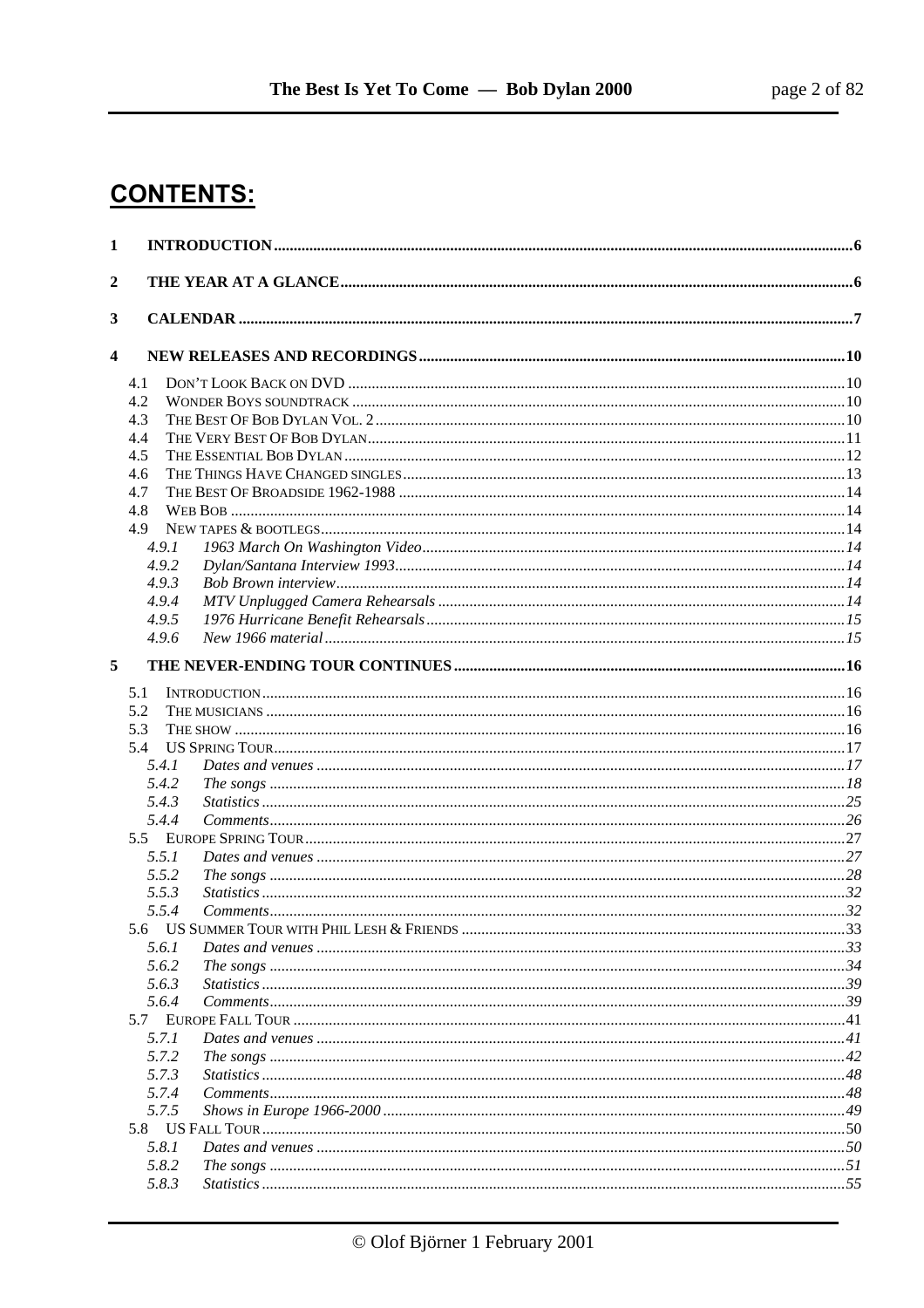|                  |              | 5.8.4 |                                                                                         |  |
|------------------|--------------|-------|-----------------------------------------------------------------------------------------|--|
|                  |              |       |                                                                                         |  |
|                  |              | 5.9.1 |                                                                                         |  |
|                  |              | 5.9.2 |                                                                                         |  |
|                  |              | 5.9.3 |                                                                                         |  |
|                  |              | 5.9.4 |                                                                                         |  |
|                  |              | 5.9.5 |                                                                                         |  |
|                  |              | 5.9.6 |                                                                                         |  |
|                  |              | 5.9.7 |                                                                                         |  |
| 6                |              |       |                                                                                         |  |
| 7                |              |       |                                                                                         |  |
|                  |              |       |                                                                                         |  |
| 8                |              |       |                                                                                         |  |
| $\boldsymbol{9}$ |              |       |                                                                                         |  |
|                  | 9.1          |       |                                                                                         |  |
|                  | 9.2          |       |                                                                                         |  |
|                  | 9.3          |       |                                                                                         |  |
|                  | 9.4          |       |                                                                                         |  |
|                  | 9.5          |       |                                                                                         |  |
|                  | 9.6          |       |                                                                                         |  |
|                  | 9.7          |       |                                                                                         |  |
|                  | 9.8          |       |                                                                                         |  |
|                  | 9.9          |       |                                                                                         |  |
|                  | 9.10         |       |                                                                                         |  |
|                  | 9.11         |       |                                                                                         |  |
|                  | 9.12         |       | BEASLEY PERFORMING ARTS COLISEUM, WASHINGTON STATE UNIVERSITY, PULLMAN, WASHINGTON, 21  |  |
|                  |              |       |                                                                                         |  |
|                  | 9.13         |       | HARRY ADAMS EVENT CENTER, UNIVERSITY OF MONTANA, MISSOULA, MONTANA, 22 MARCH 2000  67   |  |
|                  | 9.14         |       | BRICK BREEDEN FIELD HOUSE, MONTANA STATE UNIVERSITY, BOZEMAN, MONTANA, 24 MARCH 2000 67 |  |
|                  | 9.15         |       |                                                                                         |  |
|                  | 9.16         |       |                                                                                         |  |
|                  | 9.17         |       |                                                                                         |  |
|                  | 9.18         |       |                                                                                         |  |
|                  | 9.19         |       |                                                                                         |  |
|                  | 9.20         |       |                                                                                         |  |
|                  | 9.21         |       |                                                                                         |  |
|                  | 9.22         |       |                                                                                         |  |
|                  | 9.23         |       |                                                                                         |  |
|                  | 9.24         |       |                                                                                         |  |
|                  | 9.25         |       |                                                                                         |  |
|                  | 9.26<br>9.27 |       |                                                                                         |  |
|                  | 9.28         |       |                                                                                         |  |
|                  | 9.29         |       |                                                                                         |  |
|                  | 9.30         |       |                                                                                         |  |
|                  | 9.31         |       |                                                                                         |  |
|                  | 9.32         |       |                                                                                         |  |
|                  | 9.33         |       |                                                                                         |  |
|                  | 9.34         |       |                                                                                         |  |
|                  | 9.35         |       |                                                                                         |  |
|                  | 9.36         |       |                                                                                         |  |
|                  | 9.37         |       |                                                                                         |  |
|                  | 9.38         |       |                                                                                         |  |
|                  |              |       |                                                                                         |  |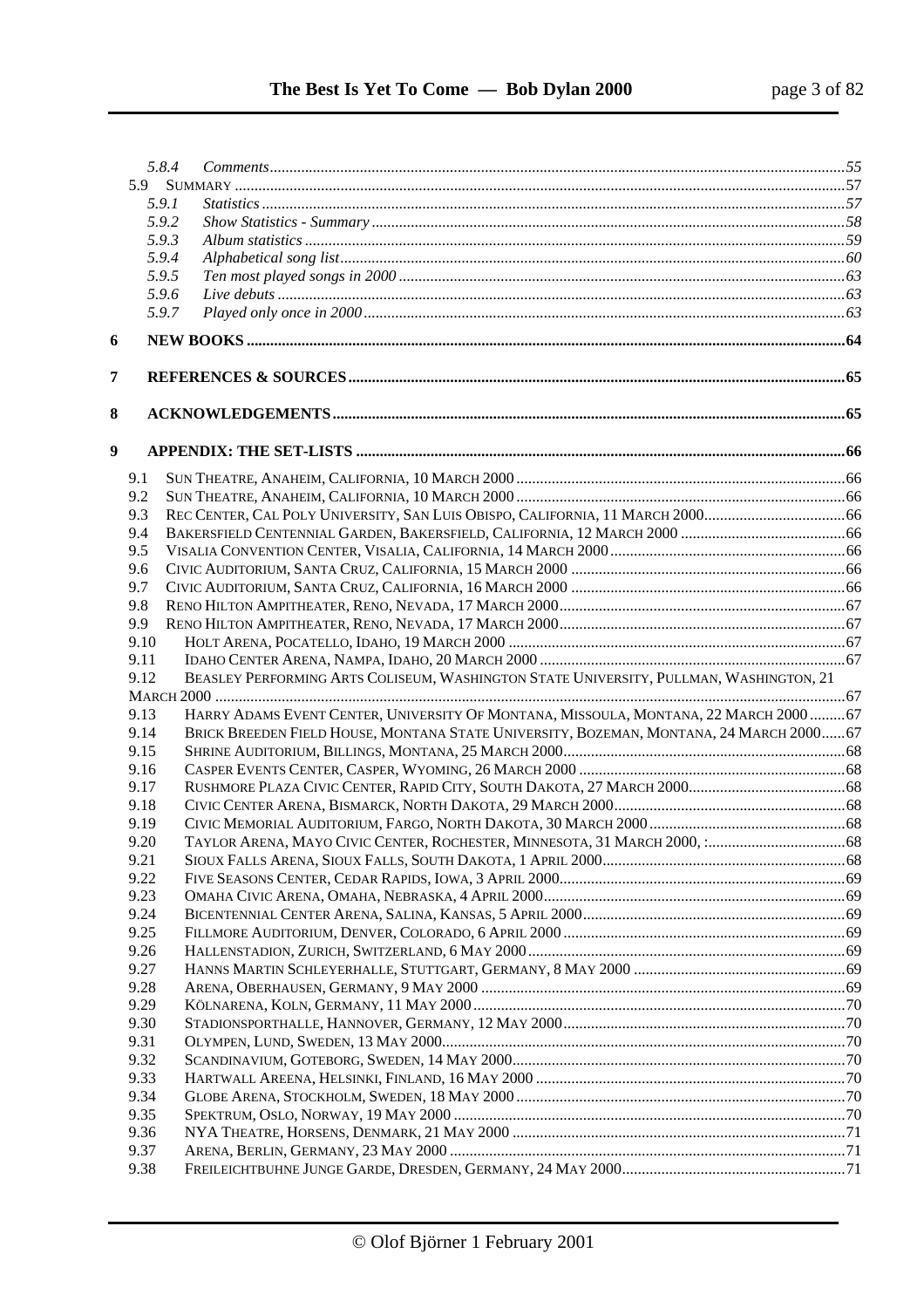| 9.39         |                                                                                    |  |
|--------------|------------------------------------------------------------------------------------|--|
| 9.40         |                                                                                    |  |
| 9.41         |                                                                                    |  |
| 9.42         |                                                                                    |  |
| 9.43         |                                                                                    |  |
| 9.44         |                                                                                    |  |
| 9.45         |                                                                                    |  |
| 9.46         |                                                                                    |  |
| 9.47         |                                                                                    |  |
| 9.48         |                                                                                    |  |
| 9.49         |                                                                                    |  |
| 9.50         |                                                                                    |  |
| 9.51         |                                                                                    |  |
| 9.52         |                                                                                    |  |
| 9.53         |                                                                                    |  |
| 9.54         | HOUSE OF BLUES, MANDALAY BAY RESORT & CASINO, LAS VEGAS, NEVADA, 27 JUNE 200073    |  |
| 9.55         |                                                                                    |  |
| 9.56         |                                                                                    |  |
| 9.57         |                                                                                    |  |
| 9.58         |                                                                                    |  |
| 9.59         |                                                                                    |  |
| 9.60         |                                                                                    |  |
| 9.61         |                                                                                    |  |
| 9.62         |                                                                                    |  |
| 9.63         |                                                                                    |  |
| 9.64         |                                                                                    |  |
| 9.65         |                                                                                    |  |
|              |                                                                                    |  |
| 9.66<br>9.67 |                                                                                    |  |
| 9.68         |                                                                                    |  |
| 9.69         |                                                                                    |  |
| 9.70         |                                                                                    |  |
| 9.71         | TWEETER CENTER FOR THE PERFORMING ARTS, MANSFIELD, MASSACHUSETTS, 22 JULY 2000  76 |  |
| 9.72         | SARATOGA PERFORMING ARTS CENTER, SARATOGA SPRINGS, NEW YORK, 23 JULY 2000 76       |  |
| 9.73         |                                                                                    |  |
| 9.74         | JONES BEACH THEATER, JONES BEACH STATE PARK, WANTAGH, NEW YORK, 26 JULY 2000  76   |  |
| 9.75         | E-CENTRE, BLOCKBUSTER-SONY MUSIC ENTERTAINMENT CENTRE, CAMDEN, NEW JERSEY, 28 JULY |  |
| 2000         | 76                                                                                 |  |
| 9.76         |                                                                                    |  |
| 9.77         |                                                                                    |  |
| 9.78         |                                                                                    |  |
| 9.79         |                                                                                    |  |
| 9.80         | ABERDEEN EXHIBITION & CONFERENCE CENTRE, ABERDEEN, SCOTLAND, 16 SEPTEMBER 2000 77  |  |
| 9.81         | SCOTTISH EXHIBITION & CONFERENCE CENTRE, GLASGOW, SCOTLAND, 17 SEPTEMBER 2000 77   |  |
| 9.82         |                                                                                    |  |
| 9.83         |                                                                                    |  |
| 9.84         |                                                                                    |  |
| 9.85         |                                                                                    |  |
| 9.86         |                                                                                    |  |
| 9.87         |                                                                                    |  |
| 9.88         |                                                                                    |  |
| 9.89         |                                                                                    |  |
| 9.90         | MENUHIN SAAL, JAHRHUNDERTHALLE, FRANKFURT, GERMANY, 29 SEPTEMBER 2000  79          |  |
| 9.91         |                                                                                    |  |
| 9.92         |                                                                                    |  |
| 9.93         |                                                                                    |  |
| 9.94         |                                                                                    |  |
|              |                                                                                    |  |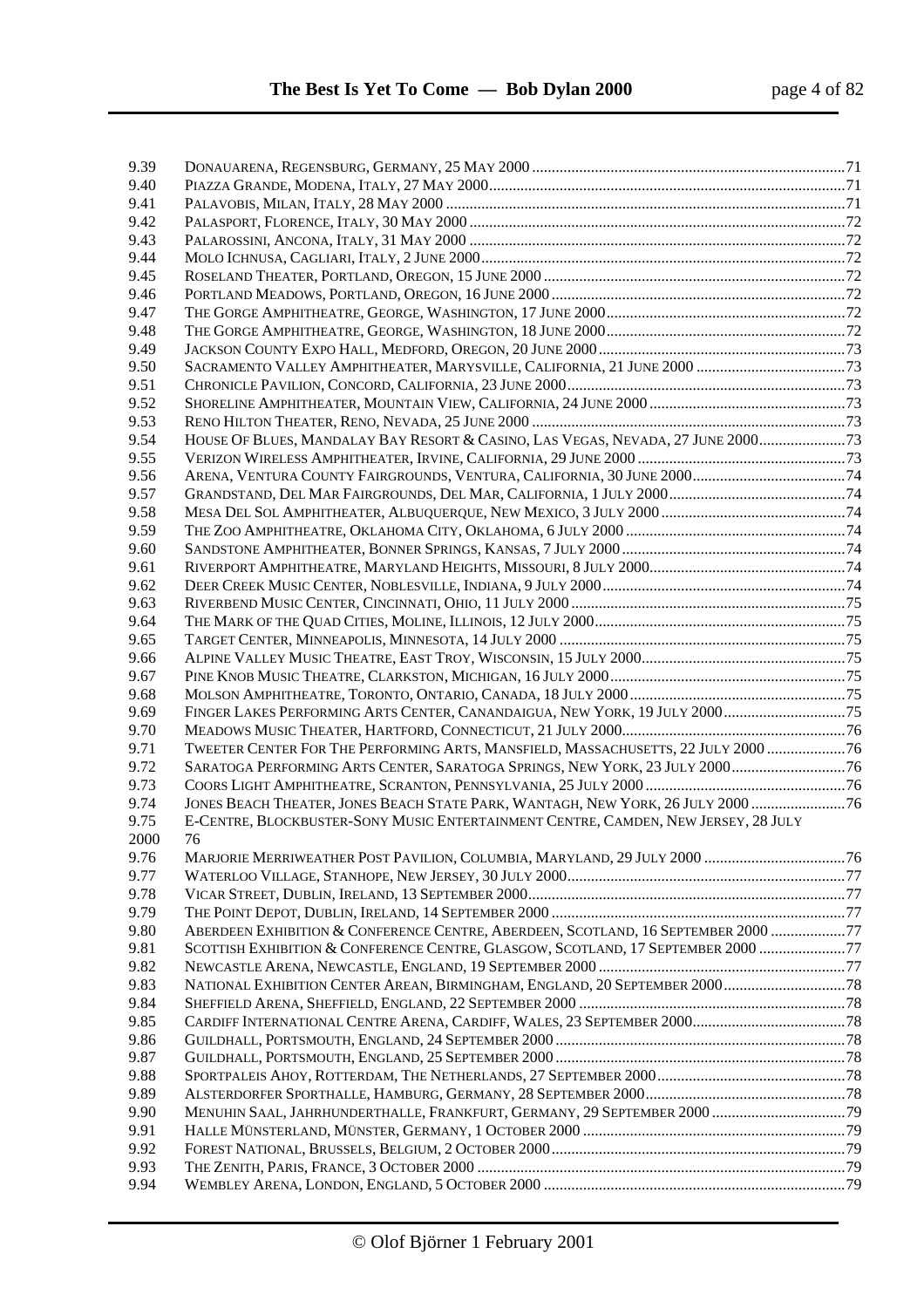| 9.95  |                                                                                       | .79 |
|-------|---------------------------------------------------------------------------------------|-----|
| 9.96  |                                                                                       |     |
| 9.97  | WELSH RYAN MCGAW HALL, NORTHWESTERN UNIVERSITY, EVANSTON, ILLINOIS, 31 OCTOBER 200080 |     |
| 9.98  | AUDITORIUM, UNIVERSITY OF INDIANA, BLOOMINGTON, INDIANA, 1 NOVEMBER 2000 80           |     |
| 9.99  | THE EDWARD C. ELLIOTT HALL OF MUSIC, PURDUE UNIVERSITY, WEST LAFAYETTE, INDIANA, 2    |     |
|       |                                                                                       |     |
| 9.100 |                                                                                       |     |
| 9.101 | HILL AUDITORIUM, UNIVERSITY OF MICHIGAN, ANN ARBOR, MICHIGAN, 5 NOVEMBER 2000  80     |     |
| 9.102 | A.J. PALUMBO CENTER, DUQUESNE UNIVERSITY, PITTSBURGH, PENNSYLVANIA, 6 NOVEMBER 200081 |     |
| 9.103 | STABLER ARENA, LEHIGH UNIVERSITY, BETHLEHEM, PENNSYLVANIA, 8 NOVEMBER 2000  81        |     |
| 9.104 |                                                                                       |     |
| 9.105 |                                                                                       |     |
| 9.106 | KEANEY AUDITORIUM, UNIVERSITY OF RHODE ISLAND, SOUTH KINGSTON, RHODE ISLAND, 12       |     |
|       |                                                                                       |     |
| 9.107 |                                                                                       |     |
| 9.108 |                                                                                       |     |
| 9.109 |                                                                                       |     |
| 9.110 | SHOWROOM, TROPICANA CASINO & RESORT, ATLANTIC CITY, NEW JERSEY, 18 NOVEMBER 2000 82   |     |
| 9.111 | SHOWROOM, TROPICANA CASINO & RESORT, ATLANTIC CITY, NEW JERSEY, 18 NOVEMBER 2000 82   |     |
| 9.112 | TOWSON CENTER ARENA, TOWSON STATE UNIVERSITY, TOWSON, MARYLAND, 19 NOVEMBER 200082    |     |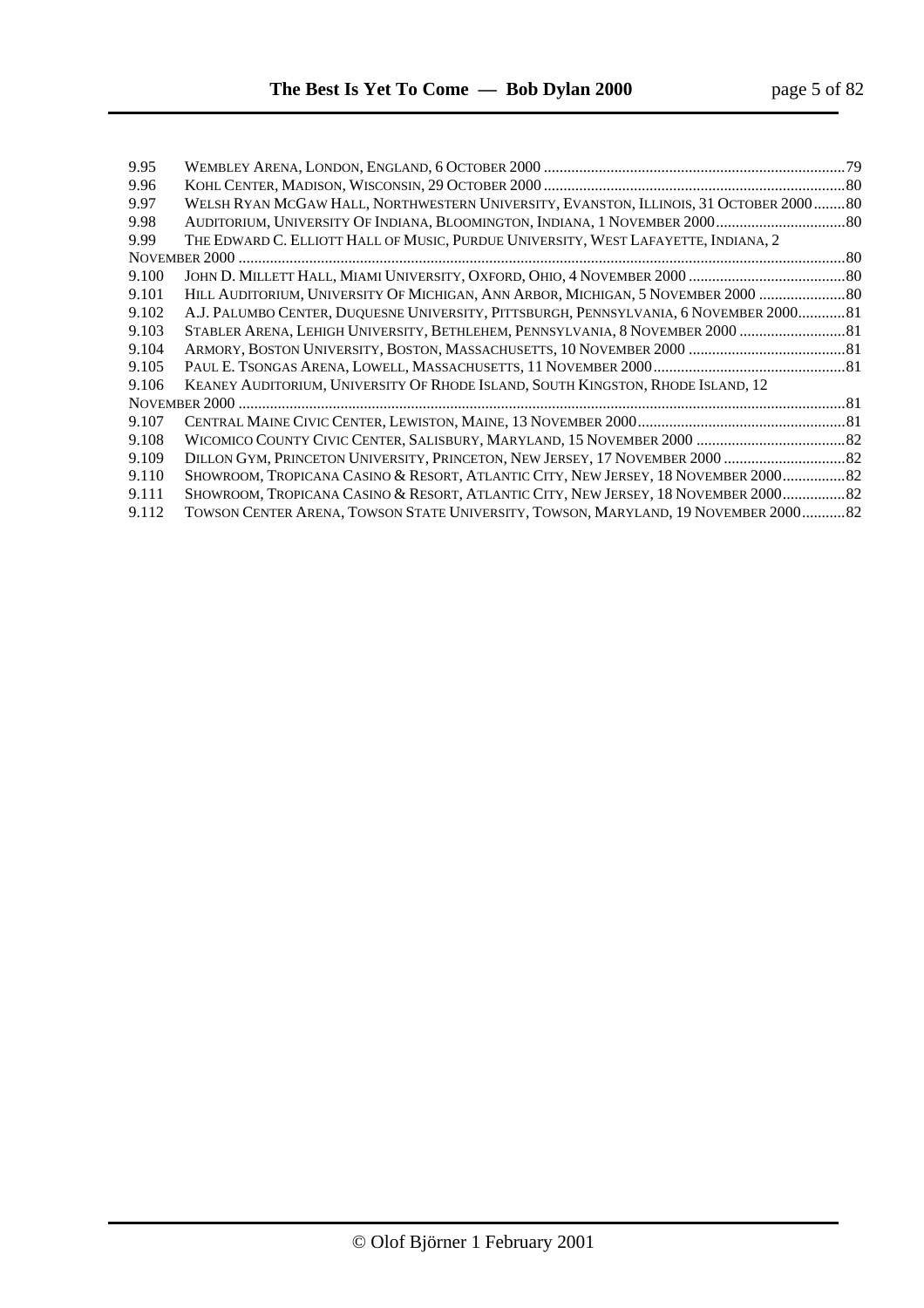# **1 INTRODUCTION**

The Never-Ending Tour continues in the new millennium of course. Five new legs in pretty much the same territories as in 1999. Same band, some new songs. Bob Dylan is awarded the Polar Music Prize. No less than three different "best of" compilations are released. The new song *Things Have Changed* is included in the soundtrack to the film Wonderboys. The song is played live at almost every show in 2000. All in all it was another very good year. Dylan is singing better and better and the band is getting tighter. When will we get the live album from The Never-Ending Tour?

# **2 THE YEAR AT A GLANCE**

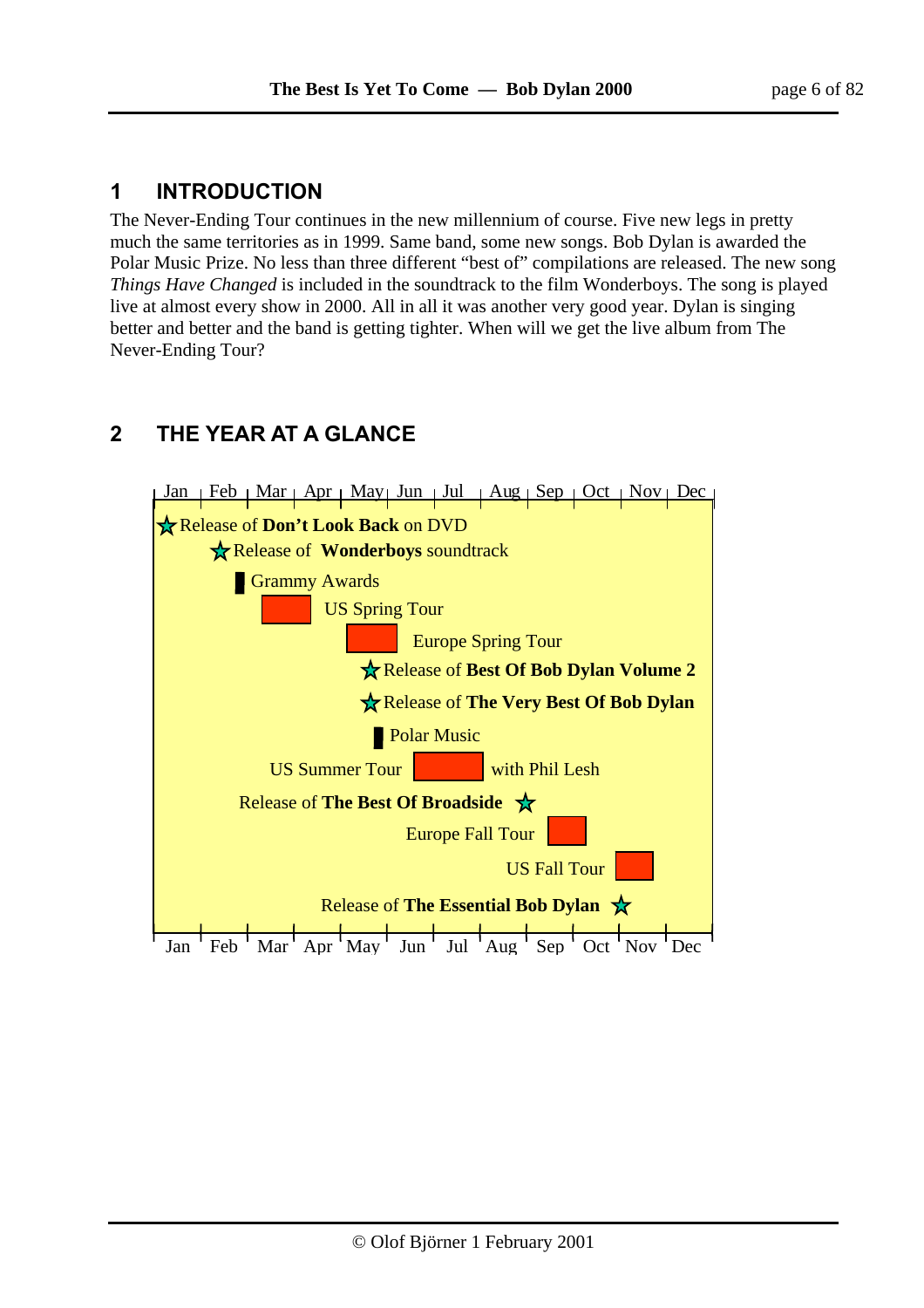# **3 CALENDAR**

| 6 January   | The Japanese version of GQ magazine contains a Bob Dylan article ranging about<br>50 pages, of course including several photos.                                                                                                                                                                                                                                                                                                                                                                                                                                                                                                                                                                                                                |
|-------------|------------------------------------------------------------------------------------------------------------------------------------------------------------------------------------------------------------------------------------------------------------------------------------------------------------------------------------------------------------------------------------------------------------------------------------------------------------------------------------------------------------------------------------------------------------------------------------------------------------------------------------------------------------------------------------------------------------------------------------------------|
| 7 January   | Don't Look Back is released on DVD. This release contains an alternate version<br>of the Subterranean Homesick Blues "video" as well as 4 new sound tracks please<br>refer to section 4.1.                                                                                                                                                                                                                                                                                                                                                                                                                                                                                                                                                     |
| 12 January  | Bob Dylan and Isaac Stern are awarded this year's Polar Music Prize. The late<br>Stig Anderson, who was the publisher, lyricist and manager of ABBA, founded<br>this prize in 1989. Stig Anderson donated a large sum of money to The Royal<br>Swedish Academy of Music with the aim of creating what was to become known<br>as The Polar Music Prize. Its name stems from Anderson's legendary record label,<br>Polar Records.                                                                                                                                                                                                                                                                                                                |
| 27 January  | Beatrice Rutman, mother of Bob Dylan, dies in St. Paul 84 years old.                                                                                                                                                                                                                                                                                                                                                                                                                                                                                                                                                                                                                                                                           |
| 15 February | Release of Wonderboys soundtrack with Things Have Changed.                                                                                                                                                                                                                                                                                                                                                                                                                                                                                                                                                                                                                                                                                     |
| 23 February | Bob Dylan and Lauryn Hill presents the Grammy Award for Best Album to Carlos<br>Santana at the Grammy ceremony at The Staples Center in Los Angeles.                                                                                                                                                                                                                                                                                                                                                                                                                                                                                                                                                                                           |
| 10 March    | The first tour of the new millennium kicks off with two shows at the Sun Theatre<br>in Anaheim, California. The first show features two live debuts, Tell Me That It<br>Isn't True and Things Have Changed. Dignity returns to the set list after almost<br>five years. In the second show <i>Country Pie</i> is played live for the first time and We<br>Better Talk This Over is tried out. It has not been played since Hollywood Florida,<br>16 December 1978 and is the second song from Street Legal to be played during<br>The Never-Ending Tour. Apparently Bob is dissatisfied with the result and almost<br>aborts the song and it isn't played again. Country Pie becomes the standard first<br>song in the electric set this year. |
| 14 March    | The show in Visalia, California first version of <i>Dear Landlord</i> since Sarasota,<br>Florida, 9 November 1992                                                                                                                                                                                                                                                                                                                                                                                                                                                                                                                                                                                                                              |
| 15 March    | The show in Santa Cruz, California features the First version of Drifter's Escape<br>since Pistoia, Italy, 7 July 1996.                                                                                                                                                                                                                                                                                                                                                                                                                                                                                                                                                                                                                        |
| 6 April     | Ray Benson from support act Asleep At The Wheel guests on the encores in the<br>final show of the US Spring Tour in Denver, Colorado.                                                                                                                                                                                                                                                                                                                                                                                                                                                                                                                                                                                                          |
| Early May   | Rehearsals for the upcoming European tour in a New York City studio. They also<br>recorded Red Cadillac And A Black Moustache for a Warren Smith tribute album.                                                                                                                                                                                                                                                                                                                                                                                                                                                                                                                                                                                |
| 6 May       | Dylan returns to Europe with tour in Germany, Scandinavia and Italy. First show<br>though is in Zürich, Switzerland and Delia is played for the first time since the late<br>show at The Supper Club in New York City, 17 November 1993.                                                                                                                                                                                                                                                                                                                                                                                                                                                                                                       |
| 8 May       | Release of the Best Of Bob Dylan Volume 2. Please refer to section 4.3.                                                                                                                                                                                                                                                                                                                                                                                                                                                                                                                                                                                                                                                                        |
|             | Release of the Swedish The Very Best Of Bob Dylan. Comes with liner notes in<br>Swedish. Please refer to section 4.4.                                                                                                                                                                                                                                                                                                                                                                                                                                                                                                                                                                                                                          |
|             |                                                                                                                                                                                                                                                                                                                                                                                                                                                                                                                                                                                                                                                                                                                                                |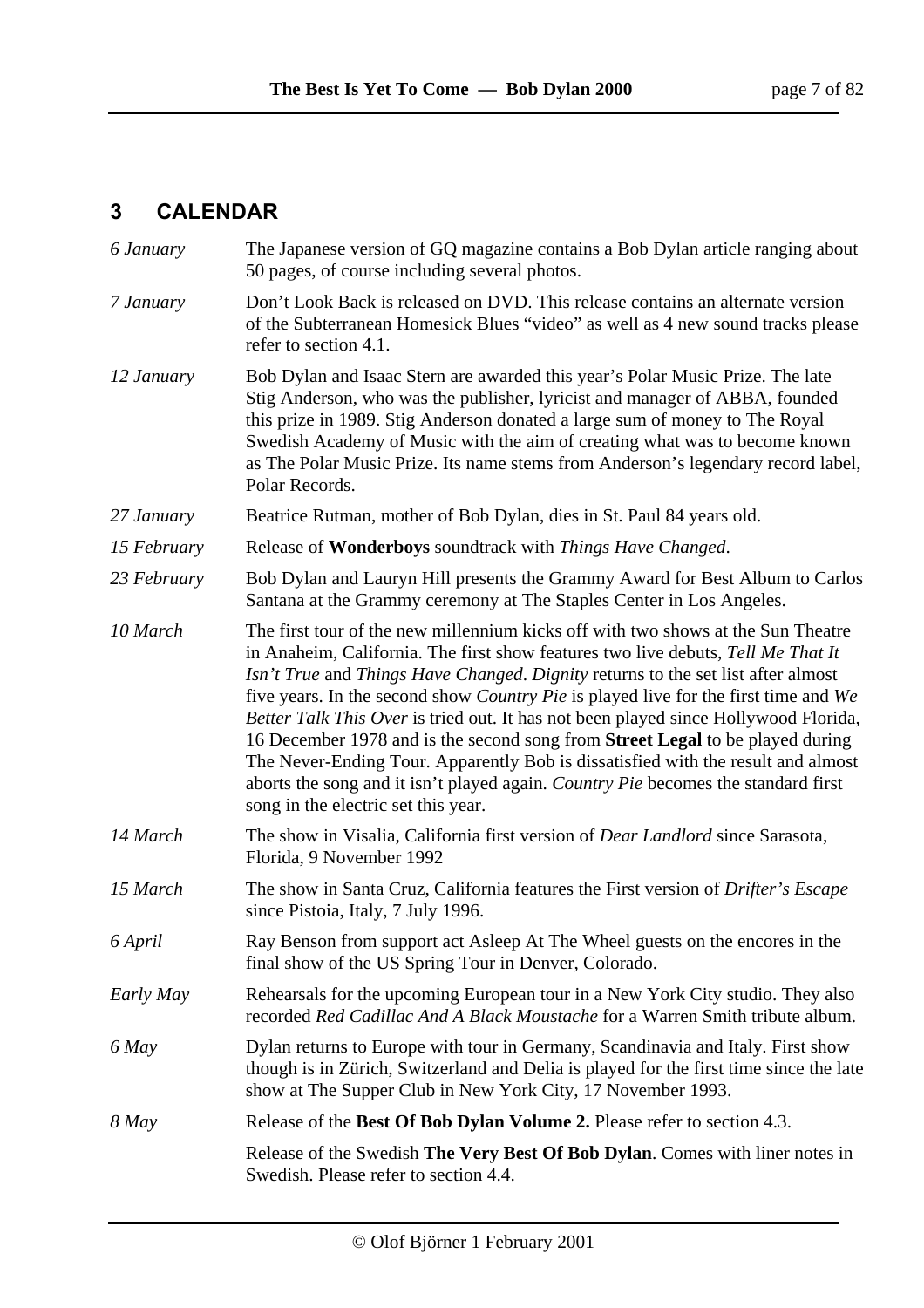|              | Bob signs a deal with HBO to star in a one-hour special developed specifically for<br>him by writer-producer Larry Charles (of Seinfeld fame). The special is said to<br>include Dylan music, both new and classic material, and comedy.                                                                                                                                                                                                                                                                                                                                                                                              |  |
|--------------|---------------------------------------------------------------------------------------------------------------------------------------------------------------------------------------------------------------------------------------------------------------------------------------------------------------------------------------------------------------------------------------------------------------------------------------------------------------------------------------------------------------------------------------------------------------------------------------------------------------------------------------|--|
| $15$ May     | Dylan attends the Polar Music Prize Award Ceremony at The Berwald Hall in<br>Stockholm and receives the price from King Carl XVI Gustaf. The prize winners<br>never perform at the ceremony, but other artists pay tributes. Brian Ferry sings A<br>Hard Rain's A-Gonna Fall and Louise Hoffsten sings a moving version of What<br>Good Am I? Dylan looks highly uncomfortable through the whole thing.                                                                                                                                                                                                                               |  |
|              | Later the same evening there is a dinner at the Winter Garden in Grand Hotel. The<br>winners are supposed to entertain at this occasion. However Dylan skips the<br>dinner and flies to Helsinki for next days concert.                                                                                                                                                                                                                                                                                                                                                                                                               |  |
| $21$ May     | Dylan plays a show at the Ny Teater in Horsens, Denmark. This must be the<br>smallest audience ever with the exception of the prison gig in The Correctional<br>Intuition For Women in Clinton, New Jersey, 7 December 1975. There are 100<br>tickets for sponsors, 75 for paying press, and 250 for the people who line up.                                                                                                                                                                                                                                                                                                          |  |
| $24$ May     | Dylan celebrates his 59 <sup>th</sup> birthday with a show in Dresden, Germany. First<br>"birthday concert" since 1966!                                                                                                                                                                                                                                                                                                                                                                                                                                                                                                               |  |
| 2 June       | Last show of the European Spring Tour in Cagliari, Italy.                                                                                                                                                                                                                                                                                                                                                                                                                                                                                                                                                                             |  |
| $15$ June    | After just two weeks off the road Dylan starts a marathon summer tour in the US<br>with Phil Lesh & Friends. Dylan starts each show, which typically consists of 16<br>or 17 songs. The first show in Portland, Oregon, however is a warm-up without<br>Phil Lesh and sees the debuts of Standing In The Doorway and Searching For A<br>Soldier's Grave, a song by Johnnie Wright, Jim Anglin, and Jack Anglin. Also<br>featured is the second live performance of <i>She's About A Mover</i> by Dough Sahm.<br>In a way this is also a debut since Doug Sahm himself sang it on the previous<br>occasion in Edmonton 24 August 1988. |  |
| 15 June      | Songs from Time Out Of Mind are surprisingly absent from the first joint show<br>with Phil Lesh in Portland. This proves to be the rule rather than the exception for<br>the remainder of the tour.                                                                                                                                                                                                                                                                                                                                                                                                                                   |  |
| $17$ June    | Second live performance of <i>Long Black Veil</i> during the first show in George,<br>Washington.                                                                                                                                                                                                                                                                                                                                                                                                                                                                                                                                     |  |
| 18 June      | First live version of <i>House Of The Risin' Sun</i> since Paris 7 October 1987 during<br>the second show in George, Washington.                                                                                                                                                                                                                                                                                                                                                                                                                                                                                                      |  |
| $20$ June    | The show in Medford, Oregon features the first live version of The Ballad Of<br>Frankie Lee And Judas Priest since Rochester Hills 18 July 1988.                                                                                                                                                                                                                                                                                                                                                                                                                                                                                      |  |
| $25 \, July$ | Grateful Dead Records releases a tribute album called <b>Stolen Roses</b> . It includes<br>the Bob Dylan contribution <i>Friend of the Devil</i> , a live version from the past year.                                                                                                                                                                                                                                                                                                                                                                                                                                                 |  |
| $30$ July    | After no less than 33 shows the summer tour ends in Stanhope, New Jersey.                                                                                                                                                                                                                                                                                                                                                                                                                                                                                                                                                             |  |
| 22 August    | Release of The Best Of Broadside 1962-1988 with two Dylan tracks.                                                                                                                                                                                                                                                                                                                                                                                                                                                                                                                                                                     |  |
| 13 September | This year's second tour in Europe starts with another warm-up show at a small<br>club, Vicar Street, Dublin, Ireland. All tickets are sold in less than 1 minute!                                                                                                                                                                                                                                                                                                                                                                                                                                                                     |  |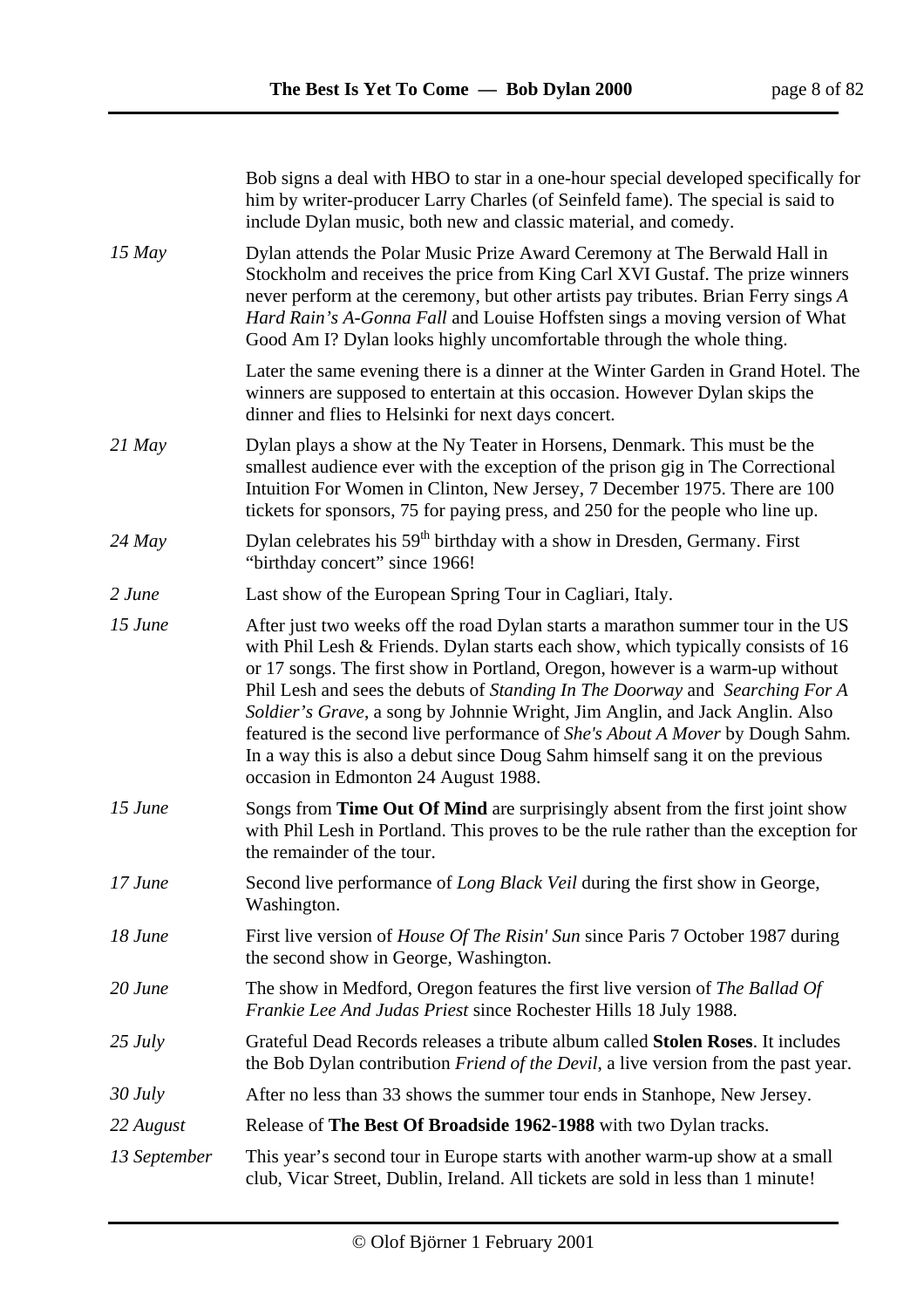| page 9 of 82 |  |  |
|--------------|--|--|
|--------------|--|--|

| 1 October   | The most surprising debut of the year takes place in Münster, Germany when If<br>Dogs Run Free is played as the third encore. A smooth jazzy acoustic version,<br>which is to stay in the set for the rest of the year. This is the fourth song only from<br>New Morning to be played live. |
|-------------|---------------------------------------------------------------------------------------------------------------------------------------------------------------------------------------------------------------------------------------------------------------------------------------------|
| 5-6 October | The Fall tour in Europe ends with two shows at The Wembley Arena in London.                                                                                                                                                                                                                 |
| 9 October   | Wallflowers' third album <b>Breach</b> is released.                                                                                                                                                                                                                                         |
| 29 October  | The last tour of the year starts in Madison, Wisconsin.                                                                                                                                                                                                                                     |
| 31 October  | Release of the 2-CD set The Essential Bob Dylan. See section 4.5.                                                                                                                                                                                                                           |
| 1 November  | <i>Blue Bonnet Girl</i> by Glenn Spencer is played in Bloomington, Indiana.                                                                                                                                                                                                                 |
| 2 November  | The set in West Lafayette, Indiana contains the first live version of <i>Chimes Of</i><br><i>Freedom</i> since the inauguration of Bill Clinton in Washington 17 January 1993.                                                                                                              |
| 12 November | 10,000 Men is played live for the first time at the show in South Kingston, Rhode<br>Island, leaving <i>Handy Dandy</i> as the only song without a live rendition from<br><b>Under A Red Sky.</b>                                                                                           |
| 19 November | The last concert of the first year in the new millennium is played in Towson,<br>Maryland.                                                                                                                                                                                                  |
| December    | Bob Dylan records the Dean Martin song Return To Me, intended for use in TV<br>mafia drama The Sopranos.                                                                                                                                                                                    |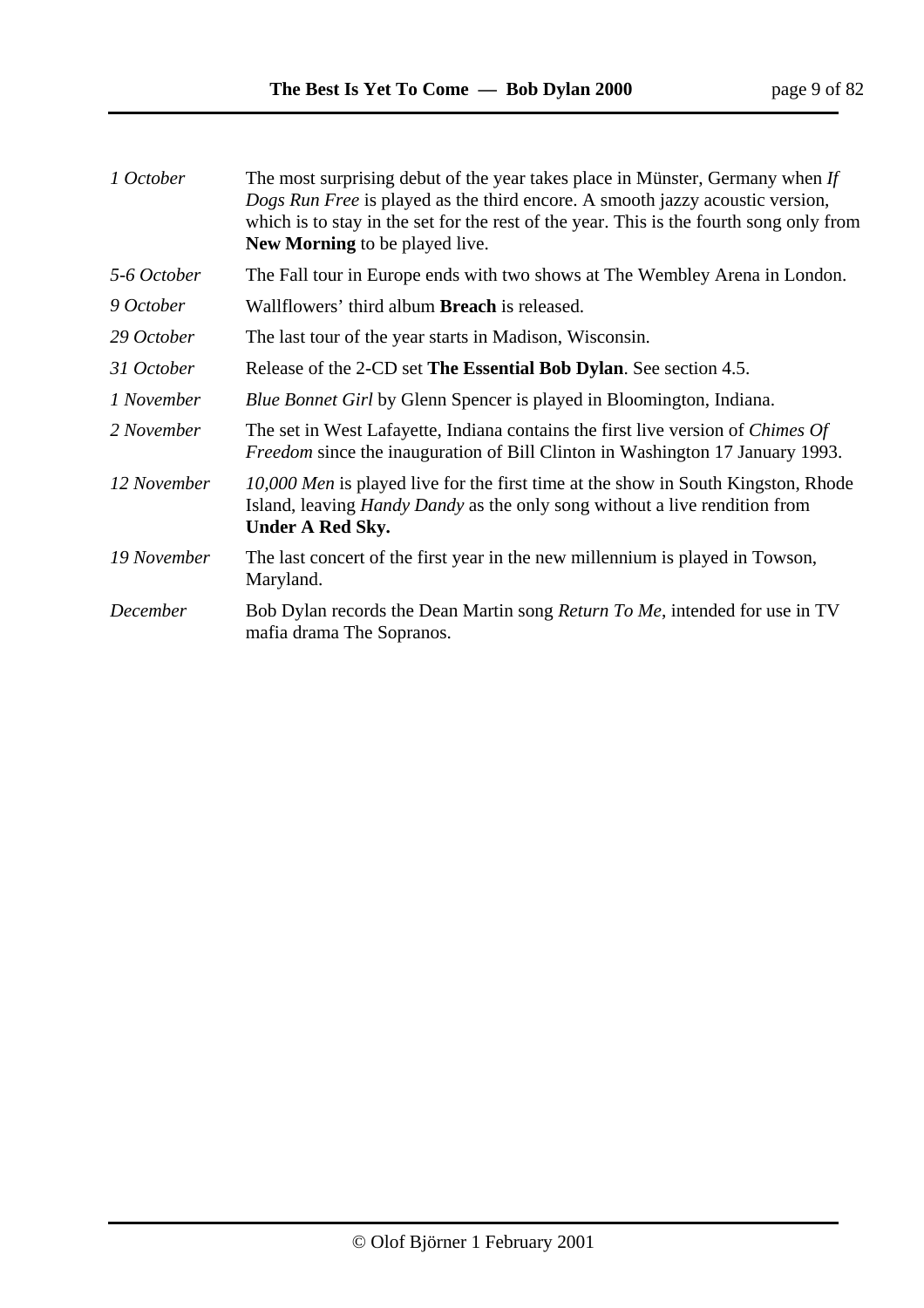# **4 NEW RELEASES AND RECORDINGS**

## **4.1 Don't Look Back on DVD**

**Docurama NVG-9447,** released January 2000.

This version contains the following additional material, compared to the original release.

A. An alternate version of the "cue card" video of Subterranean Homesick Blues, probably filmed in Hyde Park.

B. Five complete performances (audio only):

- To Ramona 4 May 1965, Sheffield
- Love Minus Zero/No Limit 6 May 1965, Newcastle
- The Lonesome Death Of Hattie Carroll 10 May 1965, London
- It's All Over Now, Baby Blue 10 May 1965, London
- $\bullet$  It Ain't Me, Babe 10 May 1965, London

There is also some background information, a Pennebaker filmography and a Dylan discography, and commentary by Don Pennebaker and Bobby Neuwirth. For additional information, please refer to chapter 8 in the 1965 chronology **Something Is Happening**.

## **4.2 Wonder Boys soundtrack**

**Columbia CK 68349**, released 15 February 2000.

The tracks are as follows:

- *1.* Bob Dylan *Things Have Changed*
- *2.* Buffalo Springfield *A Child's Claim To Fame*
- *3.* Tom Rush *No Regrets*
- *4.* Neil Young *Old Man*
- *5.* Bob Dylan *Shooting Star*
- *6.* Tim Hardin *Reason To Believe*
- *7.* Little Wille John *Need Your Love So Bad*
- *8.* Bob Dylan *Not Dark Yet*
- *9.* Clarence Carter *Slip Away*
- *10.* Leonard Cohen *Waiting For The Miracle*
- *11.* Bob Dylan *Buckets Of Rain*
- *12.* John Lennon *Watching The Wheels*
- *13.* Van Morrison *Philosopher's Stone*

The first track is the only especially recorded for the film.

# **4.3 The Best Of Bob Dylan Vol. 2**

**Columbia 496361**, released 8 May 2000.

The tracks are: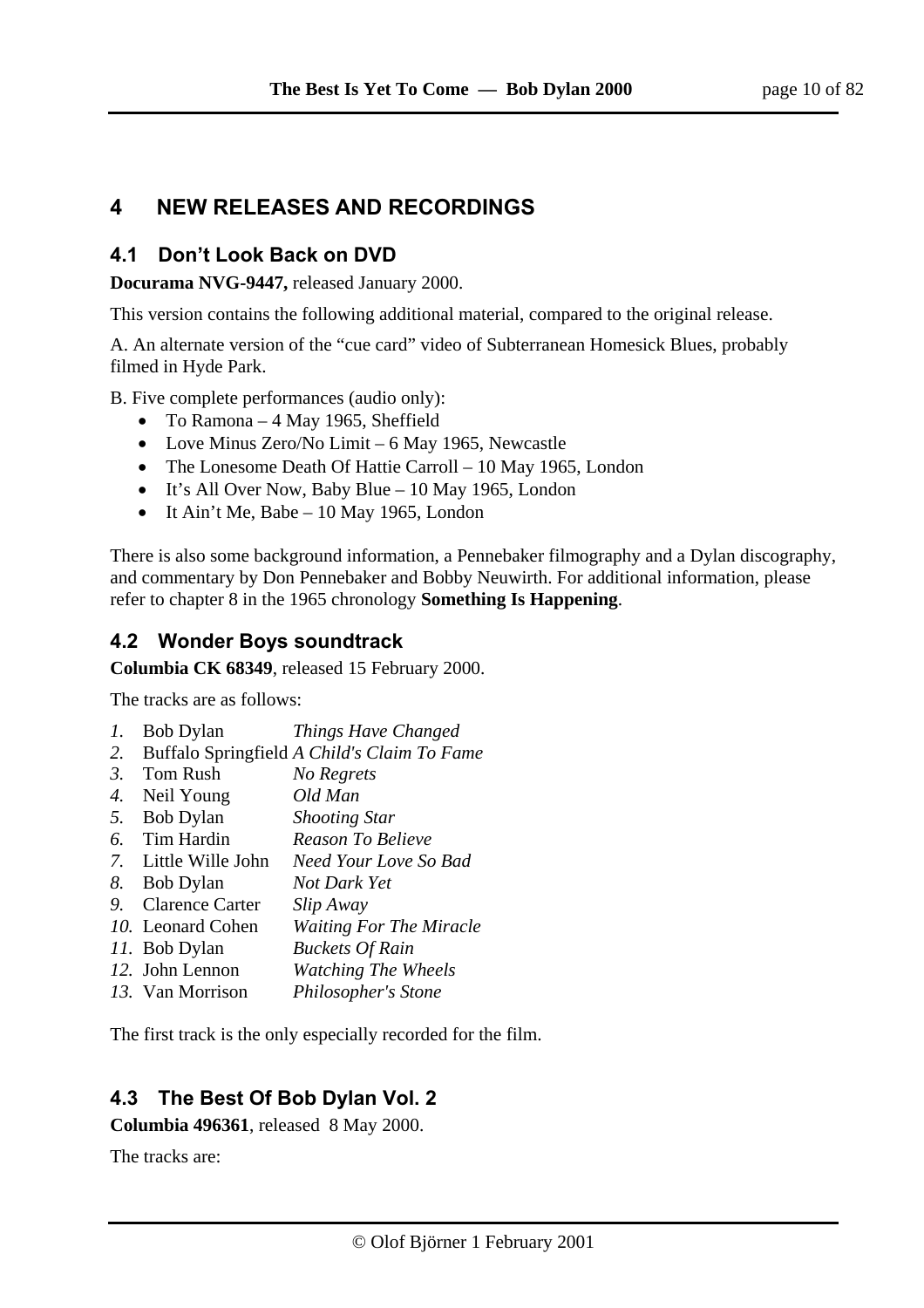| $\mathcal{I}$ . | Things Have Changed                     | Wonder Boys soundtrack album                         |
|-----------------|-----------------------------------------|------------------------------------------------------|
| 2.              | A Hard Rain's A-Gonna Fall              | Freewheelin' Bob Dylan                               |
| 3.              | It Ain't Me, Babe                       | Another Side Of Bob Dylan                            |
| 4.              | Subterranean Homesick Blues             | Bringing It All Back Home                            |
| 5.              | <b>Positively 4th Street</b>            | Single / Greatest Hits Volume 1                      |
| 6.              | Highway 61 Revisited                    | Highway 61 Revisited                                 |
| 7.              | Rainy Day Women # 12 & 35               | <b>Blonde On Blonde</b>                              |
| 8.              | I Want You                              | <b>Blonde On Blonde</b>                              |
| 9.              | I'll Be Your Baby Tonight               | John Wesley Harding                                  |
|                 | 10. Quinn The Eskimo (The Mighty Quinn) | Greatest Hits Volume 2                               |
|                 | 11. Simple Twist Of Fate                | <b>Blood On The Tracks</b>                           |
|                 | 12. Hurricane                           | Desire                                               |
|                 | 13. Changing Of The Guards              | <b>Street Legal</b>                                  |
|                 | 14. License To Kill                     | Infidels                                             |
|                 | 15. Silvio                              | Down In The Groove                                   |
|                 | 16. Dignity                             | Oh Mercy outtake, same as on Greatest Hits Volume 3. |
|                 | 17. Not Dark Yet                        | Time Out Of Mind                                     |
|                 |                                         |                                                      |

A bonus single accompanied the first release with the following two live tracks from Civic Auditorium, Santa Cruz, California, 16 March 2000: *Highlands* and *Blowin' In The Wind*.

# **4.4 The Very Best Of Bob Dylan**

**Columbia COL 498540 2**, released 8 May 2000 in Sweden.

The tracks are:

CD 1:

| Ι. | Blowin' In The Wind               | The Freewheelin' Bob Dylan    |
|----|-----------------------------------|-------------------------------|
| 2. | Don't Think Twice, It's All Right | The Freewheelin' Bob Dylan    |
| 3. | A Hard Rain's A-Gonna Fall        | The Freewheelin' Bob Dylan    |
| 4. | The Times They Are A-Changin'     | The Times They Are A-Changin' |
| 5. | It Ain't Me, Babe                 | Another Side Of Bob Dylan     |
| 6. | Subterranean Homesick Blues       | Bringing It All Back Home     |
| 7. | It's All Over Now, Baby Blue      | Bringing It All Back Home     |
| 8. | She Belongs To Me                 | Bringing It All Back Home     |
| 9. | Mr. Tambourine Man                | Bringing It All Back Home     |
|    | 10. Positively 4th Street         | Single                        |
|    | 11. Like A Rolling Stone          | Highway 61 Revisited          |
|    | 12. I Want You                    | <b>Blonde On Blonde</b>       |
|    | 13. Rainy Day Women # 12 & 35     | <b>Blonde On Blonde</b>       |
|    | 14. Just Like A Woman             | <b>Blonde On Blonde</b>       |
|    | 15. All Along The Watchtower      | John Wesley Harding           |
|    | 16. I'll Be Your Baby Tonight     | John Wesley Harding           |
|    | 17. Lay Lady Lay                  | Nashville Skyline             |
|    | 18. If Not For You                | New Morning                   |
|    | 19. I Shall Be Released           | <b>Greatest Hits Volume 2</b> |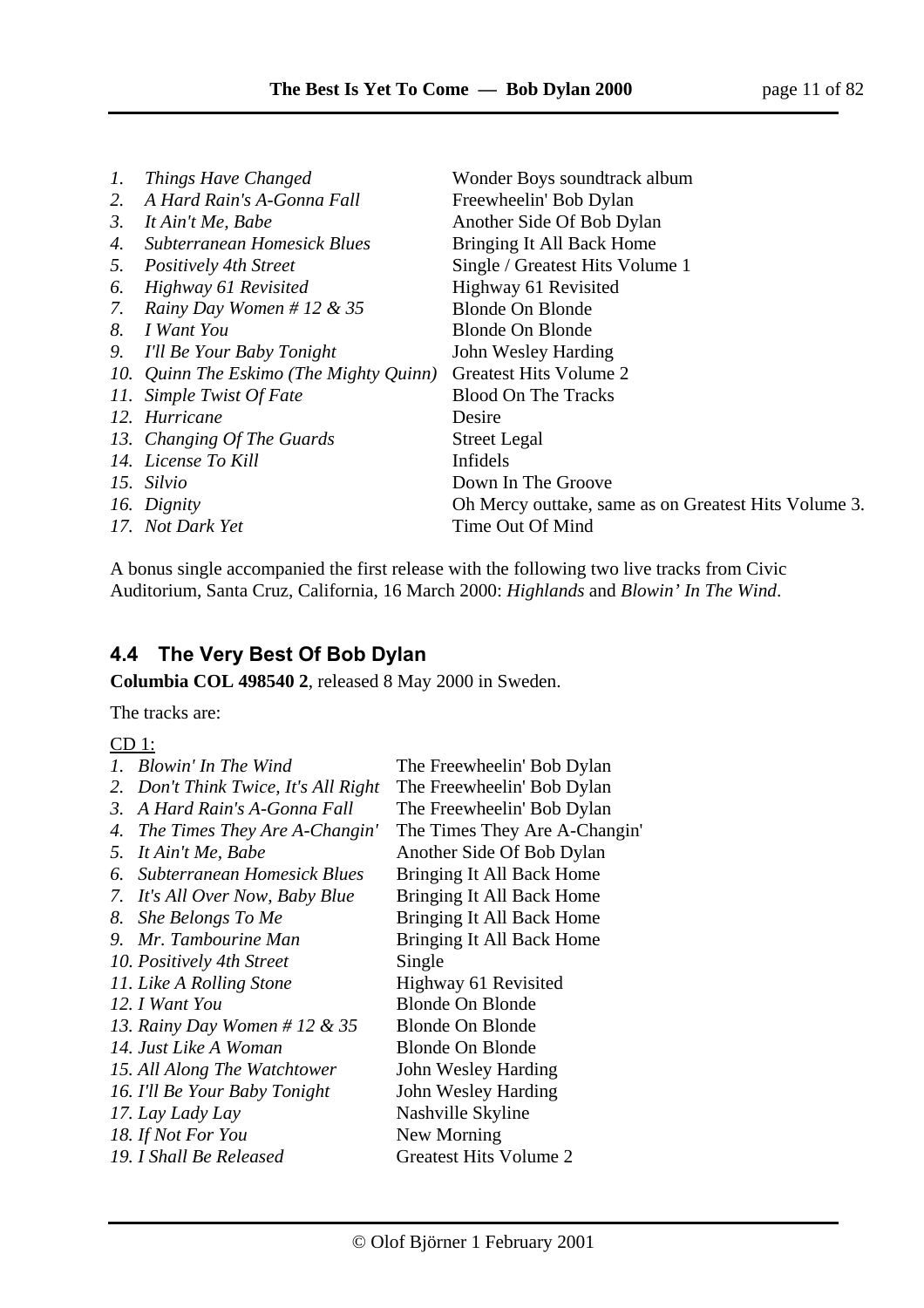#### $CD<sub>2</sub>$ :

| 1. Knockin' On Heaven's Door | Pat Garrett & Billy The Kid  |
|------------------------------|------------------------------|
| 2. Forever Young             | <b>Planet Waves</b>          |
| 3. Tangled Up In Blue        | <b>Blood On The Tracks</b>   |
| 4. Hurricane                 | Desire                       |
| 5. Changing Of The Guards    | <b>Street Legal</b>          |
| 6. Gotta Serve Somebody      | <b>Slow Train Coming</b>     |
| 7. Every Grain Of Sand       | Shot Of Love                 |
| 8. Jokerman                  | Infidels                     |
| 9. Emotionally Yours         | Empire Burlesque             |
| 10. Brownsville Girl         | <b>Knocked Out Loaded</b>    |
| 11. Silvio                   | Down In The Groove           |
| 12. Love Sick                | Live Grammy version          |
| 13. Things Have Changed      | Wonder Boys soundtrack album |
|                              |                              |

# **4.5 The Essential Bob Dylan**

**Columbia C2K 85168,** released 31 October 2000 in the UK.

The tracks are:

#### CD 1:

| The Freewheelin' Bob Dylan    |
|-------------------------------|
| The Freewheelin' Bob Dylan    |
| The Times They Are A-Changin' |
| Another Side Of Bob Dylan     |
| Bringing It All Back Home     |
| Bringing It All Back Home     |
| Bringing It All Back Home     |
| Bringing It All Back Home     |
| Highway 61 Revisited          |
| Single                        |
| <b>Blonde On Blonde</b>       |
| <b>Blonde On Blonde</b>       |
| John Wesley Harding           |
| <b>Basement Tapes</b>         |
| John Wesley Harding           |
|                               |
| Nashville Skyline             |
| New Morning                   |
|                               |

- *3. I Shall Be Released* Greatest Hits Volume 2
- 4. *You Ain't Going Nowhere* **Greatest Hits Volume 2**
- 
- *6. Forever Young* Planet Waves
- 
- 
- *9. Hurricane* Desire
- *10. Gotta Serve Somebody* Slow Train Coming

*5. Knockin' On Heaven's Door* Pat Garrett & Billy The Kid *7. Tangled Up In Blue* Blood On The Tracks *8. Shelter From The Storm* Blood On The Tracks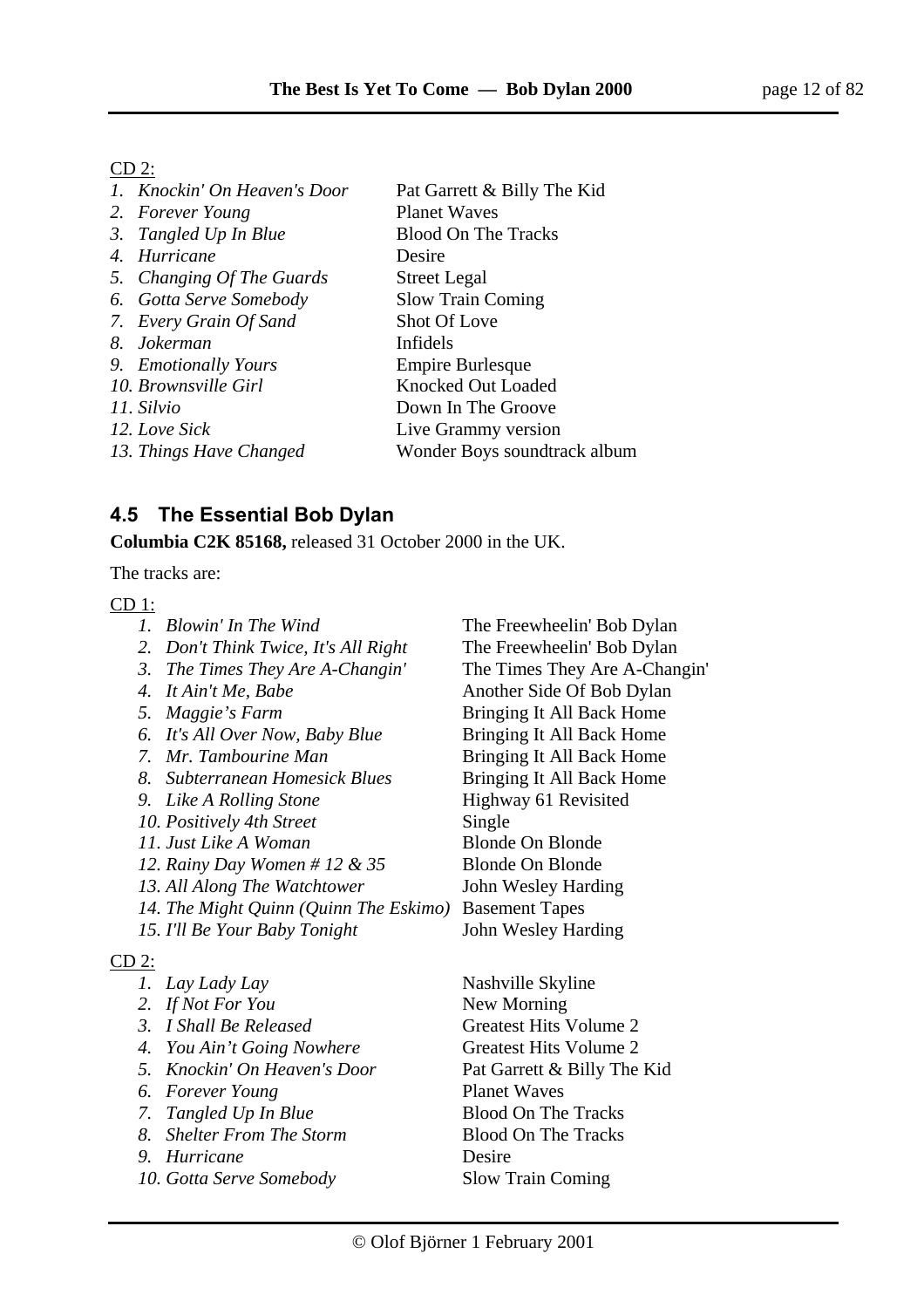*11. Jokerman* Infidels *12. Silvio* Down In The Groove 13. *Everything Is Broken* **Oh Mercy** *14. Not Dark Yet* Time Out Of Mind

15. Things Have Changed **Wonder Boys soundtrack album** 

# **4.6 The Things Have Changed singles**

The following singles have been released:

- 1. 2 CD set single in the UK
- 2. vinyl single in the UK
- 3. CD single in mainland Europe
- 4. CD maxi single in mainland Europe
- 5. CD maxi single in Japan
- 6. Bonus single to The Best Of Bob Dylan Volume 2 in Europe.

The tracks on these singles are:

| Song<br>single             |             |                                     |  | 1 2 3 4 5 6 source                                                       |
|----------------------------|-------------|-------------------------------------|--|--------------------------------------------------------------------------|
| Things Have Changed        | $\sqrt{11}$ |                                     |  | Wonder Boys soundtrack album                                             |
| <b>Blind Willie McTell</b> | $\sqrt{ }$  |                                     |  | Pauley Pavilion, UCLA, Los Angeles, CA, 21 May 1998                      |
| Blowin' In The Wind        |             |                                     |  | $\sqrt{\sqrt{}}$ Civic Auditorium, Santa Cruz, California, 16 March 2000 |
| <b>Highlands</b>           |             |                                     |  | $\sqrt{\sqrt{}}$ Civic Auditorium, Santa Cruz, California, 16 March 2000 |
| Hurricane                  | $\sqrt{ }$  | $\sqrt{ }$                          |  | Desire album                                                             |
| Make You Feel My Love      | $\sqrt{ }$  | $\sqrt{\sqrt{\sqrt{\sqrt{\cdots}}}$ |  | Pauley Pavilion, UCLA, Los Angeles, CA, 21 May 1998                      |
| Song To Woody              |             | $\sqrt{\sqrt{}}$                    |  | Civic Auditorium, Santa Cruz, California, 16 March 2000                  |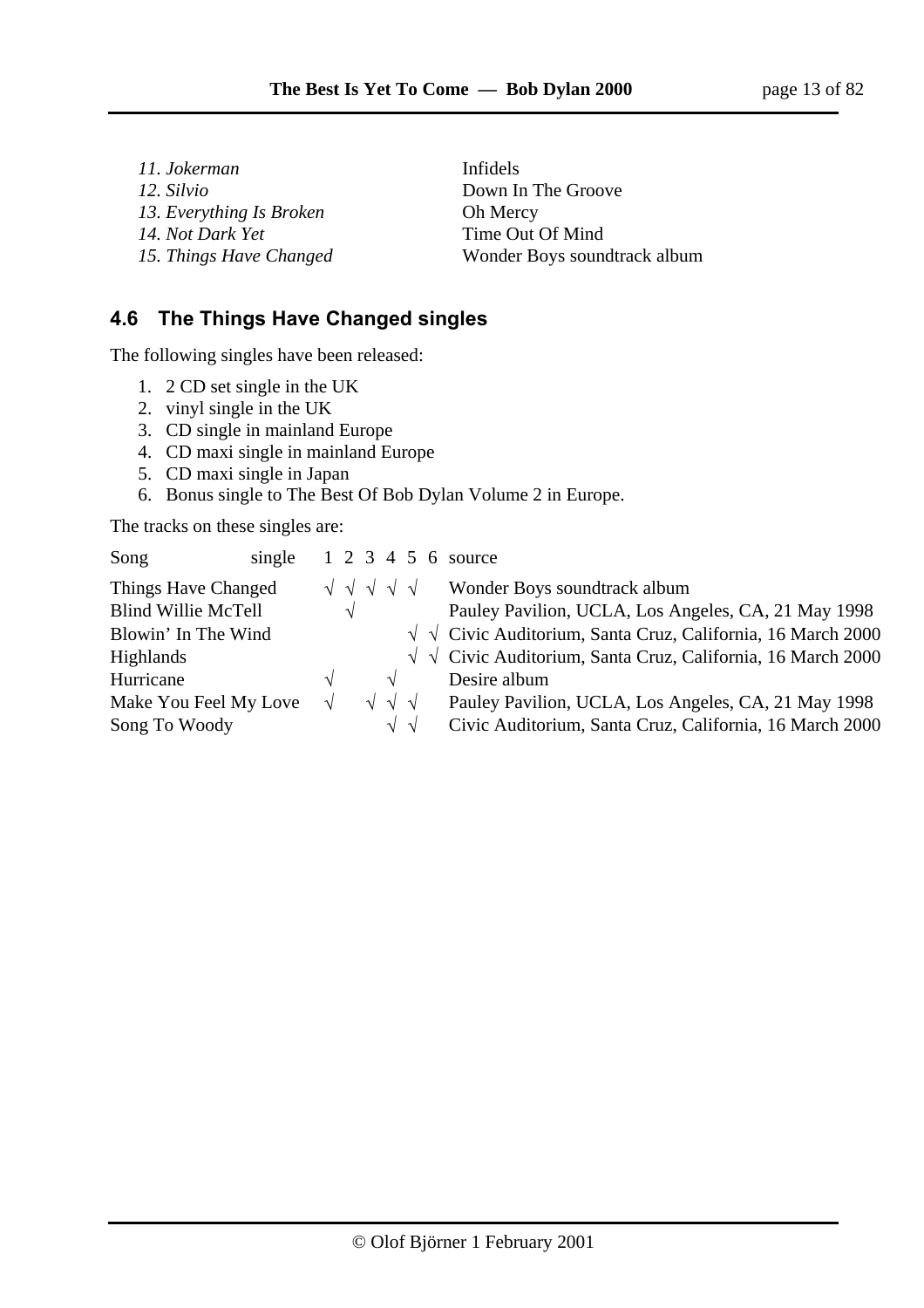## **4.7 The Best Of Broadside 1962-1988**

**Smithsonian Folkways Records SFW CD 40130,** released 22 August 2000.

This 5-CD box set contains *John Brow,* recorded January or February 1963 at The Broadside Office, and *Ballad of Donald White*, recorded at the Broadside Show, WBAI-FM\_Radio, New York City, New York, May 1962.

# **4.8 Web Bob**

The official Bob Dylan homepage on the Internet, www.bobdylan.com, started August 1997 and has developed into by far the best of all official artist pages. A special treat is the inclusion of complete and mostly unreleased tracks, made available in the so called "real-audio" format. Tracks uploaded in 2000 in order of appearance:

| <b>Folsom Prison Blues</b>           | 10 November 1999 | New Haven Coliseum, New Haven,     |
|--------------------------------------|------------------|------------------------------------|
|                                      |                  | Connecticut                        |
| To Ramona                            | 30 April 1965    | City Hall, Sheffield, England      |
|                                      |                  | (from Don't Look Back" DVD)        |
| It's All Over Now, Baby Blue         | 10 May 1965      | Royal Albert Hall, London, England |
|                                      |                  | (from Don't Look Back" DVD)        |
| I Am The Man, Thomas                 | 13 November 1999 | Continental Airlines Arena, East   |
|                                      |                  | Rutherford, New, Jersey            |
| Song To Woody                        | 13 November 1999 |                                    |
| It's Alright, Ma (I'm Only Bleeding) | 13 November 1999 |                                    |
| Ring Them Bells                      | 13 November 1999 |                                    |
| Visions Of Johanna                   | 13 November 1999 |                                    |
| Hoochie Coochie Man                  | 13 November 1999 |                                    |

#### **4.9 New tapes & bootlegs**

#### **4.9.1 1963 March On Washington Video**

Some more news footage including complete versions of *When The Ship Comes In* and *Hold On* and a bit more of *Only A Pawn In Their Game*.

#### **4.9.2 Dylan/Santana Interview 1993**

This is a more complete version of the MTV interview from Memorial Stadium in Seattle, Washington, 21 August 1993..

#### **4.9.3 Bob Brown interview**

A more complete version of the interview broadcast on the 20/20 program 19 September 1985.

#### **4.9.4 MTV Unplugged Camera Rehearsals**

This recording comes as a PA recording and as video footage.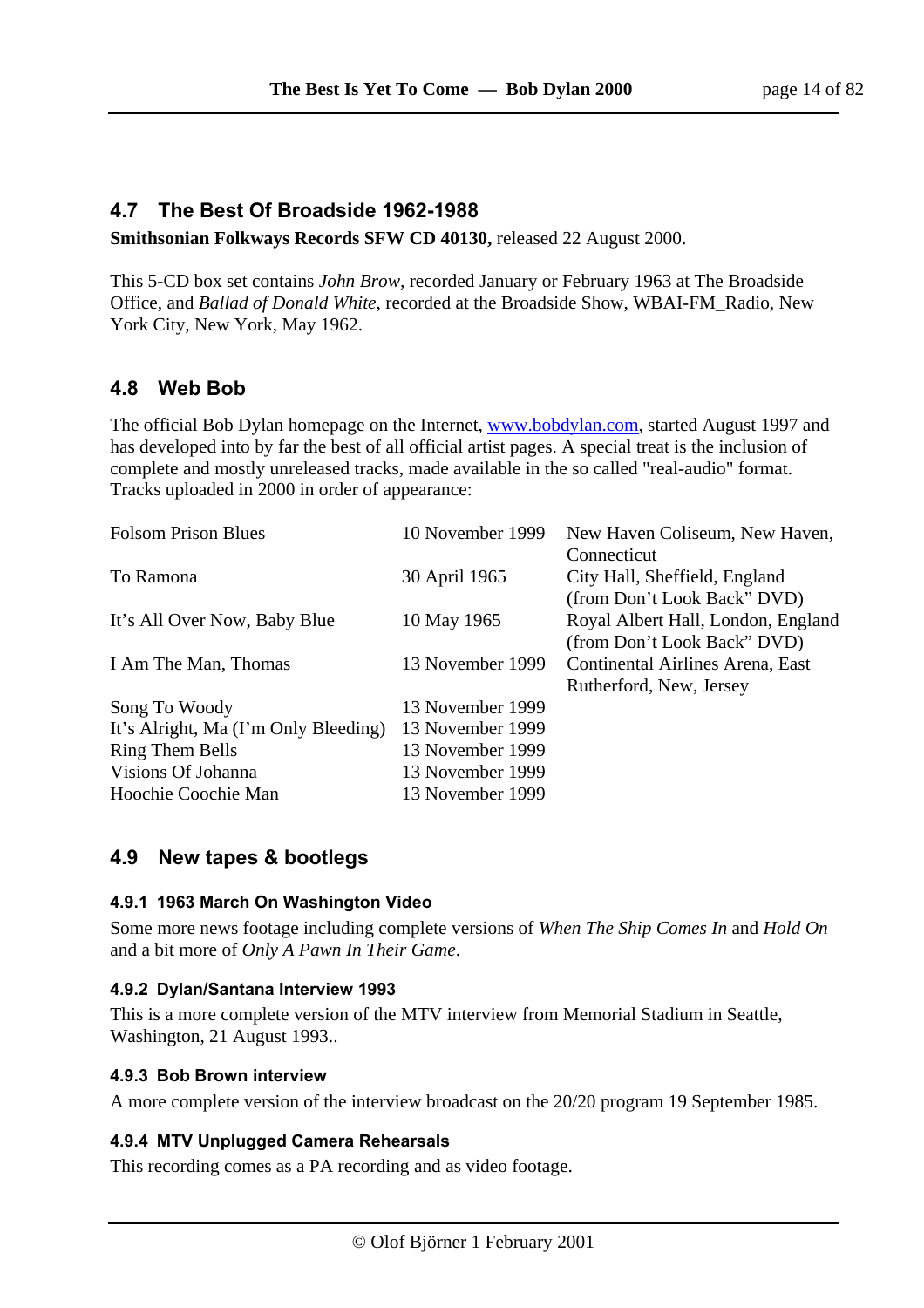15 and 16 November 1994:

- *1. I Want You*
- *2. Tombstone Blues*
- *3. Tombstone Blues* (instrumental)
- *4. Tombstone Blues* (instrumental)
- *5. Tombstone Blues* (instrumental)
- *6. I Want You*
- *7. Don't Think Twice, It's All Right*
- *8. Desolation Row*
- *9. Hazel*
- *10. Everything Is Broken*
- *11. The Times They Are A-Changin'*
- *12. Love Minus Zero/No Limit*
- *13. Dignity*
- *14. With God On Our Side*

#### **4.9.5 1976 Hurricane Benefit Rehearsals**

Instrumental Rentals, Santa Monica, California, 22 January 1976:

- *1. You Ain't Going Nowhere*
- *2. One More Cup Of Coffee (Valley Below)*
- *3. Oh Sister*
- *4. Mozambique*

Instrumental Rentals, Santa Monica, California, 23 January 1976:

- *1. Just Like A Woman*
- *2. When I Paint My Masterpiece*
- *3. Maggie's Farm*
- *4. One Too Many Mornings*
- *5. Romance In Durango*
- *6. Isis*
- *7. Positively 4th Street*
- *8. Oh Sister*
- *9. Sara*
- *10. Just Like A Woman*
- *11. Hurricane*
- *12. Lay Lady Lay*

The tape from 23 January also contains tracks with Levon Helm and T-Bone Burnett on vocals.

#### **4.9.6 New 1966 material**

The 6-CD bootleg Set on Scorpio, Live 1966, contains the following new PA-recordings:

The complete electric set from Liverpool 14 May, adding One Too Many Mornings, Ballad Of A Thin Man, Like A Rolling Stone to the tracks in circulation.

The complete acoustic set from Sheffield 16 May, adding She Belongs To Me, Fourth Time Around, It's All Over Now, Baby Blue, Desolation Row, Just Like A Woman to the tracks in circulation.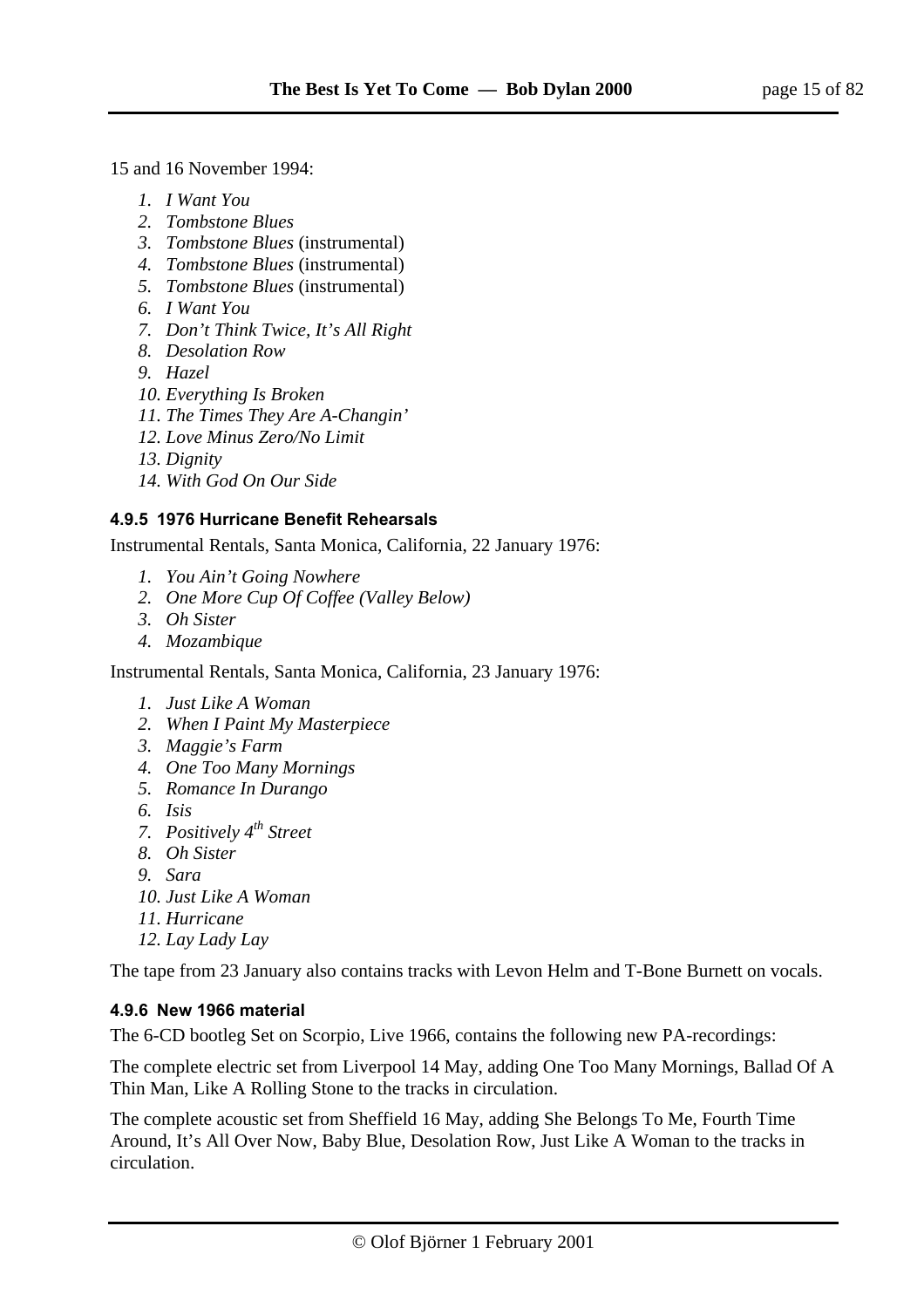# **5 THE NEVER-ENDING TOUR CONTINUES**

## **5.1 Introduction**

The Never-Ending Tour rolled on with 112 new shows. This year there were five "legs":

| March – April                        | US Spring Tour                          | 25 shows |
|--------------------------------------|-----------------------------------------|----------|
| $May - June$                         | Europe Spring Tour                      | 19 shows |
| $June - July$                        | US Summer Tour with Phil Lesh & Friends | 33 shows |
| September – October Europe Fall Tour |                                         | 18 shows |
| October – November US Fall Tour      |                                         | 17 shows |

## **5.2 The musicians**

The band was the same as in 1999:

| Larry Campbell        | electric and acoustic guitar, back-up vocal, fiddle, pedal steel guitar, lap steel<br>guitar, electric & acoustic slide guitar, dobro, bouzouki, mandolin. |
|-----------------------|------------------------------------------------------------------------------------------------------------------------------------------------------------|
| <b>Charlie Sexton</b> | electric and acoustic guitar, back-up vocal.                                                                                                               |
| <b>Tony Garnier</b>   | bass                                                                                                                                                       |
| David Kemper          | drums                                                                                                                                                      |

## **5.3 The show**

| Main set: | 5-6 acoustic songs |
|-----------|--------------------|
|           | 5-6 electric       |
| Encores:  | 2-4 acoustic       |
|           | 1-3 electric       |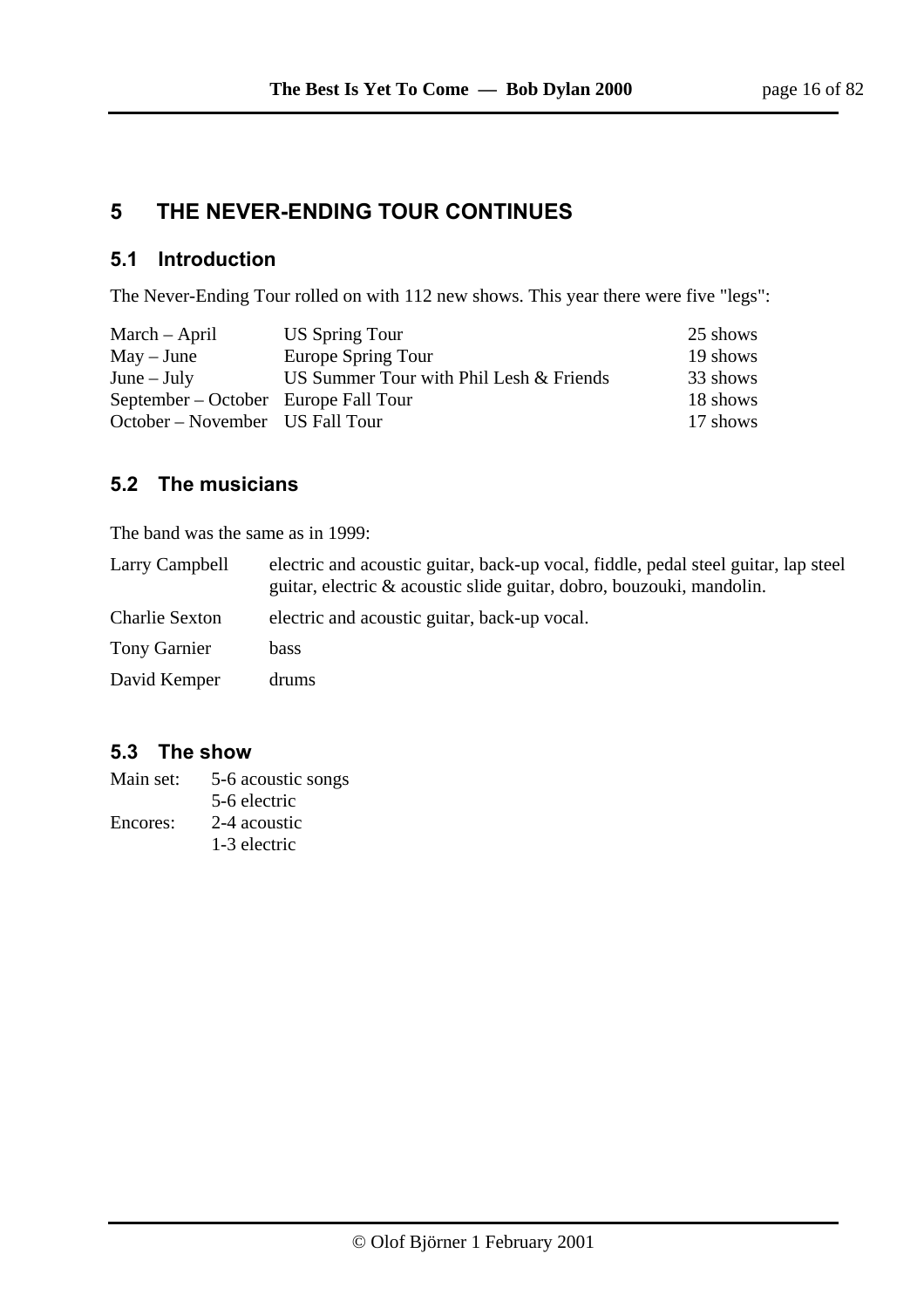# **5.4 US Spring Tour**

#### **5.4.1 Dates and venues**

## **MARCH**

| 10 | Anaheim, California         | Sun Theatre, early show                                       |
|----|-----------------------------|---------------------------------------------------------------|
| 10 | Anaheim, California         | Sun Theatre, late show                                        |
| 11 | San Luis Obispo, California | Rec Center, Cal Poly University                               |
| 12 | Bakersfield, California     | <b>Bakersfield Centennial Garden</b>                          |
| 14 | Visalia, California         | <b>Visalia Convention Center</b>                              |
| 15 | Santa Cruz, California      | Civic Auditorium, early show                                  |
| 16 | Santa Cruz, California      | Civic Auditorium, late show                                   |
| 17 | Reno, Nevada                | Reno Hilton Amphitheater                                      |
| 17 | Reno, Nevada                | Reno Hilton Amphitheater                                      |
| 19 | Pocatello, Idaho            | Holt Arena                                                    |
| 20 | Nampa, Idaho                | Idaho Center Arena                                            |
| 21 | Pullman, Washington         | Beasley Performing Arts Coliseum, Washington State University |
| 22 | Missoula, Montana           | Harry Adams Event Center, University Of Montana               |
| 24 | Bozeman, Montana            | Brick Breeden Field House, Montana State University           |
| 25 | Billings, Montana           | <b>Shrine Auditorium</b>                                      |
| 26 | Casper, Wyoming             | <b>Casper Events Center</b>                                   |
| 27 | Rapid City, South Dakota    | <b>Rushmore Plaza Civic Center</b>                            |
| 29 | Bismarck, North Dakota      | Civic Center Arena                                            |
| 30 | Fargo, North Dakota         | Civic Memorial Auditorium                                     |
| 31 | Rochester, Minnesota        | Taylor Arena, Mayo Civic Center                               |
|    |                             |                                                               |

## **APRIL**

| Sioux Falls, South Dakota<br>Sioux Falls Arena |
|------------------------------------------------|
|------------------------------------------------|

- 
- 
- 
- 
- 3 Cedar Rapids, Iowa Five Seasons Center 4 Omaha, Nebraska Omaha Civic Arena 5 Salina, Kansas Bicentennial Center Arena
- 6 Denver, Colorado Fillmore Auditorium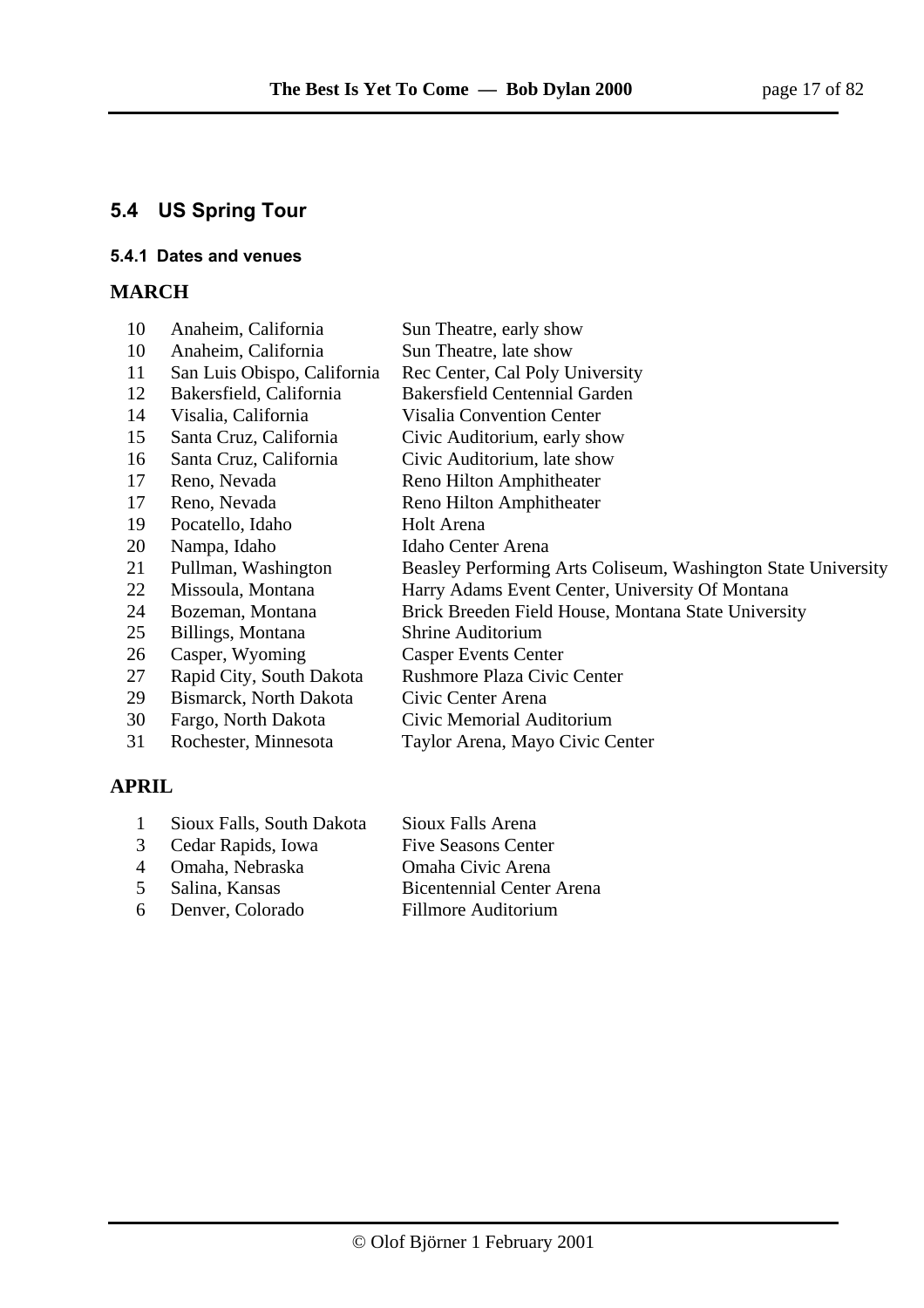### **5.4.2 The songs**

## **AB acoustic with the band**

# **SONG CHART**

|                                         |    |                 |                         |                           |                 |                 |                | March          |                |                |                |                |                |                |
|-----------------------------------------|----|-----------------|-------------------------|---------------------------|-----------------|-----------------|----------------|----------------|----------------|----------------|----------------|----------------|----------------|----------------|
|                                         |    | 10              | 10                      | 11                        | 12              | 14              | 15             | 16             | 17             | 17             | 19             | 20             | 21             | 22             |
| <b>Roving Gambler</b>                   | AB | 1               |                         |                           |                 |                 |                |                |                | 1              |                |                |                |                |
| Tomorrow Is A Long Time                 | AB | $\overline{2}$  |                         |                           |                 |                 |                |                |                |                |                |                |                |                |
| It's Alright, Ma (I'm Only Bleeding)    | AB | 3               |                         | $\ensuremath{\mathsf{3}}$ | 3               | $\overline{3}$  |                | 3              |                | 3              |                |                |                | 3              |
| Tangled Up In Blue                      | AB | 4               |                         | $\overline{\mathbf{4}}$   | $\overline{5}$  | $\overline{5}$  | $\overline{5}$ | $\overline{5}$ | $\overline{5}$ | $\overline{5}$ | $\frac{3}{5}$  | $\frac{3}{5}$  | $\overline{5}$ | $\overline{5}$ |
| This World Can't Stand Long             | AB | 5               | 5                       | 5                         | $6\phantom{1}$  | 6               |                |                | 6              |                |                |                |                | 6              |
| Dignity                                 |    | 6               | 6                       | 6                         | $\overline{7}$  |                 |                |                |                |                |                |                |                |                |
| Tell Me That It Isn't True              |    | $\overline{7}$  |                         | $\overline{8}$            |                 |                 |                |                |                | 8              |                |                |                |                |
| Things Have Changed                     |    | 8               | 9                       | 9                         | 11              |                 | 10             |                |                |                |                |                |                | 8              |
| Not Dark Yet                            |    | 9               | 10                      | 10                        | 12              | 11              | 11             |                |                |                | 11             | 11             | 11             | 11             |
| Highway 61 Revisited                    |    | 10              | $\overline{11}$         | 11                        | 13              | 12              | 12             | 11             | 11             |                | 12             | 12             | 12             | 12             |
| Love Sick                               |    | 11              |                         | 12                        | 14              | 13              | 13             | 12             | 12             |                | 13             | 13             | 13             | 13             |
| Not Fade Away                           |    | 12              | 13                      | 15                        | 17              | 16              | 16             | 15             | 15             | 15             | 16             | 16             | 16             | 16             |
| Blowin' In The Wind                     | AB | $\overline{13}$ |                         | 16                        | 16              | $\overline{15}$ |                | 14             |                | 14             | 17             | 17             | 17             | 17             |
| I Am The Man, Thomas                    | AB |                 | 1                       | $\mathbf{1}$              | 1               | 1               |                | 1              |                |                |                |                |                |                |
| My Back Pages                           | AB |                 | $\overline{\mathbf{c}}$ |                           |                 | $\overline{2}$  |                |                |                | $\overline{2}$ |                |                |                |                |
| <b>Desolation Row</b>                   | AB |                 | $\overline{3}$          |                           |                 |                 |                |                |                |                |                |                | 3              |                |
| Mama, You Been On My Mind               | AB |                 | 4                       |                           |                 |                 |                |                |                |                |                |                |                |                |
| <b>Country Pie</b>                      |    |                 | $\overline{7}$          | $\overline{7}$            | 8               | $\overline{7}$  |                |                | $\overline{7}$ |                | 7              | 7              | 7              | $\overline{7}$ |
| We Better Talk This Over                |    |                 | $\overline{8}$          |                           |                 |                 |                |                |                |                |                |                |                |                |
| Ballad Of A Thin Man                    |    |                 | 12                      |                           |                 |                 |                |                |                |                |                | 8              |                |                |
| It Ain't Me, Babe                       | AB |                 | 14                      | 14                        |                 |                 | 15             |                |                |                | 15             | 15             |                |                |
| Leopard-Skin Pill-Box Hat               |    |                 | $\overline{15}$         |                           |                 |                 |                |                |                | 7              |                |                |                |                |
| Song To Woody                           | AB |                 |                         | $\overline{2}$            |                 |                 |                | $\overline{2}$ |                |                |                |                |                | $\overline{2}$ |
| Like A Rolling Stone                    |    |                 |                         | 13                        |                 |                 |                |                | 13             | 13             | 14             | 14             | 14             | 14             |
| Mr. Tambourine Man                      | AB |                 |                         |                           | $\overline{2}$  |                 | $\overline{2}$ |                | $\overline{2}$ |                | $\overline{2}$ | $\overline{2}$ | $\overline{2}$ |                |
| Love Minus Zero/No Limit                | AB |                 |                         |                           | 4               |                 |                |                |                |                |                |                |                |                |
| Stuck Inside Of Mobile With The Memphis |    |                 |                         |                           | 9               | 9               |                | 9              |                | 9              | 9              |                | 8              |                |
| Just Like A Woman                       |    |                 |                         |                           | $\overline{10}$ |                 |                |                |                |                |                |                |                |                |
| Rainy Day Women # 12 & 35               |    |                 |                         |                           | 15              |                 |                |                |                |                | 18             | 18             | 18             | 18             |
| Girl From The North Country             | AB |                 |                         |                           |                 | 4               |                |                | 14             |                |                |                | 15             |                |
| <b>Blind Willie McTell</b>              |    |                 |                         |                           |                 | $\overline{8}$  |                |                |                |                |                |                |                |                |
| Dear Landlord                           |    |                 |                         |                           |                 | 10              |                |                |                |                |                |                |                |                |
| Cat's In The Well                       |    |                 |                         |                           |                 | 14              |                |                |                |                |                |                |                |                |
| Oh Baby It Ain't No Lie                 | AB |                 |                         |                           |                 |                 | 1              |                |                |                |                |                |                |                |
| Masters Of War                          | AB |                 |                         |                           |                 |                 | 3              |                | 3              |                |                |                |                |                |
| Don't Think Twice, It's All Right       | AB |                 |                         |                           |                 |                 | 4              |                |                | 4              |                |                |                | 15             |
| Pass Me Not, O Gentle Saviour           | AB |                 |                         |                           |                 |                 | 6              |                |                |                |                |                | 6              |                |
| Hootchie Cootchie Man                   |    |                 |                         |                           |                 |                 | ı              |                |                |                |                |                |                |                |
| Positively 4th Street                   |    |                 |                         |                           |                 |                 | 8              |                |                |                |                |                |                |                |
| Drifter's Escape                        |    |                 |                         |                           |                 |                 | $\overline{9}$ |                |                |                |                |                |                |                |
| Silvio                                  |    |                 |                         |                           |                 |                 | 14             |                |                |                |                |                |                |                |
| One Too Many Mornings                   | AB |                 |                         |                           |                 |                 |                | 4              | 4              |                |                |                |                |                |
| Rock Of Ages                            | AB |                 |                         |                           |                 |                 |                | 6              |                |                | 6              | 6              |                |                |
| <b>Big River</b>                        |    |                 |                         |                           |                 |                 |                | 7              |                |                |                |                |                |                |
| Highlands                               |    |                 |                         |                           |                 |                 |                | 8              |                |                |                |                |                |                |
| You're A Big Girl Now                   |    |                 |                         |                           |                 |                 |                | 10             |                |                |                |                |                |                |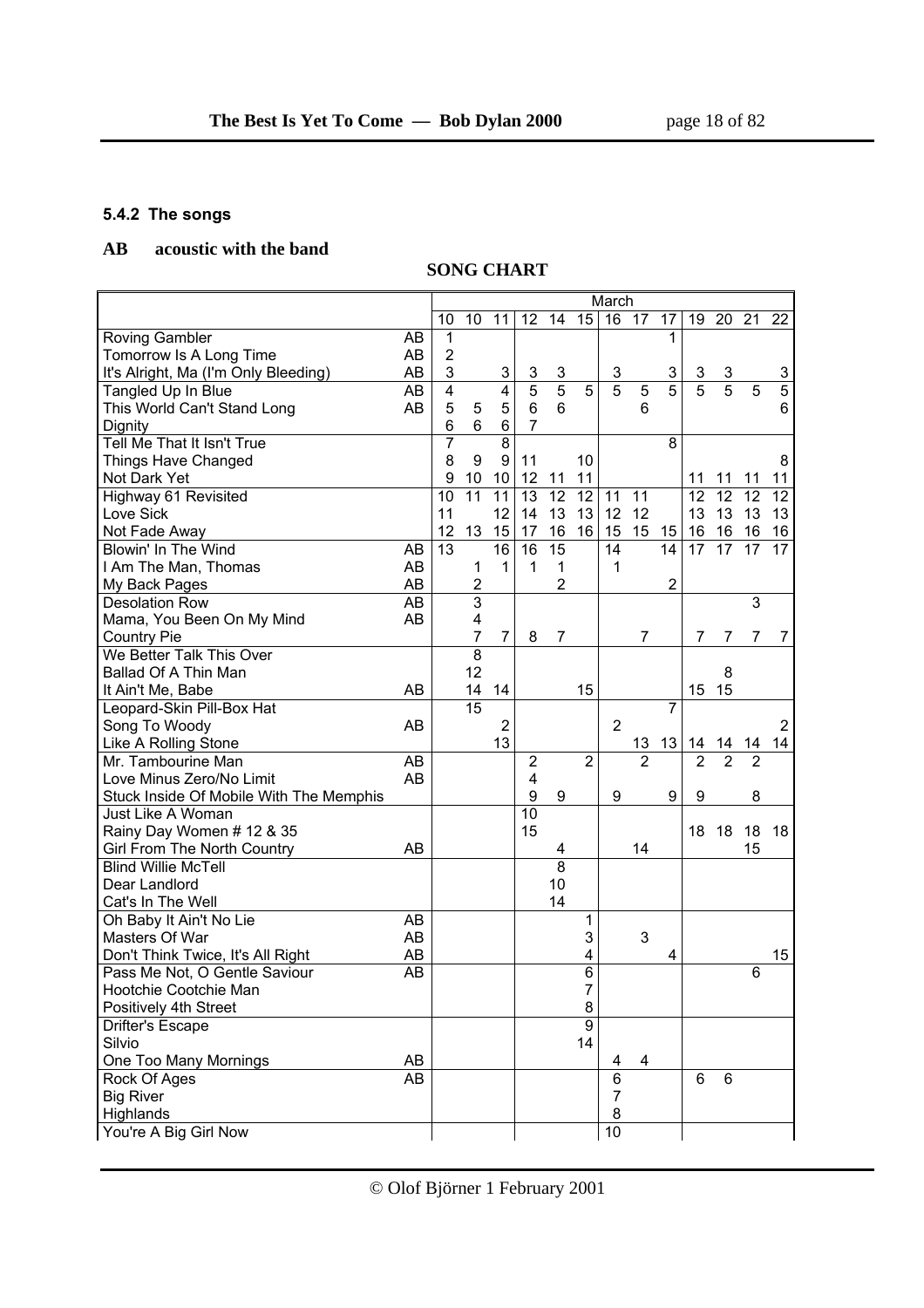|                               |    | March |    |    |                 |    |                 |    |    |    |    |    |    |    |
|-------------------------------|----|-------|----|----|-----------------|----|-----------------|----|----|----|----|----|----|----|
|                               |    | 10    | 10 | 11 | 12 <sup>2</sup> | 14 | 15 <sup>1</sup> | 16 | 17 | 17 | 19 | 20 | 21 | 22 |
| Maggie's Farm                 |    |       |    |    |                 |    |                 | 13 |    | 11 |    |    |    | 10 |
| Duncan And Brady              | AB |       |    |    |                 |    |                 |    |    |    |    |    |    |    |
| Lay Lady Lay                  |    |       |    |    |                 |    |                 |    | 8  |    |    |    |    |    |
| All Along The Watchtower      |    |       |    |    |                 |    |                 |    | 9  |    |    |    |    |    |
| Simple Twist Of Fate          |    |       |    |    |                 |    |                 |    | 10 |    |    |    |    |    |
| The Roving Blade              | AB |       |    |    |                 |    |                 |    |    | 6  |    |    |    |    |
| Make You Feel My Love         |    |       |    |    |                 |    |                 |    |    | 10 |    |    |    |    |
| Man In The Long Black Coat    |    |       |    |    |                 |    |                 |    |    | 12 |    |    |    |    |
| Hallelujah, I'm Ready To Go   | AB |       |    |    |                 |    |                 |    |    |    |    |    |    |    |
| It's All Over Now, Baby Blue  | AB |       |    |    |                 |    |                 |    |    |    | 4  |    |    | 4  |
| Señor (Tales Of Yankee Power) |    |       |    |    |                 |    |                 |    |    |    | 8  |    |    |    |
| I'll Be Your Baby Tonight     |    |       |    |    |                 |    |                 |    |    |    | 10 |    |    |    |
| To Ramona                     | AB |       |    |    |                 |    |                 |    |    |    |    |    |    |    |
| Seeing The Real You At Last   |    |       |    |    |                 |    |                 |    |    |    |    | 9  |    |    |
| Watching The River Flow       |    |       |    |    |                 |    |                 |    |    |    |    | 10 | 10 | 9  |
| The Times They Are A-Changin' | AB |       |    |    |                 |    |                 |    |    |    |    |    |    |    |
| Born In Time                  |    |       |    |    |                 |    |                 |    |    |    |    |    | 9  |    |
| Somebody Touched Me           | AB |       |    |    |                 |    |                 |    |    |    |    |    |    |    |
| Total # of songs              |    | 13    | 15 | 16 | 17              | 16 | 16              | 15 | 15 | 15 | 18 | 18 | 18 | 18 |

|                                         |           | March<br>April |                 |                 |                         |                            |                 |                 |                |                |                |                |                |                |
|-----------------------------------------|-----------|----------------|-----------------|-----------------|-------------------------|----------------------------|-----------------|-----------------|----------------|----------------|----------------|----------------|----------------|----------------|
|                                         |           | 24             | $\overline{25}$ | 26              | 27                      | 29                         | $\overline{30}$ | $\overline{31}$ | 1              | $\overline{3}$ | $\overline{4}$ | $\overline{5}$ | $\overline{6}$ | Σ              |
| <b>Roving Gambler</b>                   | AB        |                |                 |                 |                         | 1                          |                 | 1               | 1              | 1              | 1              | 1              |                | $\overline{9}$ |
| Tomorrow Is A Long Time                 | AB        |                |                 |                 |                         |                            |                 |                 |                |                |                |                |                |                |
| It's Alright, Ma (I'm Only Bleeding)    | AB        | 3              |                 |                 | 3                       |                            | 3               |                 |                |                |                |                |                | 12             |
| Tangled Up In Blue                      | AB        | 5              | 5               | 5               | 5                       | 5                          | 5               | 5               | 5              | 5              | 5              | 5              | 5              | 24             |
| This World Can't Stand Long             | AB        |                |                 |                 |                         |                            |                 | 4               | 4              |                |                | 6              | 4              | 11             |
| Dignity                                 |           |                |                 |                 |                         |                            |                 |                 |                |                |                |                |                | 4              |
| Tell Me That It Isn't True              |           |                |                 |                 |                         |                            |                 | 8               | 8              |                |                |                | 11             | 6              |
| Things Have Changed                     |           |                |                 |                 |                         |                            |                 |                 |                |                |                |                |                | 6              |
| Not Dark Yet                            |           | 11             |                 |                 | 11                      |                            | 11              |                 |                |                | 11             | 11             |                | 15             |
| Highway 61 Revisited                    |           | 12             | 12              | 12              | 12                      | 12                         | 12              | 12              | 12             |                |                |                |                | 20             |
| Love Sick                               |           | 13             | 13              | 13              | 13                      | 13                         | 13              | 13              | 13             | 13             | 13             | 13             | 13             | 23             |
| Not Fade Away                           |           | 16             | 16              | 16              | 16                      | 16                         | 16              | 16              | 16             | 16             | 16             | 16             | 16             | 25             |
| Blowin' In The Wind                     | AB        | 17             | 17              | $\overline{17}$ | 17                      | 17                         | 17              | 17              | 17             |                | 17             | 17             | 17             | 21             |
| I Am The Man, Thomas                    | AB        |                |                 |                 |                         |                            |                 |                 |                |                |                |                |                | 5              |
| My Back Pages                           | AB        |                | 2               |                 |                         |                            |                 | $\overline{2}$  | 2              |                |                |                |                | 6              |
| Desolation Row                          | <b>AB</b> |                |                 |                 |                         |                            |                 |                 |                | 3              | 3              |                | 3              | $\overline{5}$ |
| Mama, You Been On My Mind               | AB        |                | 4               |                 |                         |                            |                 |                 |                | 4              |                |                |                | 3              |
| <b>Country Pie</b>                      |           | 7              | $\overline{7}$  | $\overline{7}$  | 7                       | $\overline{7}$             | $\overline{7}$  | $\overline{7}$  | $\overline{7}$ |                | $\overline{7}$ | $\overline{7}$ | $\overline{7}$ | 20             |
| We Better Talk This Over                |           |                |                 |                 |                         |                            |                 |                 |                |                |                |                |                | 1              |
| Ballad Of A Thin Man                    |           |                |                 |                 |                         |                            |                 |                 |                |                |                |                |                | 2              |
| It Ain't Me, Babe                       | AB        | 15             |                 | 15              |                         |                            |                 |                 | 15             |                |                | 15             |                | 9              |
| Leopard-Skin Pill-Box Hat               |           |                |                 |                 |                         |                            |                 |                 |                | 12             | 12             | 12             | 12             | 6              |
| Song To Woody                           | AB        |                |                 |                 |                         |                            |                 |                 |                | 2              |                |                |                | 4              |
| Like A Rolling Stone                    |           | 14             | 14              | 14              | 14                      | 14                         | 14              | 14              | 14             | 14             | 14             | 14             | 14             | 19             |
| Mr. Tambourine Man                      | AB        | $\overline{2}$ |                 | $\overline{2}$  | $\overline{2}$          | $\overline{2}$             | $\overline{2}$  |                 |                |                |                | $\overline{2}$ | $\overline{2}$ | 13             |
| Love Minus Zero/No Limit                | AB        |                |                 | 4               | $\overline{\mathbf{4}}$ |                            | 4               |                 |                |                |                |                |                | 4              |
| Stuck Inside Of Mobile With The Memphis |           | 10             |                 | 10              |                         |                            |                 |                 |                |                | 10             | 10             | 10             | 11             |
| Just Like A Woman                       |           | 9              |                 |                 |                         | 11                         |                 |                 |                |                |                |                |                | $\overline{3}$ |
| Rainy Day Women # 12 & 35               |           | 18             | 18              |                 |                         | 18 18 18 18 18 18 18 18 18 |                 |                 |                |                |                |                | 18             | 17             |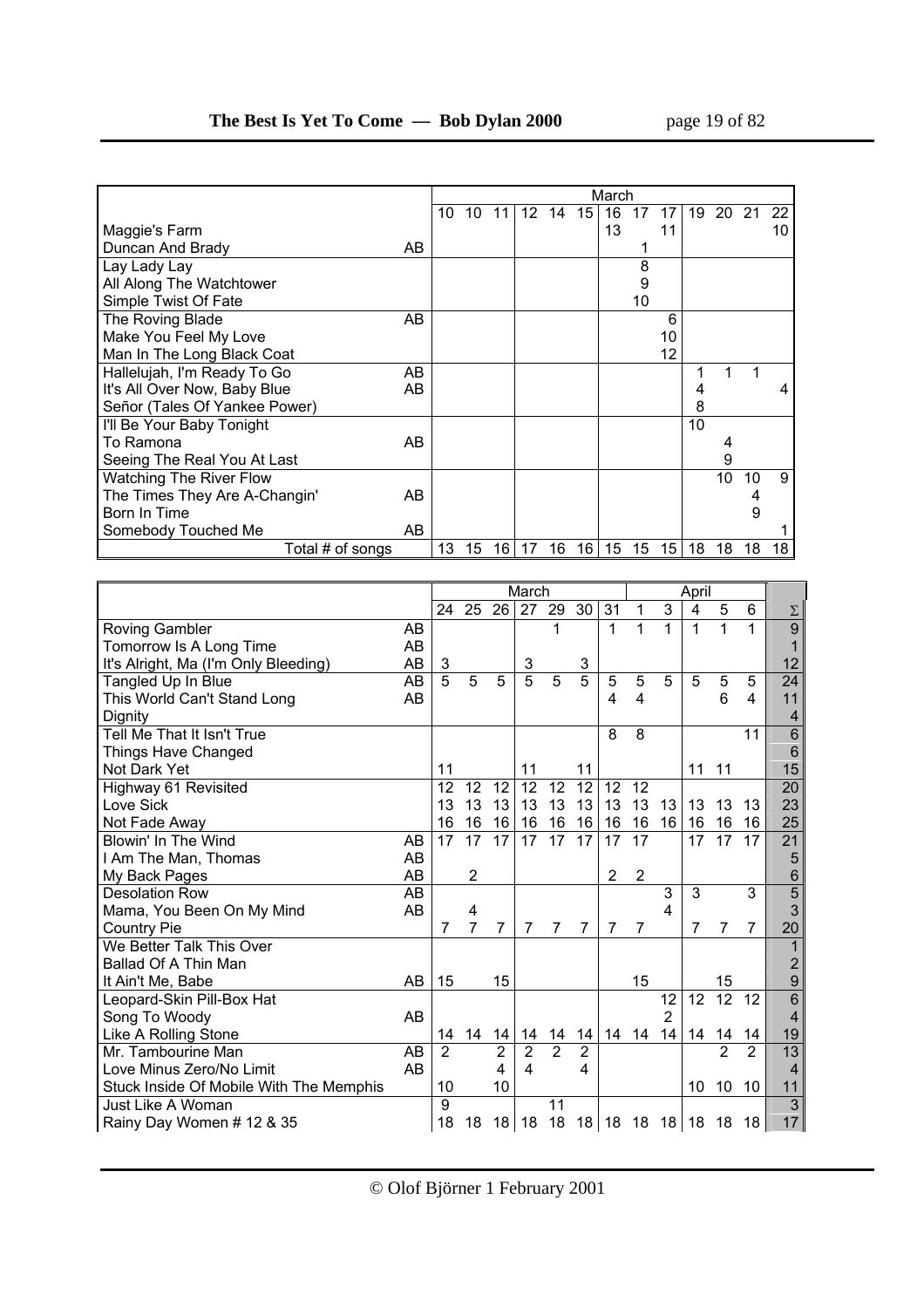|                                      |    |              |    |         | March            |    |                 |                 |    |                 | April          |    |    |                |
|--------------------------------------|----|--------------|----|---------|------------------|----|-----------------|-----------------|----|-----------------|----------------|----|----|----------------|
|                                      |    | 24           |    |         | $25\ 26\ 27\ 29$ |    | 30 <sup>1</sup> | 31              | 1  | 3               | 4              | 5  | 6  | $\Sigma$       |
| Girl From The North Country          | AB | 4            |    |         |                  |    | 15              | 15              |    |                 |                |    |    | 6              |
| <b>Blind Willie McTell</b>           |    |              |    |         |                  |    |                 |                 |    |                 |                |    | 8  | $\overline{2}$ |
| Dear Landlord                        |    |              |    |         |                  |    |                 |                 |    |                 |                |    |    | $\overline{1}$ |
| Cat's In The Well                    |    |              |    |         |                  |    |                 |                 |    |                 |                |    |    | 1              |
| Oh Baby It Ain't No Lie              | AB |              |    |         |                  |    |                 |                 |    |                 |                |    |    | 1              |
| Masters Of War                       | AB |              | 3  | 3       |                  | 3  |                 | 3               | 3  |                 |                |    |    | 7              |
| Don't Think Twice, It's All Right    | AB |              | 15 |         | 15               | 15 |                 |                 |    | 17              | 15             |    |    | 8              |
| Pass Me Not, O Gentle Saviour        | AB |              |    |         |                  | 6  |                 |                 |    |                 |                |    |    | $\overline{3}$ |
| Hootchie Cootchie Man                |    |              |    |         |                  |    |                 |                 |    |                 |                |    |    | 1              |
| Positively 4th Street                |    |              |    |         |                  |    |                 |                 |    |                 |                |    |    | 1              |
| Drifter's Escape                     |    |              |    |         |                  |    |                 |                 |    |                 |                |    |    | $\overline{1}$ |
| Silvio                               |    |              |    |         |                  |    |                 |                 |    |                 |                |    |    | 1              |
| One Too Many Mornings                | AB |              |    |         |                  |    |                 |                 |    |                 |                |    |    | $\overline{c}$ |
| Rock Of Ages                         | AB | 6            |    |         | 6                |    | 6               |                 |    |                 | 6              |    |    | $\overline{7}$ |
| <b>Big River</b>                     |    |              |    |         |                  |    |                 |                 |    |                 |                |    |    | 1              |
| Highlands                            |    |              |    |         |                  |    |                 |                 |    |                 |                |    |    | 1              |
| You're A Big Girl Now                |    |              |    |         |                  |    |                 |                 |    |                 |                |    |    | $\overline{1}$ |
| Maggie's Farm                        |    |              |    |         | 10               |    |                 |                 |    |                 |                |    |    | 4              |
| Duncan And Brady                     | AB |              |    |         |                  |    |                 |                 |    |                 |                |    |    | 1              |
| Lay Lady Lay                         |    |              |    |         |                  | 8  |                 |                 |    |                 |                |    |    | $\overline{2}$ |
| All Along The Watchtower             |    | 8            |    | 8       | 8                | 9  | 9               | 9               | 9  |                 |                |    |    | 8              |
| Simple Twist Of Fate                 |    |              |    | 9       | 9                |    |                 |                 |    |                 |                |    |    | 3              |
| The Roving Blade                     | AB |              |    |         |                  |    |                 |                 |    |                 |                |    |    | $\overline{1}$ |
| Make You Feel My Love                |    |              | 11 | 11      |                  |    |                 | 11              | 11 |                 |                |    |    | 5              |
| Man In The Long Black Coat           |    |              |    |         |                  |    |                 |                 |    |                 |                |    |    | 1              |
| Hallelujah, I'm Ready To Go          | AB | $\mathbf{1}$ | 1  | 1       | $\mathbf{1}$     |    |                 |                 |    |                 |                |    |    | $\overline{7}$ |
| It's All Over Now, Baby Blue         | AB |              |    |         |                  |    |                 |                 |    |                 |                | 4  |    | 3              |
| Señor (Tales Of Yankee Power)        |    |              |    |         |                  |    |                 |                 |    |                 |                |    |    | 1              |
| I'll Be Your Baby Tonight            |    |              |    |         |                  |    |                 |                 |    | 10              |                |    |    | $\overline{2}$ |
| To Ramona                            | AB |              |    |         |                  |    |                 |                 |    |                 |                |    |    | 1              |
| Seeing The Real You At Last          |    |              |    |         |                  |    |                 |                 |    |                 |                |    |    | 1              |
| <b>Watching The River Flow</b>       |    |              | 9  |         |                  | 10 | 10              | $\overline{10}$ | 10 |                 | 9              | 9  | 9  | 11             |
| The Times They Are A-Changin'        | AB |              |    |         |                  |    |                 |                 |    |                 | $\overline{2}$ |    |    | $\overline{2}$ |
| Born In Time                         |    |              |    |         |                  |    |                 |                 |    |                 |                |    |    | 1              |
| Somebody Touched Me                  | AB |              |    |         |                  |    | 1               |                 |    |                 |                |    |    | $\overline{2}$ |
| Gates Of Eden                        | AB |              | 6  | 6       |                  |    |                 | 6               | 6  |                 |                |    | 6  | 5              |
| She Belongs To Me                    |    |              | 8  |         |                  |    |                 |                 |    |                 |                |    |    | 1              |
| Tombstone Blues                      |    |              | 10 |         |                  |    |                 |                 |    | 9               |                |    |    |                |
| Boots Of Spanish Leather             | AB |              |    |         |                  | 4  |                 |                 |    |                 |                |    |    | 2<br>1         |
| The Man In Me                        |    |              |    |         |                  |    | 8               |                 |    |                 |                |    |    |                |
| The White Dove                       | AB |              |    |         |                  |    |                 |                 |    | 6               |                |    |    |                |
| Gotta Serve Somebody                 |    |              |    |         |                  |    |                 |                 |    | $\overline{7}$  |                |    |    |                |
| You Ain't Goin' Nowhere              |    |              |    |         |                  |    |                 |                 |    | 8               |                |    |    |                |
| Lenny Bruce                          |    |              |    |         |                  |    |                 |                 |    | $\overline{11}$ |                |    |    |                |
| Knockin' On Heaven's Door            | AB |              |    |         |                  |    |                 |                 |    | 15              |                |    |    | 1              |
| The Lonesome Death Of Hattie Carroll | AB |              |    |         |                  |    |                 |                 |    |                 | 4              |    |    |                |
| This Wheel's On Fire                 |    |              |    |         |                  |    |                 |                 |    |                 | 8              |    |    |                |
| A Hard Rain's A-Gonna Fall           | AB |              |    |         |                  |    |                 |                 |    |                 |                | 3  |    |                |
| When I Paint My Masterpiece          |    |              |    |         |                  |    |                 |                 |    |                 |                | 8  |    |                |
| Forever Young                        | AB |              |    |         |                  |    |                 |                 |    |                 |                |    | 15 |                |
| Total # of songs                     |    | 18           | 18 | 18   18 |                  | 18 | $18$ 18         |                 | 18 |                 | $18$   18      | 18 | 18 | 426            |
|                                      |    |              |    |         |                  |    |                 |                 |    |                 |                |    |    |                |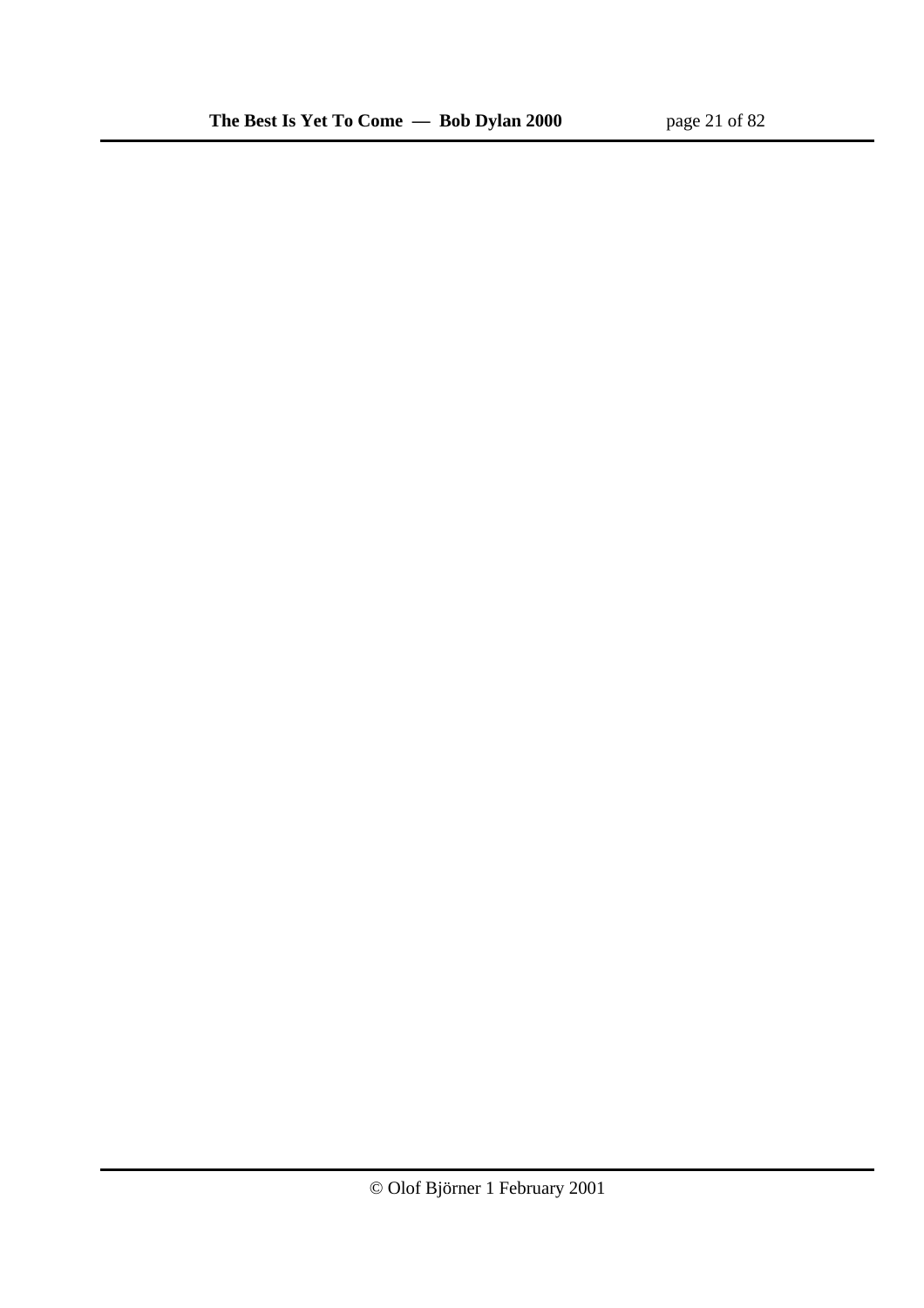|                                            | March |                 |                |                 |                         |                 |                |                 |                |                |                |          |                 |     |
|--------------------------------------------|-------|-----------------|----------------|-----------------|-------------------------|-----------------|----------------|-----------------|----------------|----------------|----------------|----------|-----------------|-----|
|                                            |       | 10              | 10             | 11              | 12                      | 14              | 15             | 16              | 17             | 17             | 19             | 20       | $\overline{21}$ | 22  |
| <b>All Along The Watchtower</b>            |       |                 |                |                 |                         |                 |                |                 | 9              |                |                |          |                 |     |
| Ballad Of A Thin Man                       |       |                 | 12             |                 |                         |                 |                |                 |                |                |                | 8        |                 |     |
| <b>Big River</b>                           |       |                 |                |                 |                         |                 |                | $\overline{7}$  |                |                |                |          |                 |     |
| <b>Blind Willie McTell</b>                 |       |                 |                |                 |                         | 8               |                |                 |                |                |                |          |                 |     |
| Blowin' In The Wind<br>AB                  |       | 13              |                | 16              | 16                      | 15              |                | 14              |                | 14             | 17             | 17       | 17              | 17  |
| AB<br>Boots Of Spanish Leather             |       |                 |                |                 |                         |                 |                |                 |                |                |                |          |                 |     |
| Born In Time                               |       |                 |                |                 |                         |                 |                |                 |                |                |                |          | 9               |     |
| Cat's In The Well                          |       |                 |                |                 |                         | 14              |                |                 |                |                |                |          |                 |     |
| Country Pie                                |       |                 | 7              | 7               | 8                       | 7               |                |                 | $\overline{7}$ |                | 7              | 7        | 7               | 7   |
| Dear Landlord                              |       |                 |                |                 |                         | 10              |                |                 |                |                |                |          |                 |     |
| AB<br><b>Desolation Row</b>                |       |                 | 3              |                 |                         |                 |                |                 |                |                |                |          | 3               |     |
| Dignity                                    |       | 6               | $6\phantom{1}$ | 6               | $\overline{7}$          |                 |                |                 |                |                |                |          |                 |     |
| Don't Think Twice, It's All Right<br>AB    |       |                 |                |                 |                         |                 | 4              |                 |                | $\overline{4}$ |                |          |                 | 15  |
|                                            |       |                 |                |                 |                         |                 | 9              |                 |                |                |                |          |                 |     |
| Drifter's Escape<br>AB                     |       |                 |                |                 |                         |                 |                |                 |                |                |                |          |                 |     |
| Duncan And Brady                           |       |                 |                |                 |                         |                 |                |                 | 1              |                |                |          |                 |     |
| Forever Young<br>AB                        |       |                 |                |                 |                         |                 |                |                 |                |                |                |          |                 |     |
| Gates Of Eden<br>AB                        |       |                 |                |                 |                         |                 |                |                 |                |                |                |          |                 |     |
| <b>Girl From The North Country</b><br>AB   |       |                 |                |                 |                         | 4               |                |                 | 14             |                |                |          | 15              |     |
| Gotta Serve Somebody                       |       |                 |                |                 |                         |                 |                |                 |                |                |                |          |                 |     |
| Hallelujah, I'm Ready To Go<br>AB<br>AB    |       |                 |                |                 |                         |                 |                |                 |                |                | 1              | 1        | $\mathbf 1$     |     |
| A Hard Rain's A-Gonna Fall                 |       |                 |                |                 |                         |                 |                |                 |                |                |                |          |                 |     |
| Highlands                                  |       |                 |                |                 |                         |                 |                | 8               |                |                |                |          |                 |     |
| Highway 61 Revisited                       |       | 10              | 11             | 11              | 13                      | 12 <sup>°</sup> | 12             | 11              | 11             |                | 12             | 12 12    |                 | -12 |
| Hootchie Cootchie Man                      |       |                 |                |                 |                         |                 | 7              |                 |                |                |                |          |                 |     |
| I Am The Man, Thomas<br>AB                 |       |                 | $\overline{1}$ | $\overline{1}$  | $\overline{1}$          | $\overline{1}$  |                | 1               |                |                |                |          |                 |     |
| I'll Be Your Baby Tonight                  |       |                 |                |                 |                         |                 |                |                 |                |                | 10             |          |                 |     |
| It Ain't Me, Babe<br>AB                    |       |                 | 14             | 14              |                         |                 | 15             |                 |                |                | 15             | 15       |                 |     |
| It's All Over Now, Baby Blue<br>AB         |       |                 |                |                 |                         |                 |                |                 |                |                | 4              |          |                 | 4   |
| It's Alright, Ma (I'm Only Bleeding)<br>AB |       | 3               |                | 3               | 3                       | 3               |                | 3               |                | 3              | 3              | 3        |                 | 3   |
| Just Like A Woman                          |       |                 |                |                 | 10                      |                 |                |                 |                |                |                |          |                 |     |
| Knockin' On Heaven's Door<br>AB            |       |                 |                |                 |                         |                 |                |                 |                |                |                |          |                 |     |
| Lay Lady Lay                               |       |                 |                |                 |                         |                 |                |                 | 8              |                |                |          |                 |     |
| Lenny Bruce                                |       |                 |                |                 |                         |                 |                |                 |                |                |                |          |                 |     |
| Leopard-Skin Pill-Box Hat                  |       |                 | 15             |                 |                         |                 |                |                 |                | 7              |                |          |                 |     |
| Like A Rolling Stone                       |       |                 |                | 13              |                         |                 |                |                 | 13             | 13             |                | 14 14 14 |                 | 14  |
| The Lonesome Death Of Hattie Carroll<br>AB |       |                 |                |                 |                         |                 |                |                 |                |                |                |          |                 |     |
| Love Minus Zero/No Limit<br>AB             |       |                 |                |                 | 4                       |                 |                |                 |                |                |                |          |                 |     |
| Love Sick                                  |       | 11              |                | 12 <sub>1</sub> |                         |                 | $14$ 13 13     | 12 12           |                |                |                | 13 13 13 |                 | 13  |
| Maggie's Farm                              |       |                 |                |                 |                         |                 |                | 13              |                | 11             |                |          |                 | 10  |
| Make You Feel My Love                      |       |                 |                |                 |                         |                 |                |                 |                | 10             |                |          |                 |     |
| Mama, You Been On My Mind<br>AB            |       |                 | 4              |                 |                         |                 |                |                 |                |                |                |          |                 |     |
| The Man In Me                              |       |                 |                |                 |                         |                 |                |                 |                |                |                |          |                 |     |
| Man In The Long Black Coat                 |       |                 |                |                 |                         |                 |                |                 |                | 12             |                |          |                 |     |
| Masters Of War<br>AB                       |       |                 |                |                 |                         |                 | 3              |                 | 3              |                |                |          |                 |     |
| Mr. Tambourine Man<br>AB                   |       |                 |                |                 | $\overline{\mathbf{c}}$ |                 | $\overline{2}$ |                 | $\overline{2}$ |                | $\overline{2}$ | 2        | $\overline{c}$  |     |
| AB<br>My Back Pages                        |       |                 | $\overline{2}$ |                 |                         | $\overline{2}$  |                |                 |                | $\overline{2}$ |                |          |                 |     |
| Not Dark Yet                               |       | 9               | 10             | 10              | 12 <sub>2</sub>         | 11              | 11             |                 |                |                | 11             | 11       | 11              | 11  |
| Not Fade Away                              |       | 12 <sup>°</sup> | 13             | 15 <sup>1</sup> | 17                      | 16              | 16             | 15 <sub>1</sub> |                | 15 15          | 16             | 16       | 16              | 16  |
| Oh Baby It Ain't No Lie<br>AB              |       |                 |                |                 |                         |                 | 1              |                 |                |                |                |          |                 |     |
| One Too Many Mornings<br>AB                |       |                 |                |                 |                         |                 |                | 4               | 4              |                |                |          |                 |     |

## **ALPHABETIC SONG CHART**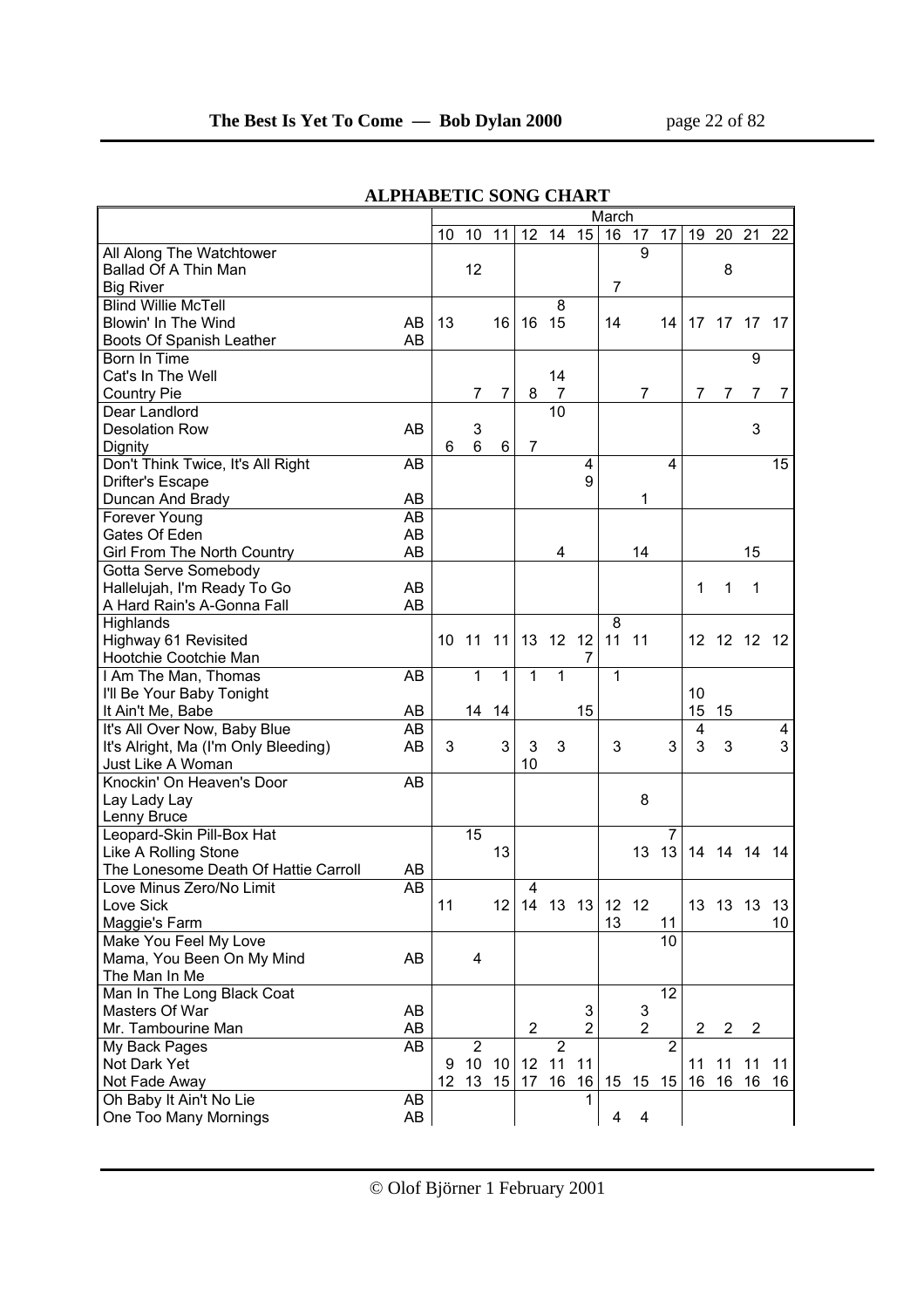|                                         |    | March |    |                |                 |                |    |                |    |    |    |    |                         |    |
|-----------------------------------------|----|-------|----|----------------|-----------------|----------------|----|----------------|----|----|----|----|-------------------------|----|
|                                         |    | 10    | 10 | 11             | 12 <sup>2</sup> | 14             | 15 | 16             | 17 | 17 | 19 | 20 | 21                      | 22 |
| Pass Me Not, O Gentle Saviour           | AB |       |    |                |                 |                | 6  |                |    |    |    |    | 6                       |    |
| Positively 4th Street                   |    |       |    |                |                 |                | 8  |                |    |    |    |    |                         |    |
| Rainy Day Women # 12 & 35               |    |       |    |                | 15              |                |    |                |    |    | 18 | 18 | 18                      | 18 |
| Rock Of Ages                            | AB |       |    |                |                 |                |    | 6              |    |    | 6  | 6  |                         |    |
| The Roving Blade                        | AB |       |    |                |                 |                |    |                |    | 6  |    |    |                         |    |
| <b>Roving Gambler</b>                   | AB | 1     |    |                |                 |                |    |                |    |    |    |    |                         |    |
| Seeing The Real You At Last             |    |       |    |                |                 |                |    |                |    |    |    | 9  |                         |    |
| Señor (Tales Of Yankee Power)           |    |       |    |                |                 |                |    |                |    |    | 8  |    |                         |    |
| She Belongs To Me                       |    |       |    |                |                 |                |    |                |    |    |    |    |                         |    |
| Silvio                                  |    |       |    |                |                 |                | 14 |                |    |    |    |    |                         |    |
| Simple Twist Of Fate                    |    |       |    |                |                 |                |    |                | 10 |    |    |    |                         |    |
| Somebody Touched Me                     | AB |       |    |                |                 |                |    |                |    |    |    |    |                         |    |
| Song To Woody                           | AB |       |    | $\mathbf 2$    |                 |                |    | $\overline{c}$ |    |    |    |    |                         | 2  |
| Stuck Inside Of Mobile With The Memphis |    |       |    |                | 9               | 9              |    | $\overline{9}$ |    | 9  | 9  |    | 8                       |    |
| Tangled Up In Blue                      | AB | 4     |    | 4              | 5               | 5              | 5  | 5              | 5  | 5  | 5  | 5  | 5                       | 5  |
| Tell Me That It Isn't True              |    | 7     |    | 8              |                 |                |    |                |    | 8  |    |    |                         |    |
| Things Have Changed                     |    | 8     | 9  | $\overline{9}$ | 11              |                | 10 |                |    |    |    |    |                         | 8  |
| This Wheel's On Fire                    |    |       |    |                |                 |                |    |                |    |    |    |    |                         |    |
| This World Can't Stand Long             | AB | 5     | 5  | 5              | 6               | $6\phantom{1}$ |    |                | 6  |    |    |    |                         | 6  |
| The Times They Are A-Changin'           | AB |       |    |                |                 |                |    |                |    |    |    |    | $\overline{\mathbf{4}}$ |    |
| To Ramona                               | AB |       |    |                |                 |                |    |                |    |    |    | 4  |                         |    |
| <b>Tombstone Blues</b>                  |    |       |    |                |                 |                |    |                |    |    |    |    |                         |    |
| Tomorrow Is A Long Time                 | AB | 2     |    |                |                 |                |    |                |    |    |    |    |                         |    |
| <b>Watching The River Flow</b>          |    |       |    |                |                 |                |    |                |    |    |    | 10 | 10                      | 9  |
| We Better Talk This Over                |    |       | 8  |                |                 |                |    |                |    |    |    |    |                         |    |
| When I Paint My Masterpiece             |    |       |    |                |                 |                |    |                |    |    |    |    |                         |    |
| The White Dove                          | AB |       |    |                |                 |                |    |                |    |    |    |    |                         |    |
| You Ain't Goin' Nowhere                 |    |       |    |                |                 |                |    |                |    |    |    |    |                         |    |
| You're A Big Girl Now                   |    |       |    |                |                 |                |    | 10             |    |    |    |    |                         |    |
| Total # of songs                        |    | 13    | 15 | 16             | 17              | 16             | 16 | 15             | 15 | 15 | 18 | 18 | 18                      | 18 |

|                                         |   |    |    |    | March |                      |                 |    |   |    | April |       |    |                |
|-----------------------------------------|---|----|----|----|-------|----------------------|-----------------|----|---|----|-------|-------|----|----------------|
|                                         |   | 24 | 25 | 26 | 27    | 29                   | 30              | 31 |   | 3  | 4     | 5     | 6  | $\Sigma$       |
| All Along The Watchtower                | 8 |    |    | 8  | 8     | 9                    | 9               | 9  | 9 |    |       |       |    | 8              |
| Ballad Of A Thin Man                    |   |    |    |    |       |                      |                 |    |   |    |       |       |    |                |
| <b>Big River</b>                        |   |    |    |    |       |                      |                 |    |   |    |       |       |    |                |
| <b>Blind Willie McTell</b>              |   |    |    |    |       |                      |                 |    |   |    |       |       | 8  | $\overline{2}$ |
| Blowin' In The Wind<br>AB               |   | 17 |    |    |       | 17 17 17 17 17 17 17 |                 |    |   |    |       | 17 17 | 17 | 21             |
| Boots Of Spanish Leather<br>AB          |   |    |    |    |       | 4                    |                 |    |   |    |       |       |    |                |
| Born In Time                            |   |    |    |    |       |                      |                 |    |   |    |       |       |    |                |
| Cat's In The Well                       |   |    |    |    |       |                      |                 |    |   |    |       |       |    |                |
| <b>Country Pie</b>                      |   |    | 7  |    |       | $\overline{7}$       | 7               | 7  | 7 |    |       | 7     |    | 20             |
| Dear Landlord                           |   |    |    |    |       |                      |                 |    |   |    |       |       |    |                |
| <b>Desolation Row</b><br>AB             |   |    |    |    |       |                      |                 |    |   | 3  | 3     |       | 3  | 5              |
| Dignity                                 |   |    |    |    |       |                      |                 |    |   |    |       |       |    | 4              |
| Don't Think Twice, It's All Right<br>AB |   |    | 15 |    | 15    | 15                   |                 |    |   | 17 | 15    |       |    | 8              |
| Drifter's Escape                        |   |    |    |    |       |                      |                 |    |   |    |       |       |    |                |
| Duncan And Brady<br>AB                  |   |    |    |    |       |                      |                 |    |   |    |       |       |    |                |
| AB<br>Forever Young                     |   |    |    |    |       |                      |                 |    |   |    |       |       | 15 |                |
| Gates Of Eden<br>AB                     |   |    | 6  | 6  |       |                      |                 | 6  | 6 |    |       |       | 6  | 5              |
| Girl From The North Country<br>AB       | 4 |    |    |    |       |                      | 15 <sup>1</sup> | 15 |   |    |       |       |    | 6              |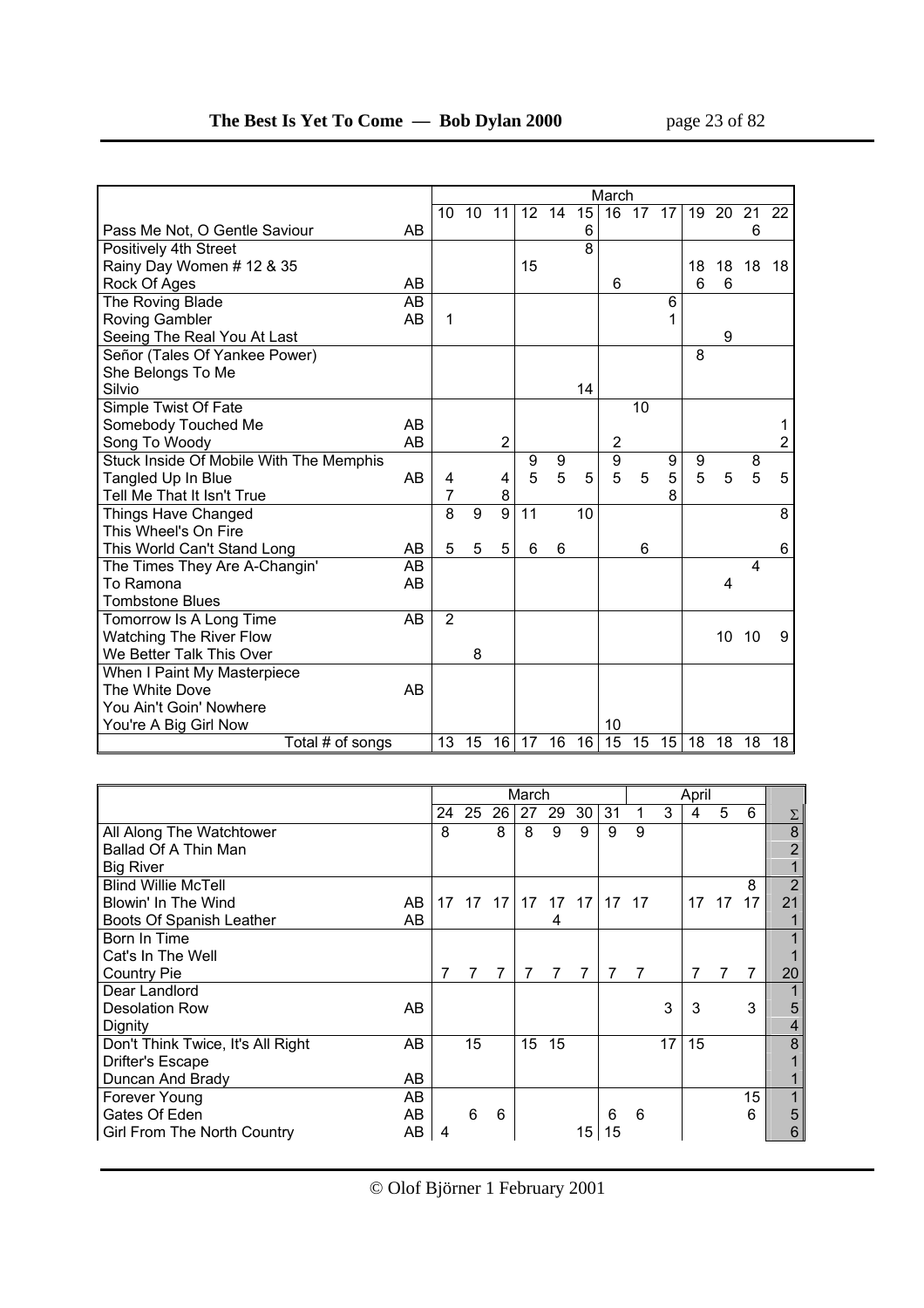|                                              |    |    |                |                | March          |                     |                  |                |                |                   | April          |                |                |                          |
|----------------------------------------------|----|----|----------------|----------------|----------------|---------------------|------------------|----------------|----------------|-------------------|----------------|----------------|----------------|--------------------------|
|                                              |    | 24 | 25             | 26             |                | 27 29 30            |                  | 31             | 1              | 3                 | $\overline{4}$ | 5              | 6              | $\Sigma$                 |
| Gotta Serve Somebody                         |    |    |                |                |                |                     |                  |                |                | $\overline{7}$    |                |                |                | $\overline{1}$           |
| Hallelujah, I'm Ready To Go                  | AB | 1  | 1              | 1              | 1              |                     |                  |                |                |                   |                |                |                | $\overline{7}$           |
| A Hard Rain's A-Gonna Fall                   | AB |    |                |                |                |                     |                  |                |                |                   |                | 3              |                | 1                        |
| Highlands                                    |    |    |                |                |                |                     |                  |                |                |                   |                |                |                | $\mathbf{1}$             |
| Highway 61 Revisited                         |    | 12 | 12             | 12             | 12             | 12                  | 12               | 12             | 12             |                   |                |                |                | 20                       |
| Hootchie Cootchie Man                        |    |    |                |                |                |                     |                  |                |                |                   |                |                |                | 1                        |
| I Am The Man, Thomas                         | AB |    |                |                |                |                     |                  |                |                |                   |                |                |                | 5                        |
| I'll Be Your Baby Tonight                    |    |    |                |                |                |                     |                  |                |                | 10                |                |                |                | $\overline{c}$           |
| It Ain't Me, Babe                            | AB | 15 |                | 15             |                |                     |                  |                | 15             |                   |                | 15             |                | $\boldsymbol{9}$         |
| It's All Over Now, Baby Blue                 | AB |    |                |                |                |                     |                  |                |                |                   |                | 4              |                | $\overline{3}$           |
| It's Alright, Ma (I'm Only Bleeding)         | AB | 3  |                |                | 3              |                     | 3                |                |                |                   |                |                |                | 12                       |
| Just Like A Woman                            |    | 9  |                |                |                | 11                  |                  |                |                |                   |                |                |                | $\mathbf{3}$             |
| Knockin' On Heaven's Door                    | AB |    |                |                |                |                     |                  |                |                | 15                |                |                |                | 1                        |
| Lay Lady Lay                                 |    |    |                |                |                | 8                   |                  |                |                |                   |                |                |                | $\overline{\mathbf{c}}$  |
| Lenny Bruce                                  |    |    |                |                |                |                     |                  |                |                | 11                |                |                |                | 1                        |
| Leopard-Skin Pill-Box Hat                    |    |    |                |                |                |                     |                  |                |                | $\overline{12}$   | 12             | 12             | 12             | $\overline{6}$           |
| Like A Rolling Stone                         |    | 14 | 14             | 14             | 14             | 14                  | 14               |                | 14 14          | 14                | 14             | 14             | 14             | 19                       |
| The Lonesome Death Of Hattie Carroll         | AB |    |                |                |                |                     |                  |                |                |                   | 4              |                |                | 1                        |
| Love Minus Zero/No Limit                     | AB |    |                | 4              | $\overline{4}$ |                     | 4                |                |                |                   |                |                |                | $\overline{4}$           |
| Love Sick                                    |    | 13 | 13             | 13             | 13             | 13                  | 13               | 13             | 13             | 13                | 13             | 13             | 13             | 23                       |
| Maggie's Farm                                |    |    |                |                | 10             |                     |                  |                |                |                   |                |                |                | $\overline{\mathcal{A}}$ |
| Make You Feel My Love                        |    |    | 11             | 11             |                |                     |                  | 11             | 11             |                   |                |                |                | $\overline{5}$           |
| Mama, You Been On My Mind                    | AB |    | 4              |                |                |                     |                  |                |                | 4                 |                |                |                | 3                        |
| The Man In Me                                |    |    |                |                |                |                     | 8                |                |                |                   |                |                |                | 1                        |
|                                              |    |    |                |                |                |                     |                  |                |                |                   |                |                |                | 1                        |
| Man In The Long Black Coat<br>Masters Of War |    |    | 3              |                |                |                     |                  | 3              | 3              |                   |                |                |                | 7                        |
|                                              | AB |    |                | 3<br>2         |                | 3<br>$\overline{2}$ |                  |                |                |                   |                |                |                |                          |
| Mr. Tambourine Man                           | AB | 2  | $\overline{2}$ |                | 2              |                     | $\boldsymbol{2}$ | $\overline{2}$ | $\overline{2}$ |                   |                | $\overline{c}$ | $\overline{2}$ | 13<br>$\overline{6}$     |
| My Back Pages                                | AB |    |                |                |                |                     |                  |                |                |                   |                |                |                |                          |
| Not Dark Yet                                 |    | 11 |                |                | 11             |                     | 11               |                |                |                   | 11             | 11             |                | 15                       |
| Not Fade Away                                |    | 16 | 16             | 16             | 16             | 16                  | 16               | 16             | 16             | 16                | 16             | 16             | 16             | 25                       |
| Oh Baby It Ain't No Lie                      | AB |    |                |                |                |                     |                  |                |                |                   |                |                |                | 1                        |
| One Too Many Mornings                        | AB |    |                |                |                |                     |                  |                |                |                   |                |                |                | $\overline{\mathbf{c}}$  |
| Pass Me Not, O Gentle Saviour                | AB |    |                |                |                | 6                   |                  |                |                |                   |                |                |                | 3                        |
| Positively 4th Street                        |    |    |                |                |                |                     |                  |                |                |                   |                |                |                | $\mathbf{1}$             |
| Rainy Day Women # 12 & 35                    |    | 18 | 18             | 18             | 18             | 18                  | 18               | 18             | 18 18          |                   |                | 18 18          | 18             | 17                       |
| Rock Of Ages                                 | AB | 6  |                |                | 6              |                     | 6                |                |                |                   | 6              |                |                | 7                        |
| The Roving Blade                             | AB |    |                |                |                |                     |                  |                |                |                   |                |                |                | $\overline{1}$           |
| Roving Gambler                               | AB |    |                |                |                | 1                   |                  | 1              | $\overline{1}$ | $\vert$ 1 $\vert$ | $\overline{1}$ | $\overline{1}$ |                | 9                        |
| Seeing The Real You At Last                  |    |    |                |                |                |                     |                  |                |                |                   |                |                |                | 1                        |
| Señor (Tales Of Yankee Power)                |    |    |                |                |                |                     |                  |                |                |                   |                |                |                | 1                        |
| She Belongs To Me                            |    |    | 8              |                |                |                     |                  |                |                |                   |                |                |                | 1                        |
| Silvio                                       |    |    |                |                |                |                     |                  |                |                |                   |                |                |                | 1                        |
| Simple Twist Of Fate                         |    |    |                | $\overline{9}$ | 9              |                     |                  |                |                |                   |                |                |                | $\overline{3}$           |
| Somebody Touched Me                          | AB |    |                |                |                |                     | 1                |                |                |                   |                |                |                | $\overline{\mathbf{c}}$  |
| Song To Woody                                | AB |    |                |                |                |                     |                  |                |                | $\overline{2}$    |                |                |                | $\overline{\mathbf{4}}$  |
| Stuck Inside Of Mobile With The Memphis      |    | 10 |                | 10             |                |                     |                  |                |                |                   | 10             | 10             | 10             | 11                       |
| Tangled Up In Blue                           | AB | 5  | 5              | 5              | 5              | 5                   | 5                | 5              | 5              | 5                 | 5              | 5              | 5              | 24                       |
| Tell Me That It Isn't True                   |    |    |                |                |                |                     |                  | 8              | 8              |                   |                |                | 11             | 6                        |
| Things Have Changed                          |    |    |                |                |                |                     |                  |                |                |                   |                |                |                | $6\phantom{a}$           |
| This Wheel's On Fire                         |    |    |                |                |                |                     |                  |                |                |                   | 8              |                |                | 1                        |
| This World Can't Stand Long                  | AB |    |                |                |                |                     |                  | 4              | 4              |                   |                | 6              | 4              | 11                       |
| The Times They Are A-Changin'                | AB |    |                |                |                |                     |                  |                |                |                   | $\overline{2}$ |                |                | $\overline{2}$           |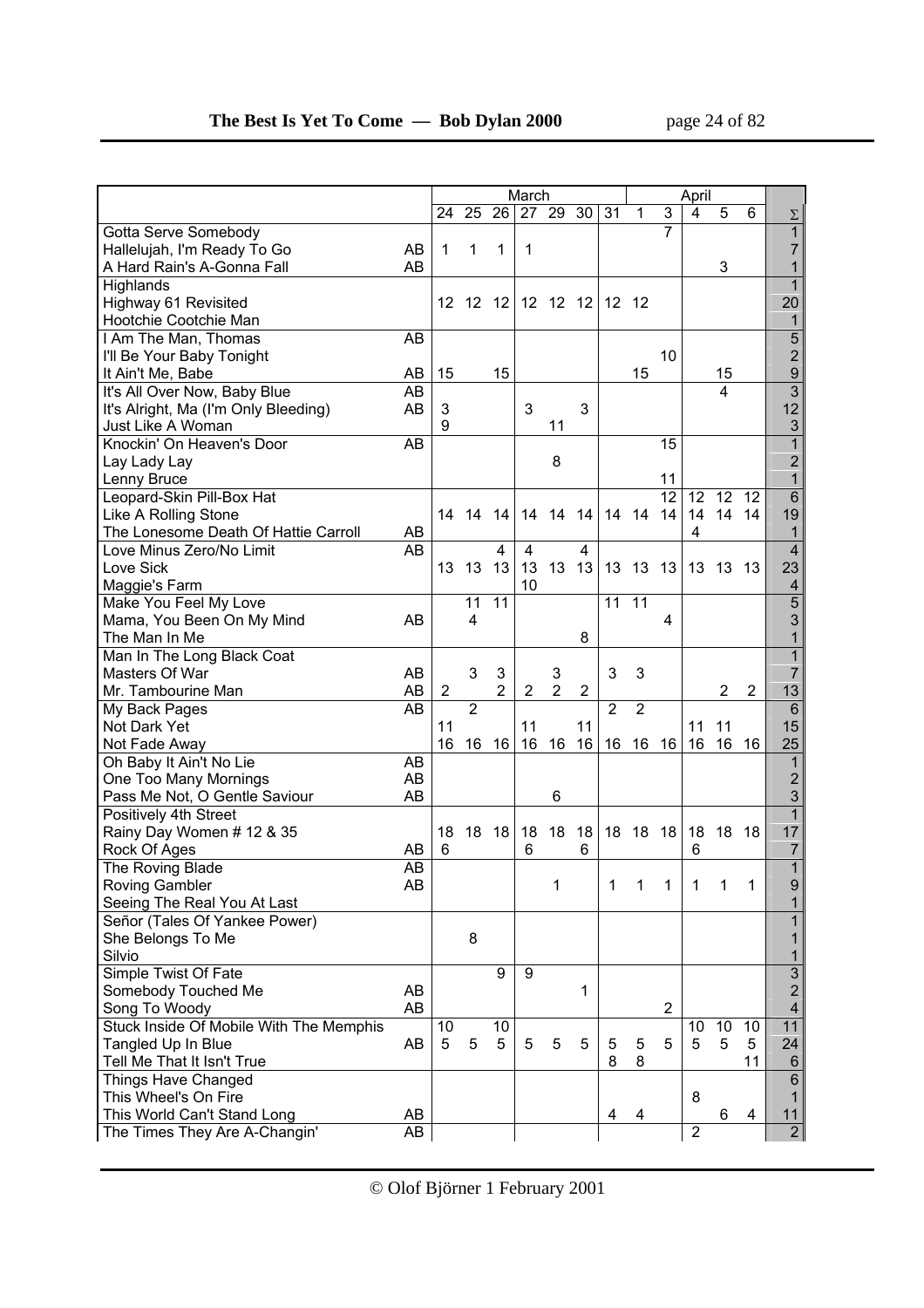|                             |    |    |    |    | March    |    |       |    |      |    | April |    |    |     |
|-----------------------------|----|----|----|----|----------|----|-------|----|------|----|-------|----|----|-----|
|                             |    | 24 |    |    | 25 26 27 | 29 | 30 31 |    |      | 3  |       | 5  | 6  |     |
| l To Ramona                 | AB |    |    |    |          |    |       |    |      |    |       |    |    |     |
| Tombstone Blues             |    |    | 10 |    |          |    |       |    |      | 9  |       |    |    |     |
| Tomorrow Is A Long Time     | AB |    |    |    |          |    |       |    |      |    |       |    |    |     |
| Watching The River Flow     |    |    | 9  |    |          | 10 | 10    | 10 | - 10 |    | 9     | 9  | 9  |     |
| We Better Talk This Over    |    |    |    |    |          |    |       |    |      |    |       |    |    |     |
| When I Paint My Masterpiece |    |    |    |    |          |    |       |    |      |    |       | 8  |    |     |
| The White Dove              | AB |    |    |    |          |    |       |    |      | 6  |       |    |    |     |
| You Ain't Goin' Nowhere     |    |    |    |    |          |    |       |    |      | 8  |       |    |    |     |
| You're A Big Girl Now       |    |    |    |    |          |    |       |    |      |    |       |    |    |     |
| Total # of songs            |    | 18 | 18 | 18 | 18       | 18 | 18    | 18 | 18   | 18 | 18    | 18 | 18 | 426 |

#### **5.4.3 Statistics**

| Number of shows                          | ን ና |
|------------------------------------------|-----|
| Number of circulating shows              |     |
| Number of circulating $&$ complete shows |     |
| Number of unique shows <sup>1</sup>      | 25  |
| Number of different shows <sup>2</sup>   | 25  |
| Number of different songs <sup>3</sup>   | 79  |
| Number of unique songs <sup>4</sup>      | 79  |
| Number of performed songs                | 426 |
| Mean number of performed songs           | 17  |
| Variation <sup>5</sup>                   |     |

|                   | # of  |      | # $of$ |      |
|-------------------|-------|------|--------|------|
|                   | songs | $\%$ | perf.  | $\%$ |
| <b>Electric</b>   | 43    | 54.4 | 236    | 55.4 |
| Acoustic w band   | 36    | 45.6 | 190    | 44.6 |
| Albums            | 61    | 77.2 | 341    | 80.0 |
| Singles           |       | 1.3  |        | 0.2  |
| Outtakes          | 3     | 3.8  |        | 2.1  |
| $\mathsf{Covers}$ | 14    | 17.7 | 75     | 17.6 |

 $\frac{1}{2}$  a show is unique if no other show has the same songs in the same order.<br>  $\frac{2}{3}$  a show is different from another show if the set of songs are different, regardless of order

<sup>&</sup>lt;sup>3</sup> electric and acoustic versions are counted as different songs<br>  $^{4}$  a song is counted as unique regardless of how it is performed<br>  $^{5}$  variation is computed as the quote between number of different songs and mean n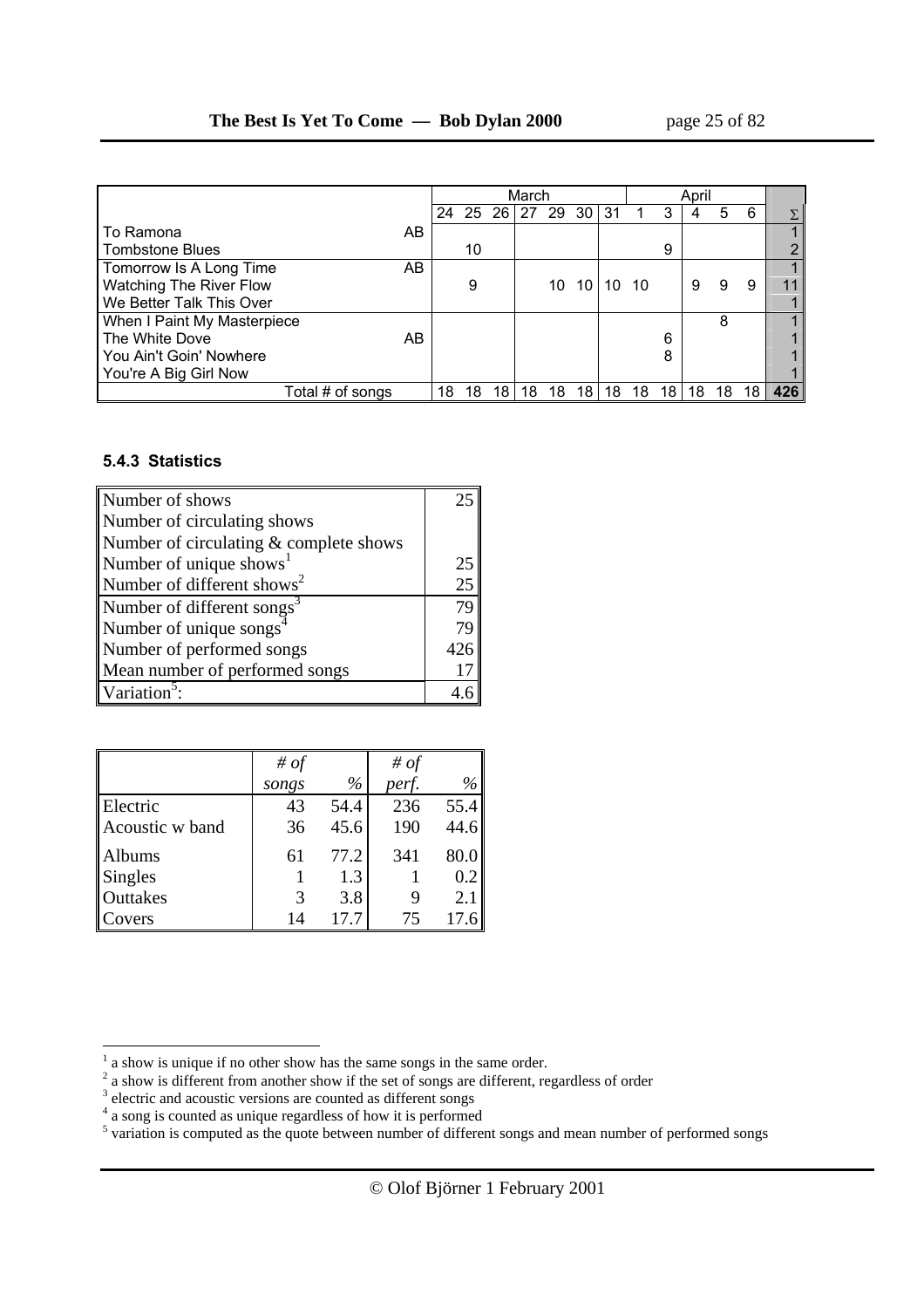#### **5.4.4 Comments**

| Sun Theatre, Anaheim,         | Live debuts of Tell Me That It Isn't True and Things Have Changed.              |
|-------------------------------|---------------------------------------------------------------------------------|
| California, 10 March          | First rendition of Dignity since Manchester, UK, 4 April 1995.                  |
| Early show                    |                                                                                 |
| Sun Theatre, Anaheim,         | Live debut of <i>Country Pie.</i>                                               |
| California, 10 March,         | First rendition of We Better Talk This Over since Hollywood, Florida 16         |
| late show                     | December 1978!                                                                  |
| Visalia Convention Center,    | First version of <i>Dear Landlord</i> since Sarasota, Florida, 9 November 1992. |
| Visalia, California, 14 March |                                                                                 |
| Civic Auditorium, Santa       | First version of <i>Drifter's Escape</i> since Pistoia, Italy, 7 July 1996.     |
| Cruz, California, 15 March    |                                                                                 |
|                               |                                                                                 |

## *Selected BobTalk*

*Thank you all hungry people out there!* (after Country Pie in San Luis Obispo, California, 11 March).

*One of my older songs! For St. Patrick's Day.* (after The Roving Blade in Reno, Nevada, late show, 17 March).

*David's been here before, he …, he got a bicycle for his wife a while back. That was a really good trade!* (during band intro before Highway 61 Revisited in Rapid City, South Dakota, 27 March).

*I wanna say hello to ????, good friend, world champion boxer "Mouse" Strauss. Mouse, get out there, stand up and take a bow! Aah, he'll do it later.* (after Country Pie in Omaha, Nebraska, 4 April).

(for more BobTalk please refer to the session pages)

#### *Guests*

Jason Roberts (fiddle) from the support act Asleep At The Wheel joined on the following songs: *One Too Many Mornings, Tangled Up In Blue*, *This World Can't Stand Long,* 17 March, early show.

Ray Benson (guitar and backup vocal) from the support act Asleep At The Wheel joined on the following songs:

|                           |   | 17 March 24 March 6 April |   |
|---------------------------|---|---------------------------|---|
| Highway 61 Revisited      | X |                           |   |
| Like A Rolling Stone      | X |                           | X |
| Not Fade Away             | X | X                         | X |
| Rainy Day Women # 12 & 35 |   | X                         |   |
| <b>Forever Young</b>      |   |                           |   |

#### *Recommended shows*

Civic Auditorium, Santa Cruz, California, 15 March. Beasley Performing Arts Coliseum, Washington State University, Pullman, Washington, 21 March.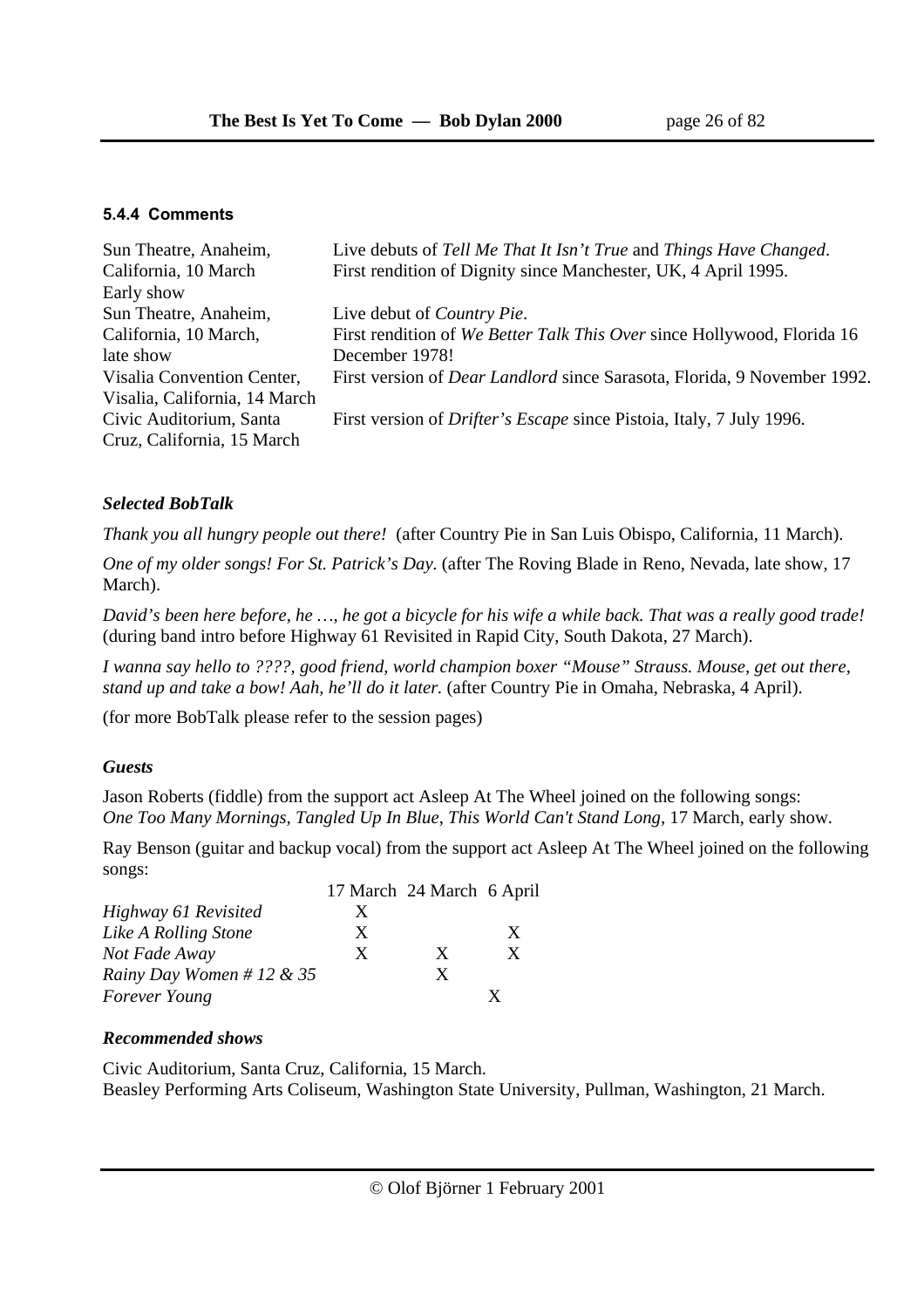# **5.5 Europe Spring Tour**

#### **5.5.1 Dates and venues**

# **MAY**

| 6  | Zürich, Switzerland | Hallenstadion              |
|----|---------------------|----------------------------|
| 8  | Stuttgart, Germany  | Hanns Martin Schleyerhalle |
| 9  | Oberhausen, Germany | Arena                      |
| 11 | Köln, Germany       | Kölnarena                  |
| 12 | Hannover, Germany   | Stadionsporthalle          |
| 13 | Lund, Sweden        | Olympen                    |
| 14 | Göteborg, Sweden    | Scandinavium               |
| 16 | Helsinki, Finland   | Hartwall Areena            |
| 18 | Stockholm, Sweden   | Globe Arena                |
| 19 | Oslo, Norway        | Spektrum                   |
| 21 | Horsens, Denmark    | <b>NYA</b> Theatre         |
| 23 | Berlin, Germany     | Arena                      |
| 24 | Dresden, Germany    | Freilichtbühne Junge Garde |
| 25 | Regensburg, Germany | Donauarena                 |
| 27 | Modena, Italy       | Piazza Grande              |
| 28 | Milan, Italy        | Palavobis                  |
| 30 | Florence, Italy     | Palasport                  |
| 31 | Ancona, Italy       | Palarossini                |

#### **JUNE**

| Cagliari, Italy | Molo Ichnusa |
|-----------------|--------------|
|                 |              |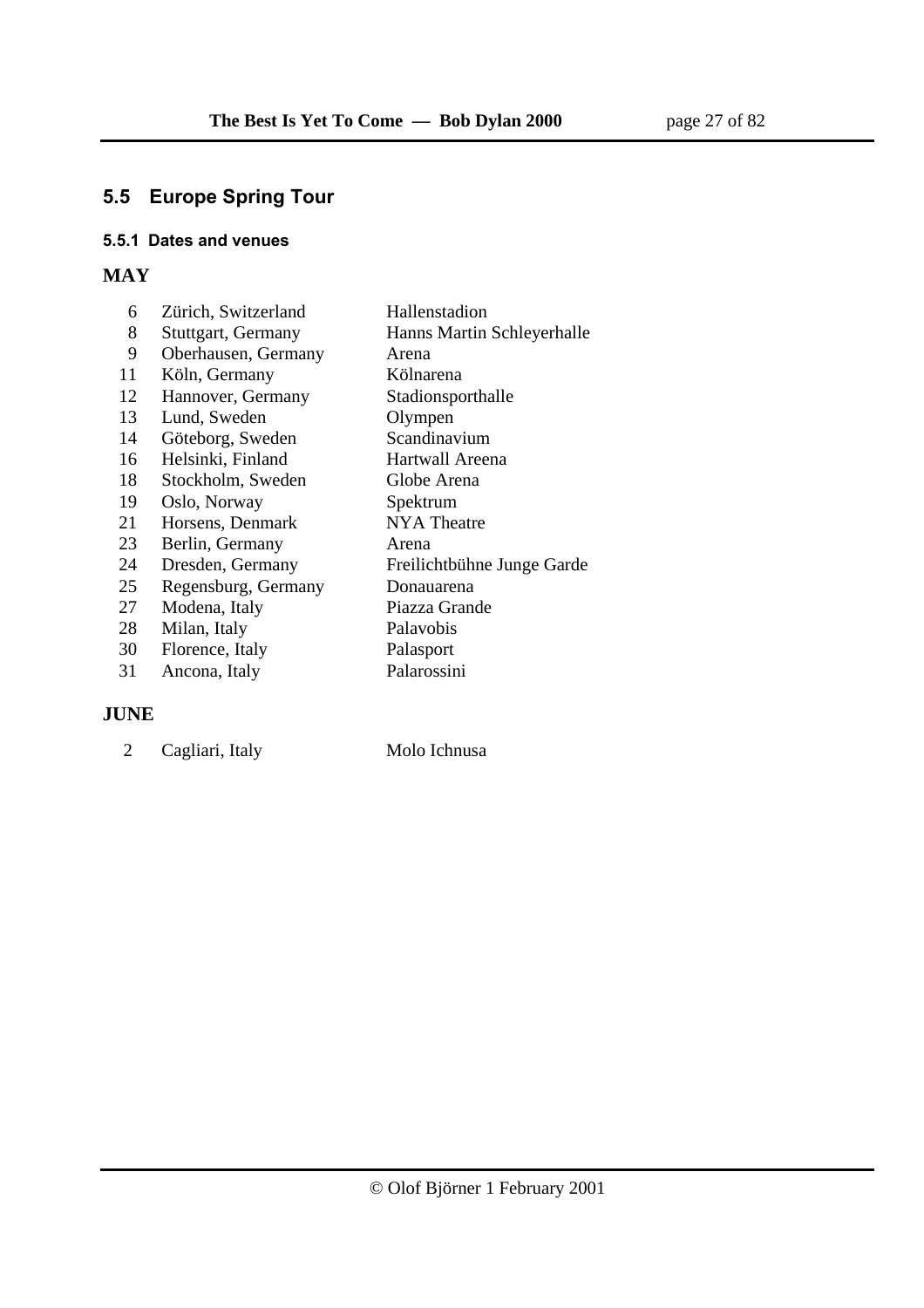#### **5.5.2 The songs**

AB acoustic with the band

#### **SONG CHART**

|                                                     |                 | May - June     |                 |                 |                |                 |                 |                |                 |                 |                |                 |                 |                |                |                |                |                 |                |                |                 |
|-----------------------------------------------------|-----------------|----------------|-----------------|-----------------|----------------|-----------------|-----------------|----------------|-----------------|-----------------|----------------|-----------------|-----------------|----------------|----------------|----------------|----------------|-----------------|----------------|----------------|-----------------|
|                                                     |                 | 6              | 8               | 9               | 11             | $\overline{12}$ | $\overline{13}$ | 14             | $\overline{16}$ | 18              | 19             | 21              | 23              | 24             | 25             | 27             | 28             | 30              | 31             | $\overline{2}$ | $\Sigma$        |
| <b>Roving Gambler</b>                               | AB              | -1             | $\mathbf{1}$    | 1               | 1              | 1               | 1               | 1              | 1               | 1               |                |                 |                 | 1              |                |                | -1             |                 |                |                | 11              |
| My Back Pages                                       | AB              | $\overline{2}$ |                 |                 |                |                 |                 |                |                 |                 |                | $\overline{2}$  |                 |                |                |                |                |                 | 2              | 2              | $\overline{4}$  |
| It's Alright, Ma (I'm Only Bleeding)                | AB              | 3              |                 |                 | 3              |                 |                 |                |                 |                 | 3              |                 | 3               |                |                |                |                |                 |                |                | $\overline{4}$  |
| Love Minus Zero/No Limit                            | $\overline{AB}$ | $\overline{4}$ |                 |                 |                |                 |                 | 6              |                 |                 | 4              |                 | 4               |                |                |                |                |                 | 6              |                | $\overline{5}$  |
| Tangled Up In Blue                                  | AB              | 5              | 5               | 5               | 5              | 5               | 5               | 5              | 5               | 5               | 5              | 6               | 5               | 5              | 5              | 5              | 5              | 5               | 5              | 5              | 19              |
| Delia                                               | AB              | 6              |                 |                 |                |                 |                 |                |                 |                 |                |                 |                 |                | 4              |                |                |                 |                |                | $\overline{c}$  |
| Country Pie                                         |                 | $\overline{7}$ |                 | 7               | 7              | $\overline{7}$  | $\overline{7}$  |                | 7               | $\overline{7}$  | $\overline{7}$ |                 |                 | $\overline{7}$ | $\overline{7}$ | $\overline{7}$ |                |                 | $\overline{7}$ | $\overline{7}$ | 17              |
| Can't Wait                                          |                 | 8              | 8               | 8               |                | 11              |                 | 8              |                 |                 | 8              |                 |                 | 8              |                | 10             |                |                 | 8              |                | 9               |
| Stuck Inside Of Mobile With The Memphis Blues Again |                 | 9              |                 |                 |                |                 |                 |                | 11              |                 |                |                 |                 | 9              |                | 9              |                | 9               |                |                | 5               |
| Watching The River Flow                             |                 | 10             |                 | 11              |                |                 |                 |                |                 | 9               |                |                 |                 |                |                |                |                |                 |                |                | $\overline{3}$  |
| Not Dark Yet                                        |                 | 11             | 11              | 12              |                |                 |                 |                |                 | 11              |                |                 | 10              |                |                |                | 10             |                 | 10             |                | $\overline{7}$  |
| Leopard-Skin Pill-Box Hat                           |                 | 12             | 12              | 13              | 12             | 12              | 12              | 12             | 12              | 12              | 12             |                 | 12              | 12             | 12             | 12             |                |                 |                |                | 14              |
| Love Sick                                           |                 | 13             | 13              | 14              | 13             | 13              | $\overline{13}$ | 13             | 13              | 13              | 13             |                 | $\overline{13}$ |                | 13             | 13             |                | 13              |                |                | 14              |
| Like A Rolling Stone                                |                 | 14             | 14              | 15              | 14             | 14              | 14              | 14             | 14              | 14              | 14             | 14              | 14              | 14             | 14             | 14             | 14             | 14              | 14             | 14             | 19              |
| Don't Think Twice, It's All Right                   | AB              | 15             |                 | 16              | 17             |                 | 17              | 17             |                 |                 | 17             |                 | 17              |                | 17             | 15             |                | 17              |                | 17             | 11              |
| Not Fade Away                                       |                 | 16             | 16              | 17              | 16             | 16              | 16              | 16             | 16              | 16              | 16             |                 |                 |                | 18             |                | 16             |                 |                |                | $\overline{12}$ |
| Blowin' In The Wind                                 | AB              | 17             |                 | 18              |                | 17              |                 | 19             | 17              | 19              | 19             | 19              | 19              | 19             | 20             | 19             | 19             | 19              | 19             | 19             | 16              |
| Rainy Day Women # 12 & 35                           |                 | 18             | 18              | 19              | 18             | 18              | 18              | 18             | 18              |                 | 18             | 18              | 18              |                | 19             | 18             | 18             | 18              | 18             | 18             | 17              |
| The Times They Are A-Changin'                       | AB              |                | $\overline{2}$  | $\overline{2}$  | $\overline{2}$ | $\overline{2}$  | $\overline{2}$  | $\overline{2}$ | $\overline{2}$  |                 | $\overline{2}$ |                 | $\overline{2}$  |                | $\overline{2}$ |                | $\overline{2}$ | $\overline{2}$  |                |                | 12              |
| <b>Desolation Row</b>                               | AB              |                | 3               |                 |                | 3               |                 |                |                 |                 |                |                 |                 |                | 3              |                | 3              |                 |                |                | $\overline{4}$  |
| Girl From The North Country                         | AB              |                | 4               |                 |                |                 |                 |                | 4               |                 |                |                 |                 |                | 15             |                |                |                 | 17             | 15             | 5               |
| Gates Of Eden                                       | AB              |                | $6\phantom{1}6$ |                 | 6              |                 |                 |                |                 | 6               |                |                 |                 |                |                |                |                |                 |                |                | $\overline{3}$  |
| Maggie's Farm                                       |                 |                | 9               |                 |                |                 |                 |                | 9               | 18              |                | 16              | 16              | 16             |                |                |                | 16              | 16             | 16             | 9               |
| I'll Be Your Baby Tonight                           |                 |                | 10              |                 |                | 9               |                 |                |                 |                 |                |                 |                 |                |                |                |                |                 |                |                | $\overline{2}$  |
| It Ain't Me, Babe                                   | AB              |                | 15              |                 |                | $\overline{15}$ |                 |                |                 | 15              |                | $\overline{17}$ |                 | 15             |                |                |                | $\overline{15}$ |                |                | 6               |
| Forever Young                                       | AB              |                | 17              |                 | 15             |                 | 15              | 15             |                 |                 | 15             | 15              | 15              | 17             |                | 17             | 17             |                 | 15             |                | 11              |
| Masters Of War                                      | AB              |                |                 | 3               |                |                 | 3               | 3              | 3               | 3               |                | 3               |                 | 3              |                | 3              |                |                 | 3              | $\mathbf{3}$   | 10              |
| It's All Over Now, Baby Blue                        | <b>AB</b>       |                |                 | 4               |                |                 | 6               |                | $\overline{6}$  |                 | 6              |                 |                 |                |                |                | $\overline{4}$ | 6               |                | 6              | $\overline{7}$  |
| One Too Many Mornings                               | AB              |                |                 | 6               |                |                 |                 |                |                 | 17              |                |                 |                 |                |                |                | 15             |                 |                |                | $\overline{3}$  |
| All Along The Watchtower                            |                 |                |                 | 9               |                |                 |                 | 9              |                 |                 | 9              | 10              | 9               |                | 9              |                | 9              |                 |                | 9              | 8               |
| Simple Twist Of Fate                                |                 |                |                 | $\overline{10}$ |                |                 |                 |                |                 |                 |                |                 |                 |                |                |                |                | 10              |                |                | $\overline{2}$  |
| Mr. Tambourine Man                                  | AB              |                |                 |                 |                |                 |                 |                |                 | 2               |                |                 |                 |                |                | 2              |                |                 |                |                | $\overline{3}$  |
| Things Have Changed                                 |                 |                |                 |                 | 8              | 8               | 11              |                |                 | 10 <sup>°</sup> |                |                 | 8               |                |                |                |                |                 |                |                | $\overline{5}$  |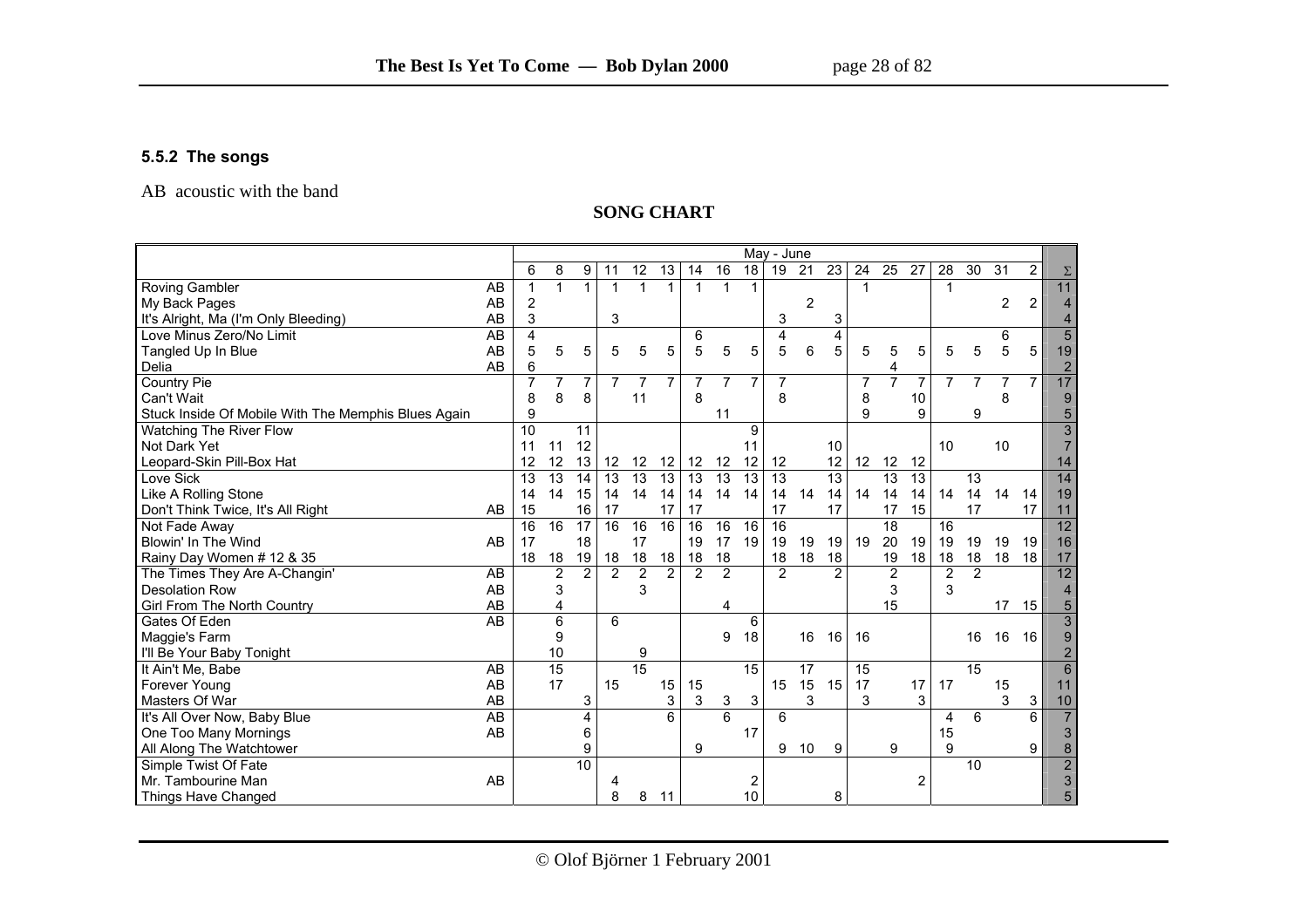| page 29 of 82 |  |  |
|---------------|--|--|
|---------------|--|--|

|                                                  | May - June |    |    |    |    |    |    |    |    |                |    |                |    |                 |      |              |                  |    |              |                |                                            |
|--------------------------------------------------|------------|----|----|----|----|----|----|----|----|----------------|----|----------------|----|-----------------|------|--------------|------------------|----|--------------|----------------|--------------------------------------------|
|                                                  |            | 6  | 8  | 9  | 11 | 12 | 13 | 14 | 16 | 18             | 19 | 21             | 23 | 24              | - 25 | 27           | 28               | 30 | 31           | $\overline{2}$ |                                            |
| Down Along The Cove                              |            |    |    |    | 9  |    | 9  |    |    |                |    |                |    |                 |      |              |                  |    |              |                | $\frac{\Sigma}{2}$                         |
| Every Grain Of Sand                              |            |    |    |    | 10 |    |    |    |    |                |    |                |    |                 |      |              |                  |    |              |                | $\mathbf{1}$                               |
| Cold Irons Bound                                 |            |    |    |    | 11 |    |    |    |    |                | 11 |                |    |                 |      |              | 11               |    |              |                | 3                                          |
| Tomorrow Is A Long Time                          | AB         |    |    |    |    | 4  |    |    |    |                |    | 4              | 6  |                 |      |              |                  |    |              |                | $\overline{3}$                             |
| Ring Them Bells                                  | AB         |    |    |    |    | 6  |    |    |    |                |    |                |    |                 |      |              |                  |    |              |                | $\mathbf{1}$                               |
| <b>Tombstone Blues</b>                           |            |    |    |    |    | 10 |    |    |    |                |    |                |    |                 |      |              |                  |    |              |                |                                            |
| Mama, You Been On My Mind                        | AB         |    |    |    |    |    | 4  |    |    |                |    |                |    | 4               |      |              |                  |    |              | 4              | $\mathbf{3}$                               |
| Shelter From The Storm                           |            |    |    |    |    |    | 8  |    |    |                |    |                |    |                 |      |              |                  |    |              |                | $\mathbf{1}$                               |
| Just Like A Woman                                |            |    |    |    |    |    | 10 |    | 10 |                |    |                |    |                 |      |              |                  |    |              | 10             | $\mathbf{3}$                               |
| Boots Of Spanish Leather                         | AB         |    |    |    |    |    |    | 4  |    |                |    |                |    |                 |      | 4            |                  |    | 4            |                |                                            |
| Tell Me That It Isn't True                       |            |    |    |    |    |    |    | 10 |    |                |    |                |    |                 |      |              | 8                |    |              |                | $\begin{array}{c} 3 \\ 2 \\ 8 \end{array}$ |
| Drifter's Escape                                 |            |    |    |    |    |    |    | 11 |    |                |    |                | 11 | 11              | 11   | 11           |                  | 11 | 11           | 11             |                                            |
| Señor (Tales Of Yankee Power)                    |            |    |    |    |    |    |    |    | 8  |                |    |                |    |                 |      |              |                  |    |              |                | $\mathbf{1}$                               |
| Knockin' On Heaven's Door                        | AB         |    |    |    |    |    |    |    | 15 |                |    |                |    |                 |      |              |                  |    |              |                | $\mathbf{1}$                               |
| Visions Of Johanna                               | AB         |    |    |    |    |    |    |    |    | 4              |    |                |    |                 |      |              |                  | 3  |              |                | $\overline{2}$                             |
| Ballad Of A Thin Man                             |            |    |    |    |    |    |    |    |    | $\overline{8}$ |    | 13             |    | 13              |      |              | 13               |    | 13           | 13             | $\overline{6}$                             |
| Duncan And Brady                                 | AB         |    |    |    |    |    |    |    |    |                |    |                |    |                 | 1    | $\mathbf{1}$ |                  | 1  | $\mathbf{1}$ | 1              | $6\phantom{1}$                             |
| She Belongs To Me                                |            |    |    |    |    |    |    |    |    |                | 10 |                |    |                 |      |              |                  |    |              |                |                                            |
| Hallelujah, I'm Ready To Go                      | AB         |    |    |    |    |    |    |    |    |                |    |                |    |                 |      |              |                  |    |              |                |                                            |
| A Hard Rain's A-Gonna Fall                       | AB         |    |    |    |    |    |    |    |    |                |    | 5              |    |                 |      |              |                  |    |              |                |                                            |
| The Lonesome Death Of Hattie Carroll             |            |    |    |    |    |    |    |    |    |                |    | $\overline{7}$ |    |                 |      |              |                  |    |              |                |                                            |
| Gotta Serve Somebody                             |            |    |    |    |    |    |    |    |    |                |    | $\overline{8}$ |    |                 |      | 16           |                  |    |              |                | $\mathbf{3}$                               |
| You're A Big Girl Now                            |            |    |    |    |    |    |    |    |    |                |    | 9              |    |                 |      |              |                  |    |              |                |                                            |
| Tryin' To Get To Heaven                          |            |    |    |    |    |    |    |    |    |                |    | 11             |    |                 |      |              |                  |    |              |                |                                            |
| To Be Alone With You                             |            |    |    |    |    |    |    |    |    |                |    | 12             |    |                 |      |              |                  |    |              |                |                                            |
| Somebody Touched Me                              | AB         |    |    |    |    |    |    |    |    |                |    |                |    |                 |      |              |                  |    |              |                |                                            |
| Song To Woody                                    | AB         |    |    |    |    |    |    |    |    |                |    |                |    | 2               |      |              |                  |    |              |                |                                            |
| To Ramona                                        | <b>AB</b>  |    |    |    |    |    |    |    |    |                |    |                |    | $6\phantom{1}6$ | 6    | 6            | 6                |    |              |                |                                            |
| Just Like Tom Thumb's Blues                      |            |    |    |    |    |    |    |    |    |                |    |                |    | 10              |      |              |                  |    | 9            |                | $\frac{5}{2}$                              |
| Highway 61 Revisited                             |            |    |    |    |    |    |    |    |    |                |    |                |    | 18              | 16   |              | 12 <sup>12</sup> | 12 | 12           | 12             |                                            |
| Positively 4th Street                            |            |    |    |    |    |    |    |    |    |                |    |                |    |                 | 8    | 8            |                  |    |              |                | $\overline{2}$                             |
| Make You Feel My Love                            |            |    |    |    |    |    |    |    |    |                |    |                |    |                 | 10   |              |                  |    |              |                |                                            |
| It Takes A Lot To Laugh, It Takes A Train To Cry |            |    |    |    |    |    |    |    |    |                |    |                |    |                 |      |              |                  | 8  |              |                |                                            |
| This Wheel's On Fire                             |            |    |    |    |    |    |    |    |    |                |    |                |    |                 |      |              |                  |    |              | 8              |                                            |
| Total # of songs                                 |            | 18 | 18 | 19 | 18 | 18 | 18 | 19 | 18 | 19             | 19 | 19             | 19 | 19              | 20   | 19           | 19               | 19 | 19           | 19             | 356                                        |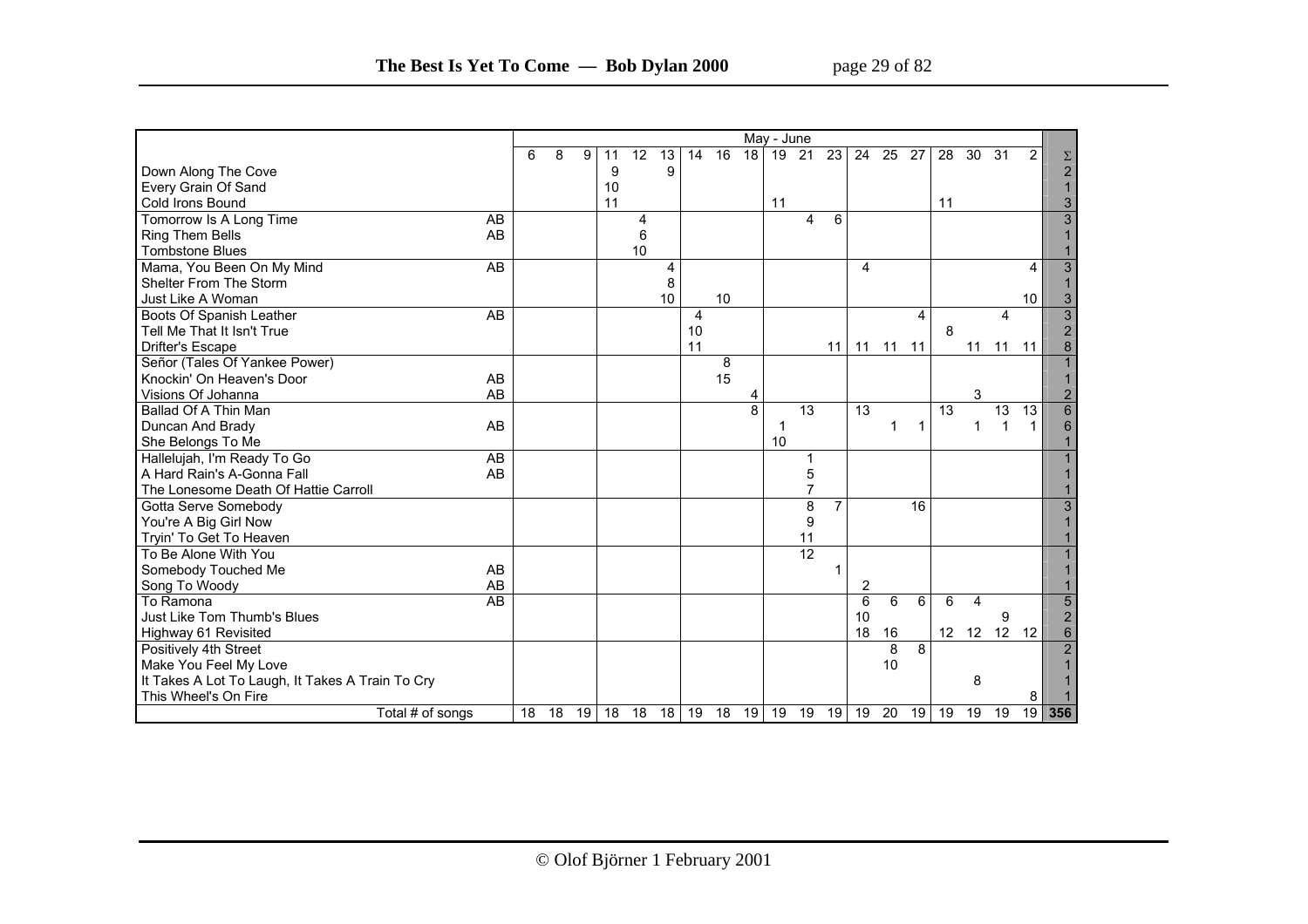#### **ALPHABETIC SONG CHART**

|                                                  | May - June      |                 |                |                 |                 |                 |                |                 |                 |                |                 |                 |                 |                 |                |                |                 |                |                 |                 |
|--------------------------------------------------|-----------------|-----------------|----------------|-----------------|-----------------|-----------------|----------------|-----------------|-----------------|----------------|-----------------|-----------------|-----------------|-----------------|----------------|----------------|-----------------|----------------|-----------------|-----------------|
|                                                  | 6               | 8               | 9              | 11              | 12              | 13              | 14             | 16              | 18              | 19             | 21              | $\overline{23}$ | 24              | $\overline{25}$ | 27             | 28             | 30              | 31             | $\overline{2}$  | $\Sigma$        |
| All Along The Watchtower                         |                 |                 | 9              |                 |                 |                 | 9              |                 |                 | 9              | 10              | 9               |                 | 9               |                | 9              |                 |                | 9               | $\overline{8}$  |
| Ballad Of A Thin Man                             |                 |                 |                |                 |                 |                 |                |                 | 8               |                | 13              |                 | 13              |                 |                | 13             |                 | 13             | 13              | $6\phantom{1}6$ |
| Blowin' In The Wind<br>AB                        | 17              |                 | 18             |                 | 17              |                 | 19             | 17              | 19              | 19             | 19              | 19              | 19              | 20              | 19             | 19             | 19              | 19             | 19              | 16              |
| AB<br>Boots Of Spanish Leather                   |                 |                 |                |                 |                 |                 | 4              |                 |                 |                |                 |                 |                 |                 | 4              |                |                 | $\overline{4}$ |                 | 3               |
| Can't Wait                                       | 8               | 8               | 8              |                 | 11              |                 | 8              |                 |                 | 8              |                 |                 | 8               |                 | 10             |                |                 | 8              |                 | $\mathbf{Q}$    |
| Cold Irons Bound                                 |                 |                 |                | 11              |                 |                 |                |                 |                 | 11             |                 |                 |                 |                 |                | 11             |                 |                |                 | 3               |
| Country Pie                                      | $\overline{7}$  | $\overline{7}$  | $\overline{7}$ | $\overline{7}$  | $\overline{7}$  | $\overline{7}$  | $\overline{7}$ | $\overline{7}$  | $\overline{7}$  | $\overline{7}$ |                 |                 | $\overline{7}$  | $\overline{7}$  | $\overline{7}$ | $\overline{7}$ | $\overline{7}$  | $\overline{7}$ | $\overline{7}$  | 17              |
| Delia<br>AB                                      | 6               |                 |                |                 |                 |                 |                |                 |                 |                |                 |                 |                 | 4               |                |                |                 |                |                 | $\overline{2}$  |
| AB<br><b>Desolation Row</b>                      |                 | 3               |                |                 | $\mathbf{3}$    |                 |                |                 |                 |                |                 |                 |                 | 3               |                | 3              |                 |                |                 | $\overline{4}$  |
| Don't Think Twice, It's All Right<br>AB          | 15              |                 | 16             | $\overline{17}$ |                 | $\overline{17}$ | 17             |                 |                 | 17             |                 | $\overline{17}$ |                 | 17              | 15             |                | $\overline{17}$ |                | $\overline{17}$ | 11              |
| Down Along The Cove                              |                 |                 |                | 9               |                 | 9               |                |                 |                 |                |                 |                 |                 |                 |                |                |                 |                |                 | $\overline{2}$  |
| Drifter's Escape                                 |                 |                 |                |                 |                 |                 | 11             |                 |                 |                |                 | 11              | 11              | 11              | 11             |                | 11              | 11             | 11              | 8               |
| AB<br>Duncan And Brady                           |                 |                 |                |                 |                 |                 |                |                 |                 | $\mathbf{1}$   |                 |                 |                 |                 | 1              |                | 1               | 1              | 1               | 6               |
| Every Grain Of Sand                              |                 |                 |                | 10              |                 |                 |                |                 |                 |                |                 |                 |                 |                 |                |                |                 |                |                 |                 |
| AB<br>Forever Young                              |                 | 17              |                | 15              |                 | 15              | 15             |                 |                 | 15             | 15              | 15              | 17              |                 | 17             | 17             |                 | 15             |                 | 11              |
| <b>AB</b><br>Gates Of Eden                       |                 | 6               |                | 6               |                 |                 |                |                 | 6               |                |                 |                 |                 |                 |                |                |                 |                |                 | 3               |
| Girl From The North Country<br>AB                |                 | 4               |                |                 |                 |                 |                | 4               |                 |                |                 |                 |                 | 15              |                |                |                 | 17             | 15              |                 |
| Gotta Serve Somebody                             |                 |                 |                |                 |                 |                 |                |                 |                 |                | 8               | $\overline{7}$  |                 |                 | 16             |                |                 |                |                 |                 |
| Hallelujah, I'm Ready To Go<br>AB                |                 |                 |                |                 |                 |                 |                |                 |                 |                | 1               |                 |                 |                 |                |                |                 |                |                 |                 |
| AB<br>A Hard Rain's A-Gonna Fall                 |                 |                 |                |                 |                 |                 |                |                 |                 |                | 5               |                 |                 |                 |                |                |                 |                |                 |                 |
| Highway 61 Revisited                             |                 |                 |                |                 |                 |                 |                |                 |                 |                |                 |                 | 18 16           |                 |                |                |                 | 12 12 12 12    |                 |                 |
| I'll Be Your Baby Tonight                        |                 | 10              |                |                 | 9               |                 |                |                 |                 |                |                 |                 |                 |                 |                |                |                 |                |                 | $\overline{2}$  |
| It Ain't Me, Babe<br>AB                          |                 | 15              |                |                 | 15              |                 |                |                 | 15              |                | 17              |                 | 15              |                 |                |                | 15              |                |                 |                 |
| It Takes A Lot To Laugh, It Takes A Train To Cry |                 |                 |                |                 |                 |                 |                |                 |                 |                |                 |                 |                 |                 |                |                | 8               |                |                 |                 |
| It's All Over Now, Baby Blue<br>AB               |                 |                 | 4              |                 |                 | 6               |                | 6               |                 | 6              |                 |                 |                 |                 |                | 4              | 6               |                | 6               |                 |
| AB<br>It's Alright, Ma (I'm Only Bleeding)       | 3               |                 |                | 3               |                 |                 |                |                 |                 | 3              |                 | 3               |                 |                 |                |                |                 |                |                 |                 |
| Just Like A Woman                                |                 |                 |                |                 |                 | 10              |                | 10              |                 |                |                 |                 |                 |                 |                |                |                 |                | 10              | 3               |
| Just Like Tom Thumb's Blues                      |                 |                 |                |                 |                 |                 |                |                 |                 |                |                 |                 | 10              |                 |                |                |                 | 9              |                 | $\overline{2}$  |
| AB<br>Knockin' On Heaven's Door                  |                 |                 |                |                 |                 |                 |                | 15              |                 |                |                 |                 |                 |                 |                |                |                 |                |                 |                 |
| Leopard-Skin Pill-Box Hat                        | 12 <sup>2</sup> | 12              | 13             |                 | 12 12           | 12              | 12             | 12              | 12              | 12             |                 | 12              | 12              | 12              | 12             |                |                 |                |                 | 14              |
| Like A Rolling Stone                             | $\overline{14}$ | $\overline{14}$ | 15             | $\overline{14}$ | $\overline{14}$ | 14              | 14             | 14              | $\overline{14}$ | 14             | $\overline{14}$ | 14              | $\overline{14}$ | $\overline{14}$ | 14             | 14             | 14              | 14             | 14              | 19              |
| The Lonesome Death Of Hattie Carroll             |                 |                 |                |                 |                 |                 |                |                 |                 |                | $\overline{7}$  |                 |                 |                 |                |                |                 |                |                 |                 |
| AB<br>Love Minus Zero/No Limit                   | 4               |                 |                |                 |                 |                 | 6              |                 |                 | 4              |                 | 4               |                 |                 |                |                |                 | 6              |                 | 5               |
| Love Sick                                        | 13              | $\overline{13}$ | 14             | 13              | $\overline{13}$ | $\overline{13}$ | 13             | $\overline{13}$ | 13              | 13             |                 | 13              |                 | 13              | 13             |                | 13              |                |                 | 14              |
| Maggie's Farm                                    |                 | 9               |                |                 |                 |                 |                | 9               | 18              |                | 16              | 16              | 16              |                 |                |                | 16              | 16             | 16              | 9               |
| Make You Feel My Love                            |                 |                 |                |                 |                 |                 |                |                 |                 |                |                 |                 |                 | 10              |                |                |                 |                |                 |                 |
| Mama, You Been On My Mind<br>AB                  |                 |                 |                |                 |                 | 4               |                |                 |                 |                |                 |                 | 4               |                 |                |                |                 |                | 4               | 3               |
| Masters Of War<br>AB                             |                 |                 | 3 <sup>1</sup> |                 |                 | $\mathbf{3}$    | 3              | 3               | 3               |                | 3               |                 | $\mathsf 3$     |                 | 3              |                |                 | 3              | 3               | 10              |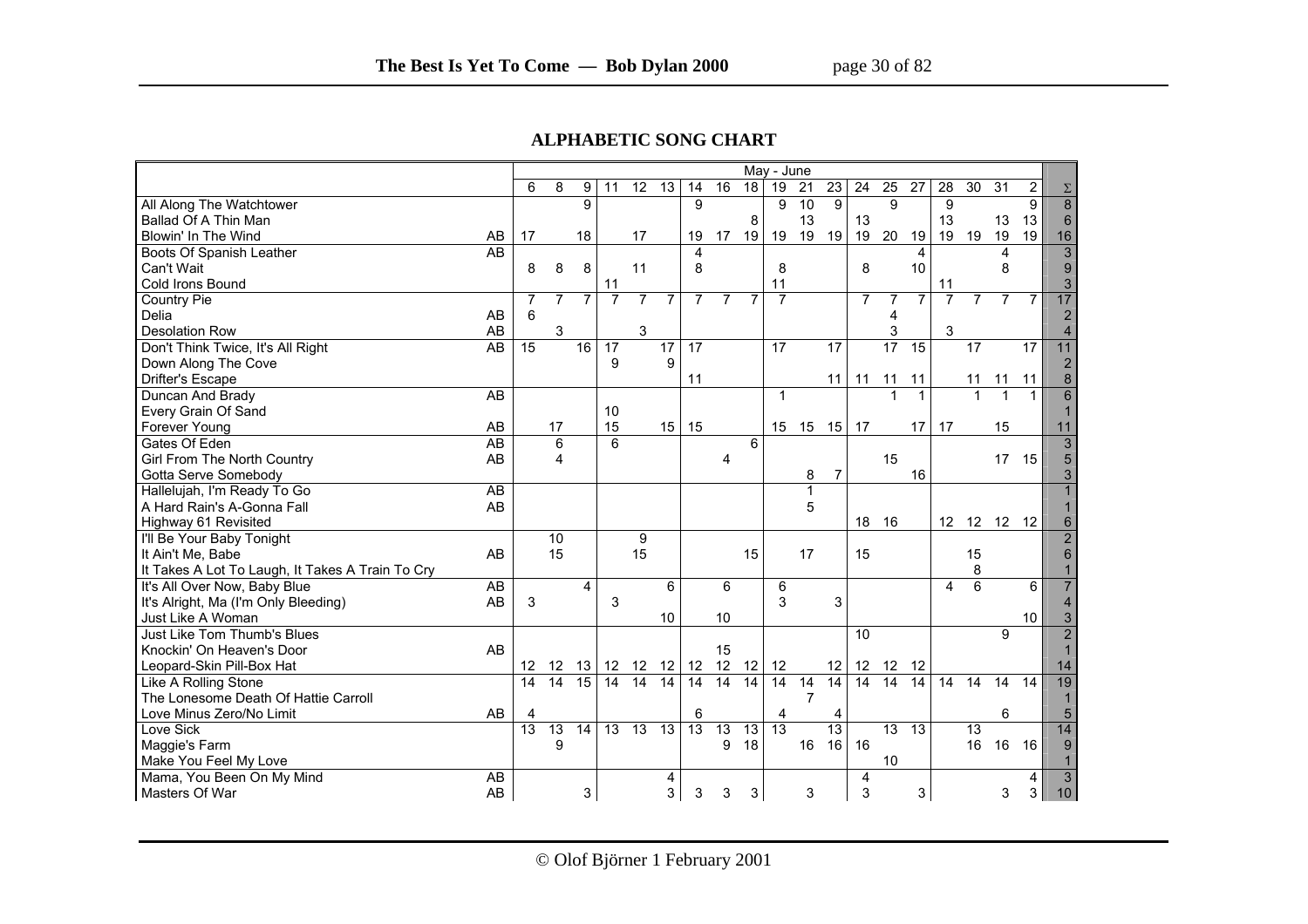|                                                     | May - June      |    |                |                 |                |                |                |                |    |                 |                |                 |                |                |    |    |                |                |                |                |                |
|-----------------------------------------------------|-----------------|----|----------------|-----------------|----------------|----------------|----------------|----------------|----|-----------------|----------------|-----------------|----------------|----------------|----|----|----------------|----------------|----------------|----------------|----------------|
|                                                     |                 | 6  | 8              | 9               | 11             | 12             | 13             | 14             | 16 | 18              | 19             | 21              | 23             | 24             | 25 | 27 | 28             | 30             | 31             | $\overline{2}$ |                |
| l Mr. Tambourine Man                                | AB              |    |                |                 | 4              |                |                |                |    | 2               |                |                 |                |                |    | 2  |                |                |                |                | 3              |
| My Back Pages                                       | $\overline{AB}$ | 2  |                |                 |                |                |                |                |    |                 |                | 2               |                |                |    |    |                |                | $\overline{2}$ | 2              |                |
| Not Dark Yet                                        |                 | 11 | 11             | 12              |                |                |                |                |    | 11              |                |                 | 10             |                |    |    | 10             |                | 10             |                |                |
| Not Fade Away                                       |                 | 16 | 16             | 17              | 16             | 16             | 16             | 16             | 16 | 16              | 16             |                 |                |                | 18 |    | 16             |                |                |                | 12             |
| One Too Many Mornings                               | AB              |    |                | 6               |                |                |                |                |    | $\overline{17}$ |                |                 |                |                |    |    | 15             |                |                |                | $\overline{3}$ |
| Positively 4th Street                               |                 |    |                |                 |                |                |                |                |    |                 |                |                 |                |                | 8  | 8  |                |                |                |                | $\overline{2}$ |
| Rainy Day Women # 12 & 35                           |                 | 18 | 18             | 19 <sup>1</sup> | 18             | 18             | 18             | 18             | 18 |                 | 18             | 18              | 18             |                | 19 | 18 | 18             | 18             | 18             | 18             | 17             |
| Ring Them Bells                                     | AB              |    |                |                 |                | 6              |                |                |    |                 |                |                 |                |                |    |    |                |                |                |                | $\overline{1}$ |
| <b>Roving Gambler</b>                               | AB              | 1  | -1             | 1               | -1             |                | 1              |                | 1  | 1               |                |                 |                |                |    |    |                |                |                |                | 11             |
| Señor (Tales Of Yankee Power)                       |                 |    |                |                 |                |                |                |                | 8  |                 |                |                 |                |                |    |    |                |                |                |                |                |
| She Belongs To Me                                   |                 |    |                |                 |                |                |                |                |    |                 | 10             |                 |                |                |    |    |                |                |                |                |                |
| Shelter From The Storm                              |                 |    |                |                 |                |                | 8              |                |    |                 |                |                 |                |                |    |    |                |                |                |                |                |
| Simple Twist Of Fate                                |                 |    |                | 10              |                |                |                |                |    |                 |                |                 |                |                |    |    |                | 10             |                |                |                |
| Somebody Touched Me                                 | AB              |    |                |                 |                |                |                |                |    |                 |                |                 |                |                |    |    |                |                |                |                |                |
| Song To Woody                                       | AB              |    |                |                 |                |                |                |                |    |                 |                |                 |                | 2              |    |    |                |                |                |                |                |
| Stuck Inside Of Mobile With The Memphis Blues Again |                 | 9  |                |                 |                |                |                |                | 11 |                 |                |                 |                | 9              |    | 9  |                | 9              |                |                | 5              |
| Tangled Up In Blue                                  | AB              | 5  | 5              | 5               | 5              | 5              | 5              | 5              | 5  | 5               | 5              | 6               | 5              | $\overline{5}$ | 5  | 5  | 5              | 5              | 5              | 5              | 19             |
| Tell Me That It Isn't True                          |                 |    |                |                 |                |                |                | 10             |    |                 |                |                 |                |                |    |    | 8              |                |                |                | $\overline{2}$ |
| Things Have Changed                                 |                 |    |                |                 | 8              | 8              | 11             |                |    | 10              |                |                 | 8              |                |    |    |                |                |                |                | 5              |
| This Wheel's On Fire                                |                 |    |                |                 |                |                |                |                |    |                 |                |                 |                |                |    |    |                |                |                | 8              |                |
| The Times They Are A-Changin'                       | AB              |    | $\overline{2}$ | $\overline{2}$  | $\overline{2}$ | $\overline{2}$ | $\overline{2}$ | $\overline{2}$ | 2  |                 | $\overline{2}$ |                 | $\overline{2}$ |                | 2  |    | $\overline{2}$ | $\overline{2}$ |                |                | 12             |
| To Be Alone With You                                |                 |    |                |                 |                |                |                |                |    |                 |                | 12              |                |                |    |    |                |                |                |                |                |
| To Ramona                                           | AB              |    |                |                 |                |                |                |                |    |                 |                |                 |                | 6              | 6  | 6  | 6              | 4              |                |                | 5              |
| <b>Tombstone Blues</b>                              |                 |    |                |                 |                | 10             |                |                |    |                 |                |                 |                |                |    |    |                |                |                |                |                |
| Tomorrow Is A Long Time                             | AB              |    |                |                 |                | 4              |                |                |    |                 |                | 4               | 6              |                |    |    |                |                |                |                |                |
| Tryin' To Get To Heaven                             |                 |    |                |                 |                |                |                |                |    |                 |                | $\overline{11}$ |                |                |    |    |                |                |                |                |                |
| Watching The River Flow                             |                 | 10 |                | 11              |                |                |                |                |    | 9               |                |                 |                |                |    |    |                |                |                |                |                |
| Visions Of Johanna                                  | AB              |    |                |                 |                |                |                |                |    |                 |                |                 |                |                |    |    |                | 3              |                |                |                |
| You're A Big Girl Now                               |                 |    |                |                 |                |                |                |                |    |                 |                | 9               |                |                |    |    |                |                |                |                |                |
| Total # of songs                                    |                 | 18 | 18             | 19 <sup>1</sup> | 18             | 18             | 18             | 19             | 18 | 19              | 19             | 19              |                | $19$ 19        | 20 |    | 19 19          | 19             | 19             | 19             | 356            |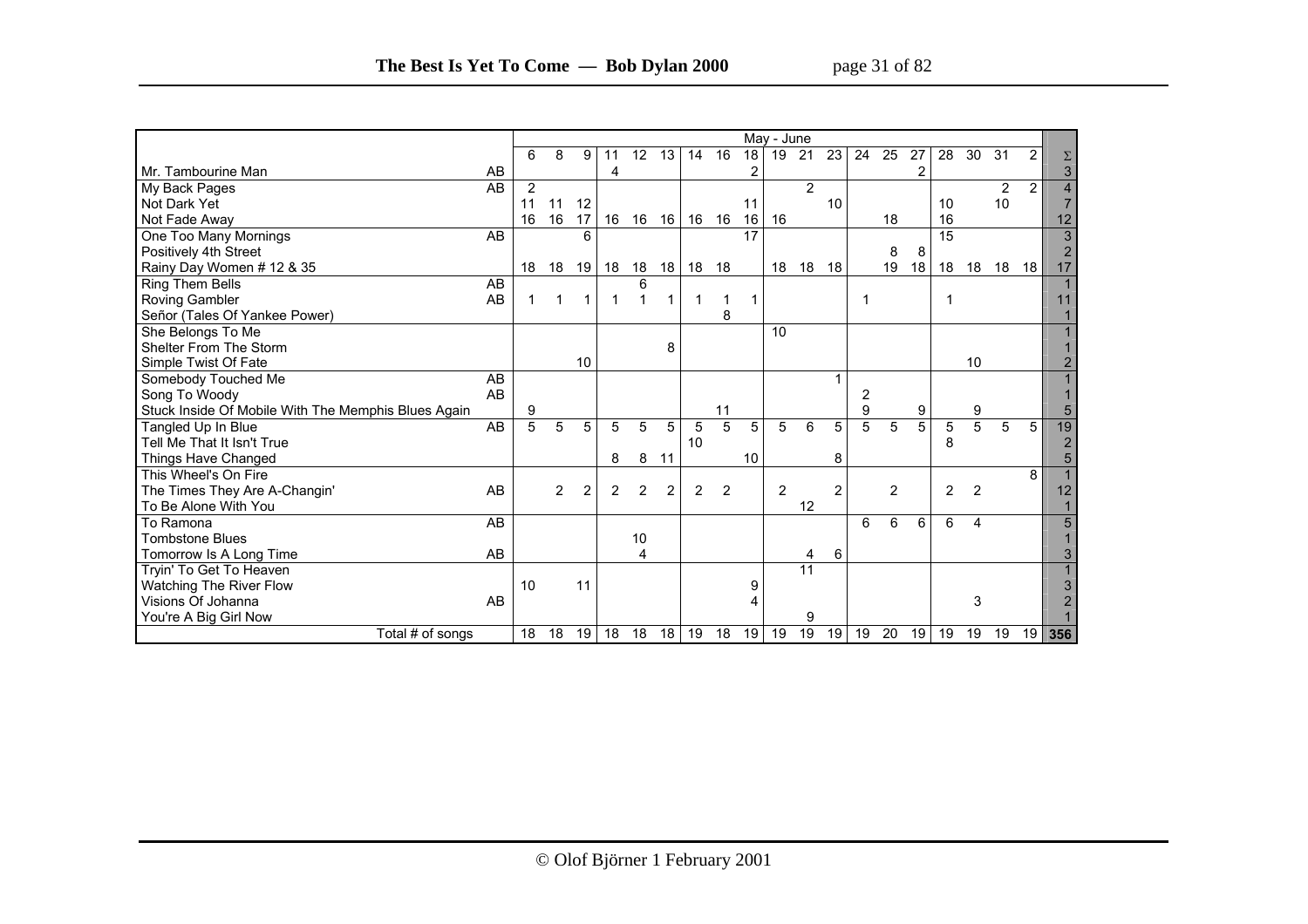#### **5.5.3 Statistics**

Shows:

| Number of shows                        |     |
|----------------------------------------|-----|
| Number of circulating shows            |     |
| Number of circulating & complete shows |     |
| Number of unique shows <sup>6</sup>    | 19  |
| Number of different shows <sup>7</sup> | 19  |
| Number of different songs <sup>8</sup> | 67  |
| Number of unique songs <sup>9</sup>    | 67  |
| Number of performed songs              | 356 |
| Mean number of performed songs         | 18  |
| $\sqrt{\frac{10}{10}}$                 | 3.6 |

Songs:

|                 | # of                  |      | # $of$ |      |
|-----------------|-----------------------|------|--------|------|
|                 | songs                 | $\%$ | perf.  | $\%$ |
| Electric        | 35                    | 52.2 | 190    | 53.4 |
| Acoustic w band | 32                    | 47.8 | 166    | 46.6 |
| Albums          | 59                    | 88.1 | 317    | 89.0 |
| <b>Singles</b>  |                       | 1.5  |        | 0.6  |
| Outtakes        | $\mathcal{D}_{\cdot}$ | 3.0  |        | 1.7  |
| Covers          |                       | 7.5  | 31     | 8.   |

#### **5.5.4 Comments**

Zürich 6 May 2000 First performance of *Delia* since late show at The Supper Club in New York City, 17 November 1993.

#### *Selected BobTalk*

*David Kemper's on the drums. There are very few drummers that are better than no drummer at all, but he's one of them.* (during band credits after Drifter's Escape in Berlin, Germany, 23 May).

(for more BobTalk please refer to the session pages)

#### *Recommended shows*

Göteborg 14 May, Dresden 24 May.

<sup>&</sup>lt;sup>6</sup> a show is unique if no other show has the same songs in the same order

 $<sup>7</sup>$  a show is different from another show if the set of songs are different, regardless of order</sup>

<sup>&</sup>lt;sup>8</sup> electric and acoustic versions are counted as different songs

<sup>&</sup>lt;sup>9</sup> a song is counted as unique regardless of how it is performed

<sup>&</sup>lt;sup>10</sup> variation is computed as the quote between number of different songs and mean number of performed songs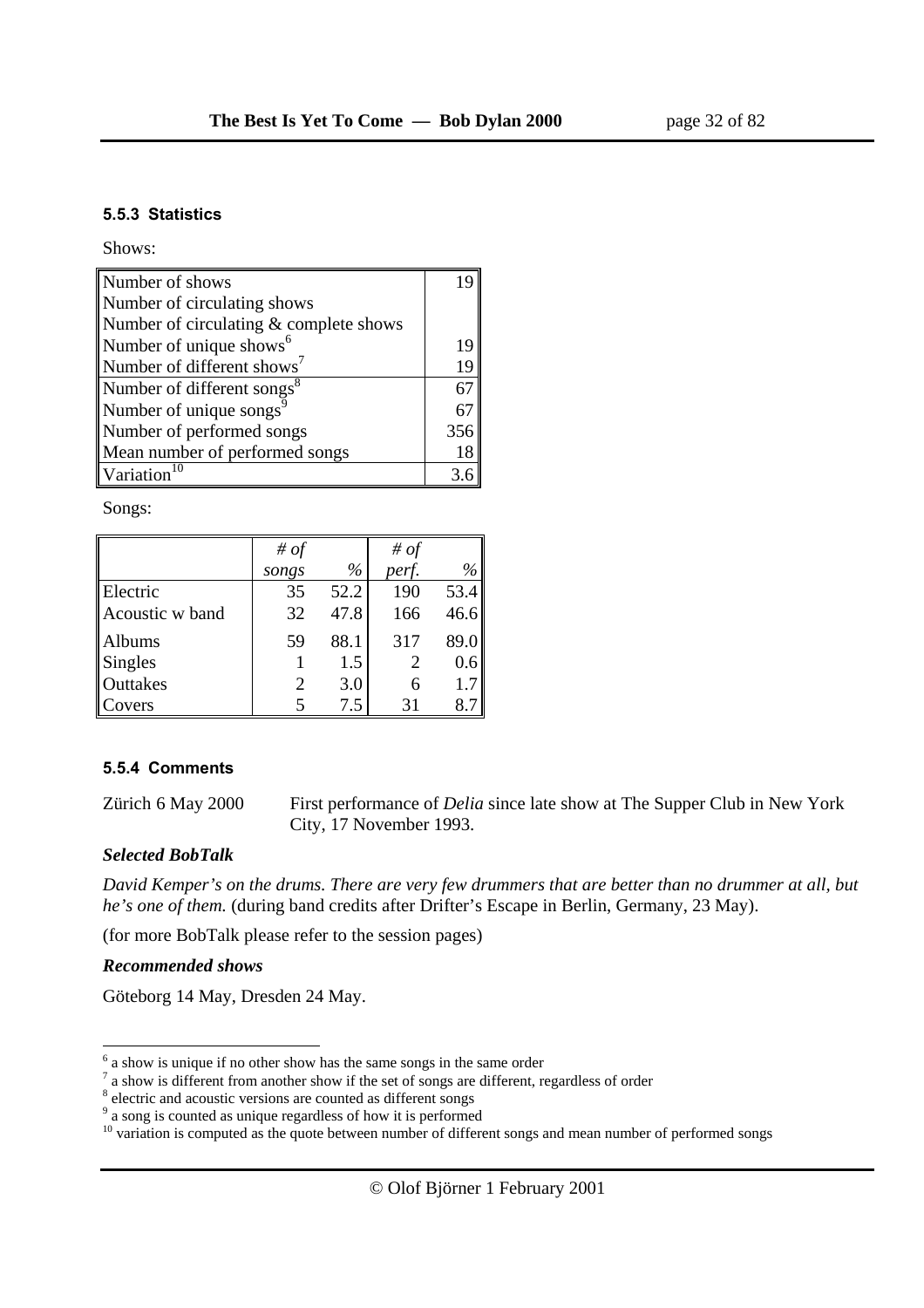# **5.6 US Summer Tour with Phil Lesh & Friends**

#### **5.6.1 Dates and venues**

## **JUNE**

| 15 | Portland, Oregon          | <b>Roseland Theater</b>                      |
|----|---------------------------|----------------------------------------------|
| 16 | Portland, Oregon          | <b>Portland Meadows</b>                      |
| 17 | George, Washington        | The Gorge                                    |
| 18 | George, Washington        | The Gorge                                    |
| 20 | Medford, Oregon           | <b>Jackson County Expo Hall</b>              |
| 21 | Marysville, California    | Sacramento Valley Amphitheater               |
| 23 | Concord, California       | <b>Chronicle Pavilion</b>                    |
| 24 | Mountain View, California | Shoreline Amphitheatre                       |
| 25 | Reno, Nevada              | Reno Hilton Amphitheatre                     |
| 27 | Las Vegas, Nevada         | House Of Blues, Mandalay Bay Resort & Casino |
| 29 | Irvine, California        | Verizon Wireless Amphitheater                |
| 30 | Ventura, California       | Arena, Ventura County Fairgrounds            |

## **JULY**

| 1  | Del Mar, California           | Grandstand, Del Mar Fairgrounds                       |
|----|-------------------------------|-------------------------------------------------------|
| 3  | Albuquerque, New Mexico       | Mesa Del Sol Amphitheater                             |
| 6  | Oklahoma City, Oklahoma       | The Zoo Amphitheater                                  |
| 7  | <b>Bonner Springs, Kansas</b> | <b>Sandstone Amphitheatre</b>                         |
| 8  | Maryland Heights, Missouri    | <b>Riverport Amphitheater</b>                         |
| 9  | Noblesville, Indiana          | Deer Creek Music Center                               |
| 11 | Cincinnati, Ohio              | <b>Riverbend Music Center</b>                         |
| 12 | Moline, Illinois              | The Mark of the Quad Cities                           |
| 14 | Minneapolis, Minnesota        | <b>Target Center</b>                                  |
| 15 | East Troy, Wisconsin          | Alpine Valley Music Theater                           |
| 16 | Clarkston, Michigan           | Pine Knob Music Theater                               |
| 18 | Toronto, Ontario, Canada      | <b>Molson Amphitheatre</b>                            |
| 19 | Canandaigua, New York         | Finger Lakes Performing Arts Center                   |
| 21 | Hartford, Connecticut         | <b>Meadows Music Theatre</b>                          |
| 22 | Mansfield, Massachusetts      | Tweeter Center for the Performing Arts                |
| 23 | Saratoga Springs, New York    | Saratoga Performing Arts Center                       |
| 25 | Scranton, Pennsylvania        | Coors Light Amphitheatre                              |
| 26 | Wantagh, New York             | <b>Jones Beach Amphitheatre</b>                       |
| 28 | Camden, New Jersey            | E-Centre, Blockbuster-Sony Music Entertainment Centre |
| 29 | Columbia, Maryland            | Marjorie Merriweather Post Pavilion                   |
| 30 | Stanhope, New Jersey          | Waterloo Village                                      |
|    |                               |                                                       |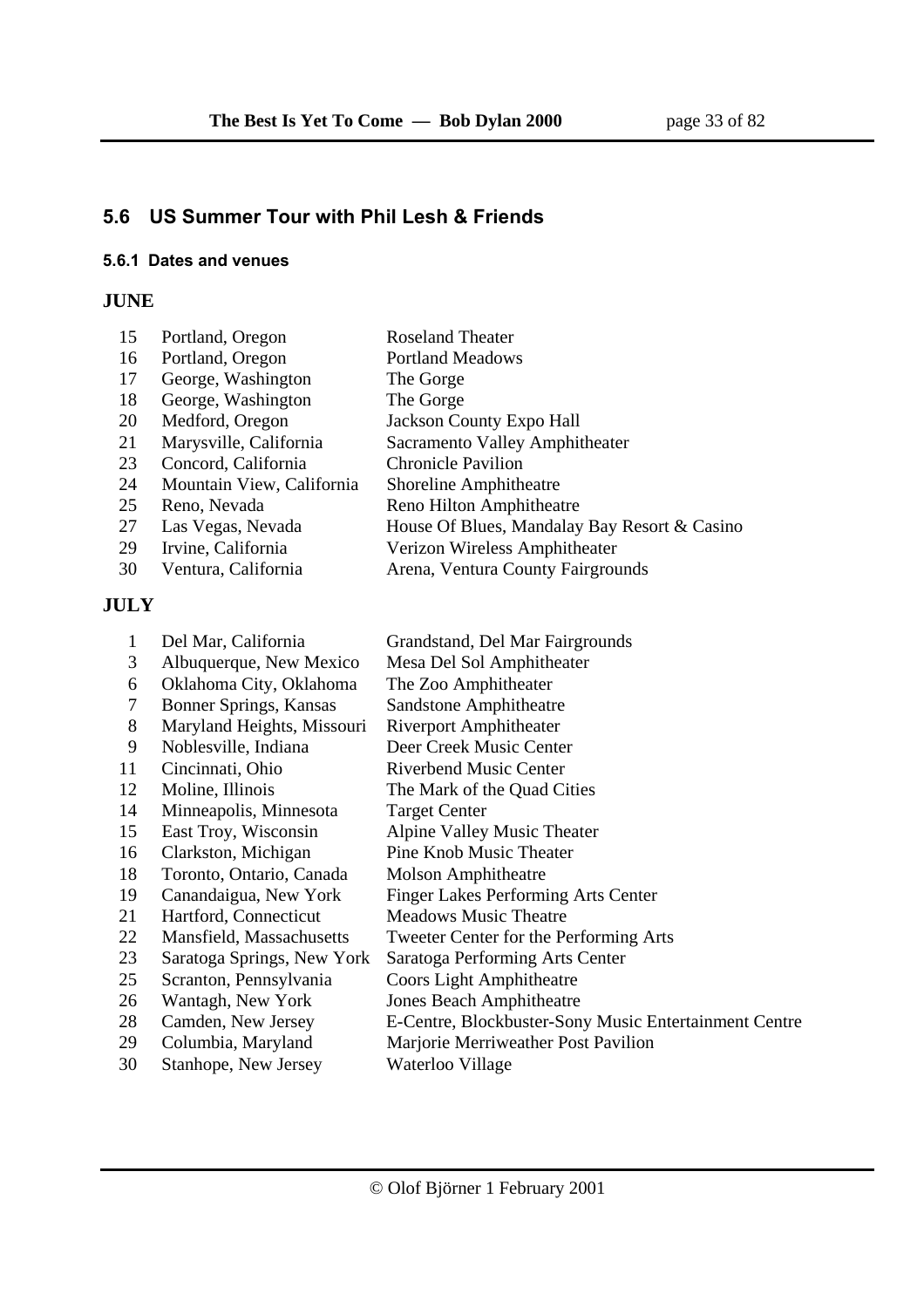#### **5.6.2 The songs**

#### AB acoustic with the band

#### **SONG CHART**

|                                   |                 | June                    |                 |                         |                 |                |                          |                |                |                 |                         |                 |                 |                 |                |                 |                 |                          |                |                 |                         |                |                 | July            |                 |                |                 |                 |                 |                 |                 |                |                 |                 |                 |
|-----------------------------------|-----------------|-------------------------|-----------------|-------------------------|-----------------|----------------|--------------------------|----------------|----------------|-----------------|-------------------------|-----------------|-----------------|-----------------|----------------|-----------------|-----------------|--------------------------|----------------|-----------------|-------------------------|----------------|-----------------|-----------------|-----------------|----------------|-----------------|-----------------|-----------------|-----------------|-----------------|----------------|-----------------|-----------------|-----------------|
|                                   |                 | 15                      | $\overline{16}$ | $\overline{17}$         | $\overline{18}$ | 20             | $21 \mid 23$             |                | 24             | $\overline{25}$ | 27                      | 29              | 30              |                 | 3              | 6               |                 |                          | 9              | -11             | 12                      | 14             | 15              | 16              | 18              | 19             | 21              | 22              | 23              | 25              | 26              | 28             | 29              | $\overline{30}$ |                 |
| Duncan And Brady                  | AB              |                         |                 |                         |                 |                |                          |                |                |                 |                         |                 |                 |                 |                |                 |                 |                          | 1              | $\overline{1}$  | $\mathbf{1}$            | $\overline{1}$ | $\mathbf{1}$    | $\overline{1}$  | $\mathbf{1}$    |                |                 | $\mathbf{1}$    |                 |                 |                 | $\overline{1}$ | $\mathbf{1}$    |                 | 19              |
| To Ramona                         | AB              | 2                       |                 |                         |                 | $\overline{2}$ |                          | $\overline{2}$ | 2              |                 | $\overline{c}$          |                 | $\overline{2}$  |                 |                |                 | $\overline{2}$  | $\overline{\phantom{0}}$ |                |                 |                         |                |                 |                 |                 | $\overline{2}$ | 2               |                 | $\overline{2}$  |                 |                 |                | 2               |                 | 12              |
| Masters Of War                    | AB              | 3                       |                 |                         |                 |                |                          | 3              |                | 3               | 3                       | 3               |                 |                 | 3              |                 |                 |                          |                |                 | 3                       |                |                 |                 |                 |                |                 |                 |                 |                 |                 |                |                 |                 | $\overline{7}$  |
| Ring Them Bells                   | $\overline{AB}$ | $\overline{\mathbf{A}}$ |                 |                         |                 |                |                          |                |                |                 |                         |                 |                 |                 |                |                 |                 |                          |                |                 |                         |                |                 |                 |                 |                |                 |                 |                 |                 |                 |                |                 |                 | $\overline{2}$  |
| Tangled Up In Blue                | AB              | 5                       | 4               | 5                       | 5               | 5              | 5                        | 5              | 5              | 5               | 5                       | 5               | 5               | 5               | 5              |                 | 5               |                          | 5              | 5               | 5                       | 5              | 5               | 5               | 5               |                | 5               | 5               | 5               | 5               | 5               | 5              | 5               | 5               | 33              |
| Searching For A Soldier's Grave   | AB              | 6                       |                 | 6                       |                 |                |                          |                |                |                 |                         | 6               |                 |                 |                | 5               | $\,6\,$         | 6                        | 6              |                 |                         |                | 6               | 6               |                 | 6              | 6               | 6               | 6               | $\,6$           |                 | $\,6\,$        | 6               | 6               | 19              |
| <b>Country Pie</b>                |                 | $\overline{7}$          | $\overline{7}$  | $\overline{7}$          | $\overline{7}$  | $\overline{7}$ |                          |                | $\overline{7}$ | $\overline{7}$  |                         | $\overline{7}$  | 7               | $\overline{7}$  | $\overline{7}$ | 6               | $\overline{7}$  | $\overline{7}$           | $\overline{7}$ | $\overline{7}$  | $\overline{7}$          |                | $\overline{7}$  | $\overline{7}$  | $\overline{7}$  |                | $\overline{7}$  |                 |                 | $\overline{7}$  | $\overline{7}$  | $\overline{7}$ |                 |                 | 32              |
| Standing In The Doorway           |                 | 8                       |                 |                         |                 |                |                          |                |                |                 | 8                       |                 |                 |                 |                |                 |                 |                          |                |                 |                         |                |                 |                 |                 |                |                 |                 |                 |                 |                 |                |                 |                 | 2               |
| Crash On The Levee (Down In Th    |                 | 9                       |                 | 9                       |                 | 9              |                          |                | 9              |                 | 9                       | 9               |                 | 9               | 9              | 8               |                 |                          |                |                 |                         |                |                 |                 |                 |                |                 |                 |                 |                 |                 |                |                 |                 | 10              |
| Things Have Changed               |                 | 10                      |                 |                         |                 |                |                          |                | 13             | $\overline{13}$ | $\overline{13}$         | $\overline{13}$ | $\overline{13}$ | $\overline{13}$ |                | $\overline{12}$ | $\overline{13}$ | $\overline{13}$          | 13             | $\overline{13}$ | $\overline{13}$         | 13             | $\overline{13}$ | $\overline{13}$ | $\overline{13}$ | 13             | $\overline{13}$ | $\overline{13}$ | $\overline{13}$ | $\overline{13}$ | $\overline{13}$ | 13             | $\overline{13}$ | $\overline{13}$ | $\overline{26}$ |
| Drifter's Escape                  |                 | 11                      | $11 \quad 11$   |                         |                 | 11 11          | 11                       |                | 11             | 11              |                         | 11              |                 |                 | 11             | 10              | 11              | 11                       | 11             |                 | 11                      |                |                 | 11              | 11              |                |                 |                 |                 | 11              |                 |                |                 |                 | 18              |
| Leopard-Skin Pill-Box Hat         |                 | 12                      | 12              | 12                      | 12              |                |                          |                | 12 12 12 12    |                 | 12 12 12                |                 |                 | 12 12           |                | 11              |                 |                          |                |                 |                         |                |                 |                 |                 |                |                 |                 |                 |                 |                 |                | 12 12 12        |                 | 32              |
| All Along The Watchtower          |                 | 13                      |                 |                         |                 |                |                          |                |                |                 |                         |                 |                 |                 |                |                 |                 |                          |                |                 | 9                       | 9              |                 |                 |                 |                |                 |                 |                 |                 |                 |                |                 |                 | $\overline{3}$  |
| Like A Rolling Stone              |                 | 14                      | 14 14           |                         |                 | 14 14          | 14                       | 14 14          |                | 14              |                         | 14 14 14        |                 | 14              | 14             | 13              |                 | 14 14                    |                | 14 14 14        |                         | 14             | 14 14           |                 | - 14            |                | 14  14  14      |                 | 14 14           |                 | 14              |                | 14 14 14        |                 | 33              |
| Girl From The North Country       | AB              | 15                      |                 |                         |                 |                |                          |                |                |                 |                         |                 |                 | 15              |                | 14              |                 |                          | 15             |                 | 15                      | 15             |                 | $\Delta$        |                 |                |                 |                 |                 |                 | 15              |                |                 |                 |                 |
| She's About A Mover               |                 | $\overline{16}$         |                 |                         |                 |                |                          |                |                |                 |                         |                 |                 |                 |                |                 |                 |                          |                |                 |                         |                |                 |                 |                 |                |                 |                 |                 |                 |                 |                |                 |                 |                 |
| Rainy Day Women # 12 & 35         |                 | 17                      | 16 17           |                         | 16              | 16             | 16                       | 16             | 16             | 16              | 16                      |                 | 16              | 16              |                | 15              |                 |                          |                |                 |                         |                |                 |                 |                 |                |                 |                 |                 |                 |                 |                |                 |                 | 13              |
| Don't Think Twice, It's All Right | AB              | 18                      |                 |                         | 15              |                |                          |                |                | 6               | 6                       | $\overline{4}$  |                 |                 | 6              |                 |                 | 4                        |                |                 | 6                       |                | 15              |                 | 15              |                |                 | 15              |                 |                 |                 |                |                 |                 | 11              |
| Somebody Touched Me               | AB              |                         | 1               | $\mathbf 1$             |                 |                |                          |                |                |                 |                         |                 |                 | $\mathbf{1}$    |                |                 |                 |                          |                |                 |                         |                |                 |                 |                 |                |                 |                 |                 |                 |                 |                |                 |                 |                 |
| Stone Walls And Steel Bars        | AB              |                         | $\overline{2}$  |                         | $\overline{2}$  |                | $\overline{2}$           |                |                |                 |                         |                 |                 |                 | $\overline{2}$ |                 |                 |                          |                |                 |                         |                |                 |                 |                 |                |                 |                 |                 |                 |                 |                |                 |                 |                 |
| Dark As A Dungeon                 | AB              |                         | 3               |                         |                 |                | 3                        |                |                |                 |                         |                 |                 |                 |                |                 |                 |                          |                |                 |                         |                |                 |                 |                 |                |                 |                 |                 |                 |                 |                |                 |                 |                 |
| Rank Strangers To Me              | AB              |                         | $\overline{5}$  |                         |                 | $\overline{4}$ |                          |                | $\overline{4}$ |                 |                         |                 |                 |                 |                |                 |                 |                          |                |                 |                         |                |                 |                 |                 |                |                 |                 |                 |                 |                 |                |                 |                 |                 |
| Mama, You Been On My Mind         | AB              |                         | 6               |                         |                 |                | $\boldsymbol{\varDelta}$ |                |                |                 |                         |                 |                 |                 |                |                 | 4               |                          |                |                 |                         |                |                 |                 |                 |                |                 |                 |                 |                 |                 |                |                 |                 |                 |
| It Takes A Lot To Laugh, It Takes |                 |                         | 8               |                         |                 |                |                          |                |                |                 |                         |                 |                 |                 |                |                 |                 |                          |                |                 |                         |                | 9               |                 |                 |                |                 |                 |                 |                 |                 |                |                 |                 |                 |
| Stuck Inside Of Mobile With The   |                 |                         | 9               |                         |                 |                | 9                        |                |                |                 |                         |                 |                 |                 |                |                 |                 | 9                        |                |                 |                         |                | $\overline{10}$ |                 |                 |                |                 |                 |                 |                 |                 | 9              |                 |                 |                 |
| Under The Red Sky                 |                 |                         | 10              |                         |                 |                |                          |                |                |                 |                         |                 |                 |                 |                |                 |                 |                          |                |                 |                         |                |                 |                 |                 |                |                 |                 |                 |                 |                 |                |                 |                 |                 |
| Ballad Of A Thin Man              |                 |                         | 13              | 13                      |                 |                |                          |                |                |                 |                         |                 |                 |                 |                |                 |                 |                          |                |                 |                         |                |                 |                 |                 |                |                 | 8               |                 |                 |                 |                |                 |                 |                 |
| It Ain't Me. Babe                 | AB              |                         | $\overline{15}$ |                         |                 |                | $\overline{15}$          |                |                |                 |                         |                 |                 |                 |                |                 |                 |                          |                |                 | $\overline{2}$          |                |                 |                 |                 | 15             |                 |                 | 15              |                 |                 |                | 15              |                 | 6               |
| Long Black Veil                   | AB              |                         |                 | $\overline{\mathbf{c}}$ |                 |                |                          |                |                | $\overline{2}$  |                         |                 |                 | 2               |                |                 |                 |                          |                |                 |                         |                |                 |                 |                 |                |                 |                 |                 |                 | 2               |                |                 |                 |                 |
| <b>Desolation Row</b>             | AB              |                         |                 | 3                       |                 |                |                          |                |                |                 |                         |                 | 3               |                 |                | 3               | $\mathbf{3}$    | 3                        | 3              | 3               |                         | 3              | 3               | 3               | 3               | 3              | 3               | 3               | $\mathbf{3}$    | 3               | 3               | 3              | 3               | 3               | 20              |
| It's All Over Now, Baby Blue      | $\overline{AB}$ |                         |                 | 4                       |                 |                |                          |                |                |                 | $\overline{\mathbf{A}}$ |                 |                 | 6               |                |                 |                 |                          | $\Delta$       |                 | $\overline{\mathbf{A}}$ |                |                 |                 |                 |                |                 |                 |                 |                 |                 |                |                 |                 |                 |
| <b>Tough Mama</b>                 |                 |                         |                 | 8                       |                 |                |                          |                |                |                 |                         |                 |                 |                 |                |                 |                 |                          |                |                 |                         |                |                 |                 |                 |                |                 |                 |                 |                 |                 |                |                 |                 |                 |
| Tonight I'll Be Staying Here With |                 |                         |                 | 10                      |                 |                |                          |                | 10             |                 |                         |                 | 10              |                 |                |                 |                 |                          |                |                 |                         |                |                 | 10              |                 |                |                 |                 |                 |                 |                 |                |                 |                 |                 |
| Blowin' In The Wind               | AB              |                         |                 | 15                      |                 |                |                          |                |                |                 | 17 17                   |                 |                 |                 | 17             |                 | 17              |                          |                |                 |                         | 17             | 17              | 17              | 17              | 17             | 17              | 17              | 17              | 17              | 17              | 17             | 17              | 17              |                 |
| Not Fade Away                     |                 |                         |                 | 16                      |                 |                |                          |                |                |                 |                         |                 |                 |                 |                |                 |                 |                          |                |                 |                         |                |                 |                 |                 |                |                 |                 |                 |                 |                 |                |                 |                 |                 |
| Hallelujah, I'm Ready To Go       | AB              |                         |                 |                         |                 |                | -1                       |                |                |                 |                         |                 |                 |                 |                |                 |                 |                          |                |                 |                         |                |                 |                 |                 |                |                 |                 |                 |                 |                 |                |                 |                 |                 |
| Visions Of Johanna                | $\overline{AB}$ |                         |                 |                         | 3               |                |                          |                |                |                 |                         |                 |                 | 3               |                |                 |                 |                          |                |                 |                         |                |                 |                 |                 |                |                 |                 |                 |                 |                 |                |                 |                 | $\overline{2}$  |
| Love Minus Zero/No Limit          | AB              |                         |                 |                         | Δ               |                |                          |                | 6              |                 |                         |                 |                 |                 |                |                 |                 |                          |                |                 |                         |                |                 |                 | 4               |                |                 |                 |                 |                 |                 |                |                 |                 | 6               |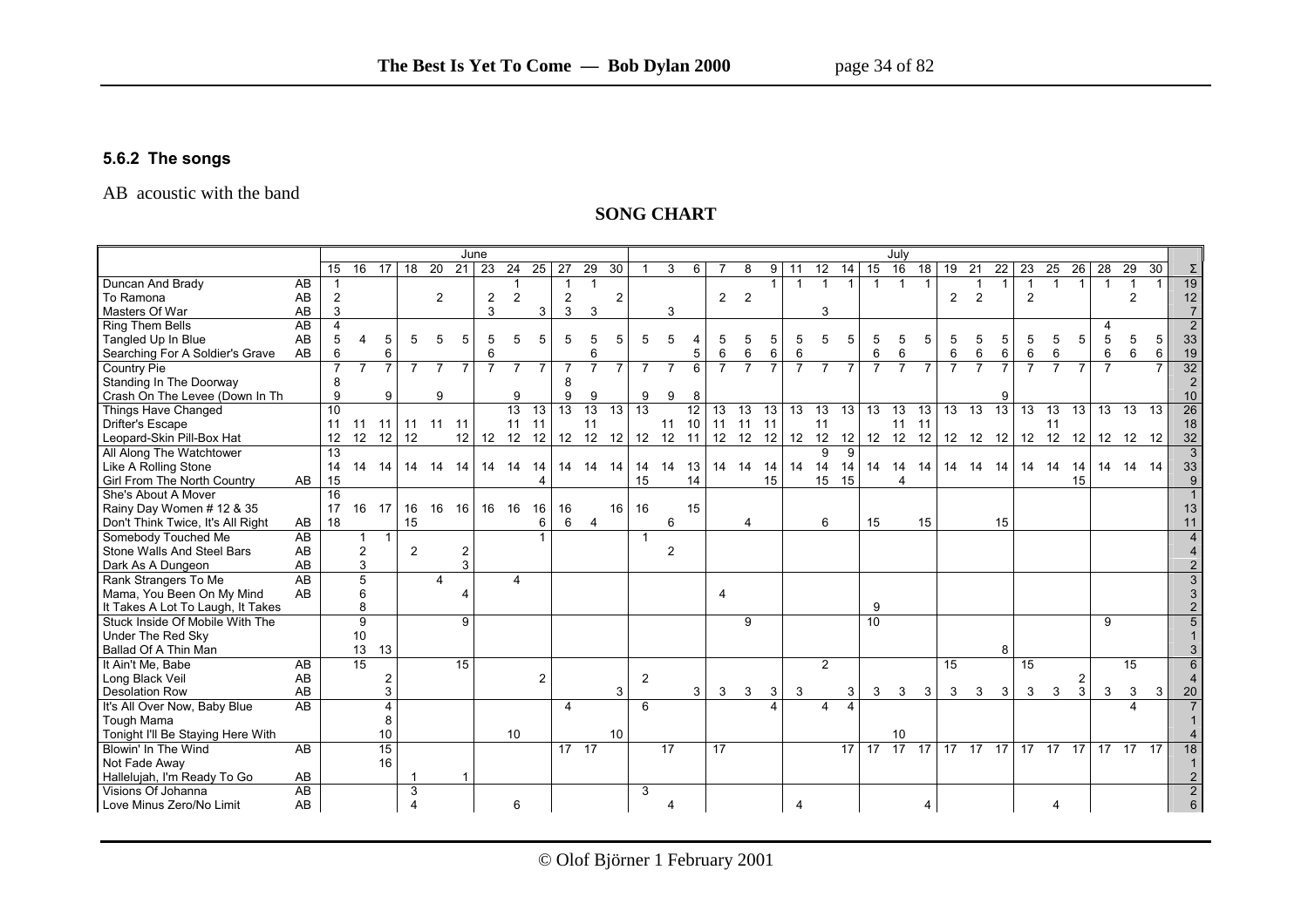|                                                    |           |                 |                 |                   | June            |                |    |                |    |                |                |                |                         |                |                |                |         |                |                |                 |                | July           |                 |                 |                 |                |              |                 |                 |                 |                 |                 |                         |
|----------------------------------------------------|-----------|-----------------|-----------------|-------------------|-----------------|----------------|----|----------------|----|----------------|----------------|----------------|-------------------------|----------------|----------------|----------------|---------|----------------|----------------|-----------------|----------------|----------------|-----------------|-----------------|-----------------|----------------|--------------|-----------------|-----------------|-----------------|-----------------|-----------------|-------------------------|
|                                                    | $15 \t16$ | $\overline{17}$ | $\overline{18}$ | 20                | $\overline{21}$ | 23             | 24 | 25             | 27 | 29             | 30             | -1             | 3                       | 6              |                | 8              | 9       | 11             | 12             | $\overline{14}$ | 15             | 16             | $\overline{18}$ | $\overline{19}$ | $\overline{21}$ | 22             | 23           | $\overline{25}$ | $\overline{26}$ | $\overline{28}$ | 29              | 30              |                         |
|                                                    |           |                 |                 |                   |                 |                |    |                |    |                |                |                |                         |                |                |                |         |                |                |                 |                |                |                 |                 |                 |                |              |                 |                 |                 |                 |                 | Σ                       |
| This World Can't Stand Long<br>AB                  |           |                 | 6               |                   |                 |                |    |                |    |                | $\overline{4}$ |                |                         |                |                |                |         |                |                |                 |                |                | 6               |                 |                 |                |              |                 |                 |                 |                 |                 | $\mathsf 3$             |
| Tell Me That It Isn't True                         |           |                 | 8               |                   |                 | 8              |    |                |    | 8              |                |                |                         |                |                |                |         | 8              |                |                 |                |                |                 |                 |                 |                |              | 10              |                 |                 |                 |                 | $\overline{5}$          |
| <b>Tombstone Blues</b>                             |           |                 | 9               |                   |                 |                |    |                |    |                |                |                |                         |                |                |                |         |                |                |                 |                |                |                 | 9               | 9               |                | 9            |                 | 9               |                 |                 | 9               | 6                       |
| Queen Jane Approximately                           |           |                 | 10              |                   |                 |                |    |                |    |                |                |                |                         |                |                |                |         |                |                |                 |                |                |                 | 8               |                 |                |              |                 |                 |                 |                 |                 | $\overline{2}$          |
| House Of The Risin' Sun                            |           |                 | $\overline{13}$ |                   |                 |                |    |                |    |                |                |                |                         |                |                |                |         |                |                |                 |                |                |                 |                 |                 |                |              |                 |                 |                 |                 |                 |                         |
| Roving Gambler<br>AB                               |           |                 |                 | 1                 |                 | $\mathbf{1}$   |    |                |    |                | $\overline{1}$ |                |                         |                |                |                |         |                |                |                 |                |                |                 |                 |                 |                |              |                 |                 |                 |                 |                 | 3                       |
| It's Alright, Ma (I'm Only Bleeding) AB            |           |                 |                 | 3                 |                 |                | 3  |                |    |                |                |                |                         |                |                |                |         |                |                |                 |                |                |                 |                 |                 |                |              |                 |                 |                 |                 |                 | $\sqrt{2}$              |
| Ballad Of Frankie Lee And Judas<br>$\overline{AB}$ |           |                 |                 | 6                 | 6               |                |    |                |    |                | 6              |                |                         |                |                |                |         |                |                | 6               |                |                |                 | $\overline{4}$  |                 | $\overline{4}$ |              |                 | 6               |                 |                 |                 | $\overline{8}$          |
|                                                    |           |                 |                 |                   |                 |                |    |                |    |                |                |                |                         |                |                |                |         |                |                |                 |                |                |                 |                 |                 |                | 4<br>$\bf 8$ | 8               |                 |                 |                 |                 |                         |
| Positively 4th Street                              |           |                 |                 | 8                 |                 |                | 8  |                |    |                |                | 8              |                         |                |                |                | 8       | 10             |                |                 |                | 8              |                 |                 |                 |                |              |                 |                 |                 |                 |                 | $\bf 8$                 |
| Señor (Tales Of Yankee Power)                      |           |                 |                 | 10                |                 |                |    |                |    |                |                |                |                         |                |                |                |         |                |                |                 |                |                |                 |                 |                 |                |              |                 |                 | 8               |                 |                 | $\sqrt{2}$              |
| Highway 61 Revisited                               |           |                 |                 | 12                |                 |                |    |                |    | 16             |                |                | 16                      |                | 16             | 16             | 16      | 16             | 16             | 16              | 16             | 16             | 16              | 16              | 16              | 16             | 16 16        |                 | 16              | 16              | 16              | 16              | 21                      |
| Most Likely You Go Your Way                        |           |                 |                 | 13                |                 | 13             |    |                |    |                |                |                | 13                      |                |                |                |         |                |                |                 |                |                |                 |                 |                 |                |              |                 |                 |                 |                 |                 | 3                       |
| AB<br>Forever Young                                |           |                 |                 | 15                |                 |                | 15 |                |    | 15             |                |                |                         |                |                | 15             |         |                |                |                 |                |                |                 |                 |                 |                |              |                 |                 |                 |                 |                 | $\overline{\mathbf{4}}$ |
| I Shall Be Released                                |           |                 |                 |                   | 8               |                |    |                |    |                |                |                |                         |                |                |                |         |                |                |                 |                |                |                 |                 |                 |                |              |                 |                 |                 |                 |                 |                         |
| Simple Twist Of Fate                               |           |                 |                 |                   | 10              |                |    |                |    |                |                |                |                         |                |                | 10             |         |                |                |                 |                |                |                 |                 |                 |                |              |                 |                 |                 |                 |                 | $\overline{2}$          |
| Just Like Tom Thumb's Blues                        |           |                 |                 |                   | 13              |                |    |                |    |                | 8              |                |                         |                |                |                |         | 9              |                |                 | 8              |                |                 |                 |                 |                |              |                 |                 |                 |                 |                 |                         |
| Boots Of Spanish Leather<br>AB                     |           |                 |                 |                   |                 | $\overline{4}$ |    |                |    |                |                |                |                         |                |                |                |         |                |                |                 | $\overline{4}$ |                |                 |                 |                 |                |              |                 |                 |                 |                 |                 | $\boldsymbol{2}$        |
| Maggie's Farm                                      |           |                 |                 |                   |                 | 9              |    |                |    |                | 9              |                |                         |                |                |                | 9       |                |                |                 |                |                |                 |                 |                 |                |              | 9               |                 |                 | 9               |                 | $\sqrt{5}$              |
| I Don't Believe You                                |           |                 |                 |                   |                 | 10             |    | 10             |    | 10             |                |                |                         | 9              |                |                | 10      |                |                | 10              |                |                |                 | 10              |                 |                |              |                 |                 |                 |                 | 10              | $\bf 8$                 |
| The Wicked Messenger                               |           |                 |                 |                   |                 | 11             |    |                | 11 |                |                | 11             |                         |                |                |                |         | 11             |                |                 | 11             |                |                 | 11              |                 |                | 11           |                 | 11              |                 |                 |                 | $\overline{8}$          |
| AB<br>Tomorrow Is A Long Time                      |           |                 |                 |                   |                 | 15             |    |                |    |                |                |                |                         |                |                |                |         |                |                |                 |                |                |                 |                 | 4               |                |              |                 |                 |                 |                 |                 | $\sqrt{2}$              |
|                                                    |           |                 |                 |                   |                 |                |    |                |    |                |                |                |                         |                |                |                |         |                |                |                 |                |                | 9               |                 |                 |                |              |                 |                 |                 |                 |                 |                         |
| Gotta Serve Somebody                               |           |                 |                 |                   |                 |                |    | 8              |    |                |                |                |                         |                |                |                |         |                |                |                 |                |                |                 |                 |                 |                |              |                 |                 |                 |                 |                 | $\sqrt{2}$              |
| I'll Be Your Baby Tonight                          |           |                 |                 |                   |                 |                |    | $\overline{9}$ |    |                |                |                |                         |                |                |                |         |                |                |                 |                | 9              |                 |                 |                 |                |              |                 |                 |                 |                 |                 | $\overline{2}$          |
| The Times They Are A-Changin'<br>AB                |           |                 |                 |                   |                 |                |    | 15             |    |                | 15             |                |                         |                |                |                |         |                |                | 2               |                |                |                 |                 |                 |                |              |                 |                 |                 |                 |                 | $\mathbf{3}$            |
| Shooting Star                                      |           |                 |                 |                   |                 |                |    |                | 10 |                |                |                |                         |                |                |                |         |                | 8              |                 |                |                |                 |                 |                 |                |              |                 |                 |                 |                 |                 | $\sqrt{2}$              |
| $\overline{AB}$<br>Mr. Tambourine Man              |           |                 |                 |                   |                 |                |    |                | 15 |                |                |                | $\overline{15}$         |                |                |                |         |                |                |                 | $\overline{2}$ |                |                 |                 | $\overline{15}$ |                |              |                 |                 | $\overline{15}$ |                 |                 | $\overline{5}$          |
| AB<br>That Lucky Old Sun                           |           |                 |                 |                   |                 |                |    |                |    | $\overline{2}$ |                |                |                         |                |                |                |         |                |                |                 |                |                |                 |                 |                 |                |              |                 |                 |                 |                 |                 | $\mathbf{1}$            |
| Cold Irons Bound                                   |           |                 |                 |                   |                 |                |    |                |    |                | 11             |                |                         |                |                |                |         |                | 11             |                 |                |                |                 |                 | $11 \quad 11$   |                |              |                 |                 |                 | 11 11 11        |                 | $\overline{7}$          |
| Delia<br>AB                                        |           |                 |                 |                   |                 |                |    |                |    |                |                | $\overline{4}$ |                         |                |                |                |         |                |                |                 |                |                |                 |                 |                 |                |              |                 |                 |                 |                 |                 |                         |
| Tears Of Rage                                      |           |                 |                 |                   |                 |                |    |                |    |                |                | 10             |                         |                |                |                |         |                |                |                 |                |                |                 |                 | 10 10           |                |              |                 |                 |                 |                 |                 | 3                       |
| AB<br>Oh Baby It Ain't No Lie                      |           |                 |                 |                   |                 |                |    |                |    |                |                |                | $\mathbf{1}$            | $\mathbf{1}$   | $\mathbf{1}$   | $\overline{1}$ |         |                |                |                 |                |                |                 | $\overline{1}$  |                 |                |              |                 |                 |                 |                 |                 | 5                       |
| If Not For You                                     |           |                 |                 |                   |                 |                |    |                |    |                |                |                | $\overline{\mathbf{8}}$ | $\overline{7}$ | $\overline{8}$ | $\overline{8}$ |         |                |                | 8               |                |                |                 |                 | 8               |                |              |                 | 8               |                 |                 |                 |                         |
| She Belongs To Me                                  |           |                 |                 |                   |                 |                |    |                |    |                |                |                | 10                      |                |                |                |         |                |                |                 |                |                | 10              |                 |                 |                | 10           |                 | 10              |                 |                 |                 |                         |
| AB<br>Song To Woody                                |           |                 |                 |                   |                 |                |    |                |    |                |                |                |                         | $\overline{2}$ |                |                | 2       | $\overline{2}$ |                |                 |                | $\overline{2}$ | $\overline{2}$  |                 |                 | 2              |              | $\overline{2}$  | $\overline{4}$  | $\overline{2}$  |                 | $\overline{2}$  | 10                      |
| Seeing The Real You At Last                        |           |                 |                 |                   |                 |                |    |                |    |                |                |                |                         |                | 9              |                |         |                |                |                 |                |                |                 |                 |                 |                |              |                 |                 |                 |                 |                 |                         |
| Born In Time                                       |           |                 |                 |                   |                 |                |    |                |    |                |                |                |                         |                | 10             |                |         |                |                |                 |                |                |                 |                 |                 |                |              |                 |                 |                 |                 |                 |                         |
|                                                    |           |                 |                 |                   |                 |                |    |                |    |                |                |                |                         |                | 15             |                |         |                |                |                 |                |                |                 |                 |                 |                |              |                 |                 |                 |                 |                 |                         |
| AB<br>My Back Pages<br>AB                          |           |                 |                 |                   |                 |                |    |                |    |                |                |                |                         |                |                |                |         |                |                |                 |                |                |                 |                 |                 |                |              | 15              |                 |                 |                 | $\overline{4}$  |                         |
| A Hard Rain's A-Gonna Fall                         |           |                 |                 |                   |                 |                |    |                |    |                |                |                |                         |                |                |                |         | 15             |                |                 |                |                |                 |                 |                 |                |              |                 |                 |                 |                 |                 |                         |
| Joey                                               |           |                 |                 |                   |                 |                |    |                |    |                |                |                |                         |                |                |                |         |                | 10             |                 |                |                |                 |                 |                 |                |              |                 |                 |                 |                 |                 |                         |
| AB<br>One Too Many Mornings                        |           |                 |                 |                   |                 |                |    |                |    |                |                |                |                         |                |                |                |         |                |                |                 |                | 15             |                 |                 |                 |                |              |                 |                 |                 |                 | 15              |                         |
| Lay Lady Lay                                       |           |                 |                 |                   |                 |                |    |                |    |                |                |                |                         |                |                |                |         |                |                |                 |                |                | 8               |                 |                 |                |              |                 |                 |                 |                 |                 |                         |
| Dignity                                            |           |                 |                 |                   |                 |                |    |                |    |                |                |                |                         |                |                |                |         |                |                |                 |                |                |                 |                 |                 |                |              |                 |                 | 10 10           |                 |                 | $\overline{2}$          |
| Watching The River Flow                            |           |                 |                 |                   |                 |                |    |                |    |                |                |                |                         |                |                |                |         |                |                |                 |                |                |                 |                 |                 |                |              |                 |                 |                 | $\overline{7}$  |                 |                         |
| Every Grain Of Sand                                |           |                 |                 |                   |                 |                |    |                |    |                |                |                |                         |                |                |                |         |                |                |                 |                |                |                 |                 |                 |                |              |                 |                 |                 | 8               |                 |                         |
| <b>Blind Willie McTell</b>                         |           |                 |                 |                   |                 |                |    |                |    |                |                |                |                         |                |                |                |         |                |                |                 |                |                |                 |                 |                 |                |              |                 |                 |                 |                 | 8               |                         |
| Total # of songs                                   | 18 16     | 17              |                 | 16 16 16 16 16 16 |                 |                |    |                |    |                |                |                | 17 17 16 16 17 15 17 16 |                |                |                | $16$ 16 |                | 16 17 17 17 17 |                 |                |                |                 | 17 17           |                 | 17             | 17           | $\overline{17}$ | 17              | 17              | $\overline{17}$ | $\overline{17}$ | 547                     |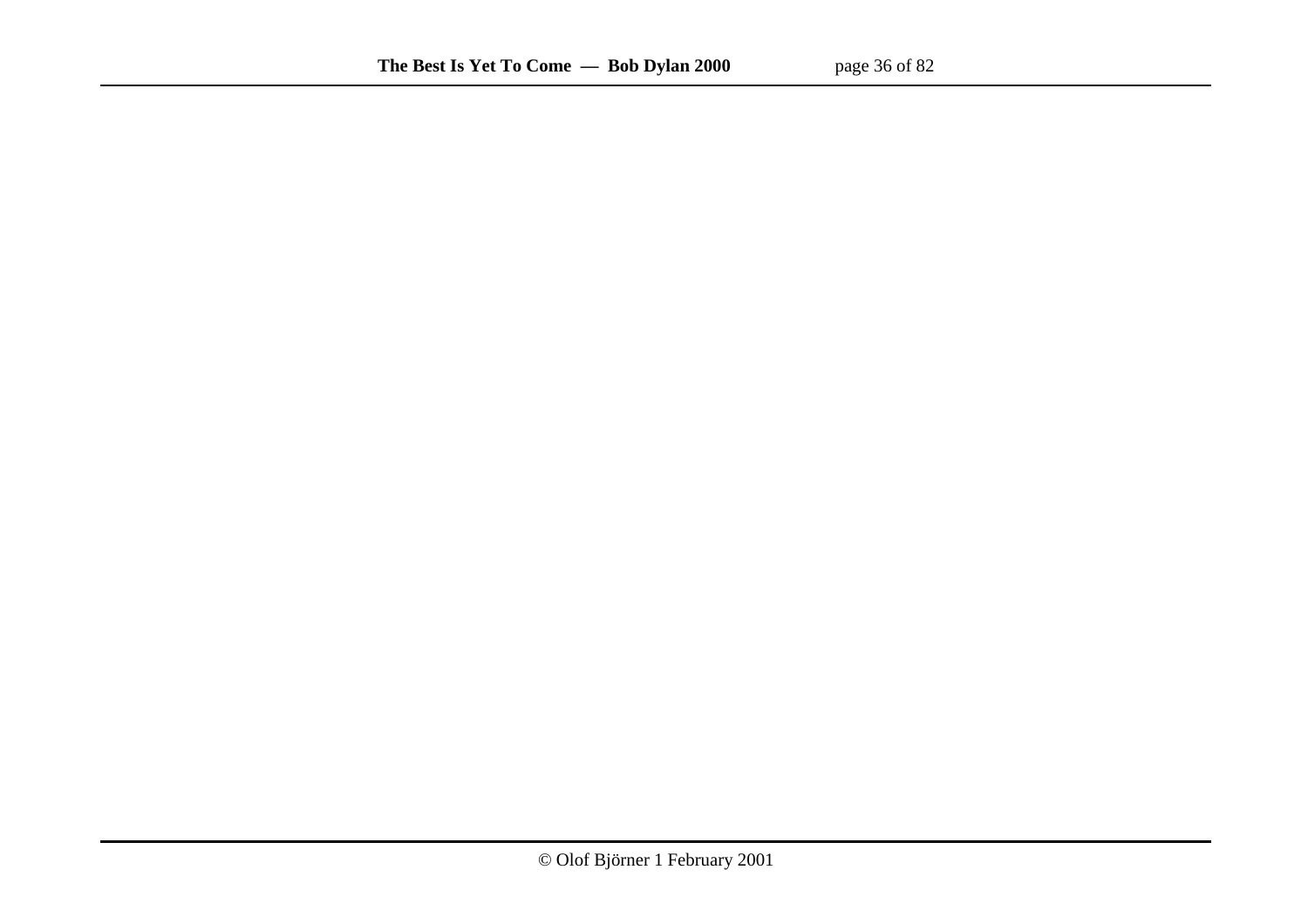#### **ALPHABETIC SONG CHART**

|                                           |                 |                |                 |                 |                | June               |                |                 |                 |                |                   |                |                |                |                |                 |                |                 |                 |                 |                 |                | July            |                 |                 |              |                |                |                   |              |              |                    |                 |                 |
|-------------------------------------------|-----------------|----------------|-----------------|-----------------|----------------|--------------------|----------------|-----------------|-----------------|----------------|-------------------|----------------|----------------|----------------|----------------|-----------------|----------------|-----------------|-----------------|-----------------|-----------------|----------------|-----------------|-----------------|-----------------|--------------|----------------|----------------|-------------------|--------------|--------------|--------------------|-----------------|-----------------|
|                                           | 15              | 16             | 17              | 18              | 20             | $21 \overline{23}$ |                | 24 25 27        |                 |                | 29                | 30             |                | 3              | 6              |                 | 8              | 9               | 11              | 12              | 14              | 15             | 16              | 18              | 19              | 21           | 22             | 23             | 25                | 26           | 28           | 29                 | 30              | Σ               |
| All Along The Watchtower                  | $\overline{13}$ |                |                 |                 |                |                    |                |                 |                 |                |                   |                |                |                |                |                 |                |                 |                 | $\overline{9}$  | $\overline{9}$  |                |                 |                 |                 |              |                |                |                   |              |              |                    |                 | $\overline{3}$  |
| Ballad Of A Thin Man                      |                 |                | 13 13           |                 |                |                    |                |                 |                 |                |                   |                |                |                |                |                 |                |                 |                 |                 |                 |                |                 |                 |                 |              | 8              |                |                   |              |              |                    |                 | $\mathbf{3}$    |
| Ballad Of Frankie Lee And Judas AB        |                 |                |                 |                 | 6              | 6                  |                |                 |                 |                |                   | 6              |                |                |                |                 |                |                 |                 |                 | 6               |                |                 |                 |                 |              | 4              |                |                   | 6            |              |                    |                 | $\bf{8}$        |
| <b>Blind Willie McTell</b>                |                 |                |                 |                 |                |                    |                |                 |                 |                |                   |                |                |                |                |                 |                |                 |                 |                 |                 |                |                 |                 |                 |              |                |                |                   |              |              |                    | 8               | $\overline{1}$  |
| Blowin' In The Wind<br>AB                 |                 |                | 15              |                 |                |                    |                |                 |                 | 17 17          |                   |                |                | 17             |                | 17              |                |                 |                 |                 | 17              |                | 17 17 17        |                 |                 |              | 17 17 17       |                | 17 17 17 17 17 17 |              |              |                    |                 | 18              |
| AB<br>Boots Of Spanish Leather            |                 |                |                 |                 |                |                    | $\overline{4}$ |                 |                 |                |                   |                |                |                |                |                 |                |                 |                 |                 |                 | $\overline{4}$ |                 |                 |                 |              |                |                |                   |              |              |                    |                 | 2 <sup>1</sup>  |
| Born In Time                              |                 |                |                 |                 |                |                    |                |                 |                 |                |                   |                |                |                |                | $\overline{10}$ |                |                 |                 |                 |                 |                |                 |                 |                 |              |                |                |                   |              |              |                    |                 | 1               |
| Cold Irons Bound                          |                 |                |                 |                 |                |                    |                |                 |                 |                |                   | 11             |                |                |                |                 |                |                 |                 |                 | 11              |                |                 |                 |                 |              | $11$ 11        |                |                   |              |              | 11 11 11           |                 | $\overline{7}$  |
| Country Pie                               | $\overline{7}$  | $\overline{7}$ | $\overline{7}$  | $\overline{7}$  | $\overline{7}$ | $\overline{7}$     | 7              | $\overline{7}$  | $\overline{7}$  | $\overline{7}$ | $\overline{7}$    | $\overline{7}$ | $\overline{7}$ | $\overline{7}$ | 6              | $\overline{7}$  | $\overline{7}$ | $\overline{7}$  | 7 <sub>7</sub>  |                 | $\overline{7}$  | $\overline{7}$ | 7 7             |                 |                 | 7 7          | $\overline{7}$ | $\overline{7}$ | 7 7               |              | 7            |                    | $\overline{7}$  | 32              |
| Crash On The Levee (Down In Th            | $\overline{9}$  |                | $\overline{9}$  |                 | $\overline{9}$ |                    |                | $\overline{9}$  |                 | 9              | $\overline{9}$    |                | $\overline{9}$ | $\overline{9}$ | $\overline{8}$ |                 |                |                 |                 |                 |                 |                |                 |                 |                 |              |                |                |                   |              |              |                    |                 | 10              |
| Dark As A Dungeon<br>AB                   |                 | 3              |                 |                 |                | 3                  |                |                 |                 |                |                   |                |                |                |                |                 |                |                 |                 |                 |                 |                |                 |                 |                 |              |                |                |                   |              |              |                    |                 | $\overline{2}$  |
| AB<br>Delia                               |                 |                |                 |                 |                |                    |                |                 |                 |                |                   |                | 4              |                |                |                 |                |                 |                 |                 |                 |                |                 |                 |                 |              |                |                |                   |              |              |                    |                 | $\mathbf{1}$    |
| Desolation Row<br>AB                      |                 |                | 3               |                 |                |                    |                |                 |                 |                |                   | 3              |                |                | 3              | 3               | 3              | 3               | $\mathbf{3}$    |                 | 3               | 3              | 3               | 3               | 3               | 3            | 3              | 3              | $\mathbf{3}$      | 3            | 3            | 3                  | 3               | 20              |
| Dignity                                   |                 |                |                 |                 |                |                    |                |                 |                 |                |                   |                |                |                |                |                 |                |                 |                 |                 |                 |                |                 |                 |                 |              |                |                |                   |              | 10 10        |                    |                 | $\overline{2}$  |
| Don't Think Twice, It's All Right<br>AB   | 18              |                |                 | 15              |                |                    |                |                 | 6               | 6              | $\overline{4}$    |                |                | 6              |                |                 | 4              |                 |                 | 6               |                 | 15             |                 | 15              |                 |              | 15             |                |                   |              |              |                    |                 | 11              |
| Drifter's Escape                          |                 | $11$ $11$ $11$ |                 |                 | $11$ $11$ $11$ |                    |                | 11              | 11              |                | 11                |                |                | $11 \t 10$     |                | $11 \quad 11$   |                | 11              |                 | 11              |                 |                | 11              | $\overline{11}$ |                 |              |                |                | 11                |              |              |                    |                 | 18              |
| Duncan And Brady<br>AB                    | $\mathbf{1}$    |                |                 |                 |                |                    |                | $\mathbf{1}$    |                 | $\mathbf{1}$   | $\overline{1}$    |                |                |                |                |                 |                |                 |                 | $\overline{1}$  | $\mathbf{1}$    | $\mathbf{1}$   |                 | $\overline{1}$  |                 | $\mathbf{1}$ | $\mathbf{1}$   | $\mathbf{1}$   | $\overline{1}$    | $\mathbf{1}$ | $\mathbf{1}$ | $\overline{1}$     | $\mathbf{1}$    | 19              |
| Every Grain Of Sand                       |                 |                |                 |                 |                |                    |                |                 |                 |                |                   |                |                |                |                |                 |                |                 |                 |                 |                 |                |                 |                 |                 |              |                |                |                   |              |              | 8                  |                 | $\vert$ 1       |
| Forever Young<br>$\overline{AB}$          |                 |                |                 |                 | 15             |                    |                | 15              |                 |                | $\overline{15}$   |                |                |                |                |                 | 15             |                 |                 |                 |                 |                |                 |                 |                 |              |                |                |                   |              |              |                    |                 | $\overline{4}$  |
| Girl From The North Country<br>AB         | 15              |                |                 |                 |                |                    |                |                 | 4               |                |                   |                | 15             |                | 14             |                 |                | 15              |                 | 15 15           |                 |                | $\overline{4}$  |                 |                 |              |                |                |                   | 15           |              |                    |                 | $9\,$           |
| Gotta Serve Somebody                      |                 |                |                 |                 |                |                    |                |                 | 8               |                |                   |                |                |                |                |                 |                |                 |                 |                 |                 |                |                 | 9               |                 |              |                |                |                   |              |              |                    |                 | $\overline{2}$  |
| AB<br>Hallelujah, I'm Ready To Go         |                 |                |                 | $\mathbf{1}$    |                |                    |                |                 |                 |                |                   |                |                |                |                |                 |                |                 |                 |                 |                 |                |                 |                 |                 |              |                |                |                   |              |              |                    |                 | $\overline{2}$  |
| A Hard Rain's A-Gonna Fall<br>AB          |                 |                |                 |                 |                |                    |                |                 |                 |                |                   |                |                |                |                |                 |                |                 | 15              |                 |                 |                |                 |                 |                 |              |                |                |                   |              |              |                    |                 | $\mathbf{1}$    |
| Highway 61 Revisited                      |                 |                |                 |                 | 12             |                    |                |                 |                 |                | 16                |                |                | 16             |                |                 |                |                 |                 |                 |                 |                |                 |                 |                 |              |                |                |                   |              |              |                    |                 | 21              |
| House Of The Risin' Sun                   |                 |                |                 | $\overline{13}$ |                |                    |                |                 |                 |                |                   |                |                |                |                |                 |                |                 |                 |                 |                 |                |                 |                 |                 |              |                |                |                   |              |              |                    |                 |                 |
| I Don't Believe You                       |                 |                |                 |                 |                |                    | 10             |                 | 10              |                | 10                |                |                |                | 9              |                 |                | 10 <sup>1</sup> |                 |                 | 10              |                |                 |                 | 10 <sup>1</sup> |              |                |                |                   |              |              |                    | 10 <sup>1</sup> | 8               |
| I Shall Be Released                       |                 |                |                 |                 |                | 8                  |                |                 |                 |                |                   |                |                |                |                |                 |                |                 |                 |                 |                 |                |                 |                 |                 |              |                |                |                   |              |              |                    |                 |                 |
| If Not For You                            |                 |                |                 |                 |                |                    |                |                 |                 |                |                   |                |                | 8              | 7              | 8               | -8             |                 |                 |                 | 8               |                |                 |                 |                 | 8            |                |                |                   | 8            |              |                    |                 | $\overline{7}$  |
| I'll Be Your Baby Tonight                 |                 |                |                 |                 |                |                    |                |                 | 9               |                |                   |                |                |                |                |                 |                |                 |                 |                 |                 |                | 9               |                 |                 |              |                |                |                   |              |              |                    |                 | $\overline{2}$  |
| It Ain't Me, Babe<br>AB                   |                 | 15             |                 |                 |                | 15                 |                |                 |                 |                |                   |                |                |                |                |                 |                |                 |                 | $\overline{2}$  |                 |                |                 |                 | 15              |              |                | 15             |                   |              |              | 15                 |                 | $6\phantom{a}$  |
| It Takes A Lot To Laugh, It Takes         |                 | $\overline{8}$ |                 |                 |                |                    |                |                 |                 |                |                   |                |                |                |                |                 |                |                 |                 |                 |                 | 9              |                 |                 |                 |              |                |                |                   |              |              |                    |                 | $\overline{2}$  |
| It's All Over Now, Baby Blue<br>AB        |                 |                | $\overline{4}$  |                 |                |                    |                |                 |                 | $\overline{4}$ |                   |                | 6              |                |                |                 |                |                 |                 | 4               | 4               |                |                 |                 |                 |              |                |                |                   |              |              | 4                  |                 | 7 <sup>1</sup>  |
| AB<br>It's Alright, Ma (I'm Only Bleeding |                 |                |                 |                 | 3              |                    |                | 3               |                 |                |                   |                |                |                |                |                 |                |                 |                 |                 |                 |                |                 |                 |                 |              |                |                |                   |              |              |                    |                 | 2 <sup>1</sup>  |
| Joey                                      |                 |                |                 |                 |                |                    |                |                 |                 |                |                   |                |                |                |                |                 |                |                 |                 | 10              |                 |                |                 |                 |                 |              |                |                |                   |              |              |                    |                 |                 |
| Just Like Tom Thumb's Blues               |                 |                |                 |                 |                | 13                 |                |                 |                 |                |                   | 8              |                |                |                |                 |                |                 | $\mathsf{Q}$    |                 |                 | 8              |                 |                 |                 |              |                |                |                   |              |              |                    |                 | $\overline{4}$  |
| Lay Lady Lay                              |                 |                |                 |                 |                |                    |                |                 |                 |                |                   |                |                |                |                |                 |                |                 |                 |                 |                 |                |                 |                 |                 |              |                |                |                   |              |              |                    |                 | $\mathbf{1}$    |
| Leopard-Skin Pill-Box Hat                 |                 | $12 \quad 12$  | $\overline{12}$ | $\overline{12}$ |                | $\overline{12}$    | 12             | $\overline{12}$ | $\overline{12}$ | 12             | $\overline{12}$   | 12             | 12             | 12             | 11             | 12              | 12 12          |                 | $\overline{12}$ | $\overline{12}$ | $\overline{12}$ | 12             | $\overline{12}$ | $\overline{12}$ | 12              | 12           | 12             | 12             | 12                | 12           | 12           | $\overline{12}$ 12 |                 | 32              |
| Like A Rolling Stone                      |                 | 14 14          | 14              |                 | 14 14 14       |                    |                |                 |                 |                | 14 14 14 14 14 14 |                | 14 14 13       |                |                |                 | 14  14  14     |                 |                 | 14  14  14      |                 |                | 14 14           | 14              |                 | 14 14        | 14             | 14 14          |                   | 14           |              | 14 14 14           |                 | 33              |
| Long Black Veil<br>AB                     |                 |                | $\overline{2}$  |                 |                |                    |                |                 |                 |                |                   |                | 2              |                |                |                 |                |                 |                 |                 |                 |                |                 |                 |                 |              |                |                |                   |              |              |                    |                 | $\overline{4}$  |
| <b>AB</b><br>Love Minus Zero/No Limit     |                 |                |                 | $\overline{4}$  |                |                    |                | 6               |                 |                |                   |                |                | 4              |                |                 |                |                 | 4               |                 |                 |                |                 | $\Delta$        |                 |              |                |                | 4                 |              |              |                    |                 | $6\overline{6}$ |
| Maggie's Farm                             |                 |                |                 |                 |                |                    | 9              |                 |                 |                |                   | 9              |                |                |                |                 |                | 9               |                 |                 |                 |                |                 |                 |                 |              |                |                | 9                 |              |              | 9                  |                 | $\sqrt{5}$      |
| Mama, You Been On My Mind<br>AB           |                 | 6              |                 |                 |                |                    |                |                 |                 |                |                   |                |                |                |                | 4               |                |                 |                 |                 |                 |                |                 |                 |                 |              |                |                |                   |              |              |                    |                 | 3               |
| AB<br>Masters Of War                      | 3               |                |                 |                 |                |                    | 3              |                 | $\overline{3}$  | 3              | 3                 |                |                | 3              |                |                 |                |                 |                 | 3               |                 |                |                 |                 |                 |              |                |                |                   |              |              |                    |                 |                 |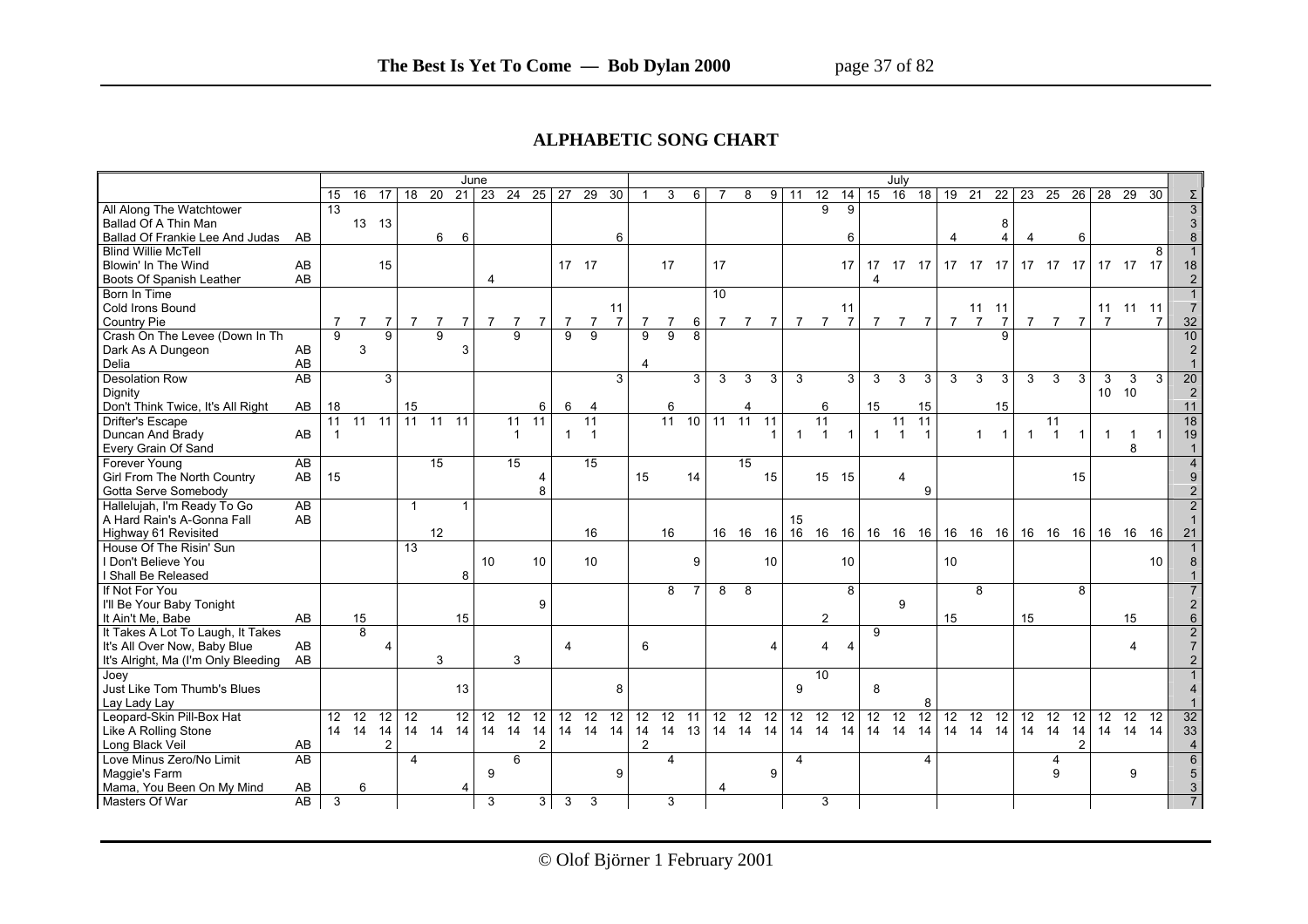|                                   |                 |         |                |                 |                |                 | June           |                |                 |                 |                 |               |                |                |                |                 |                 |    |                |          |                 |    |                 | July            |                 |                |                |                |    |                 |    |                |                 |                 |                |
|-----------------------------------|-----------------|---------|----------------|-----------------|----------------|-----------------|----------------|----------------|-----------------|-----------------|-----------------|---------------|----------------|----------------|----------------|-----------------|-----------------|----|----------------|----------|-----------------|----|-----------------|-----------------|-----------------|----------------|----------------|----------------|----|-----------------|----|----------------|-----------------|-----------------|----------------|
|                                   |                 | 15      | 16             | 17              | 18             | $\overline{20}$ | 21             | 23             | $\overline{24}$ | $\overline{25}$ | 27              | 29            | 30             |                | 3              | 6               |                 | R  | g              | 11       | $\overline{12}$ | 14 | $\overline{15}$ | $\overline{16}$ | $\overline{18}$ | 19             | 21             | 22             | 23 | 25              | 26 | 28             | 29              | 30              | Σ              |
| Most Likely You Go Your Way       |                 |         |                |                 |                | 13              |                | 13             |                 |                 |                 |               |                |                | 13             |                 |                 |    |                |          |                 |    |                 |                 |                 |                |                |                |    |                 |    |                |                 |                 | $\mathfrak{S}$ |
| Mr. Tambourine Man                | AB              |         |                |                 |                |                 |                |                |                 |                 | 15              |               |                |                | 15             |                 |                 |    |                |          |                 |    | $\overline{2}$  |                 |                 |                | 15             |                |    |                 |    | 15             |                 |                 | 5              |
| My Back Pages                     | $\overline{AB}$ |         |                |                 |                |                 |                |                |                 |                 |                 |               |                |                |                |                 | $\overline{15}$ |    |                |          |                 |    |                 |                 |                 |                |                |                |    | 15              |    |                |                 | $\overline{4}$  | 3              |
| Not Fade Away                     |                 |         |                | 16              |                |                 |                |                |                 |                 |                 |               |                |                |                |                 |                 |    |                |          |                 |    |                 |                 |                 |                |                |                |    |                 |    |                |                 |                 |                |
| Oh Baby It Ain't No Lie           | AB              |         |                |                 |                |                 |                |                |                 |                 |                 |               |                |                | $\mathbf{1}$   | $\mathbf{1}$    | $\mathbf{1}$    |    |                |          |                 |    |                 |                 |                 | -1             |                |                |    |                 |    |                |                 |                 | 5              |
| One Too Many Mornings             | <b>AB</b>       |         |                |                 |                |                 |                |                |                 |                 |                 |               |                |                |                |                 |                 |    |                |          |                 |    |                 | 15              |                 |                |                |                |    |                 |    |                |                 | 15              | $\overline{2}$ |
| Positively 4th Street             |                 |         |                |                 |                | 8               |                |                | 8               |                 |                 |               |                | 8              |                |                 |                 |    | 8              | 10       |                 |    |                 | 8               |                 |                |                |                | 8  | 8               |    |                |                 |                 | $\bf 8$        |
| Queen Jane Approximately          |                 |         |                |                 | 10             |                 |                |                |                 |                 |                 |               |                |                |                |                 |                 |    |                |          |                 |    |                 |                 |                 | 8              |                |                |    |                 |    |                |                 |                 | $\overline{2}$ |
| Rainy Day Women # 12 & 35         |                 | 17      | 16             | $\overline{17}$ | 16             | 16              | 16             | 16             | 16              | $\overline{16}$ | $\overline{16}$ |               | 16             | 16             |                | $\overline{15}$ |                 |    |                |          |                 |    |                 |                 |                 |                |                |                |    |                 |    |                |                 |                 | 13             |
| Rank Strangers To Me              | AB              |         | 5              |                 |                | 4               |                |                | 4               |                 |                 |               |                |                |                |                 |                 |    |                |          |                 |    |                 |                 |                 |                |                |                |    |                 |    |                |                 |                 | 3              |
| Ring Them Bells                   | AB              | 4       |                |                 |                |                 |                |                |                 |                 |                 |               |                |                |                |                 |                 |    |                |          |                 |    |                 |                 |                 |                |                |                |    |                 |    | $\overline{4}$ |                 |                 | $\overline{2}$ |
| Roving Gambler                    | $\overline{AB}$ |         |                |                 |                | 1               |                | $\overline{1}$ |                 |                 |                 |               |                |                |                |                 |                 |    |                |          |                 |    |                 |                 |                 |                |                |                |    |                 |    |                |                 |                 | 3              |
| Searching For A Soldier's Grave   | AB              | 6       |                | 6               |                |                 |                | 6              |                 |                 |                 | 6             |                |                |                | 5               | 6               | 6  | 6              | 6        |                 |    | 6               | 6               |                 | 6              | 6              | 6              | 6  | 6               |    | 6              | 6               | 6               | 19             |
| Seeing The Real You At Last       |                 |         |                |                 |                |                 |                |                |                 |                 |                 |               |                |                |                |                 | 9               |    |                |          |                 |    |                 |                 |                 |                |                |                |    |                 |    |                |                 |                 |                |
| Señor (Tales Of Yankee Power)     |                 |         |                |                 |                | 10              |                |                |                 |                 |                 |               |                |                |                |                 |                 |    |                |          |                 |    |                 |                 |                 |                |                |                |    |                 |    | 8              |                 |                 | $\overline{2}$ |
| She Belongs To Me                 |                 |         |                |                 |                |                 |                |                |                 |                 |                 |               |                |                | 10             |                 |                 |    |                |          |                 |    |                 |                 | 10              |                |                |                | 10 |                 | 10 |                |                 |                 |                |
| She's About A Mover               |                 | 16      |                |                 |                |                 |                |                |                 |                 |                 |               |                |                |                |                 |                 |    |                |          |                 |    |                 |                 |                 |                |                |                |    |                 |    |                |                 |                 |                |
| <b>Shooting Star</b>              |                 |         |                |                 |                |                 |                |                |                 |                 | $\overline{10}$ |               |                |                |                |                 |                 |    |                |          | 8               |    |                 |                 |                 |                |                |                |    |                 |    |                |                 |                 |                |
| Simple Twist Of Fate              |                 |         |                |                 |                |                 | 10             |                |                 |                 |                 |               |                |                |                |                 |                 | 10 |                |          |                 |    |                 |                 |                 |                |                |                |    |                 |    |                |                 |                 | $\overline{2}$ |
| Somebody Touched Me               | AB              |         |                |                 |                |                 |                |                |                 |                 |                 |               |                |                |                |                 |                 |    |                |          |                 |    |                 |                 |                 |                |                |                |    |                 |    |                |                 |                 |                |
| Song To Woody                     | AB              |         |                |                 |                |                 |                |                |                 |                 |                 |               |                |                |                | 2               |                 |    | $\overline{2}$ | 2        |                 |    |                 | $\overline{2}$  | $\overline{2}$  |                |                | $\overline{2}$ |    | $\overline{2}$  | 4  | $\overline{2}$ |                 | $\overline{2}$  | 10             |
| Standing In The Doorway           |                 | 8       |                |                 |                |                 |                |                |                 |                 | 8               |               |                |                |                |                 |                 |    |                |          |                 |    |                 |                 |                 |                |                |                |    |                 |    |                |                 |                 | $\overline{2}$ |
| Stone Walls And Steel Bars        | AB              |         | $\overline{2}$ |                 | $\overline{2}$ |                 | $\overline{2}$ |                |                 |                 |                 |               |                |                | $\overline{2}$ |                 |                 |    |                |          |                 |    |                 |                 |                 |                |                |                |    |                 |    |                |                 |                 |                |
| Stuck Inside Of Mobile With The   |                 |         | 9              |                 |                |                 | 9              |                |                 |                 |                 |               |                |                |                |                 |                 | 9  |                |          |                 |    | 10              |                 |                 |                |                |                |    |                 |    | 9              |                 |                 | 5              |
| Tangled Up In Blue                | AB              | 5       | 4              | 5               | 5              | 5               | 5              | 5              | 5               | 5               | 5               | 5             | 5              | 5              | 5              | $\Delta$        | 5               | 5  | 5              | 5        | 5               | 5  | 5               | 5               | 5               | 5              | 5              | 5              | 5  | 5               | 5  | 5              | 5               | 5               | 33             |
| Tears Of Rage                     |                 |         |                |                 |                |                 |                |                |                 |                 |                 |               |                | 10             |                |                 |                 |    |                |          |                 |    |                 |                 |                 |                | 10             | 10             |    |                 |    |                |                 |                 | 3              |
| Tell Me That It Isn't True        |                 |         |                |                 | 8              |                 |                | 8              |                 |                 |                 | 8             |                |                |                |                 |                 |    |                | 8        |                 |    |                 |                 |                 |                |                |                |    | 10              |    |                |                 |                 | 5              |
| That Lucky Old Sun                | AB              |         |                |                 |                |                 |                |                |                 |                 |                 | $\mathcal{P}$ |                |                |                |                 |                 |    |                |          |                 |    |                 |                 |                 |                |                |                |    |                 |    |                |                 |                 |                |
| Things Have Changed               |                 | 10      |                |                 |                |                 |                |                |                 | 13 13           | 13 13           |               | 13             | 13             |                |                 |                 |    |                |          |                 |    |                 |                 |                 |                |                |                |    |                 |    |                | 13  13  13      |                 | 26             |
| This World Can't Stand Long       | A <sub>B</sub>  |         |                |                 | 6              |                 |                |                |                 |                 |                 |               |                |                |                |                 |                 |    |                |          |                 |    |                 |                 |                 |                |                |                |    |                 |    |                |                 |                 | $\mathfrak{S}$ |
| The Times They Are A-Changin'     | AB              |         |                |                 |                |                 |                |                |                 | 15              |                 |               | 15             |                |                |                 |                 |    |                |          |                 | 2  |                 |                 |                 |                |                |                |    |                 |    |                |                 |                 | 3              |
| To Ramona                         | AB              | 2       |                |                 |                | $\overline{c}$  |                | $2^{\circ}$    | $\overline{2}$  |                 | 2               |               | $\overline{2}$ |                |                |                 | $2 \quad 2$     |    |                |          |                 |    |                 |                 |                 | $\overline{2}$ | $\overline{2}$ |                | 2  |                 |    |                | $\overline{2}$  |                 | 12             |
| <b>Tombstone Blues</b>            |                 |         |                |                 | 9              |                 |                |                |                 |                 |                 |               |                |                |                |                 |                 |    |                |          |                 |    |                 |                 |                 | 9              | 9              |                | 9  |                 | 9  |                |                 | 9               | $6\phantom{1}$ |
| Tomorrow Is A Long Time           | AB              |         |                |                 |                |                 |                | 15             |                 |                 |                 |               |                |                |                |                 |                 |    |                |          |                 |    |                 |                 |                 |                | 4              |                |    |                 |    |                |                 |                 | $\overline{2}$ |
| Tonight I'll Be Staying Here With |                 |         |                | 10              |                |                 |                |                | 10              |                 |                 |               | 10             |                |                |                 |                 |    |                |          |                 |    |                 | 10              |                 |                |                |                |    |                 |    |                |                 |                 |                |
| <b>Tough Mama</b>                 |                 |         |                | 8               |                |                 |                |                |                 |                 |                 |               |                |                |                |                 |                 |    |                |          |                 |    |                 |                 |                 |                |                |                |    |                 |    |                |                 |                 |                |
| <b>Under The Red Sky</b>          |                 |         | 10             |                 |                |                 |                |                |                 |                 |                 |               |                |                |                |                 |                 |    |                |          |                 |    |                 |                 |                 |                |                |                |    |                 |    |                |                 |                 |                |
| Visions Of Johanna                | AB              |         |                |                 | 3              |                 |                |                |                 |                 |                 |               |                | 3              |                |                 |                 |    |                |          |                 |    |                 |                 |                 |                |                |                |    |                 |    |                |                 |                 |                |
| Watching The River Flow           |                 |         |                |                 |                |                 |                |                |                 |                 |                 |               |                |                |                |                 |                 |    |                |          |                 |    |                 |                 |                 |                |                |                |    |                 |    |                | $\overline{7}$  |                 |                |
| The Wicked Messenger              |                 |         |                |                 |                |                 |                | 11             |                 |                 | 11              |               |                | 11             |                |                 |                 |    |                | 11       |                 |    | 11              |                 |                 | 11             |                |                | 11 |                 | 11 |                |                 |                 |                |
| Total # of songs                  |                 | $18$ 16 |                | $\overline{17}$ |                | 16 16 16 16     |                |                | 16              | 16              |                 |               |                | 17 17 16 16 17 |                |                 | 15 17 16        |    |                | 16 16 16 |                 |    |                 | 17 17 17 17     |                 | 17             | $17 \quad 17$  |                | 17 | $\overline{17}$ | 17 | 17             | $\overline{17}$ | $\overline{17}$ | 547            |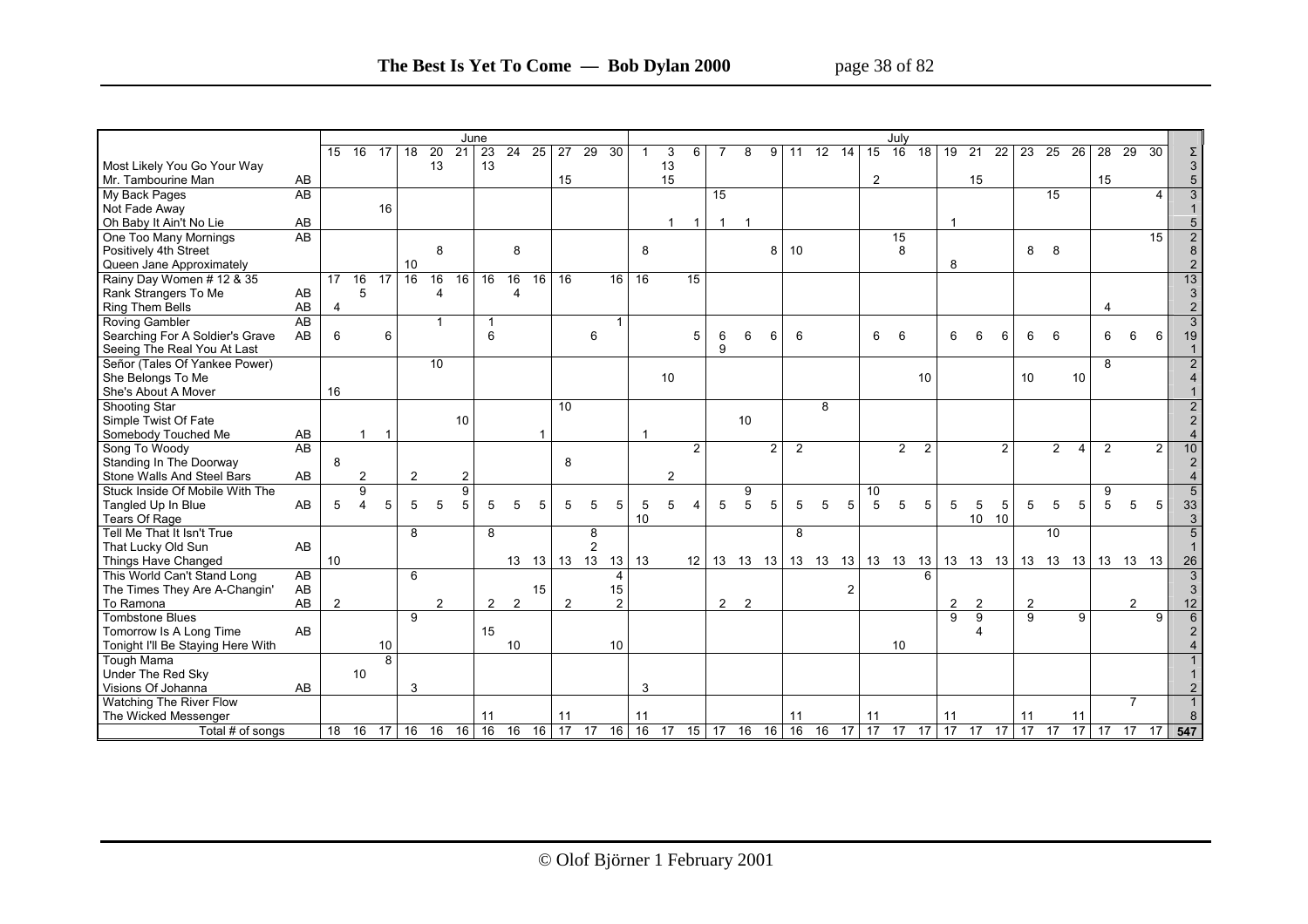#### **5.6.3 Statistics**

Shows:

| Number of shows                         |     |
|-----------------------------------------|-----|
| Number of circulating shows             |     |
| Number of circulating & complete shows  |     |
| Number of unique shows <sup>11</sup>    | 3   |
| Number of different shows <sup>12</sup> | 3   |
| Number of different songs <sup>13</sup> | 83  |
| Number of unique songs $^{14}$          | 83  |
| Number of performed songs               | 547 |
| Mean number of performed songs          | 16  |
| Variation <sup>15</sup>                 |     |

Songs:

|                 | # $of$         |      | # $of$ |      |
|-----------------|----------------|------|--------|------|
|                 | songs          | $\%$ | perf.  | $\%$ |
| Electric        | 46             | 55.4 | 299    | 54.7 |
| Acoustic w band | 37             | 44.6 | 248    | 45.3 |
| Albums          | 66             | 79.5 | 443    | 81.0 |
| <b>Singles</b>  |                | 1.2  |        | 1.5  |
| <b>Outtakes</b> | $\overline{2}$ | 2.4  | 27     | 4.9  |
| Covers          | 14             | 16.9 | 69     | 12.6 |

#### **5.6.4 Comments**

| Portland, Oregon, 15 June    | Live debuts of Standing In The Doorway and Searching For A Soldier's<br>Grave. Second live performance of She's About A Mover. |
|------------------------------|--------------------------------------------------------------------------------------------------------------------------------|
|                              | George, Washington, 17 June Second live performance of Long Black Veil.                                                        |
|                              | George, Washington, 18 June First live version of House Of The Resin' Sun since Paris 7 October<br>1987.                       |
| Medford, Oregon, 20 June     | First live version of The Ballad Of Frankie Lee And Judas Priest since<br>Rochester Hills 18 July 1988.                        |
| Concord, California, 23 June | First live rendition of The Wicked Messenger since Indiana 22 April                                                            |
|                              |                                                                                                                                |

 $11$  a show is unique if no other show has the same songs in the same order

 $12$  a show is different from another show if the set of songs are different, regardless of order  $13$  electric and acoustic versions are counted as different songs

 $14$  a song is counted as unique regardless of how it is performed

<sup>&</sup>lt;sup>15</sup> variation is computed as the quote between number of different songs and mean number of performed songs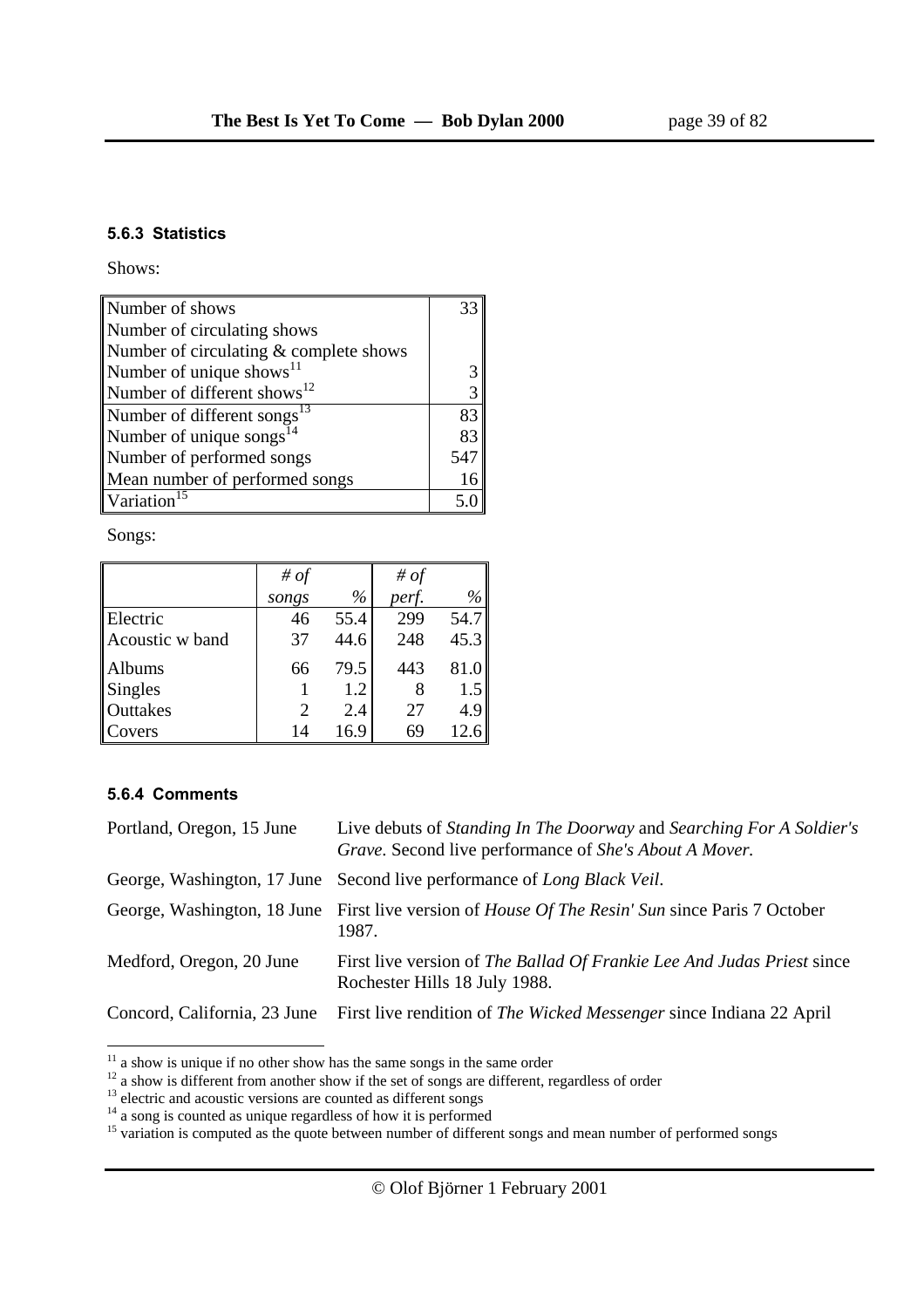1997.

### *Selected BobTalk*

(for more BobTalk please refer to the session pages)

*Don't forget to support your local library!* (after This World Can't Stand Long in George, Washington 18 June).

*I only played that song because, of course, it's Father's Day! Happy Father's Day!!* (after House Of The Resin' Sun in George, Washington 18 June).

### *Recommended shows*

George, Washington 18 June, Camden, New Jersey 28 July.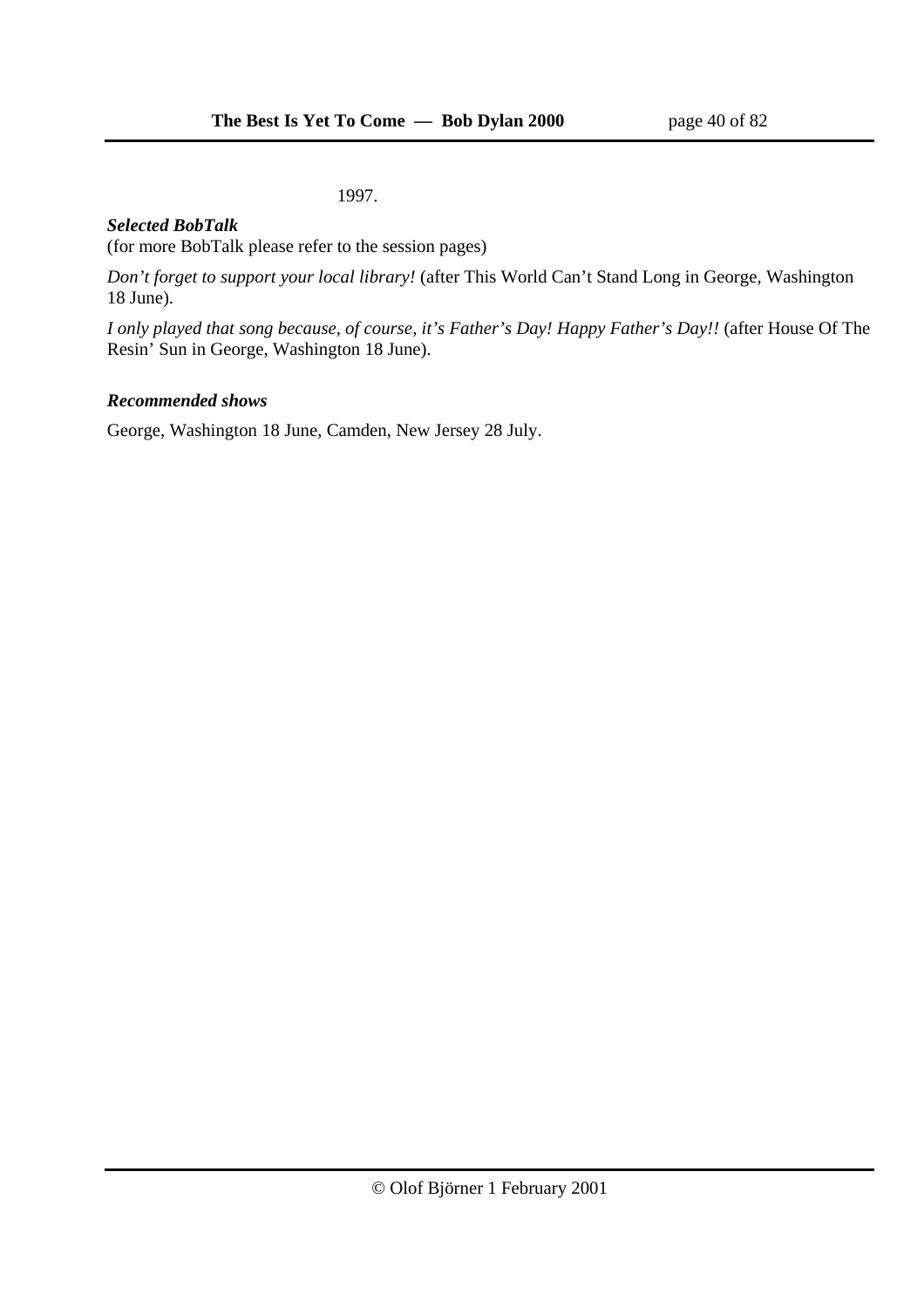# **5.7 Europe Fall Tour**

#### **5.7.1 Dates and venues**

### **SEPTEMBER**

| 13 | Dublin, Ireland            | <b>Vicar Street</b>                     |
|----|----------------------------|-----------------------------------------|
| 14 | Dublin, Ireland            | The Point Depot                         |
| 16 | Aberdeen, Scotland         | Aberdeen Exhibition & Conference Centre |
| 17 | Glasgow, Scotland          | Scottish Exhibition & Conference Centre |
| 19 | Newcastle, England         | Telewest Arena                          |
| 20 | Birmingham, England        | <b>National Exhibition Centre Arena</b> |
| 22 | Sheffield, England         | Sheffield Arena                         |
| 23 | Cardiff, Wales             | <b>International Arena</b>              |
| 24 | Portsmouth, England        | Guildhall                               |
| 25 | Portsmouth, England        | Guildhall                               |
| 27 | Rotterdam, The Netherlands | Sportpaleis Ahoy                        |
| 28 | Hamburg, Germany           | Alsterdorfer Sporthalle                 |
| 29 | Frankfurt, Germany         | Menuhin Saal, Jahrhunderthalle          |
|    | <b>CTORFR</b>              |                                         |

# **OCTOBER**

|   | Münster, Germany  | Halle Münsterland      |
|---|-------------------|------------------------|
| 2 | Brussels, Belgium | <b>Forest National</b> |

- 
- 
- $6$  London, England
- 3 Paris, France The Zenith<br>5 London, England Wembley Arena
- 5 London, England Wembley Arena<br>6 London, England Wembley Arena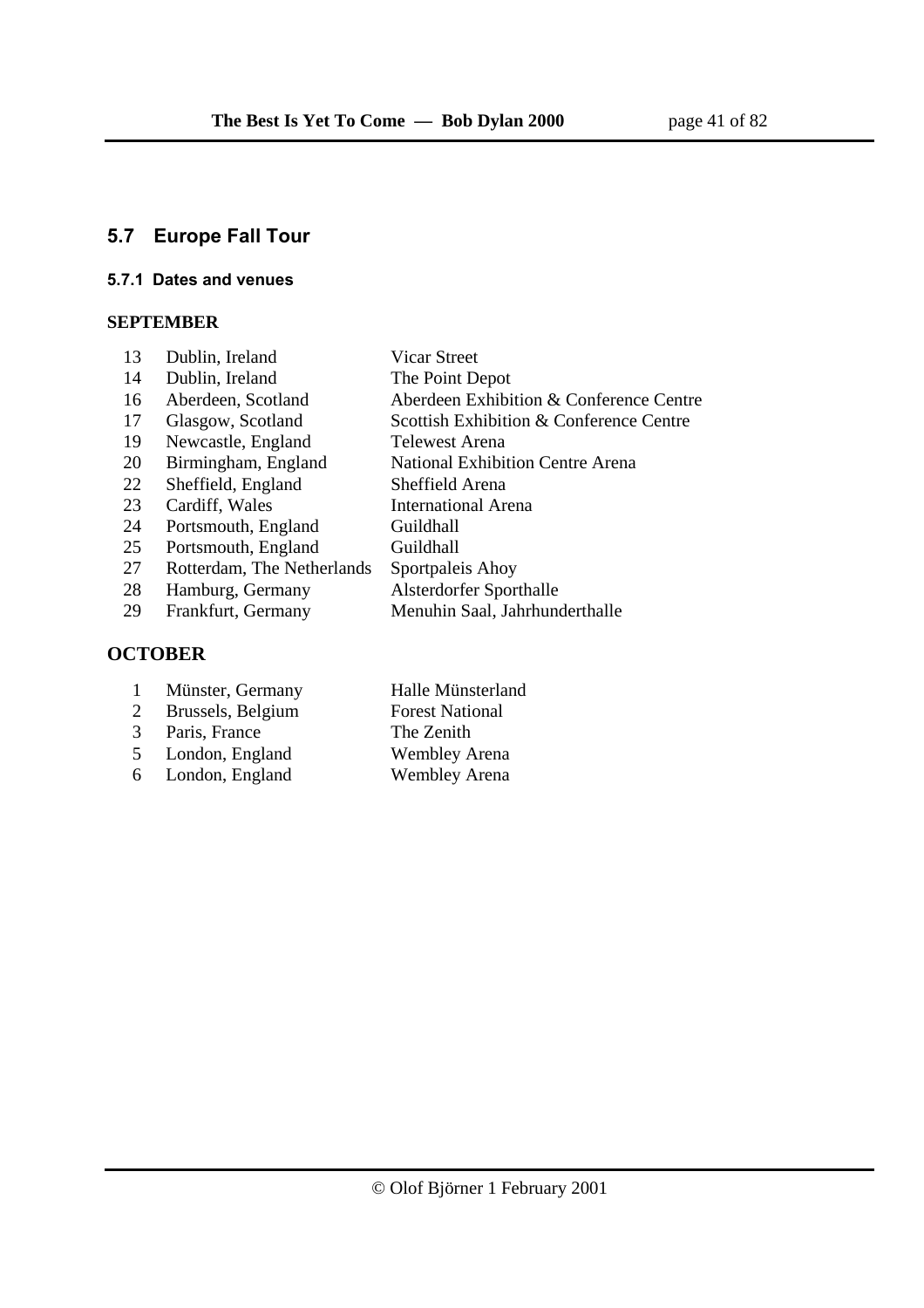### **5.7.2 The songs**

AB acoustic with the band

#### **SONG CHART**

|                                      | September<br>October |                |                 |                 |                 |                 |                 |                 |                 |                  |                 |                 |                 |                |    |                 |                |                 |                |                 |
|--------------------------------------|----------------------|----------------|-----------------|-----------------|-----------------|-----------------|-----------------|-----------------|-----------------|------------------|-----------------|-----------------|-----------------|----------------|----|-----------------|----------------|-----------------|----------------|-----------------|
|                                      | 13                   |                | 14              | 16              | 17              | 19              | $\overline{20}$ | 22              | 23              | 24               | $\overline{25}$ | $\overline{27}$ | $\overline{28}$ | 29             |    | 2               | 3              | 5               | 6              | $\Sigma$        |
| Duncan And Brady                     | AB                   |                |                 |                 |                 |                 |                 |                 |                 |                  |                 |                 |                 |                |    |                 |                |                 |                | $\overline{8}$  |
| To Ramona                            | AB                   | $\overline{2}$ |                 |                 |                 |                 |                 |                 |                 | $\overline{2}$   |                 | 2               |                 | 4              |    | $\overline{2}$  | $\overline{2}$ | $\overline{2}$  |                | $\overline{7}$  |
| <b>Desolation Row</b>                | AB                   | 3              |                 | 3               |                 |                 |                 |                 | 3               |                  |                 |                 |                 | 3              |    |                 |                |                 | 3              | 5               |
| Tomorrow Is A Long Time              | AB                   | 4              |                 |                 |                 |                 |                 |                 |                 |                  |                 | 4               |                 |                |    |                 |                |                 |                | $\overline{2}$  |
| Tangled Up In Blue                   | <b>AB</b>            | 5              | 5               | 5               | 5               | 5               | 5               | 5               | 5               | 5                | 5               | 5               | 5               | 5              | 5  | 5               | 5              | 5               | 5              | 18              |
| <b>Ring Them Bells</b>               | AB                   | 6              |                 |                 |                 |                 |                 |                 |                 |                  |                 |                 |                 |                |    |                 |                |                 |                |                 |
| <b>Country Pie</b>                   |                      | 7              | $\overline{7}$  | 7               | 7               | 7               | 7               |                 |                 | 7                | $\overline{7}$  | 7               | 7               | 7              | 7  | $\overline{7}$  | 7              | 7               | $\overline{7}$ | $\overline{18}$ |
| Can't Wait                           |                      | 8              |                 |                 |                 |                 |                 |                 |                 | 8                |                 |                 |                 |                |    |                 |                |                 |                | $\overline{2}$  |
| Maggie's Farm                        |                      | g              |                 |                 |                 |                 |                 |                 |                 |                  |                 | 9               |                 |                |    |                 | 9              |                 |                | 3               |
| Just Like A Woman                    | 10                   |                |                 |                 | 8               |                 |                 |                 |                 |                  |                 |                 |                 |                | 11 |                 |                |                 |                |                 |
| <b>Drifter's Escape</b>              | 11                   |                |                 |                 | 11              |                 |                 |                 |                 |                  | 11              | 11              |                 |                | 12 |                 |                |                 |                |                 |
| Leopard-Skin Pill-Box Hat            | 12                   |                | 12              | 12              |                 |                 | 12              | 12              | 12              | 12               |                 | 12              | 12              | 12             | 13 | 12              | 13             | 12              | 12             | 15              |
| Things Have Changed                  | 13                   |                |                 | $\overline{13}$ | 13              | 13              | 13              | $\overline{16}$ | $\overline{13}$ |                  | 13              | $\overline{13}$ | 13              | 13             | 17 | $\overline{13}$ | 14             | 13              | 13             | 16              |
| Like A Rolling Stone                 | 14                   |                | 14              | 14              | 14              | 14              | 14              | 14              | 14              | 14               | 14              | 14              | 14              | 14             | 15 | 14              | 15             | 14              | 14             | 18              |
| Girl From The North Country          | 15<br>AB             |                |                 |                 |                 |                 |                 |                 |                 |                  |                 |                 |                 |                |    |                 |                |                 | 4              | $\sqrt{2}$      |
| Highway 61 Revisited                 | 16                   |                | 16              | 16              | 16              | 18              | 16              | 18              | 18              | 18               | 18              | 18              | 18              | 18             | 19 | 18              | 19             | 18              | 18             | $\overline{18}$ |
| Blowin' In The Wind                  | AB<br>17             |                | 17              | 17              | 17              | 19              | 19              | 19              | 19              | 19               | 19              | 19              | 19              | 19             | 20 | 19              | 20             | 19              | 19             | 18              |
| 'Til I Fell In Love With You         | 18                   |                |                 |                 |                 |                 |                 |                 |                 |                  |                 |                 |                 |                |    |                 |                |                 |                |                 |
| Rainy Day Women # 12 & 35            | $\overline{19}$      |                | 18              |                 | $\overline{12}$ | $\overline{12}$ |                 |                 |                 |                  |                 |                 |                 |                |    |                 |                |                 |                |                 |
| I Am The Man, Thomas                 | AB                   |                |                 |                 |                 |                 |                 |                 |                 |                  |                 | 1               | 1               |                |    |                 |                |                 |                |                 |
| Song To Woody                        | AB                   |                | 2               |                 |                 |                 |                 |                 |                 |                  |                 |                 |                 | $\overline{2}$ |    |                 |                |                 | $\mathbf{2}$   |                 |
| It's Alright, Ma (I'm Only Bleeding) | AB                   |                | 3               |                 | 3               | 3               | 3               | 3               |                 |                  |                 | 3               | 3               |                |    | 3               | 3              | 3               |                | 10              |
| My Back Pages                        | AB                   |                | 4               |                 |                 |                 |                 |                 | 2               |                  |                 |                 | $\overline{c}$  |                |    |                 |                |                 |                | 3               |
| Searching For A Soldier's Grave      | AB                   |                | 6               | 6               |                 | 6               | 6               | 6               | 6               | $6 \overline{6}$ | 6               | 6               | 6               | 6              | 6  | 6               | 6              | 6               | 6              | 16              |
| Tryin' To Get To Heaven              |                      |                | 8               |                 |                 |                 | 10              |                 | $\overline{10}$ |                  | 10              | $\overline{8}$  |                 |                |    |                 | 10             | $\overline{10}$ |                | $\overline{7}$  |
| <b>Tombstone Blues</b>               |                      |                | 9               |                 |                 |                 |                 |                 | 9               |                  | 9               |                 | 9               |                |    | 9               |                | 9               |                | 6               |
| Simple Twist Of Fate                 |                      |                | 10              |                 |                 |                 |                 |                 |                 |                  |                 |                 |                 |                |    |                 |                |                 |                |                 |
| The Wicked Messenger                 |                      |                | $\overline{11}$ |                 |                 | 11              |                 |                 |                 | 11               |                 |                 |                 | 11             |    |                 | 11             | 11              |                | 6               |
| Love Sick                            |                      |                | 13              |                 |                 |                 |                 | 13              |                 | 13               |                 |                 |                 |                | 14 |                 |                |                 |                | 4               |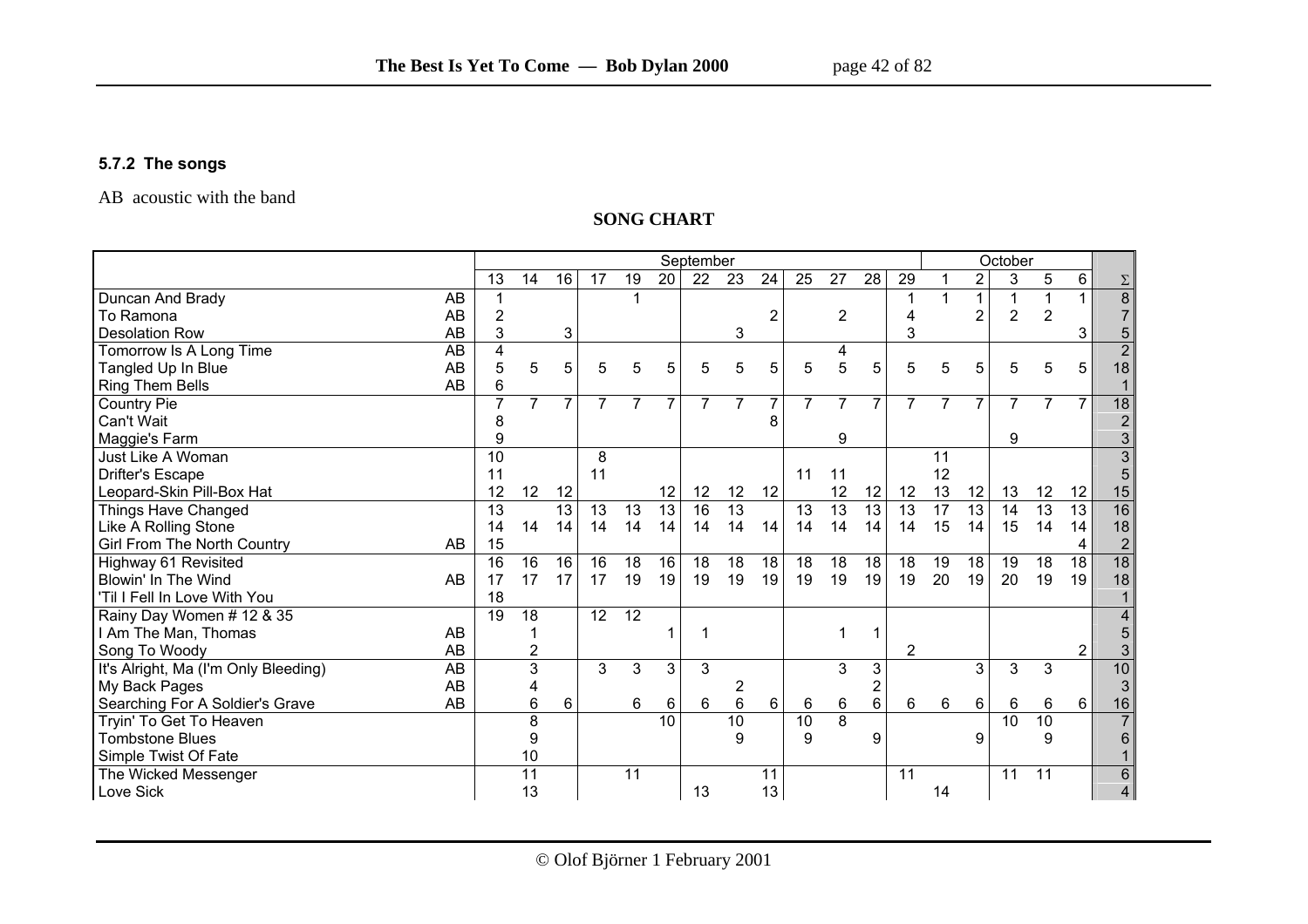|                                                |                 |                 |    |                 |                 |                 |                 | September       |                 |                 |                 |                 |                 |    |    |                | October |    |    |                         |
|------------------------------------------------|-----------------|-----------------|----|-----------------|-----------------|-----------------|-----------------|-----------------|-----------------|-----------------|-----------------|-----------------|-----------------|----|----|----------------|---------|----|----|-------------------------|
|                                                |                 | $\overline{13}$ | 14 | 16              | $\overline{17}$ | $\overline{19}$ | $\overline{20}$ | $\overline{22}$ | $\overline{23}$ | $\overline{24}$ | $\overline{25}$ | $\overline{27}$ | $\overline{28}$ | 29 | 1  | $\overline{2}$ | 3       | 5  | 6  | $\Sigma$                |
| Don't Think Twice, It's All Right              | AB              |                 | 15 | $\overline{15}$ |                 | $\overline{15}$ |                 |                 | $\overline{15}$ |                 |                 |                 |                 |    |    | 4              |         |    |    | 5                       |
| Forever Young                                  | $\overline{AB}$ |                 | 19 | 19              | $\overline{19}$ | 17              | $\overline{17}$ | $\overline{17}$ | $\overline{17}$ | $\overline{17}$ | $\overline{17}$ |                 |                 |    |    |                |         |    |    | $\overline{9}$          |
| Hallelujah, I'm Ready To Go                    | AB              |                 |    | 1               |                 |                 |                 |                 | 1               |                 | -1              |                 |                 |    |    |                |         |    |    | 3                       |
| The Times They Are A-Changin'                  | AB              |                 |    | 2               | 2               | $\overline{2}$  | $\overline{c}$  | $\overline{2}$  |                 |                 |                 |                 |                 |    |    |                |         |    |    | 5                       |
| <b>Boots Of Spanish Leather</b>                | $\overline{AB}$ |                 |    | 4               |                 |                 |                 |                 |                 |                 |                 |                 |                 |    |    |                |         |    |    |                         |
| <b>Under The Red Sky</b>                       |                 |                 |    | 8               |                 |                 |                 |                 |                 |                 |                 |                 |                 |    |    |                |         |    |    |                         |
| All Along The Watchtower                       |                 |                 |    | 9               |                 |                 |                 | 9               |                 |                 |                 | 16              |                 |    | 9  |                | 17      | 16 | 16 | $\overline{7}$          |
| Not Dark Yet                                   |                 |                 |    | 10              |                 |                 |                 | 10              |                 |                 |                 | 10              |                 | 10 |    |                |         |    |    | $\overline{\mathbf{4}}$ |
| <b>Cold Irons Bound</b>                        |                 |                 |    | 11              |                 |                 | 11              | 11              | 11              |                 |                 |                 | 11              |    |    | 11             |         |    | 11 | $\overline{7}$          |
| Cat's In The Well                              |                 |                 |    | 18              |                 |                 |                 |                 |                 |                 |                 |                 |                 |    |    |                |         |    |    |                         |
| Somebody Touched Me                            | AB              |                 |    |                 | 1               |                 |                 |                 |                 |                 |                 |                 |                 |    |    |                |         |    |    | $\overline{2}$          |
| It's All Over Now, Baby Blue                   | AB              |                 |    |                 | 4               |                 |                 |                 |                 |                 |                 |                 |                 |    |    |                |         |    |    |                         |
| This World Can't Stand Long                    | AB              |                 |    |                 | 6               |                 |                 |                 |                 |                 |                 |                 |                 |    |    |                |         |    |    |                         |
| Most Likely You Go Your Way (And I'll Go Mine) |                 |                 |    |                 | 9               |                 |                 |                 |                 |                 |                 |                 |                 |    |    |                |         |    |    |                         |
| Highlands                                      |                 |                 |    |                 | 10              |                 |                 |                 |                 |                 |                 |                 |                 |    |    |                |         |    |    |                         |
| It Ain't Me, Babe                              | AB              |                 |    |                 | 15              |                 | 15              |                 |                 |                 | 15              |                 |                 |    |    |                |         |    |    | 3                       |
| To Be Alone With You                           |                 |                 |    |                 | $\overline{18}$ |                 |                 |                 |                 |                 |                 |                 |                 |    |    |                |         |    |    |                         |
| Delia                                          | AB              |                 |    |                 |                 | 4               |                 |                 |                 |                 |                 |                 |                 |    |    |                |         |    |    |                         |
| Standing In The Doorway                        |                 |                 |    |                 |                 | 8               |                 |                 |                 |                 |                 |                 | 8               |    | 8  | 8              | 8       | 8  | 10 | $\overline{7}$          |
| Stuck Inside Of Mobile With The Memphis Blues  |                 |                 |    |                 |                 | 9               |                 |                 |                 |                 |                 |                 |                 | 9  |    |                |         |    | 9  | $\overline{3}$          |
| Tell Me That It Isn't True                     |                 |                 |    |                 |                 | 10              |                 |                 |                 |                 |                 |                 |                 |    |    | 10             |         |    |    | $\overline{2}$          |
| Man Of Peace                                   |                 |                 |    |                 |                 | 16              |                 |                 |                 |                 |                 |                 |                 |    |    |                |         |    |    |                         |
| One Too Many Mornings                          | AB              |                 |    |                 |                 |                 | 4               |                 |                 |                 |                 |                 |                 |    | 4  |                |         |    |    | $\overline{2}$          |
| Ballad Of A Thin Man                           |                 |                 |    |                 |                 |                 | 8               |                 |                 |                 |                 |                 |                 |    |    |                |         |    |    |                         |
| Crash On The Levee (Down In The Flood)         |                 |                 |    |                 |                 |                 | 9               |                 |                 |                 |                 |                 |                 |    |    |                |         |    |    |                         |
| Everything Is Broken                           |                 |                 |    |                 |                 |                 | $\overline{18}$ |                 |                 |                 | 12              |                 |                 |    |    |                |         |    |    | 2                       |
| Love Minus Zero/No Limit                       | AB              |                 |    |                 |                 |                 |                 | 4               |                 |                 |                 |                 | 4               |    |    |                | 4       |    |    | 3                       |
| Dignity                                        |                 |                 |    |                 |                 |                 |                 | 8               |                 |                 |                 |                 | 10              | 8  | 10 |                |         |    |    | 4                       |
| Mr. Tambourine Man                             | $\overline{AB}$ |                 |    |                 |                 |                 |                 | 15              |                 |                 | $\overline{2}$  |                 |                 |    |    |                |         |    |    | $\overline{2}$          |
| The Ballad Of Frankie Lee And Judas Priest     | AB              |                 |    |                 |                 |                 |                 |                 | 4               |                 | 4               |                 |                 |    |    |                |         |    |    | $\overline{2}$          |
| <b>Blind Willie McTell</b>                     |                 |                 |    |                 |                 |                 |                 |                 | 8               |                 |                 |                 |                 |    |    |                |         |    | 8  | $\mathbf{2}$            |
| <b>Watching The River Flow</b>                 |                 |                 |    |                 |                 |                 |                 |                 | 16              |                 | 16              |                 | $\overline{16}$ |    |    |                |         |    |    | $\overline{3}$          |
| Visions Of Johanna                             | AB              |                 |    |                 |                 |                 |                 |                 |                 | 3               |                 |                 |                 |    | 3  |                |         |    |    | $\overline{2}$          |
| Mama, You Been On My Mind                      | AB              |                 |    |                 |                 |                 |                 |                 |                 |                 |                 |                 |                 |    |    |                |         |    |    |                         |
| Gotta Serve Somebody                           |                 |                 |    |                 |                 |                 |                 |                 |                 | 9               |                 |                 |                 |    |    |                |         |    |    |                         |
| If Not For You                                 |                 |                 |    |                 |                 |                 |                 |                 |                 | 10              |                 |                 |                 |    |    |                |         |    |    |                         |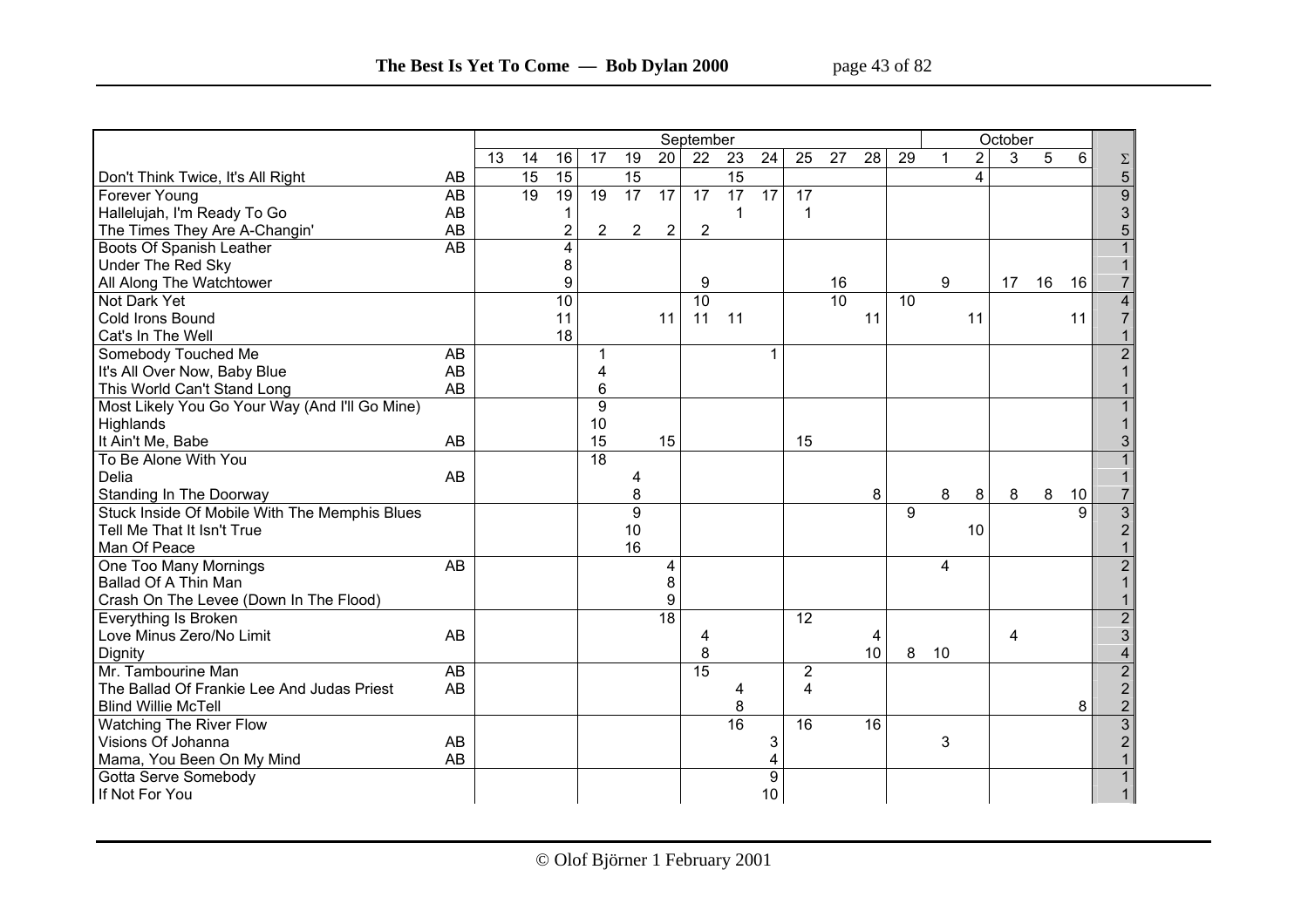|                             |                  |    |    |     |    |    |    | September |    |    |    |    |    |    |    |    | October |    |    |                |
|-----------------------------|------------------|----|----|-----|----|----|----|-----------|----|----|----|----|----|----|----|----|---------|----|----|----------------|
|                             |                  | 13 | 14 | 16. | 17 | 19 | 20 | 22        | 23 | 24 | 25 | 27 | 28 | 29 |    |    |         | 5  | 6  | $\Sigma$ .     |
| Fourth Time Around          | AB               |    |    |     |    |    |    |           |    | 15 |    | 15 | 15 | 15 |    |    |         | 4  |    | 5.             |
| I'll Be Your Baby Tonight   |                  |    |    |     |    |    |    |           |    | 16 |    |    |    |    |    |    |         |    |    |                |
| A Hard Rain's A-Gonna Fall  | AB               |    |    |     |    |    |    |           |    |    |    |    |    |    |    |    |         |    |    |                |
| She Belongs To Me           |                  |    |    |     |    |    |    |           |    |    |    |    |    |    |    |    |         |    |    |                |
| I Shall Be Released         | AB               |    |    |     |    |    |    |           |    |    |    | 17 | 17 |    | 18 | 17 | 18      | 17 | 17 | 8 <sup>1</sup> |
| Seeing The Real You At Last |                  |    |    |     |    |    |    |           |    |    |    |    |    | 16 |    | 16 |         |    |    | າ              |
| John Brown                  | AB               |    |    |     |    |    |    |           |    |    |    |    |    |    |    |    |         |    |    |                |
| If Dogs Run Free            | AB               |    |    |     |    |    |    |           |    |    |    |    |    |    | 16 | 15 | 16      | 15 | 15 | 5 I            |
| Make You Feel My Love       |                  |    |    |     |    |    |    |           |    |    |    |    |    |    |    |    |         |    |    |                |
|                             | Total # of songs | 19 | 19 | 19  | 19 | 19 | 19 | 19        | 19 | 19 | 19 | 19 | 19 | 19 | 20 | 19 | 20      | 19 | 19 | 344            |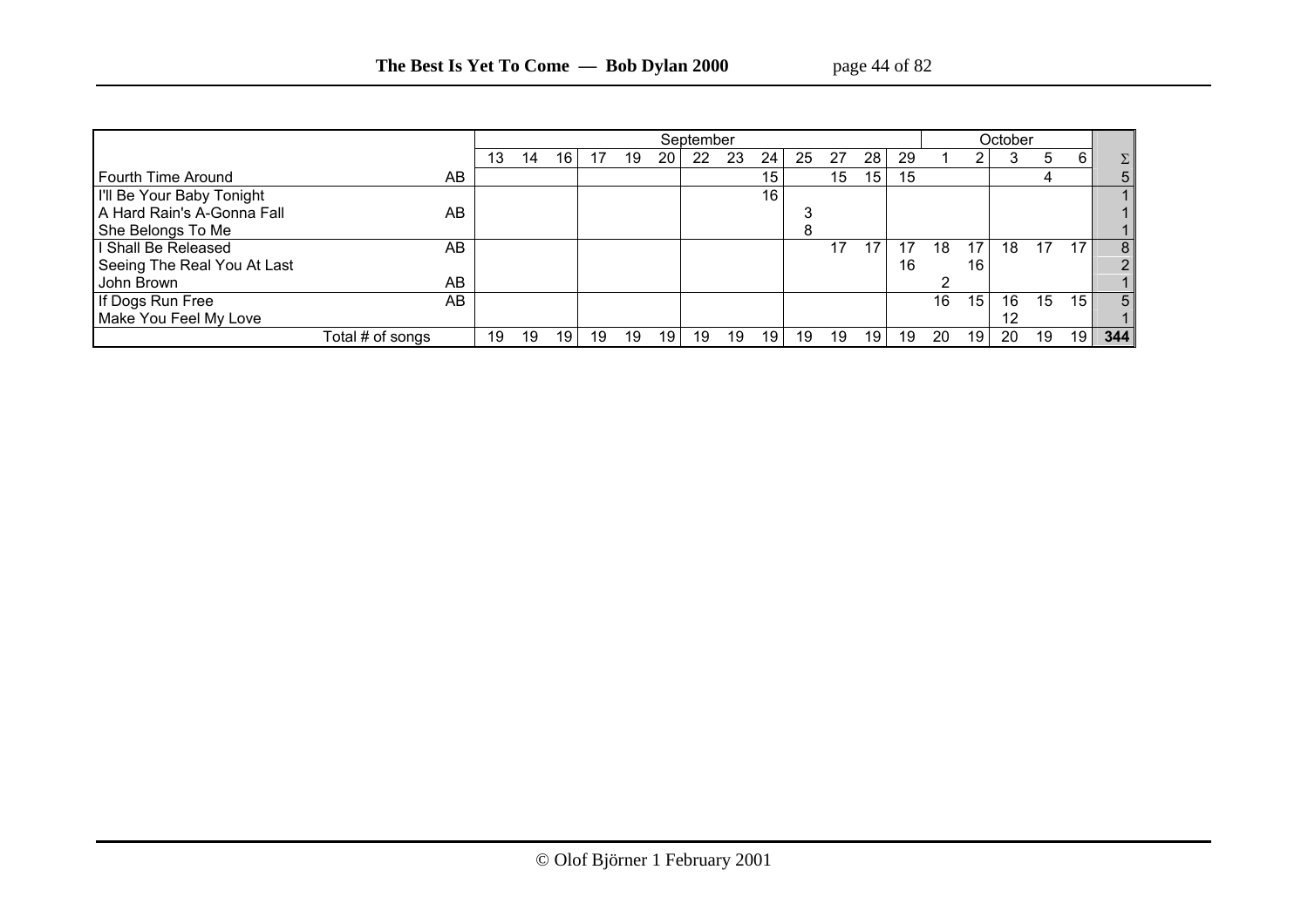#### **ALPHABETIC SONG CHART**

|                                            |                 |                |                |                 |                 |                 |                 | September       |                 |                 |                |                 |                 |                |                |                | October         |                |                 |                 |
|--------------------------------------------|-----------------|----------------|----------------|-----------------|-----------------|-----------------|-----------------|-----------------|-----------------|-----------------|----------------|-----------------|-----------------|----------------|----------------|----------------|-----------------|----------------|-----------------|-----------------|
|                                            |                 | 13             | 14             | 16              | 17              | 19              | 20              | 22              | 23              | 24              | 25             | 27              | $\overline{28}$ | 29             | 1              | $\overline{2}$ | 3               | 5              | 6               | $\Sigma$        |
| All Along The Watchtower                   |                 |                |                | 9               |                 |                 |                 | 9               |                 |                 |                | 16              |                 |                | 9              |                | $\overline{17}$ | 16             | $\overline{16}$ | $\overline{7}$  |
| Ballad Of A Thin Man                       |                 |                |                |                 |                 |                 | 8               |                 |                 |                 |                |                 |                 |                |                |                |                 |                |                 |                 |
| The Ballad Of Frankie Lee And Judas Priest | AB              |                |                |                 |                 |                 |                 |                 | 4               |                 | 4              |                 |                 |                |                |                |                 |                |                 | $\overline{2}$  |
| <b>Blind Willie McTell</b>                 |                 |                |                |                 |                 |                 |                 |                 | 8               |                 |                |                 |                 |                |                |                |                 |                | 8               | $\overline{2}$  |
| Blowin' In The Wind                        | AB              | 17             | 17             | 17              | 17              | 19              | 19              | 19              | 19              | 19              | 19             | 19              | 19              | 19             | 20             | 19             | 20              | 19             | 19              | 18              |
| Boots Of Spanish Leather                   | AB              |                |                | 4               |                 |                 |                 |                 |                 |                 |                |                 |                 |                |                |                |                 |                |                 |                 |
| Can't Wait                                 |                 | 8              |                |                 |                 |                 |                 |                 |                 | 8               |                |                 |                 |                |                |                |                 |                |                 | $\overline{2}$  |
| Cat's In The Well                          |                 |                |                | 18              |                 |                 |                 |                 |                 |                 |                |                 |                 |                |                |                |                 |                |                 |                 |
| Cold Irons Bound                           |                 |                |                | 11              |                 |                 | 11              | 11              | 11              |                 |                |                 | 11              |                |                | 11             |                 |                | 11              | $\overline{7}$  |
| <b>Country Pie</b>                         |                 | $\overline{7}$ | $\overline{7}$ | $\overline{7}$  | $\overline{7}$  | $\overline{7}$  | $\overline{7}$  | $\overline{7}$  | $\overline{7}$  | 7               | $\overline{7}$ | $\overline{7}$  | $\overline{7}$  | $\overline{7}$ | $\overline{7}$ | $\overline{7}$ | $\overline{7}$  | $\overline{7}$ | $\overline{7}$  | $\overline{18}$ |
| Crash On The Levee (Down In The Flood)     |                 |                |                |                 |                 |                 | 9               |                 |                 |                 |                |                 |                 |                |                |                |                 |                |                 |                 |
| Delia                                      | AB              |                |                |                 |                 | 4               |                 |                 |                 |                 |                |                 |                 |                |                |                |                 |                |                 |                 |
| <b>Desolation Row</b>                      | <b>AB</b>       | 3              |                | 3               |                 |                 |                 |                 | 3               |                 |                |                 |                 | 3              |                |                |                 |                | 3               | $\overline{5}$  |
| Dignity                                    |                 |                |                |                 |                 |                 |                 | 8               |                 |                 |                |                 | 10              | 8              | 10             |                |                 |                |                 | 4               |
| Don't Think Twice, It's All Right          | AB              |                | 15             | 15              |                 | 15              |                 |                 | 15              |                 |                |                 |                 |                |                | 4              |                 |                |                 | 5               |
| Drifter's Escape                           |                 | 11             |                |                 | 11              |                 |                 |                 |                 |                 | 11             | $\overline{11}$ |                 |                | 12             |                |                 |                |                 | $\overline{5}$  |
| Duncan And Brady                           | AB              |                |                |                 |                 |                 |                 |                 |                 |                 |                |                 |                 | 1              |                | 1              |                 |                | 1               | $\bf 8$         |
| Everything Is Broken                       |                 |                |                |                 |                 |                 | 18              |                 |                 |                 | 12             |                 |                 |                |                |                |                 |                |                 | $\overline{2}$  |
| Forever Young                              | $\overline{AB}$ |                | 19             | $\overline{19}$ | $\overline{19}$ | $\overline{17}$ | $\overline{17}$ | $\overline{17}$ | $\overline{17}$ | $\overline{17}$ | 17             |                 |                 |                |                |                |                 |                |                 | $\overline{9}$  |
| Fourth Time Around                         | AB              |                |                |                 |                 |                 |                 |                 |                 | 15              |                | 15              | 15              | 15             |                |                |                 | 4              |                 | 5               |
| <b>Girl From The North Country</b>         | AB              | 15             |                |                 |                 |                 |                 |                 |                 |                 |                |                 |                 |                |                |                |                 |                | 4               | $\overline{2}$  |
| Gotta Serve Somebody                       |                 |                |                |                 |                 |                 |                 |                 |                 | 9               |                |                 |                 |                |                |                |                 |                |                 |                 |
| Hallelujah, I'm Ready To Go                | AB              |                |                |                 |                 |                 |                 |                 | 1               |                 |                |                 |                 |                |                |                |                 |                |                 | 3               |
| A Hard Rain's A-Gonna Fall                 | AB              |                |                |                 |                 |                 |                 |                 |                 |                 | 3              |                 |                 |                |                |                |                 |                |                 |                 |
| Highlands                                  |                 |                |                |                 | 10              |                 |                 |                 |                 |                 |                |                 |                 |                |                |                |                 |                |                 |                 |
| Highway 61 Revisited                       |                 | 16             | 16             | 16              | 16              | 18              | 16              | 18              | 18              | 18              | 18             | 18              | 18              | 18             | 19             | 18             | 19              | 18             | 18              | 18              |
| I Am The Man, Thomas                       | AB              |                |                |                 |                 |                 |                 |                 |                 |                 |                |                 | 1               |                |                |                |                 |                |                 | $\overline{5}$  |
| I Shall Be Released                        | $\overline{AB}$ |                |                |                 |                 |                 |                 |                 |                 |                 |                | $\overline{17}$ | $\overline{17}$ | 17             | 18             | 17             | 18              | 17             | 17              | $\overline{8}$  |
| If Dogs Run Free                           | AB              |                |                |                 |                 |                 |                 |                 |                 |                 |                |                 |                 |                | 16             | 15             | 16              | 15             | 15              | 5               |
| If Not For You                             |                 |                |                |                 |                 |                 |                 |                 |                 | 10              |                |                 |                 |                |                |                |                 |                |                 |                 |
| I'll Be Your Baby Tonight                  |                 |                |                |                 |                 |                 |                 |                 |                 | $\overline{16}$ |                |                 |                 |                |                |                |                 |                |                 |                 |
| It Ain't Me, Babe                          | AB              |                |                |                 | 15              |                 | 15              |                 |                 |                 | 15             |                 |                 |                |                |                |                 |                |                 | 3               |
| It's All Over Now, Baby Blue               | AB              |                |                |                 | 4               |                 |                 |                 |                 |                 |                |                 |                 |                |                |                |                 |                |                 |                 |
| It's Alright, Ma (I'm Only Bleeding)       | $\overline{AB}$ |                | 3              |                 | 3               | 3               | $\mathbf{3}$    | 3               |                 |                 |                | 3               | 3 <sup>1</sup>  |                |                | 3              | 3               | 3              |                 | 10              |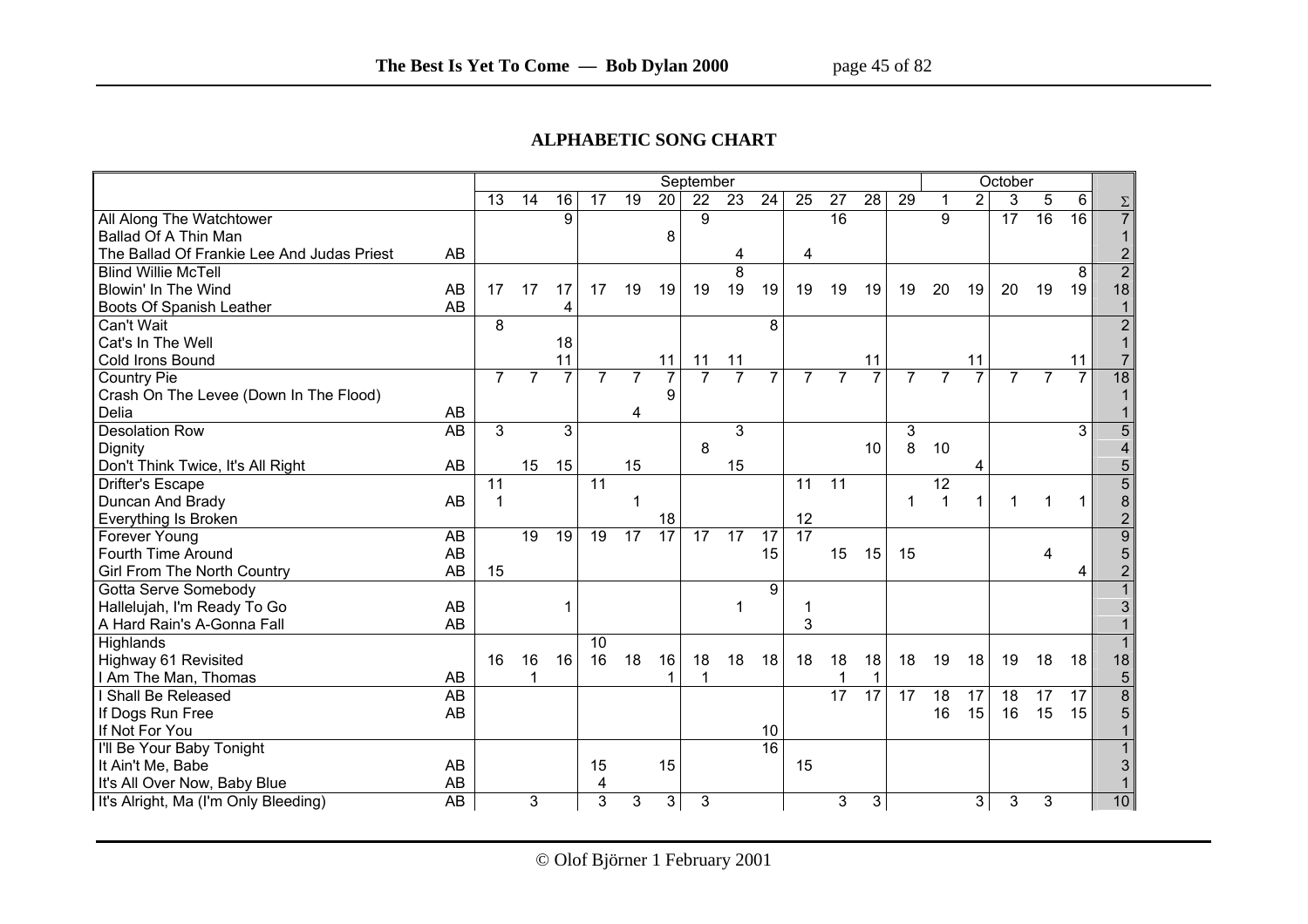|                                                |                 |                 |                         |                 |    |                 |                 | September       |                 |                         |                 |                 |                 |                 |                 |                         | October |                |                |                         |
|------------------------------------------------|-----------------|-----------------|-------------------------|-----------------|----|-----------------|-----------------|-----------------|-----------------|-------------------------|-----------------|-----------------|-----------------|-----------------|-----------------|-------------------------|---------|----------------|----------------|-------------------------|
|                                                |                 | $\overline{13}$ | $\overline{14}$         | $\overline{16}$ | 17 | $\overline{19}$ | $\overline{20}$ | $\overline{22}$ | $\overline{23}$ | $\overline{24}$         | $\overline{25}$ | $\overline{27}$ | $\overline{28}$ | 29              |                 | $\overline{2}$          | 3       | $\overline{5}$ | 6              | Σ                       |
| John Brown                                     | AB              |                 |                         |                 |    |                 |                 |                 |                 |                         |                 |                 |                 |                 | 2               |                         |         |                |                |                         |
| Just Like A Woman                              |                 | 10              |                         |                 | 8  |                 |                 |                 |                 |                         |                 |                 |                 |                 | 11              |                         |         |                |                | $\mathfrak{S}$          |
| Leopard-Skin Pill-Box Hat                      |                 | 12              | $\overline{12}$         | 12              |    |                 | $\overline{12}$ | 12              | 12              | $\overline{12}$         |                 | 12              | 12              | $\overline{12}$ | $\overline{13}$ | $\overline{12}$         | 13      | 12             | 12             | 15                      |
| Like A Rolling Stone                           |                 | 14              | 14                      | 14              | 14 | 14              | 14              | 14              | 14              | 14                      | 14              | 14              | 14              | 14              | 15              | 14                      | 15      | 14             | 14             | 18                      |
| Love Minus Zero/No Limit                       | AB              |                 |                         |                 |    |                 |                 | 4               |                 |                         |                 |                 | 4               |                 |                 |                         | 4       |                |                | $\sqrt{3}$              |
| Love Sick                                      |                 |                 | $\overline{13}$         |                 |    |                 |                 | $\overline{13}$ |                 | $\overline{13}$         |                 |                 |                 |                 | 14              |                         |         |                |                |                         |
| Maggie's Farm                                  |                 | 9               |                         |                 |    |                 |                 |                 |                 |                         |                 | 9               |                 |                 |                 |                         | 9       |                |                | 3                       |
| Make You Feel My Love                          |                 |                 |                         |                 |    |                 |                 |                 |                 |                         |                 |                 |                 |                 |                 |                         | 12      |                |                |                         |
| Mama, You Been On My Mind                      | AB              |                 |                         |                 |    |                 |                 |                 |                 | $\overline{\mathbf{4}}$ |                 |                 |                 |                 |                 |                         |         |                |                |                         |
| Man Of Peace                                   |                 |                 |                         |                 |    | 16              |                 |                 |                 |                         |                 |                 |                 |                 |                 |                         |         |                |                |                         |
| Most Likely You Go Your Way (And I'll Go Mine) |                 |                 |                         |                 | 9  |                 |                 |                 |                 |                         |                 |                 |                 |                 |                 |                         |         |                |                |                         |
| Mr. Tambourine Man                             | AB              |                 |                         |                 |    |                 |                 | 15              |                 |                         | $\overline{2}$  |                 |                 |                 |                 |                         |         |                |                |                         |
| My Back Pages                                  | AB              |                 | $\overline{\mathbf{4}}$ |                 |    |                 |                 |                 | $\overline{2}$  |                         |                 |                 | $\overline{c}$  |                 |                 |                         |         |                |                | 3                       |
| Not Dark Yet                                   |                 |                 |                         | 10              |    |                 |                 | 10              |                 |                         |                 | 10              |                 | 10              |                 |                         |         |                |                | 4                       |
| One Too Many Mornings                          | AB              |                 |                         |                 |    |                 | 4               |                 |                 |                         |                 |                 |                 |                 | 4               |                         |         |                |                | $\overline{2}$          |
| Rainy Day Women # 12 & 35                      |                 | 19              | 18                      |                 | 12 | 12              |                 |                 |                 |                         |                 |                 |                 |                 |                 |                         |         |                |                | 4                       |
| <b>Ring Them Bells</b>                         | AB              | 6               |                         |                 |    |                 |                 |                 |                 |                         |                 |                 |                 |                 |                 |                         |         |                |                |                         |
| Searching For A Soldier's Grave                | $\overline{AB}$ |                 | $6\phantom{1}$          | 6               |    | 6               | $6\phantom{1}$  | 6               | $\,6\,$         | $\,6$                   | 6               | 6               | 6               | 6               | 6               | 6                       | 6       | 6              | 6              | 16                      |
| Seeing The Real You At Last                    |                 |                 |                         |                 |    |                 |                 |                 |                 |                         |                 |                 |                 | 16              |                 | 16                      |         |                |                | $\overline{2}$          |
| She Belongs To Me                              |                 |                 |                         |                 |    |                 |                 |                 |                 |                         | 8               |                 |                 |                 |                 |                         |         |                |                |                         |
| Simple Twist Of Fate                           |                 |                 | 10                      |                 |    |                 |                 |                 |                 |                         |                 |                 |                 |                 |                 |                         |         |                |                |                         |
| Somebody Touched Me                            | AB              |                 |                         |                 | 1  |                 |                 |                 |                 | -1                      |                 |                 |                 |                 |                 |                         |         |                |                | $\overline{2}$          |
| Song To Woody                                  | AB              |                 | $\overline{2}$          |                 |    |                 |                 |                 |                 |                         |                 |                 |                 | $\overline{2}$  |                 |                         |         |                | $\overline{2}$ | $\mathfrak{S}$          |
| Standing In The Doorway                        |                 |                 |                         |                 |    | 8               |                 |                 |                 |                         |                 |                 | 8               |                 | 8               | 8                       | 8       | 8              | 10             | $\overline{7}$          |
| Stuck Inside Of Mobile With The Memphis Blues  |                 |                 |                         |                 |    | 9               |                 |                 |                 |                         |                 |                 |                 | 9               |                 |                         |         |                | 9              | $\mathbf{3}$            |
| Tangled Up In Blue                             | AB              | 5               | 5                       | 5               | 5  | 5               | 5               | 5               | 5               | 5                       | 5               | 5               | 5               | 5               | 5               | 5                       | 5       | 5              | 5              | 18                      |
| Tell Me That It Isn't True                     |                 |                 |                         |                 |    | $\overline{10}$ |                 |                 |                 |                         |                 |                 |                 |                 |                 | 10                      |         |                |                | $\overline{2}$          |
| Things Have Changed                            |                 | 13              |                         | 13              | 13 | 13              | 13              | 16              | 13              |                         | 13              | 13              | 13              | 13              | 17              | 13                      | 14      | 13             | 13             | 16                      |
| This World Can't Stand Long                    | AB              |                 |                         |                 | 6  |                 |                 |                 |                 |                         |                 |                 |                 |                 |                 |                         |         |                |                | $\blacktriangleright$   |
| 'Til I Fell In Love With You                   |                 | 18              |                         |                 |    |                 |                 |                 |                 |                         |                 |                 |                 |                 |                 |                         |         |                |                |                         |
| The Times They Are A-Changin'                  | AB              |                 |                         | $\overline{2}$  | 2  | 2               | $\overline{2}$  | $\overline{2}$  |                 |                         |                 |                 |                 |                 |                 |                         |         |                |                |                         |
| To Be Alone With You                           |                 |                 |                         |                 | 18 |                 |                 |                 |                 |                         |                 |                 |                 |                 |                 |                         |         |                |                |                         |
| To Ramona                                      | AB              | $\overline{2}$  |                         |                 |    |                 |                 |                 |                 | $\overline{2}$          |                 | $\overline{2}$  |                 | 4               |                 | $\overline{\mathbf{c}}$ | 2       | $\overline{2}$ |                | $\overline{7}$          |
| <b>Tombstone Blues</b>                         |                 |                 | 9                       |                 |    |                 |                 |                 | 9               |                         | 9               |                 | 9               |                 |                 | 9                       |         | 9              |                | 6                       |
| Tomorrow Is A Long Time                        | AB              | 4               |                         |                 |    |                 |                 |                 |                 |                         |                 | 4               |                 |                 |                 |                         |         |                |                | $\overline{\mathbf{c}}$ |
| Tryin' To Get To Heaven                        |                 |                 | 8                       |                 |    |                 | 10              |                 | 10              |                         | 10              | 8               |                 |                 |                 |                         | 10      | 10             |                | $\overline{7}$          |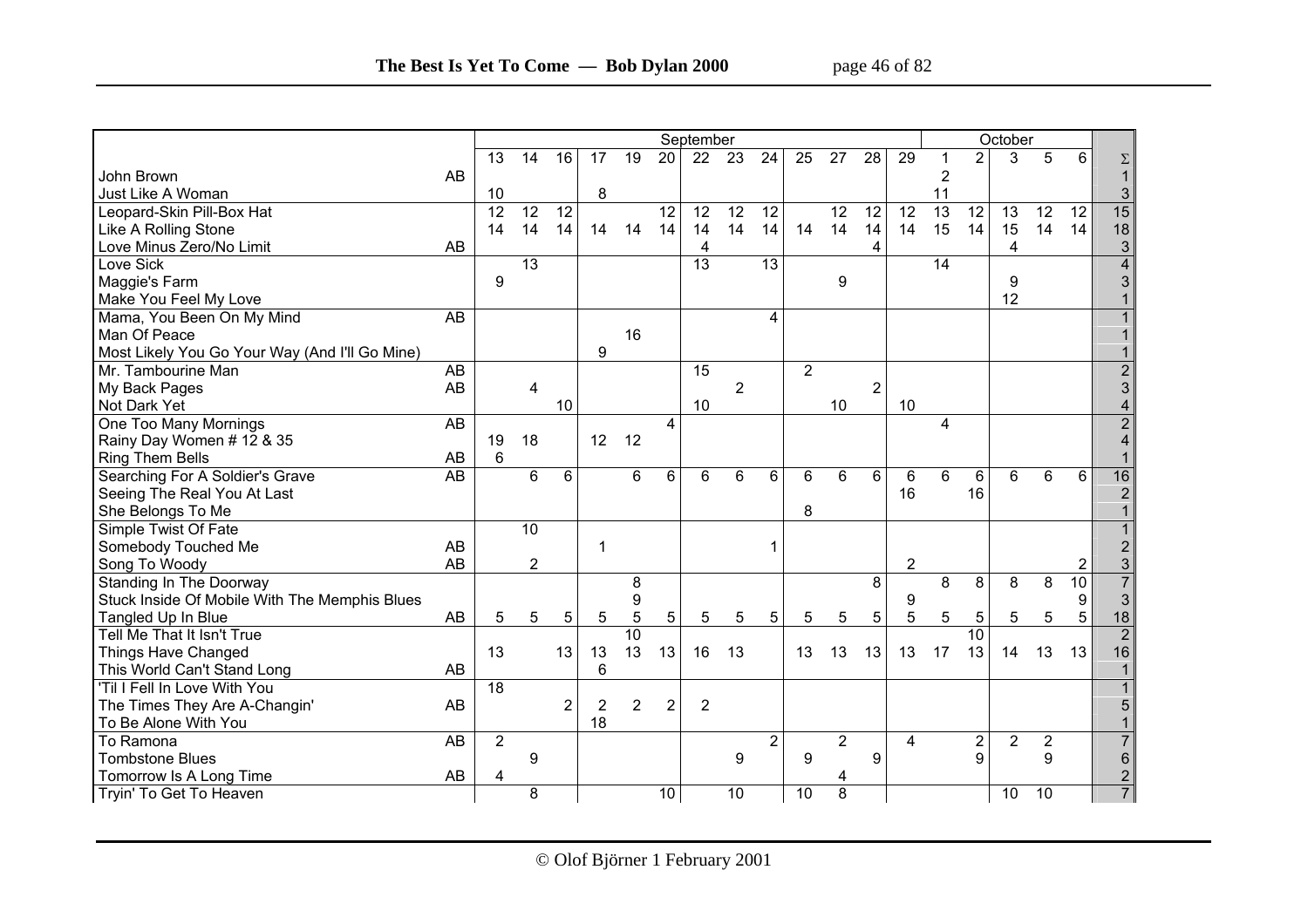|                                |                   |    |    |                 |    |    |                 | September |      |      |    |     |                 |     |    |    | October |                 |    |               |
|--------------------------------|-------------------|----|----|-----------------|----|----|-----------------|-----------|------|------|----|-----|-----------------|-----|----|----|---------|-----------------|----|---------------|
|                                |                   | 13 | 14 | 16 I            |    | 19 | 20 <sub>1</sub> | -22       | - 23 | 24 I | 25 | -27 | 28 <sub>1</sub> | -29 |    |    |         |                 |    | Σ             |
| Under The Red Sky              |                   |    |    |                 |    |    |                 |           |      |      |    |     |                 |     |    |    |         |                 |    |               |
| <b>Watching The River Flow</b> |                   |    |    |                 |    |    |                 |           | 16   |      | 16 |     | 16              |     |    |    |         |                 |    | 3             |
| The Wicked Messenger           |                   |    |    |                 |    |    |                 |           |      |      |    |     |                 |     |    |    | 11      | $\overline{44}$ |    | 6             |
| Visions Of Johanna             | AB                |    |    |                 |    |    |                 |           |      |      |    |     |                 |     |    |    |         |                 |    | $\mathcal{P}$ |
|                                | Total # of songs_ | 19 | 19 | 19 <sup>1</sup> | 19 | 19 | 19 <sub>1</sub> | 19        | 19   | 19   | 19 | 19  | 19              | 19  | 20 | 19 | -20     | 19              | 19 | 344           |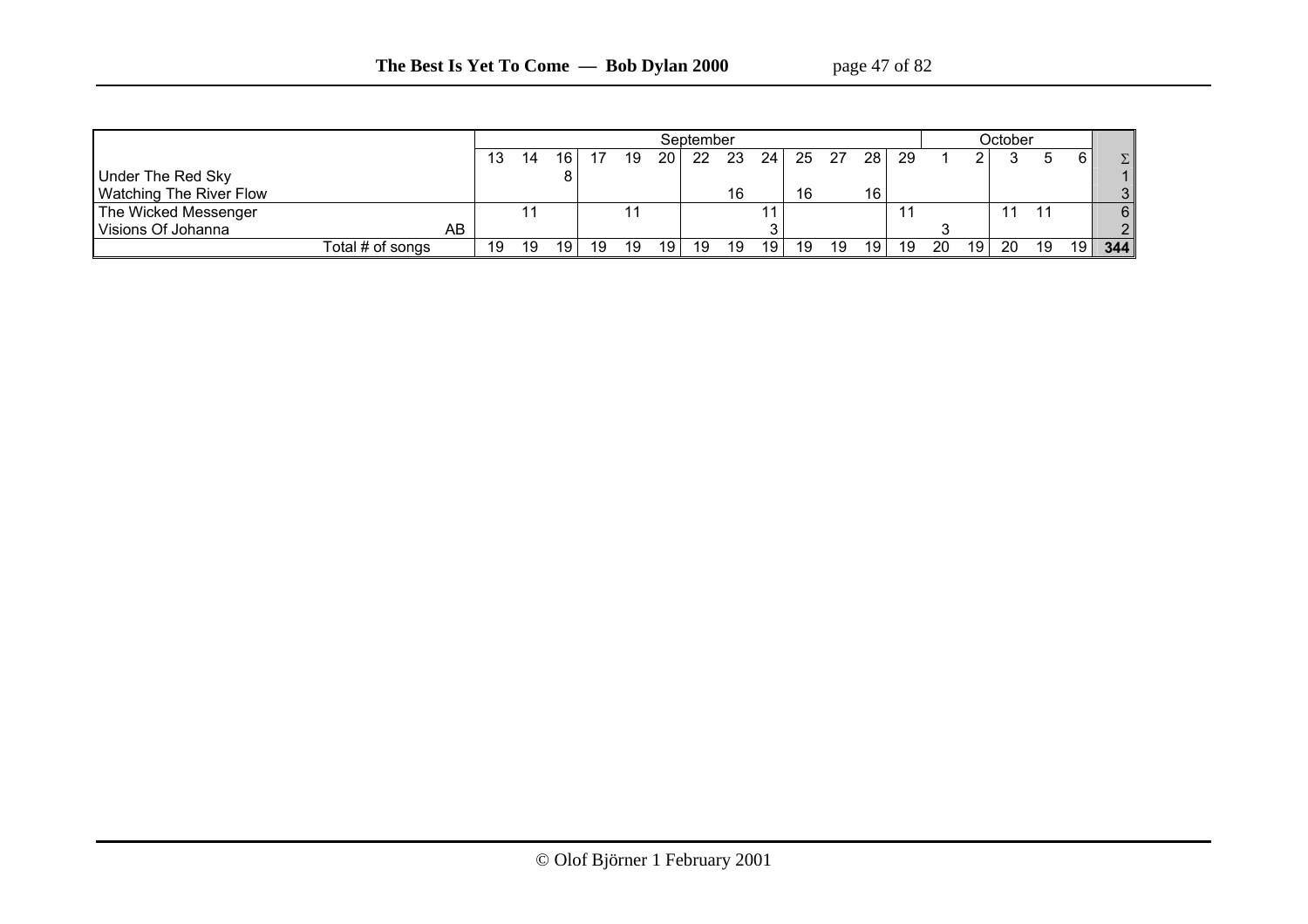#### **5.7.3 Statistics**

Shows:

| Number of shows                         |     |
|-----------------------------------------|-----|
| Number of circulating shows             |     |
| Number of circulating & complete shows  |     |
| Number of unique shows <sup>16</sup>    |     |
| Number of different shows <sup>17</sup> | 18  |
| Number of different songs <sup>18</sup> | 74  |
| Number of unique songs <sup>1</sup>     | 74  |
| Number of performed songs               | 344 |
| Mean number of performed songs          | 19  |
| Variation <sup>20</sup>                 |     |

Songs:

|                 | # of  |      | # $of$ |      |
|-----------------|-------|------|--------|------|
|                 | songs | $\%$ | perf.  | $\%$ |
| Electric        | 40    | 54.1 | 183    | 53.2 |
| Acoustic w band | 34    | 45.9 | 161    | 46.8 |
|                 |       |      |        |      |
| Albums          | 66    | 89.2 | 291    | 84.6 |
| Singles         | 0     | 0.0  |        | 0.0  |
| Outtakes        | 2     | 2.7  | 18     | 5.2  |
| Covers          |       | 8.1  | 35     | 10.2 |

#### **5.7.4 Comments**

| Rotterdam, The Netherlands, | First acoustic version of <i>I Shall Be Released</i> since New York |
|-----------------------------|---------------------------------------------------------------------|
| 27 September                | City 8 December 1975!                                               |
|                             | Münster, Germany, 1 October Live debut of If Dogs Run Free.         |

#### *Recommended shows*

Cardiff, Wales, 23 September and London, England, 5 October.

 $16$  a show is unique if no other show has the same songs in the same order;

<sup>&</sup>lt;sup>17</sup> a show is different from another show if the set of songs are different, regardless of order  $^{18}$  electric and acoustic versions are counted as different songs

<sup>&</sup>lt;sup>19</sup> a song is counted as unique regardless of how it is performed

 $20$  variation is computed as the quote between number of different songs and mean number of performed songs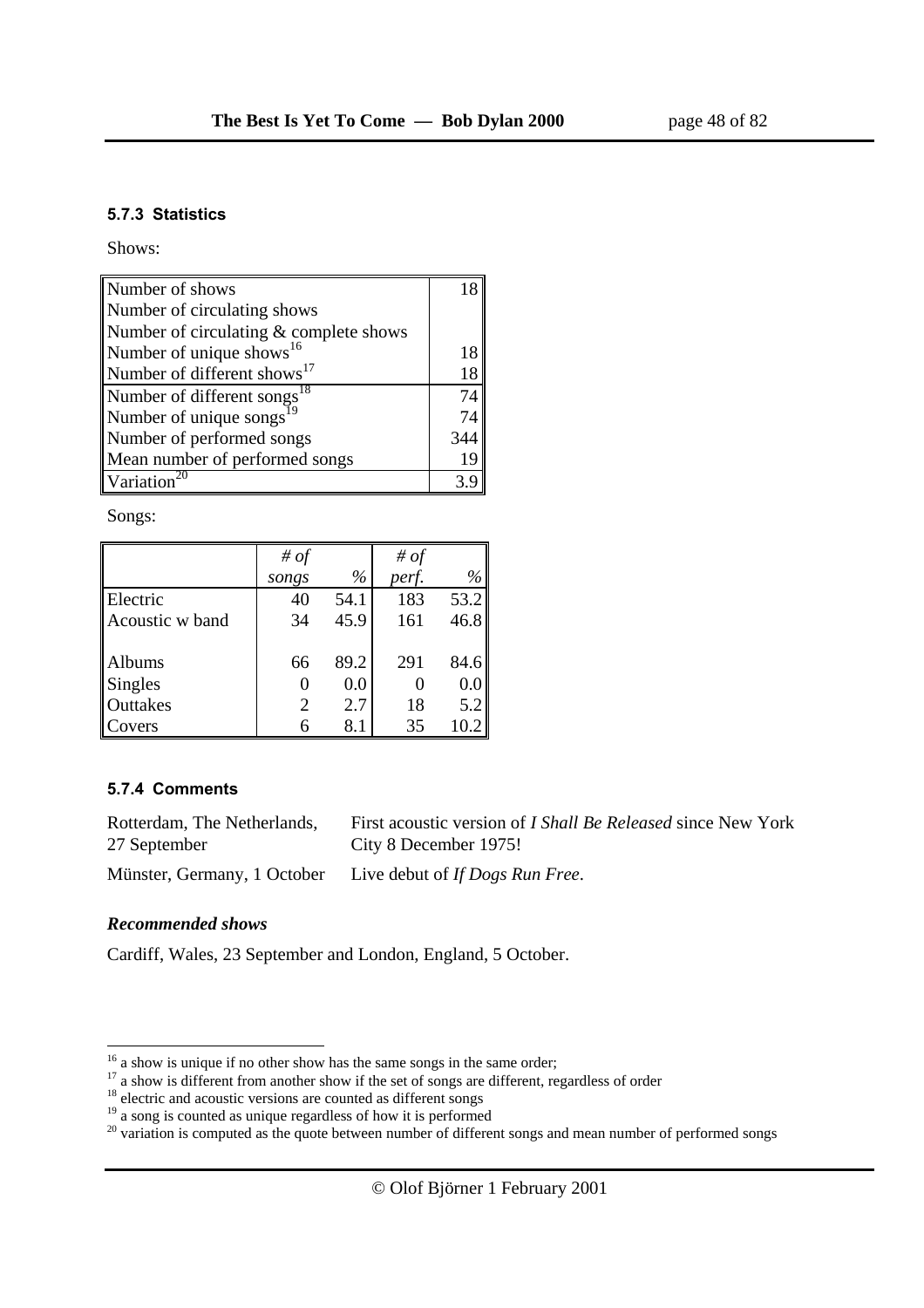### **5.7.5 Shows in Europe 1966-2000**

Bob Dylan has played 428 shows in 29 different countries since 1966:

| Yr<br>Country \       |   | 65 66 78                                 |                | 81             | 84 87                   |                |                | 89 90 91       |                |                         | 92 93 94         |                | 95             | 96 97          |   | 98             | 99             | 00             | <b>Total</b>            |
|-----------------------|---|------------------------------------------|----------------|----------------|-------------------------|----------------|----------------|----------------|----------------|-------------------------|------------------|----------------|----------------|----------------|---|----------------|----------------|----------------|-------------------------|
| Austria               |   |                                          |                | 1              | 1                       |                |                |                | $\overline{2}$ |                         |                  | $\overline{2}$ |                | 1              |   |                | $\overline{4}$ |                | 11                      |
| Belgium               |   |                                          |                |                | 1                       | 1              | 1              | $\overline{2}$ | 1              |                         |                  |                | 1              | 1              |   | 1              |                | 1              | 10                      |
| <b>Czech Republic</b> |   |                                          |                |                |                         |                |                |                |                |                         |                  | $\mathbf 1$    | 3              |                |   |                |                |                | $\boldsymbol{4}$        |
| Denmark               |   |                                          |                | 1              | 1                       | 1              |                | 1              | $\mathbf{1}$   |                         |                  |                | 1              | 3              |   | $\overline{2}$ |                | 1              | 12                      |
| <b>East Germany</b>   |   |                                          |                |                |                         | 1              |                |                |                |                         |                  |                |                |                |   |                |                |                | $\mathbf{1}$            |
| England               | 8 | 9                                        | $\overline{7}$ | 8              | $\overline{2}$          | 7              | $\overline{2}$ | 6              | 8              |                         | $\overline{7}$   |                | 9              | 3              | 3 | 6              |                | $\overline{7}$ | 92                      |
| Finland               |   |                                          |                |                |                         | 1              | 1              | 1              |                |                         |                  |                |                | 1              |   |                |                | 1              | $5\phantom{1}$          |
| France                |   | 1                                        | 5              | 3              | 4                       | 1              | 1              | $\overline{4}$ |                | $\overline{\mathbf{4}}$ | $\mathbf{3}$     | 3              | $\overline{4}$ |                |   | $\overline{2}$ | 1              | $\mathbf{1}$   | 37                      |
| Greece                |   |                                          |                |                |                         |                | $\overline{2}$ |                |                |                         | $\boldsymbol{2}$ |                |                |                |   |                |                |                | $\overline{\mathbf{4}}$ |
| Germany               |   |                                          |                |                |                         |                |                | $\overline{2}$ | 6              |                         | $\overline{2}$   | 6              | 10             | 9              |   | 8              | 1              | 11             | 55                      |
| Hungary               |   |                                          |                |                |                         |                |                |                | 1              |                         |                  |                |                |                |   |                |                |                | 1                       |
| Iceland               |   |                                          |                |                |                         |                |                | 1              |                |                         |                  |                |                |                |   |                |                |                | 1                       |
| Ireland               |   | 1                                        |                |                | $\mathbf{1}$            |                | $\overline{2}$ |                | 1              |                         | $\overline{2}$   |                | 1              |                |   |                |                | $\overline{2}$ | 10                      |
| Israel                |   |                                          |                |                |                         | $\overline{c}$ |                |                |                |                         | 3                |                |                |                |   |                |                |                | $5\phantom{1}$          |
| Italy                 |   |                                          |                |                | 6                       | 5              | 4              |                | 3              | 4                       | $\mathbf{3}$     | $\sqrt{2}$     |                | 3              |   | 4              |                | 5              | 39                      |
| Luxembourg            |   |                                          |                |                |                         |                |                |                |                |                         | 1                |                |                | 1              |   |                |                |                | $\overline{2}$          |
| The Netherlands       |   |                                          | 1              |                | $\overline{2}$          | 1              | 1              |                | 1              |                         | 3                |                | 3              | $\overline{2}$ |   | 1              |                | 1              | 16                      |
| Northern Ireland      |   | 1                                        |                |                |                         |                |                |                | 1              |                         | 1                |                | 1              |                |   | 1              |                |                | ${\bf 5}$               |
| Norway                |   |                                          |                | $\overline{2}$ |                         |                |                | 1              | 1              |                         |                  |                | 1              | $\overline{2}$ |   | 1              |                | $\mathbf{1}$   | $\overline{9}$          |
| Poland                |   |                                          |                |                |                         |                |                |                |                |                         |                  | $\overline{2}$ |                |                |   |                |                |                | $\overline{\mathbf{2}}$ |
| Portugal              |   |                                          |                |                |                         |                |                |                |                |                         | $\overline{2}$   |                |                |                |   |                | $\overline{2}$ |                | 4                       |
| Scotland              |   | $\overline{2}$                           |                |                |                         |                | $\mathbf{1}$   |                | $\overline{2}$ |                         |                  |                | 3              |                |   | $\mathbf{1}$   |                | $\overline{2}$ | 11                      |
| Slovenia              |   |                                          |                |                |                         |                |                |                |                |                         |                  |                |                |                |   |                | $\mathbf{1}$   |                | $\overline{1}$          |
| Spain                 |   |                                          |                |                | $\overline{\mathbf{c}}$ |                | 3              |                |                |                         | $6\phantom{1}$   |                | 6              |                |   | 1              | 11             |                | 29                      |
| Sweden                |   | 1                                        | $\overline{2}$ | 1              | $\mathbf{1}$            | $\overline{2}$ | $\overline{2}$ |                | $\overline{2}$ | $\overline{2}$          |                  |                |                | $\overline{2}$ |   | 3              |                | 3              | 21                      |
| Switzerland           |   |                                          |                | 1              | 1                       | $\overline{2}$ |                | 1              | $\mathbf{1}$   | 1                       | 1                | 1              | 1              |                |   | $\overline{2}$ | $\mathbf{1}$   |                | 13                      |
| Turkey                |   |                                          |                |                |                         |                | 1              |                |                |                         |                  |                |                |                |   |                |                |                | 1                       |
| Wales                 |   | 1                                        |                |                |                         |                |                |                |                |                         |                  |                | 1              |                | 1 |                |                | 1              | $\overline{\mathbf{4}}$ |
| <b>West Germany</b>   |   |                                          | 4              | 6              | 5                       | 6              |                |                |                |                         |                  |                |                |                |   |                |                |                | 21                      |
| Yugoslavia            |   |                                          |                |                |                         |                |                |                | $\overline{2}$ |                         |                  |                |                |                |   |                |                |                | $\mathbf{2}$            |
|                       |   | 8 16 19 23 27 30 21 19 33 11 36 17 45 28 |                |                |                         |                |                |                |                |                         |                  |                |                |                |   | 4 33 21 37     |                |                | 428                     |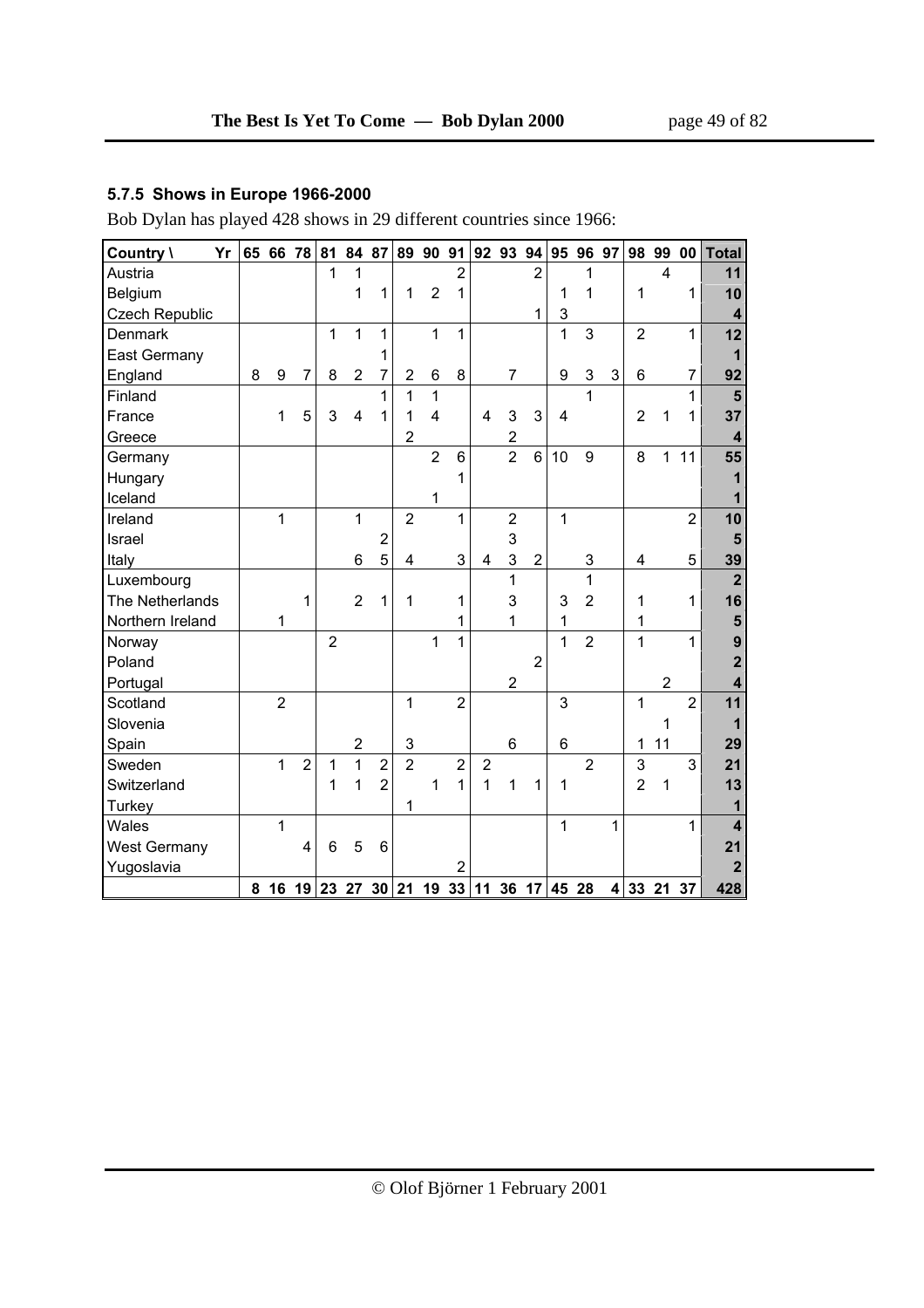### **5.8 US Fall Tour**

#### **5.8.1 Dates and venues**

### **OCTOBER**

| 29 Madison, Wisconsin | Kohl Center                                    |
|-----------------------|------------------------------------------------|
| 31 Evanston, Illinois | Welsh Ryan McGaw Hall, Northwestern University |

### **NOVEMBER**

- 
- 
- 
- 
- 
- 
- 
- 11 Lowell, Massachusetts Paul E. Tsongas Arena
- 
- 
- 
- 
- 
- 
- 

- 1 Bloomington, Indiana Auditorium, University Of Indiana
- 2 West Lafayette, Indiana The Edward C. Elliott Hall of Music, Purdue University
- 4 Oxford, Ohio John D. Millett Hall, Miami University
- 5 Ann Arbor, Michigan Hill Auditorium, University of Michigan<br>6 Pittsburgh, Pennsylvania A.J. Palumbo Center, Duquesne Universi
- 6 Pittsburgh, Pennsylvania A.J. Palumbo Center, Duquesne University
- 8 Bethlehem, Pennsylvania Stabler Arena, Lehigh University
- 10 Boston, Massachusetts Armory, Boston University
	-
- 12 South Kingston, Rhode Island Keaney Auditorium, University Of Rhode Island
	-
- 13 Lewiston, Maine Central Maine Civic Center<br>15 Salisbury, Maryland Wicomico County Civic Center 15 Salisbury, Maryland Wicomico County Civic Center<br>17 Princeton, New Jersey Dillon Gym, Princeton Universi
	-
- 17 Princeton, New Jersey Dillon Gym, Princeton University<br>
18 Atlantic City, New Jersey Showroom, Tropicana Casino & R 18 Atlantic City, New Jersey Showroom, Tropicana Casino & Resort, early show
- 18 Atlantic City, New Jersey Showroom, Tropicana Casino & Resort, late show
- 19 Towson, Maryland Towson Center Arena, Towson State University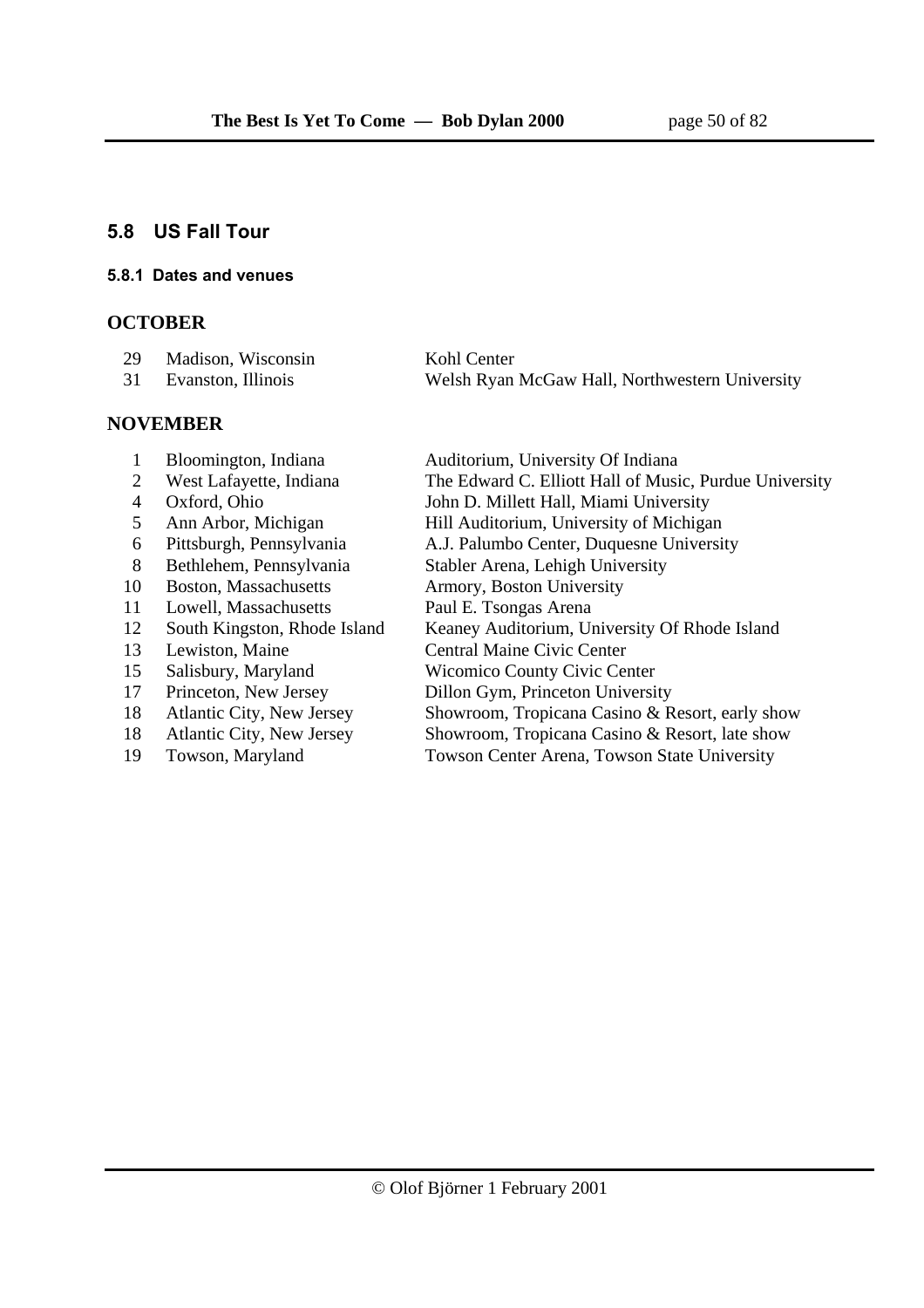# **5.8.2 The songs**

AB acoustic with the band

### **SONG CHART**

|                                   |    |                 | Oct                     |                 |                 |                  |                 |                 |                 |                 | November         |                 |                 |                 |                 |                         |                 |                  |                         |
|-----------------------------------|----|-----------------|-------------------------|-----------------|-----------------|------------------|-----------------|-----------------|-----------------|-----------------|------------------|-----------------|-----------------|-----------------|-----------------|-------------------------|-----------------|------------------|-------------------------|
|                                   |    | 29              | 31                      | 1               | $\overline{2}$  | 4                | 5               | 6               | 8               | 10              | 11               | 12              | 13              | 15              | 17              | 18                      | 18              | 19               | Σ                       |
| Duncan And Brady                  | AB | 1               | 1                       | $\mathbf{1}$    |                 |                  | $\mathbf{1}$    | 1               | $\mathbf{1}$    | 1               | 1                | $\mathbf 1$     | $\mathbf{1}$    | 1               | $\mathbf 1$     | 1                       |                 |                  | 13                      |
| To Ramona                         | AB | 2               | $\overline{2}$          | $\overline{2}$  | $\overline{2}$  |                  | $\overline{2}$  |                 |                 | $\overline{2}$  |                  |                 | $\overline{2}$  |                 |                 | $\overline{\mathbf{c}}$ |                 |                  | $\boldsymbol{8}$        |
| <b>Desolation Row</b>             | AB | 3               | 3                       |                 |                 |                  | 3               |                 | 3               |                 |                  | 3               |                 |                 | 3               | 3                       |                 | 3                | $\bf 8$                 |
| Tomorrow Is A Long Time           | AB | 4               |                         |                 |                 |                  |                 |                 |                 | 4               |                  |                 |                 |                 |                 |                         | 4               |                  | $\overline{3}$          |
| Tangled Up In Blue                | AB | 5               | 5                       | 5               | 5               | 5                | 5               | 5               | 5               | 5               | 5                | 5               | 5               | 5               | 5               | 5                       | 5               | 5                | 17                      |
| Searching For A Soldier's Grave   | AB | 6               | $6\phantom{1}$          | 6               | $\,6$           | $\,6$            | 6               | $6\phantom{1}6$ | 6               | 6               | $\,6$            | $\,6\,$         | $\,6$           | $\,6$           | $\,6$           | 6                       | $\,6$           | 6                | 17                      |
| <b>Country Pie</b>                |    | 7               | 7                       | $\overline{7}$  | $\overline{7}$  | $\overline{7}$   | $\overline{7}$  | 7               | $\overline{7}$  | $\overline{7}$  | $\overline{7}$   | $\overline{7}$  | 7               | $\overline{7}$  | 7               | 7                       | $\overline{7}$  | $\overline{7}$   | $\overline{17}$         |
| Positively 4th Street             |    | 8               |                         |                 |                 |                  |                 |                 |                 |                 |                  |                 | 9               | 8               |                 |                         |                 |                  | 3                       |
| <b>Tombstone Blues</b>            |    | 9               |                         |                 |                 |                  | 9               |                 | 10              |                 |                  |                 | 10              |                 | 9               |                         | 9               |                  | $6\phantom{1}6$         |
| <b>Just Like A Woman</b>          |    | $\overline{10}$ |                         |                 |                 |                  |                 | 10              |                 |                 |                  |                 |                 | 10              |                 |                         |                 |                  | $\overline{3}$          |
| <b>Drifter's Escape</b>           |    | 11              |                         |                 | 11              |                  |                 | 11              |                 |                 | 11               |                 |                 | 11              |                 |                         | 11              |                  | $6\phantom{1}$          |
| Leopard-Skin Pill-Box Hat         |    | 12              | 12                      | 12              | 12              | 12               | 12              | 12              | 13              | 12              |                  |                 |                 | 12              | 12              | 12                      |                 |                  | 12                      |
| <b>Things Have Changed</b>        |    | $\overline{13}$ | $\overline{13}$         | $\overline{13}$ | $\overline{13}$ | 13               | $\overline{13}$ | 13              | $\overline{14}$ | $\overline{13}$ | $\overline{13}$  | 14              | $\overline{14}$ | $\overline{13}$ | $\overline{13}$ | $\overline{13}$         | $\overline{13}$ | $\overline{13}$  | $\overline{17}$         |
| Like A Rolling Stone              |    | 14              | 14                      | 14              | 14              | 14               | 14              | 14              | 15              | 14              | 14               | 15              | 15              | 14              | 14              | 14                      |                 | 14               | 16                      |
| If Dogs Run Free                  | AB | 15              | 15                      | 15              | 15              | 15               | 15              | 15              | 16              | 15              | 15               | 16              | 16              | 15              | 15              | 15                      | 14              | 15               | 17                      |
| All Along The Watchtower          |    | $\overline{16}$ | 16                      | 16              | $\overline{16}$ | 16               | 16              | 16              | $\overline{17}$ | 16              | $\overline{16}$  | $\overline{17}$ |                 | $\overline{16}$ | $\overline{16}$ |                         |                 | $\overline{16}$  | 14                      |
| Forever Young                     | AB | 17              |                         |                 |                 |                  |                 | 17              |                 |                 |                  |                 |                 |                 |                 |                         |                 |                  | $\overline{2}$          |
| Highway 61 Revisited              |    | 18              | 18                      | 19              | 18              | 18               | 18              | 18              | 19              | 18              | 18               | 19              | 19              | 18              | 18              |                         | 15              | 18               | 16                      |
| Blowin' In The Wind               | AB | 19              | 19                      | 20              | 19              | 19               | $\overline{19}$ | 19              | 20              | $\overline{19}$ | 19               | 20              | 20              | 19              | 19              |                         | 16              | 19               | 16                      |
| Girl From The North Country       | AB |                 | $\overline{\mathbf{4}}$ |                 |                 |                  |                 |                 |                 |                 |                  |                 | 18              |                 |                 |                         |                 |                  | $\overline{2}$          |
| Tryin' To Get To Heaven           |    |                 | 8                       | 8               | 8               |                  |                 |                 | 11              | 10              |                  |                 | 11              |                 | 10              |                         | 10              | 10               | $\boldsymbol{9}$        |
| <b>Stuck Inside Of Mobile</b>     |    |                 | 9                       |                 |                 | $\boldsymbol{9}$ |                 | 9               |                 |                 | 9                |                 |                 | 9               |                 |                         |                 |                  | $\overline{5}$          |
| Not Dark Yet                      |    |                 | 10                      |                 |                 | 10               |                 |                 |                 |                 | 10               |                 |                 |                 |                 |                         |                 |                  | 3                       |
| The Wicked Messenger              |    |                 | 11                      |                 |                 | 11               |                 |                 | 12              |                 |                  | 11              |                 |                 | 11              |                         |                 | 11               | $6 \overline{}$         |
| I Shall Be Released               | AB |                 | 17                      | 18              | 17              |                  | 17              |                 | $\overline{18}$ | 17              |                  |                 |                 |                 |                 |                         |                 |                  | $\,6$                   |
| It's Alright, Ma (I'm Only        | AB |                 |                         | 3               | 3               | 3                |                 | 3               |                 | 3               | 3                |                 | 3               | 3               |                 |                         | 3               |                  | $\overline{9}$          |
| Bleeding)                         |    |                 |                         |                 |                 |                  |                 |                 |                 |                 |                  |                 |                 |                 |                 |                         |                 |                  |                         |
| The Lonesome Death Of Hattie      | AB |                 |                         |                 |                 | 4                |                 |                 |                 |                 |                  |                 | 4               |                 |                 |                         |                 |                  | $\overline{2}$          |
| Carroll                           |    |                 |                         |                 |                 |                  |                 |                 |                 |                 |                  |                 |                 |                 |                 |                         |                 |                  |                         |
| Maggie's Farm                     |    |                 |                         | 9               |                 |                  |                 |                 |                 | 9               |                  | 10              |                 |                 |                 |                         |                 |                  | $\overline{3}$          |
| I Threw It All Away               |    |                 |                         | 10              | 10              |                  |                 |                 |                 |                 |                  |                 |                 |                 |                 |                         |                 |                  | $\overline{\mathbf{c}}$ |
| Cold Irons Bound                  |    |                 |                         | 11              |                 |                  | 11              |                 |                 | 11              |                  |                 | 12              |                 |                 | 11                      |                 |                  | 5                       |
| <b>Blue Bonnet Girl</b>           | AB |                 |                         | 17              |                 |                  |                 |                 |                 |                 |                  |                 |                 |                 |                 |                         |                 |                  | $\overline{1}$          |
| Hallelujah, I'm Ready To Go       | AB |                 |                         |                 | 1               |                  |                 |                 |                 |                 |                  |                 |                 |                 |                 |                         |                 |                  | 1                       |
| Chimes Of Freedom                 | AB |                 |                         |                 | 4               | 4                |                 |                 |                 |                 |                  |                 |                 | 2               |                 |                         |                 |                  | 3                       |
| <b>Watching The River Flow</b>    |    |                 |                         |                 | 9               |                  |                 |                 | $\overline{9}$  |                 |                  |                 |                 |                 |                 |                         |                 |                  | $\overline{2}$          |
| I Am The Man, Thomas              | AB |                 |                         |                 |                 | 1                |                 |                 |                 |                 |                  |                 |                 |                 |                 |                         | 1               |                  | $\overline{2}$          |
| Mr. Tambourine Man                | AB |                 |                         |                 |                 | $\overline{c}$   |                 | ۷               |                 |                 | ۷                |                 |                 |                 |                 |                         |                 | $\boldsymbol{2}$ | 4                       |
| Love Sick                         |    |                 |                         |                 |                 | $\overline{8}$   |                 |                 |                 |                 |                  |                 | 17              |                 |                 |                         |                 |                  | $\overline{2}$          |
| Don't Think Twice, It's All Right | AB |                 |                         |                 |                 | 17               |                 |                 |                 |                 | 17               |                 |                 | 17              |                 | 4                       |                 | 17               | 5                       |
| Mama, You Been On My Mind         | AB |                 |                         |                 |                 |                  | 4               |                 |                 |                 |                  |                 |                 | 4               |                 |                         |                 |                  | $\overline{2}$          |
| Standing In The Doorway           |    |                 |                         |                 |                 |                  | 8               | 8               |                 | 8               |                  |                 |                 |                 |                 |                         |                 |                  | $\overline{3}$          |
| Simple Twist Of Fate              |    |                 |                         |                 |                 |                  | 10              |                 |                 |                 |                  |                 |                 |                 |                 |                         |                 |                  | 1                       |
| Love Minus Zero/No Limit          | AB |                 |                         |                 |                 |                  |                 | 4               |                 |                 |                  |                 | 4               |                 |                 |                         |                 |                  | $\overline{2}$          |
| The Times They Are A-Changin'     | AB |                 |                         |                 |                 |                  |                 |                 |                 |                 | $\boldsymbol{2}$ |                 |                 |                 |                 |                         | 17              |                  | $\overline{2}$          |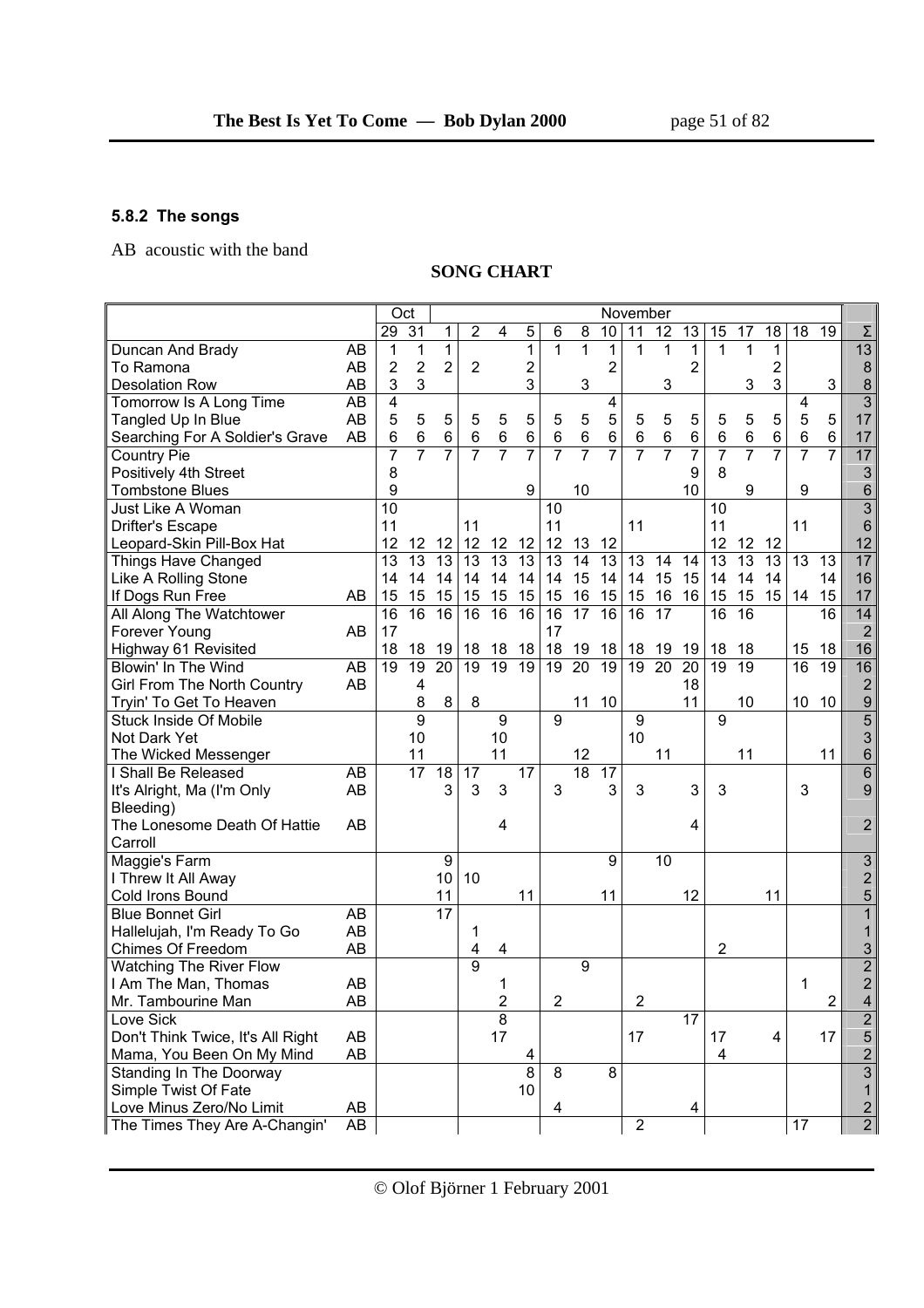|                               |    | Oct   |    |    |    |    |    |    |    |    | November |    |    |    |    |    |    |    |                |
|-------------------------------|----|-------|----|----|----|----|----|----|----|----|----------|----|----|----|----|----|----|----|----------------|
|                               |    | 29 31 |    |    | 2  | 4  | 5  | 6  | 8  | 10 | 11       | 12 | 13 | 15 | 17 | 18 | 18 | 19 |                |
| Fourth Time Around            | AB |       |    |    |    |    |    |    | 4  |    |          | 4  |    |    |    |    |    |    | $\overline{2}$ |
| <b>Shelter From The Storm</b> |    |       |    |    |    |    |    |    | 8  |    |          |    |    |    |    |    |    |    |                |
| <b>God Knows</b>              |    |       |    |    |    |    |    |    |    |    | 8        |    | 8  |    |    |    |    |    |                |
| Rainy Day Women # 12 & 35     |    |       |    |    |    |    |    |    |    |    | 12       |    |    |    |    |    |    | 20 |                |
| My Back Pages                 | AB |       |    |    |    |    |    |    |    |    |          | 2  |    |    | 2  |    | 2  |    |                |
| 10,000 Men                    |    |       |    |    |    |    |    |    |    |    |          | 8  |    |    |    |    |    |    |                |
| Tell Me That It Isn't True    |    |       |    |    |    |    |    |    |    |    |          | 9  |    |    |    |    |    |    |                |
| This Wheel's On Fire          |    |       |    |    |    |    |    |    |    |    |          | 12 |    |    |    |    |    |    |                |
| Cat's In The Well             |    |       |    |    |    |    |    |    |    |    |          | 13 | 13 |    |    |    | 12 | 12 |                |
| It Ain't Me, Babe             | AB |       |    |    |    |    |    |    |    |    |          | 18 |    |    |    |    |    |    |                |
| The Ballad Of Frankie Lee And | AB |       |    |    |    |    |    |    |    |    |          |    |    |    |    |    | 4  |    |                |
| <b>Judas Priest</b>           |    |       |    |    |    |    |    |    |    |    |          |    |    |    |    |    |    |    |                |
| <b>Blind Willie McTell</b>    |    |       |    |    |    |    |    |    |    |    |          |    |    |    | 8  |    |    | 8  |                |
| The Man In Me                 |    |       |    |    |    |    |    |    |    |    |          |    |    |    |    | 8  |    |    |                |
| Just Like Tom Thumb's Blues   |    |       |    |    |    |    |    |    |    |    |          |    |    |    |    | 9  |    |    |                |
| Make You Feel My Love         |    |       |    |    |    |    |    |    |    |    |          |    |    |    |    | 10 |    |    |                |
| I'll Be Your Baby Tonight     |    |       |    |    |    |    |    |    |    |    |          |    |    |    |    |    | 8  |    |                |
| Oh Baby It Ain't No Lie       | AB |       |    |    |    |    |    |    |    |    |          |    |    |    |    |    |    |    |                |
| One Too Many Mornings         | AB |       |    |    |    |    |    |    |    |    |          |    |    |    |    |    |    | 4  |                |
| Seeing The Real You At Last   |    |       |    |    |    |    |    |    |    |    |          |    |    |    |    |    |    | 9  |                |
| Total # of songs              |    | 19    | 19 | 20 | 19 | 19 | 19 | 19 | 20 | 19 | 19       | 20 | 20 | 19 | 19 | 15 | 16 | 20 | 32             |
|                               |    |       |    |    |    |    |    |    |    |    |          |    |    |    |    |    |    |    |                |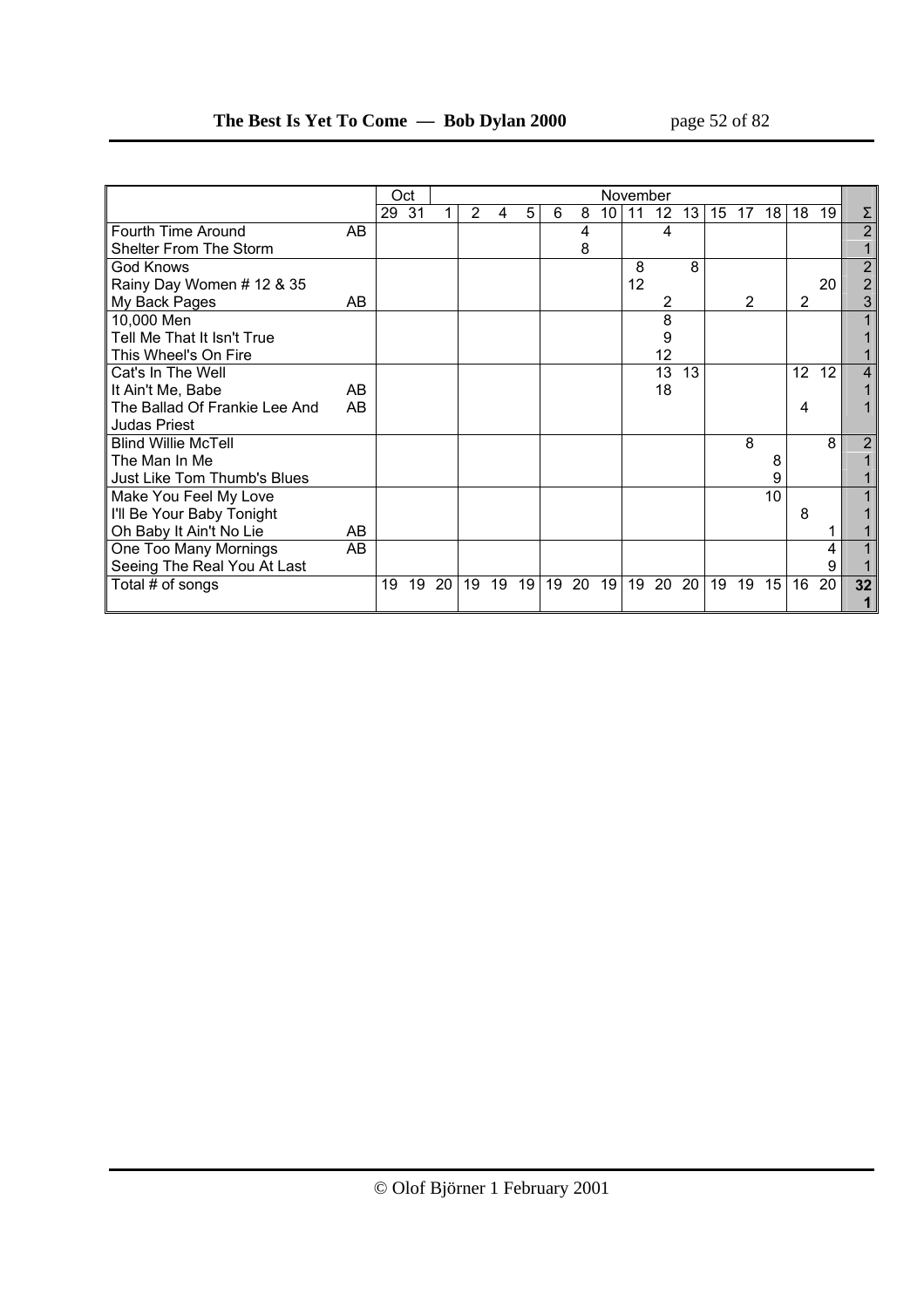### **ALPHABETIC SONG CHART**

|                                                                                           |          | Oct           |                     |                | November                    |                      |          |                |                     |                |                      |                     |                |                      |                |                                       |                |                |                                                             |
|-------------------------------------------------------------------------------------------|----------|---------------|---------------------|----------------|-----------------------------|----------------------|----------|----------------|---------------------|----------------|----------------------|---------------------|----------------|----------------------|----------------|---------------------------------------|----------------|----------------|-------------------------------------------------------------|
|                                                                                           |          | 29            | 31                  | 1              | 2                           | 4                    | 5        | 6              | 8                   | 10             | 11                   | 12                  | 13             | 15                   | 17             | 18                                    | 18             | 19             | Σ                                                           |
| 10,000 Men<br>All Along The Watchtower<br>The Ballad Of Frankie Lee And<br>Judas Priest   | AB       | 16            | 16                  | 16             | 16                          | 16                   | 16       |                | 16 17               | 16             | 16                   | 8<br>17             |                | 16                   | 16             |                                       | 4              | 16             | 1<br>14<br>1                                                |
| <b>Blind Willie McTell</b><br>Blowin' In The Wind<br><b>Blue Bonnet Girl</b>              | AB<br>AB | 19            | 19                  | 20<br>17       | 19                          | 19                   | -19      | 19             | 20                  | - 19           | 19                   | 20                  | 20             | 19                   | 8<br>19        |                                       | 16             | 8<br>19        | $\overline{2}$<br>16<br>1                                   |
| Cat's In The Well<br>Chimes Of Freedom<br>Cold Irons Bound                                | AB       |               |                     | 11             | 4                           | 4                    | 11       |                |                     | 11             |                      | 13                  | 13<br>12       | $\overline{2}$       |                | 11                                    | 12             | 12             | 4<br>3<br>5                                                 |
| <b>Country Pie</b><br><b>Desolation Row</b><br>Don't Think Twice, It's All Right          | AB<br>AB | 7<br>3        | $\overline{7}$<br>3 | $\overline{7}$ | $\overline{7}$              | $\overline{7}$<br>17 | 7<br>3   | 7              | $\overline{7}$<br>3 | $\overline{7}$ | $\overline{7}$<br>17 | $\overline{7}$<br>3 | $\overline{7}$ | $\overline{7}$<br>17 | 7<br>3         | $\overline{7}$<br>3<br>$\overline{4}$ | $\overline{7}$ | 7<br>3<br>17   | 17<br>8<br>$\overline{5}$                                   |
| Drifter's Escape<br>Duncan And Brady<br>Forever Young                                     | AB<br>AB | 11<br>1<br>17 | 1                   | 1              | 11                          |                      | 1        | 11<br>1<br>17  | 1                   | 1              | 11<br>1              | 1                   | 1              | 11<br>1              | 1              | 1                                     | 11             |                | $\overline{6}$<br>13<br>$\overline{c}$                      |
| Fourth Time Around<br>Girl From The North Country<br><b>God Knows</b>                     | AB<br>AB |               | $\overline{4}$      |                |                             |                      |          |                | 4                   |                | 8                    | 4                   | 18<br>8        |                      |                |                                       |                |                | $\overline{2}$<br>$\overline{\mathbf{c}}$<br>$\overline{c}$ |
| Hallelujah, I'm Ready To Go<br>Highway 61 Revisited<br>I Am The Man, Thomas               | AB<br>AB | 18            | 18                  | 19             | 1<br>18                     | 18<br>1              | 18       | 18             | 19                  | 18             | 18                   | 19                  | 19             | 18                   | 18             |                                       | 15<br>1        | 18             | $\overline{1}$<br>16<br>$\mathbf 2$                         |
| I Shall Be Released<br>I Threw It All Away<br>If Dogs Run Free                            | AB<br>AB | 15            | 17<br>15            | 18<br>10<br>15 | $\overline{17}$<br>10<br>15 | 15                   | 17<br>15 | 15             | 18<br>16            | 17<br>15       | 15                   | 16                  | 16             | 15                   | 15             | 15                                    | 14             | 15             | $\overline{6}$<br>$\overline{2}$<br>17                      |
| I'll Be Your Baby Tonight<br>It Ain't Me, Babe<br>It's Alright, Ma (I'm Only<br>Bleeding) | AB<br>AB |               |                     | 3              | 3                           | 3                    |          | 3              |                     | 3              | 3                    | 18                  | 3              | 3                    |                |                                       | 8<br>3         |                | $\mathbf{1}$<br>1<br>9                                      |
| Just Like A Woman<br>Just Like Tom Thumb's Blues<br>Leopard-Skin Pill-Box Hat             |          | 10<br>12      | 12                  | 12             | 12                          | 12                   | 12       | 10<br>12       | 13                  | 12             |                      |                     |                | 10<br>12             | 12             | 9<br>12                               |                |                | 3<br>1<br>12                                                |
| Like A Rolling Stone<br>The Lonesome Death Of Hattie<br>Carroll                           | AB       | 14            | 14                  | 14             | 14                          | 14<br>$\overline{4}$ | 14       | 14             | 15                  | 14             | 14                   | 15                  | 15<br>4        | 14                   | 14             | 14                                    |                | 14             | 16<br>$\overline{2}$                                        |
| Love Minus Zero/No Limit<br>Love Sick<br>Maggie's Farm<br>Make You Feel My Love           | AB       |               |                     | 9              |                             | 8                    |          | 4              |                     | 9              |                      | 10                  | 4<br>17        |                      |                | 10                                    |                |                | $\overline{\mathbf{c}}$<br>$\overline{2}$<br>3<br>1         |
| Mama, You Been On My Mind<br>The Man In Me<br>Mr. Tambourine Man                          | AB<br>AB |               |                     |                |                             | $\overline{2}$       | 4        | $\overline{c}$ |                     |                | $\boldsymbol{2}$     |                     |                | 4                    |                | 8                                     |                | $\overline{2}$ | $\overline{2}$<br>$\overline{1}$<br>4                       |
| My Back Pages<br>Not Dark Yet<br>Oh Baby It Ain't No Lie                                  | AB<br>AB |               | 10                  |                |                             | 10                   |          |                |                     |                | 10                   | $\overline{2}$      |                |                      | $\overline{2}$ |                                       | $\overline{2}$ | 1              | $\overline{3}$<br>3<br>$\mathbf 1$                          |
| One Too Many Mornings<br>Positively 4th Street<br>Rainy Day Women # 12 & 35               | AB       | 8             |                     |                |                             |                      |          |                |                     |                | 12                   |                     | 9              | 8                    |                |                                       |                | 4<br>20        | $\mathbf{1}$<br>$\frac{3}{2}$                               |
| Searching For A Soldier's Grave                                                           | AB       | 6             | 6                   | 6              | 6                           | 6                    | 6        | 6              | 6                   | 6              | $\,6$                | 6                   | 6              | 6                    | 6              | 6                                     | $6\phantom{1}$ | $\overline{6}$ | 17                                                          |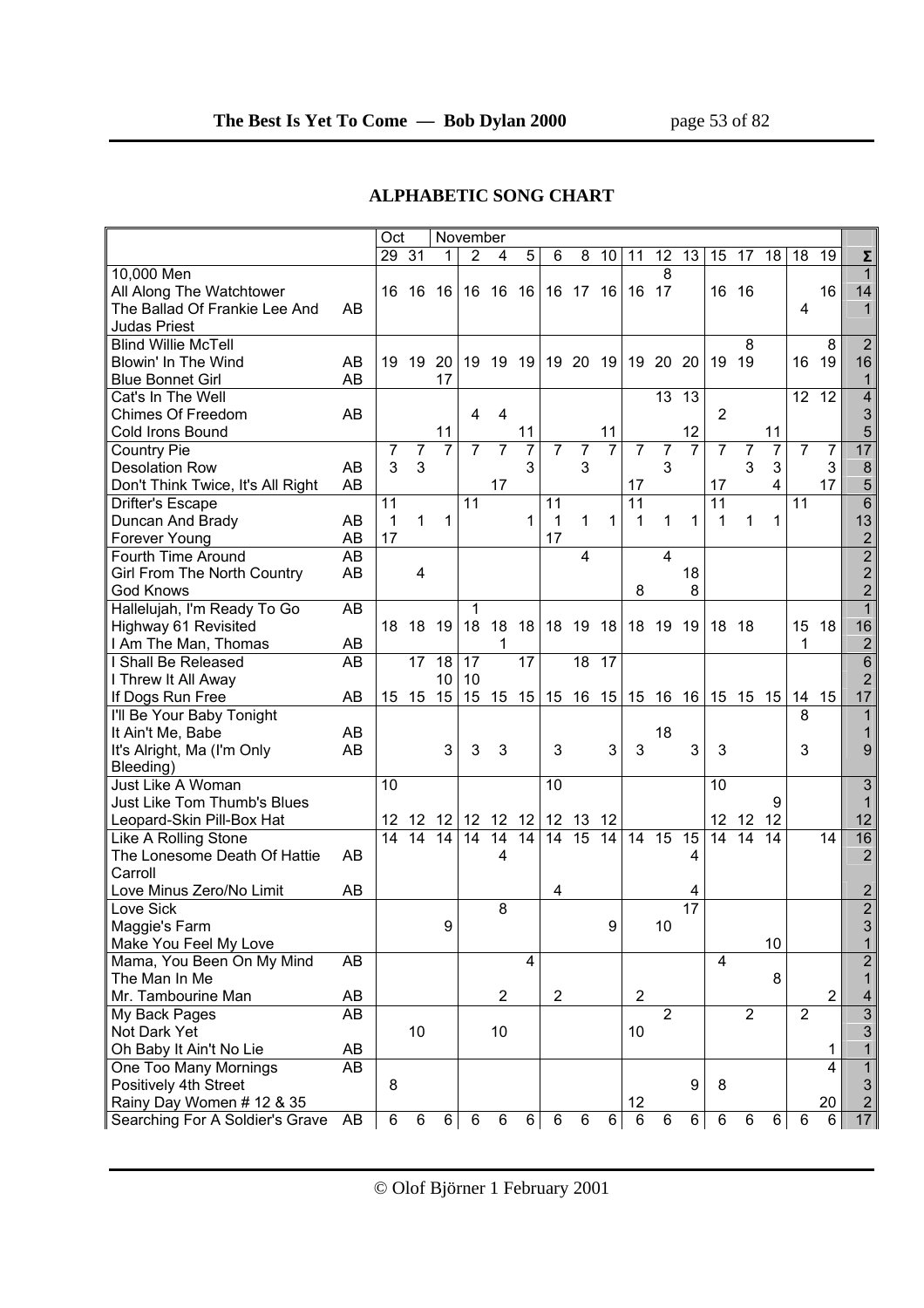|                                |    | Oct            |    |                | November |    |    |    |    |    |    |    |    |    |    |                 |    |    |    |
|--------------------------------|----|----------------|----|----------------|----------|----|----|----|----|----|----|----|----|----|----|-----------------|----|----|----|
|                                |    | 29             | 31 |                |          | 4  | 5  | 6  | 8  | 10 |    | 12 | 13 | 15 | 17 | 18 <sup>1</sup> | 18 | 19 |    |
| Seeing The Real You At Last    |    |                |    |                |          |    |    |    |    |    |    |    |    |    |    |                 |    | 9  |    |
| Shelter From The Storm         |    |                |    |                |          |    |    |    | 8  |    |    |    |    |    |    |                 |    |    |    |
| Simple Twist Of Fate           |    |                |    |                |          |    | 10 |    |    |    |    |    |    |    |    |                 |    |    |    |
| Standing In The Doorway        |    |                |    |                |          |    | 8  | 8  |    | 8  |    |    |    |    |    |                 |    |    |    |
| <b>Stuck Inside Of Mobile</b>  |    |                | 9  |                |          | 9  |    | 9  |    |    | 9  |    |    | 9  |    |                 |    |    |    |
| Tangled Up In Blue             | AB | 5.             | 5  | 5              | 5        | 5  | 5  | 5  | 5  | 5  | 5  | 5  | 5  | 5  | 5  | 5               | 5  | 5  |    |
| Tell Me That It Isn't True     |    |                |    |                |          |    |    |    |    |    |    | 9  |    |    |    |                 |    |    |    |
| Things Have Changed            |    | 13             | 13 | 13             | 13       | 13 | 13 | 13 | 14 | 13 | 13 | 14 | 14 | 13 | 13 | 13 <sup>1</sup> | 13 | 13 |    |
| This Wheel's On Fire           |    |                |    |                |          |    |    |    |    |    |    | 12 |    |    |    |                 |    |    |    |
| The Times They Are A-Changin'  | AB |                |    |                |          |    |    |    |    |    | 2  |    |    |    |    |                 | 17 |    |    |
| To Ramona                      | AB | $\overline{2}$ | 2  | $\overline{2}$ | 2        |    | 2  |    |    | 2  |    |    |    |    |    |                 |    |    |    |
| <b>Tombstone Blues</b>         |    | 9              |    |                |          |    | 9  |    | 10 |    |    |    | 10 |    | 9  |                 | я  |    |    |
| Tomorrow Is A Long Time        | AB | 4              |    |                |          |    |    |    |    |    |    |    |    |    |    |                 |    |    |    |
| Tryin' To Get To Heaven        |    |                | 8  | 8              | 8        |    |    |    | 11 | 10 |    |    | 11 |    | 10 |                 | 10 | 10 |    |
| <b>Watching The River Flow</b> |    |                |    |                | 9        |    |    |    | 9  |    |    |    |    |    |    |                 |    |    |    |
| The Wicked Messenger           |    |                |    |                |          |    |    |    | 12 |    |    |    |    |    |    |                 |    | 11 |    |
| Total # of songs               |    | 19             | 19 | 20             | 19       | 19 | 19 | 19 | 20 | 19 | 19 | 20 | 20 | 19 | 19 | 15 <sub>1</sub> | 16 | 20 | 32 |
|                                |    |                |    |                |          |    |    |    |    |    |    |    |    |    |    |                 |    |    |    |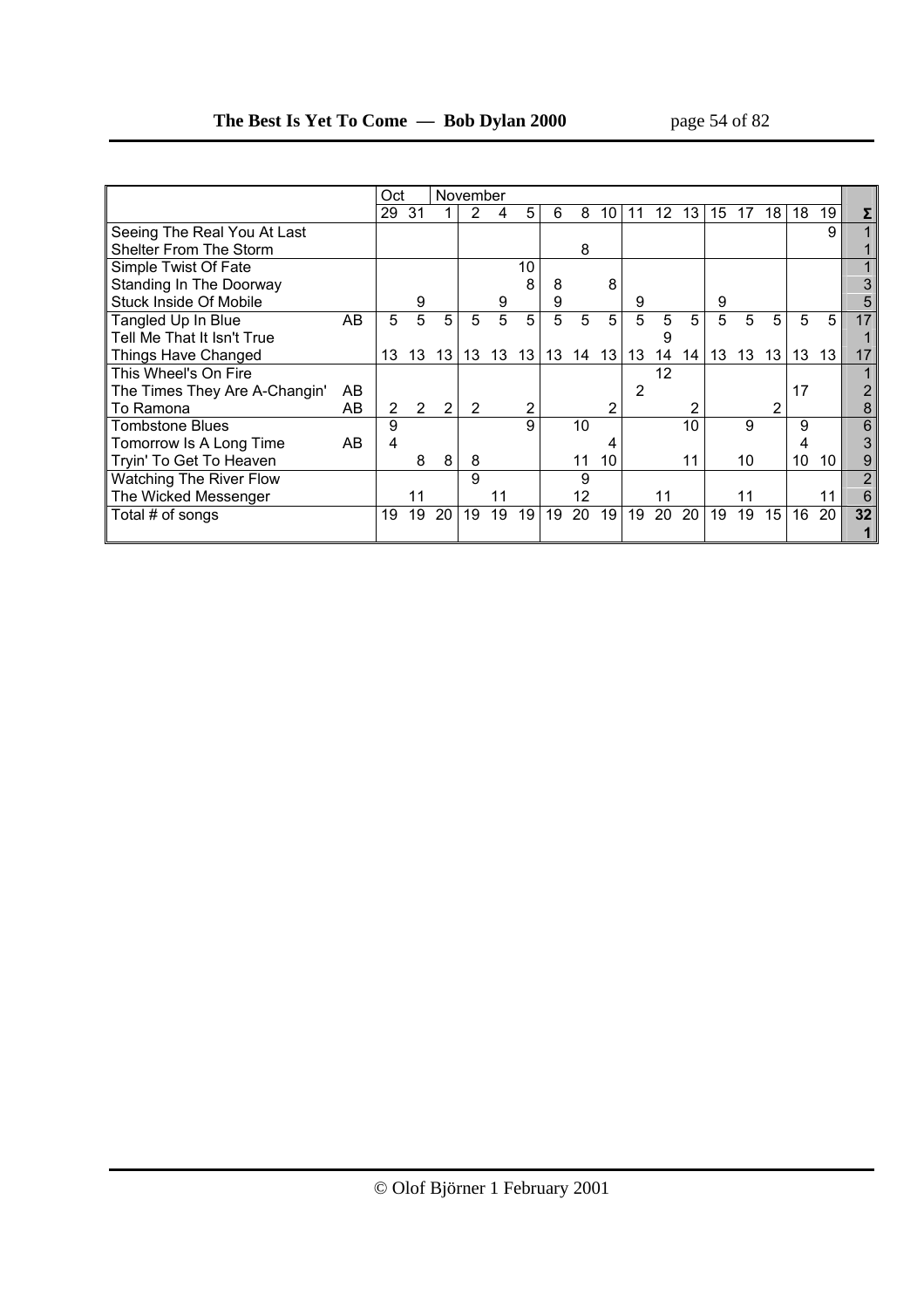#### **5.8.3 Statistics**

Shows:

| Number of shows                           |     |
|-------------------------------------------|-----|
| Number of circulating shows               |     |
| Number of circulating & complete shows    |     |
| Number of unique shows <sup>21</sup>      | 17  |
| Number of different shows <sup>22</sup>   | 17  |
| Number of different songs $\overline{23}$ | 62  |
| Number of unique songs <sup>24</sup>      | 62  |
| Number of performed songs                 | 321 |
| Mean number of performed songs            | 18  |
| Variation <sup>25</sup>                   |     |

Songs:

|                 | # of  |      | # of  |      |
|-----------------|-------|------|-------|------|
|                 | songs | $\%$ | perf. | $\%$ |
| Electric        | 32    | 52.5 | 168   | 52.3 |
| Acoustic w band | 29    | 47.5 | 152   | 47.4 |
|                 |       |      |       |      |
| Albums          | 51    | 83.6 | 262   | 81.6 |
| Singles         |       | 1.6  | 3     | 0.9  |
| Outtakes        | 3     | 4.9  | 20    | 6.2  |
| Covers          |       | 9.8  | 35    | 10.9 |

### **5.8.4 Comments**

| Bloomington, Indiana,<br>1 November          | Live debut of <i>Blue Bonnet Girl</i> .                                                                                 |
|----------------------------------------------|-------------------------------------------------------------------------------------------------------------------------|
| West Lafayette, Indiana,<br>2 November       | First live version of <i>Chimes Of Freedom</i> since the inauguration of Bill Clinton<br>in Washington 17 January 1993. |
| Boston, Massachusetts,<br>10 November        | This concert was open to the university students only                                                                   |
| South Kingston, Rhode<br>Island, 12 November | Live debut of 10,000 Men.                                                                                               |

 $21$  a show is unique if no other show has the same songs in the same order

 $22$  a show is different from another show if the set of songs are different, regardless of order

 $2<sup>23</sup>$  electric and acoustic versions are counted as different songs

 $24$  a song is counted as unique regardless of how it is performed

 $25$  variation is computed as the quote between number of different songs and mean number of performed songs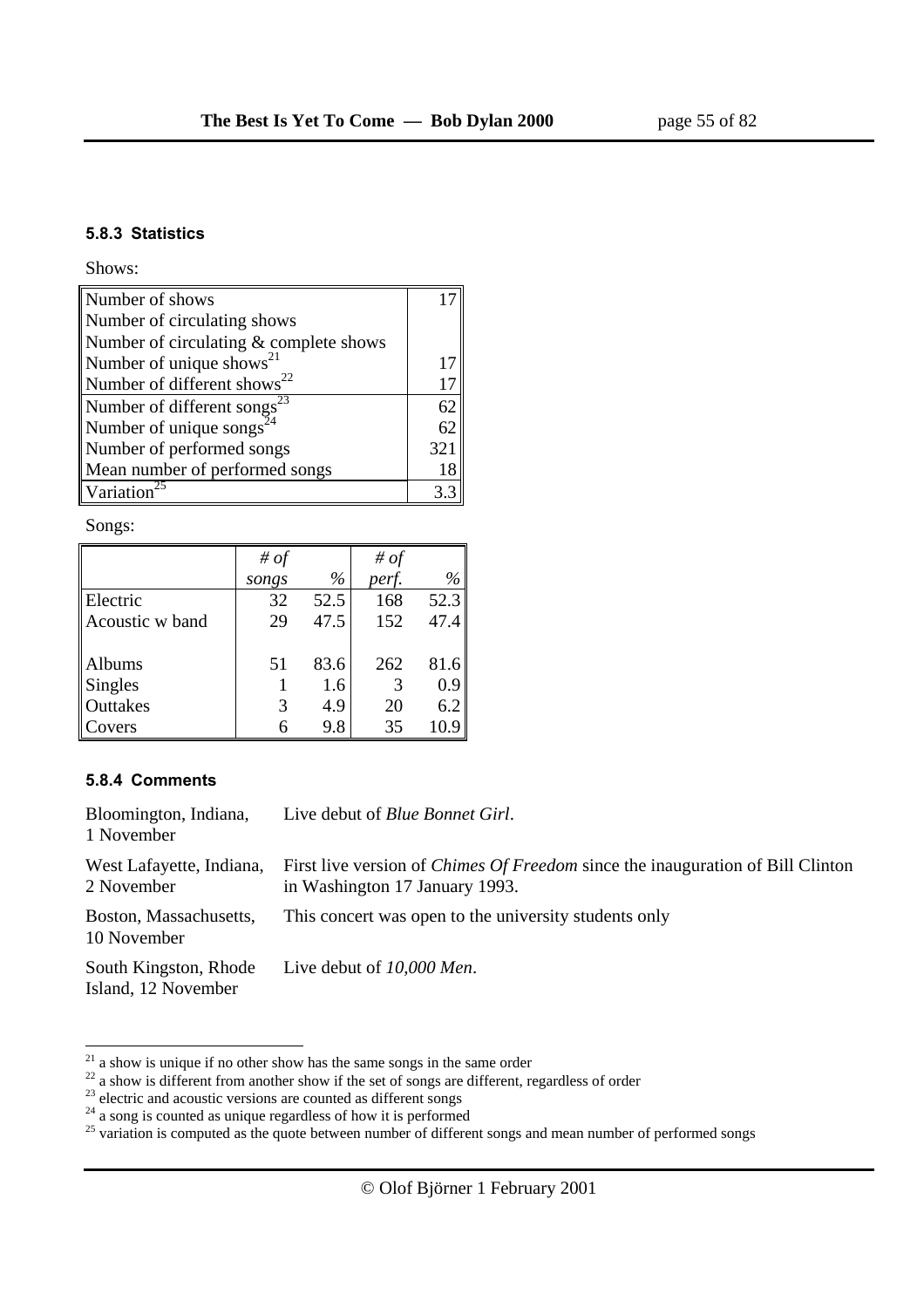### **Recommended show**

South Kingston, Rhode Island, 12 November. Towson, Maryland 19 November.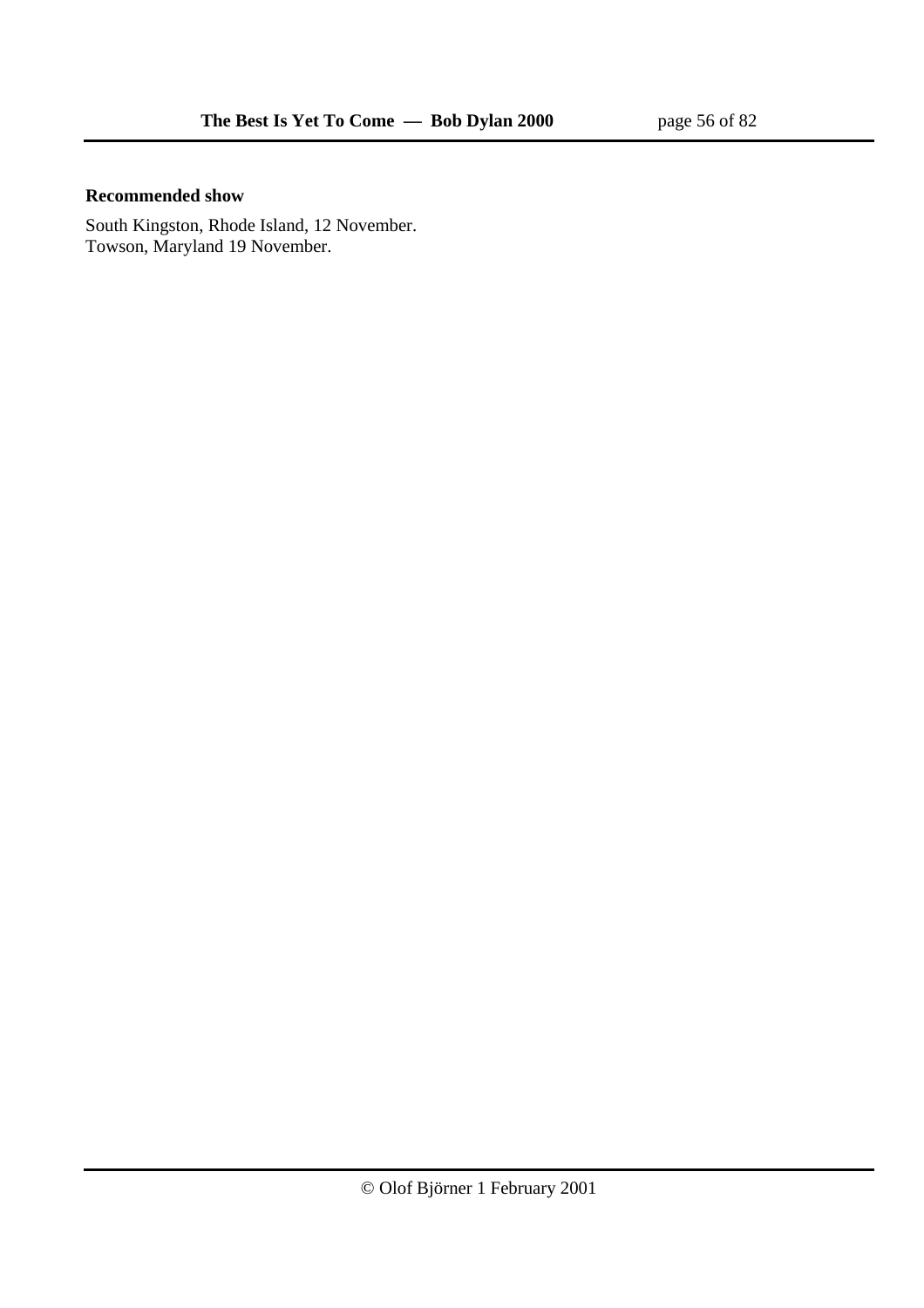# **5.9 Summary**

#### **5.9.1 Statistics**

### Abbreviations

- es early songs, 1961-1966
- ap songs from the "amnesia period", 1967-1972
- 70 songs from the middle seventies, 1973-1978
- gp songs from the "gospel years", 1979-1982
- ls songs later than 1982
- co covers

|                                            | Tot # |            | # of songs from |           |                      |                   |             |
|--------------------------------------------|-------|------------|-----------------|-----------|----------------------|-------------------|-------------|
|                                            | songs | es         | ap              | 70        | gp                   | $\bf ls$          | $_{\rm co}$ |
| <b>US Spring Tour</b>                      | 426   | 201<br>47% | 56<br>13%       | 31<br>7%  | $\overline{2}$<br>0% | 61<br>14%         | 75<br>17%   |
| Europe Spring Tour                         | 356   | 198<br>55% | 45<br>12%       | 35<br>9%  | 4<br>1%              | 41<br>11%         | 33<br>9%    |
| US Summer Tour with<br>Phil Lesh & Friends | 547   | 280<br>51% | 103<br>18%      | 43<br>7%  | 3<br>0%              | 45<br>8%          | 73<br>13%   |
| Europe Fall Tour                           | 344   | 155<br>45% | 60<br>17%       | 28<br>8%  | 1<br>0%              | 64<br>18%         | 36<br>10%   |
| <b>US Fall Tour</b>                        | 321   | 140<br>43% | 75<br>23%       | 21<br>6%  | $\Omega$<br>0%       | 49<br>15%         | 35<br>10%   |
| 2000                                       | 1994  | 974<br>48% | 339<br>17%      | 158<br>7% | 10<br>0%             | <b>260</b><br>13% | 252<br>12%  |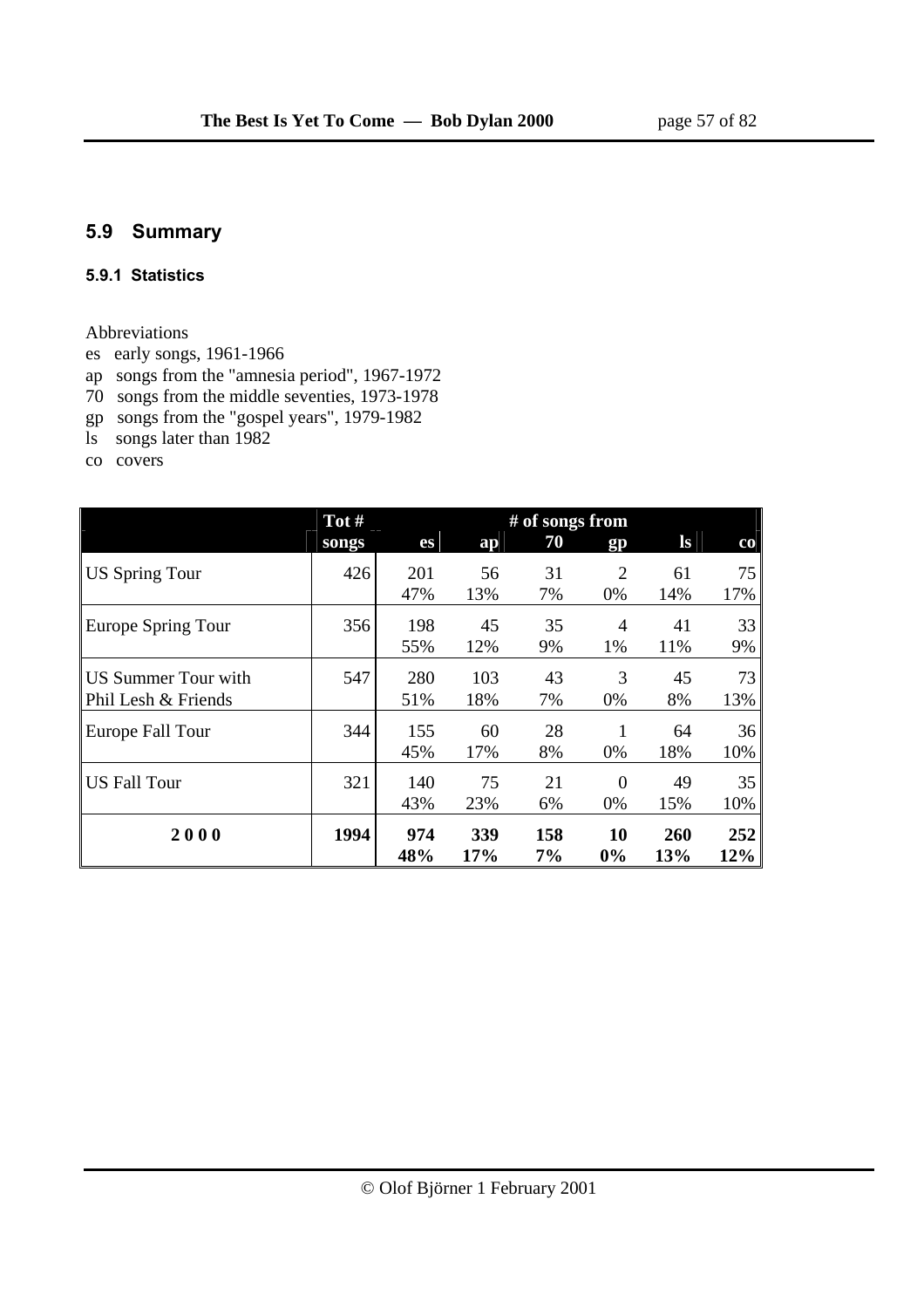#### **5.9.2 Show Statistics - Summary**

|  |  | <b>US Spring Tour</b> |  |
|--|--|-----------------------|--|
|--|--|-----------------------|--|

- 2. Europe Spring Tour
- 3. US Summer Tour with Phil Lesh & Friends
- 4. Europe Fall Tour
- 5. US Fall Tour

|                                         |     | 2   | 3   | $\overline{4}$ | 5   |      |
|-----------------------------------------|-----|-----|-----|----------------|-----|------|
| Number of shows                         | 25  | 19  | 33  | 18             | 17  | 112  |
| Number of circulating shows             |     |     |     |                |     |      |
| Number of circulating & complete shows  |     |     |     |                |     |      |
| Number of unique shows <sup>26</sup>    | 25  | 19  | 3   | 18             | 17  | 112  |
| Number of different shows <sup>27</sup> | 25  | 19  | 3   | 18             | 17  | 112  |
| Number of different songs <sup>28</sup> | 79  | 67  | 83  | 74             | 62  | 126  |
| Number of unique songs <sup>29</sup>    | 79  | 67  | 83  | 74             | 62  | 126  |
| Number of performed songs               | 426 | 356 | 547 | 344            | 321 | 1994 |
| Mean number of performed songs          | 17  | 18  | 16  | 19             | 18  | 17   |
| Variation $30$                          | 4.6 | 3.6 | 5.0 | 3.9            | 3.3 | 7.1  |

 $26$  a show is unique if no other show has the same songs in the same order

 $27$  a show is different from another show if the set of songs are different, regardless of order.

 $28$  electric and acoustic versions are counted as different songs.

 $29$  a song is counted as unique regardless of how it is performed.

 $30$  variation is computed as the ratio between number of different songs and mean number of performed songs.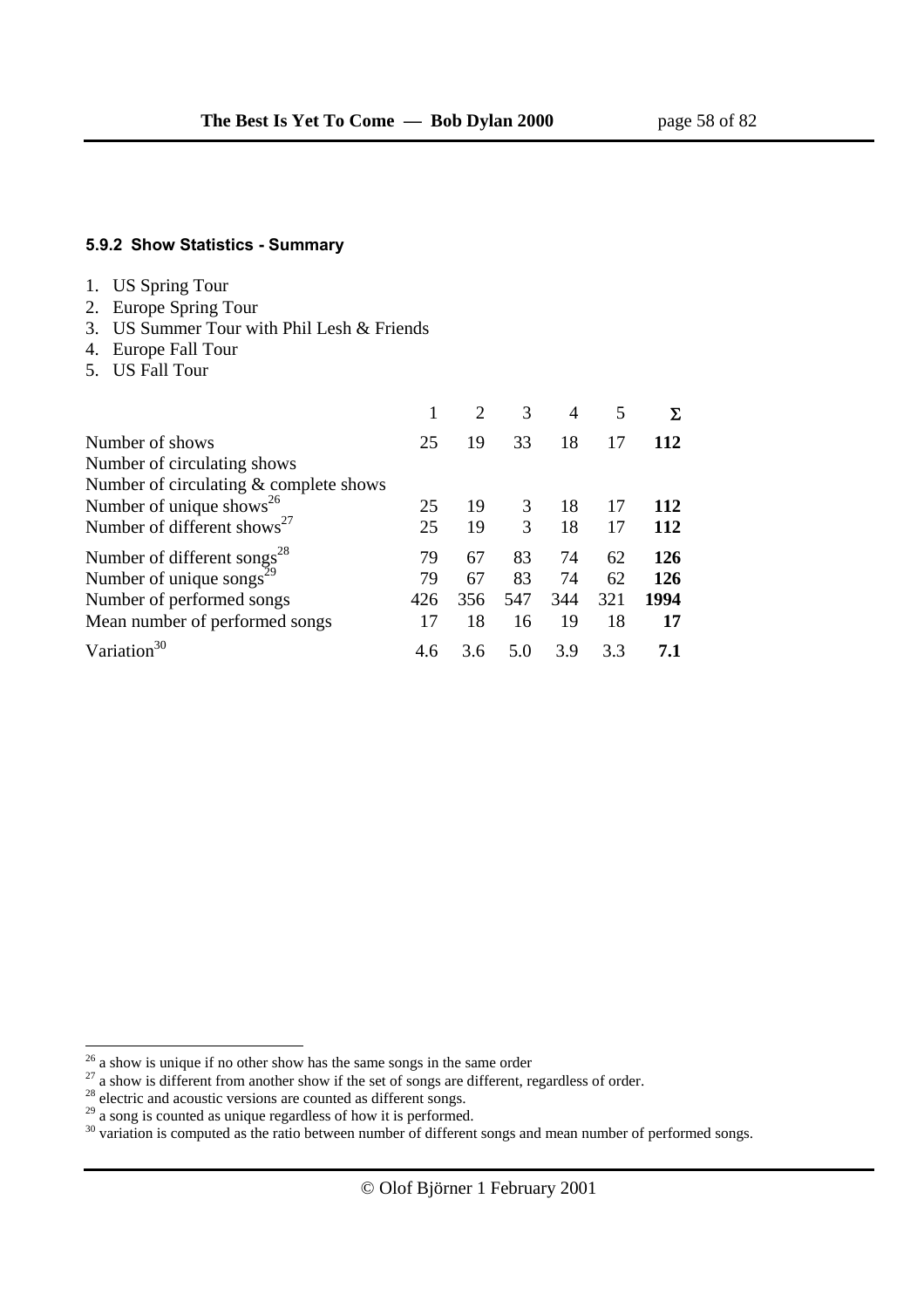### **5.9.3 Album statistics**

|                               | # of             |         | $#$ of           |       |
|-------------------------------|------------------|---------|------------------|-------|
| Album                         | songs            | $\%$    | perf             | $\%$  |
| <b>Bob Dylan</b>              | 1                | 1.0%    | 18               | 1.1%  |
| Freewheelin'                  | 5                | 5.0%    | 181              | 10.9% |
| The Times They Are A-Changin' | 4                | 4.0%    | 45               | 2.7%  |
| <b>Another Side</b>           | $\overline{5}$   | 5.0%    | 88               | 5.3%  |
| Bringing It All Back Home     | 7                | 7.0%    | 141              | 8.5%  |
| Highway 61 Revisited          | 8                | 8.0%    | 273              | 16.4% |
| <b>Blonde On Blonde</b>       | $\overline{7}$   | 7.0%    | 190              | 11.4% |
| <b>Basement Tapes</b>         | 4                | 4.0%    | 18               | 1.1%  |
| John Wesley Harding           | 7                | 7.0%    | 120              | 7.2%  |
| Nashville Skyline             | 6                | 6.0%    | 131              | 7.9%  |
| Selfportrait                  | $\overline{0}$   | 0.0%    | $\overline{0}$   | 0.0%  |
| New Morning                   | 3                | 3.0%    | 32               | 1.9%  |
| <b>Greatest Hits Vol 2</b>    | $\overline{4}$   | 4.0%    | 47               | 2.8%  |
| Pat Garrett                   | $\mathbf{1}$     | 1.0%    | $\overline{2}$   | 0.1%  |
| <b>Planet Waves</b>           | $\overline{2}$   | 2.0%    | 28               | 1.7%  |
| <b>Blood On The Tracks</b>    | $\overline{4}$   | 4.0%    | 124              | 7.5%  |
| Desire                        | $\mathbf{1}$     | 1.0%    | $\mathbf{1}$     | 0.1%  |
| Street-Legal                  | $\overline{2}$   | 2.0%    | 5                | 0.3%  |
| <b>Slow Train Coming</b>      | $\mathbf{1}$     | 1.0%    | 7                | 0.4%  |
| Saved                         | $\overline{0}$   | 0.0%    | $\overline{0}$   | 0.0%  |
| Shot Of Love                  | $\overline{c}$   | 2.0%    | 3                | 0.2%  |
| Infidels                      | $\mathbf{1}$     | 1.0%    | $\mathbf{1}$     | 0.1%  |
| <b>Empire Burlesque</b>       | $\mathbf{1}$     | 1.0%    | 5                | 0.3%  |
| Knocked-Out Loaded            | $\boldsymbol{0}$ | 0.0%    | $\boldsymbol{0}$ | 0.0%  |
| <b>Hearts Of Fire</b>         | $\overline{0}$   | 0.0%    | $\overline{0}$   | 0.0%  |
| Down In The Groove            | $\overline{2}$   | 2.0%    | $\overline{4}$   | 0.2%  |
| Traveling Wilburys Vol. 1     | $\boldsymbol{0}$ | 0.0%    | 0                | 0.0%  |
| Oh Mercy                      | 5                | 5.0%    | 11               | 0.7%  |
| <b>Under The Red Sky</b>      | 3                | 3.0%    | 10               | 0.6%  |
| Traveling Wilburys Vol. 3     | $\boldsymbol{0}$ | 0.0%    | $\boldsymbol{0}$ | 0.0%  |
| Bootleg Series Vol. 1         | $\mathbf{1}$     | 1.0%    | 12               | 0.7%  |
| Bootleg Series Vol. 2         | $\boldsymbol{0}$ | $0.0\%$ | 0                | 0.0%  |
| Bootleg Series Vol. 3         | $\mathbf{1}$     | 1.0%    | 7                | 0.4%  |
| Biograph                      | $\boldsymbol{0}$ | 0.0%    | 0                | 0.0%  |
| Good As I Been To You         | $\boldsymbol{0}$ | 0.0%    | $\boldsymbol{0}$ | 0.0%  |
| World Gone Wrong              | $\mathbf 1$      | 1.0%    | 4                | 0.2%  |
| Greatest Hits Vol. 3          | $\mathbf{1}$     | 1.0%    | 10               | 0.6%  |
| MTV Unplugged                 | 1                | 1.0%    | 1                | 0.1%  |
| Time Out Of Mind              | 9                | 9.0%    | 145              | 8.7%  |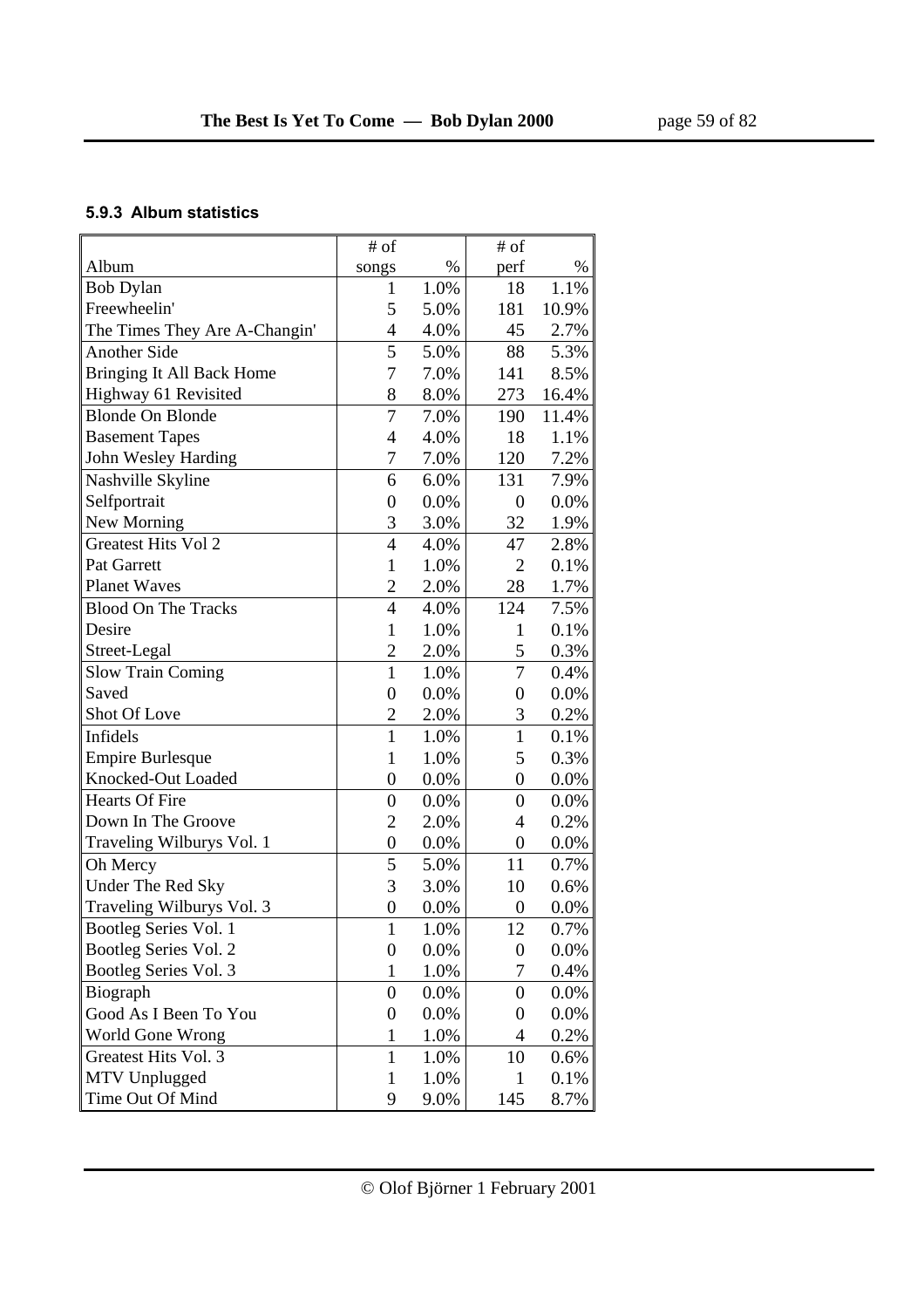### **5.9.4 Alphabetical song list**

- op opener 1. US Spring Tour
- ac acoustic set 2. Europe Spring Tour
- 
- 
- en electric set 3. US Summer Tour with Phil Lesh & Friends
- en encores 4. Europe Fall Tour
	- 5. US Fall Tour

| Song                                   |    | op | ac             | el             | en             | $\Sigma$                | $\mathbf{1}$   | $\boldsymbol{2}$ | $\mathbf{3}$    | $\overline{\mathbf{4}}$ | 5               |
|----------------------------------------|----|----|----------------|----------------|----------------|-------------------------|----------------|------------------|-----------------|-------------------------|-----------------|
| 'Til I Fell In Love With You           |    |    |                |                | 1              | $\mathbf{1}$            |                |                  |                 | $\mathbf{1}$            |                 |
| 10,000 Men                             |    |    |                | $\mathbf{1}$   |                | $\mathbf{1}$            |                |                  |                 |                         | $\mathbf{1}$    |
| All Along The Watchtower               |    |    |                | 21             | 19             | 40                      | $8\,$          | 8                | 3               | 7                       | 14              |
| <b>Ballad Of A Thin Man</b>            |    |    |                | $\overline{4}$ | $\overline{8}$ | 12                      | $\overline{2}$ | $\overline{6}$   | $\overline{3}$  | $\mathbf{1}$            |                 |
| Ballad Of Frankie Lee And Judas Priest | AB |    | 11             |                |                | 11                      |                |                  | 8               | $\overline{2}$          | $\mathbf{1}$    |
| <b>Big River</b>                       |    |    |                | $\mathbf{1}$   |                | $\mathbf{1}$            | $\mathbf{1}$   |                  |                 |                         |                 |
| <b>Blind Willie McTell</b>             |    |    |                | $\overline{7}$ |                | $\overline{7}$          | $\overline{2}$ |                  | $\mathbf{1}$    | $\overline{2}$          | $\overline{2}$  |
| Blowin' In The Wind                    | AB |    |                |                | 89             | 89                      | 21             | 16               | 18              | 18                      | 16              |
| <b>Blue Bonnet Girl</b>                | AB |    |                |                | $\mathbf{1}$   | $\mathbf{1}$            |                |                  |                 |                         | $\mathbf{1}$    |
| <b>Boots Of Spanish Leather</b>        | AB |    | $\overline{7}$ |                |                | $\overline{7}$          | $\mathbf{1}$   | 3                | $\overline{2}$  | 1                       |                 |
| <b>Born In Time</b>                    |    |    |                | $\overline{2}$ |                | $\overline{2}$          | $\mathbf{1}$   |                  | $\mathbf{1}$    |                         |                 |
| Can't Wait                             |    |    |                | 11             |                | 11                      |                | 9                |                 | $\mathbf{2}$            |                 |
| Cat's In The Well                      |    |    |                | $\overline{4}$ | $\overline{2}$ | 6                       | $\mathbf{1}$   |                  |                 | $\mathbf{1}$            | $\overline{4}$  |
| <b>Chimes Of Freedom</b>               | AB |    | 3              |                |                | 3                       |                |                  |                 |                         | $\mathfrak{Z}$  |
| Cold Irons Bound                       |    |    |                | 22             |                | 22                      |                | 3                | $\tau$          | $\tau$                  | 5               |
| <b>Country Pie</b>                     |    |    | $\mathbf{1}$   | 103            |                | 104                     | 20             | $\overline{17}$  | $\overline{32}$ | $\overline{18}$         | $\overline{17}$ |
| Crash On The Levee (Down In The Flood) |    |    |                | 11             |                | 11                      |                |                  | 10              | $\mathbf{1}$            |                 |
| Dark As A Dungeon                      | AB |    | $\overline{2}$ |                |                | $\overline{2}$          |                |                  | $\overline{2}$  |                         |                 |
| Dear Landlord                          |    |    |                | $\mathbf{1}$   |                | $\mathbf{1}$            | 1              |                  |                 |                         |                 |
| Delia                                  | AB |    | $\overline{4}$ |                |                | $\overline{\mathbf{4}}$ |                | $\overline{2}$   | $\mathbf{1}$    | 1                       |                 |
| <b>Desolation Row</b>                  | AB |    | 42             |                |                | 42                      | 5              | $\overline{4}$   | 20              | 5                       | $8\,$           |
| Dignity                                |    |    |                | 10             |                | 10                      | $\overline{4}$ |                  | $\overline{2}$  | $\overline{4}$          |                 |
| Don't Think Twice, It's All Right      | AB |    | 10             |                | 30             | 40                      | 8              | 11               | 11              | 5                       | 5               |
| Down Along The Cove                    |    |    |                | $\overline{2}$ |                | $\overline{2}$          |                | $\overline{c}$   |                 |                         |                 |
| Drifter's Escape                       |    |    |                | 38             |                | 38                      | $\mathbf{1}$   | 8                | 18              | 5                       | 6               |
| Duncan And Brady                       | AB | 47 |                |                |                | 47                      | $\mathbf{1}$   | 6                | 19              | 8                       | 13              |
| Every Grain Of Sand                    |    |    |                | $\overline{c}$ |                | $\overline{2}$          |                | 1                | 1               |                         |                 |
| Everything Is Broken                   |    |    |                | $\overline{1}$ | $\mathbf{1}$   | $\overline{2}$          |                |                  |                 | $\overline{2}$          |                 |
| Forever Young                          | AB |    |                |                | 27             | 27                      | 1              | 11               | $\overline{4}$  | 9                       | $\sqrt{2}$      |
| Fourth Time Around                     | AB |    | 3              |                | $\overline{4}$ | $\overline{7}$          |                |                  |                 | 5                       | $\overline{2}$  |
| Gates Of Eden                          | AB |    | $\overline{8}$ |                |                | 8                       | $\overline{5}$ | 3                |                 |                         |                 |
| Girl From The North Country            | AB |    | 8              |                | 16             | 24                      | 6              | 5                | 9               | $\overline{2}$          | $\overline{2}$  |
| <b>God Knows</b>                       |    |    |                | $\sqrt{2}$     |                | $\overline{2}$          |                |                  |                 |                         | $\overline{2}$  |
| Gotta Serve Somebody                   |    |    |                | $\overline{6}$ | $\mathbf{1}$   | $\overline{7}$          | $\mathbf{1}$   | 3                | $\overline{2}$  | $\mathbf{1}$            |                 |
| Hallelujah, I'm Ready To Go            | AB | 14 |                |                |                | 14                      | $\overline{7}$ | $\mathbf{1}$     | $\overline{2}$  | $\overline{3}$          | $\mathbf{1}$    |
| A Hard Rain's A-Gonna Fall             | AB |    | 3              |                | $\mathbf{1}$   | $\overline{\mathbf{4}}$ | $\mathbf{1}$   | $\mathbf{1}$     | 1               | $\mathbf{1}$            |                 |
| Highlands                              |    |    |                | $\overline{2}$ |                | $\overline{2}$          | $\mathbf{1}$   |                  |                 | $\mathbf{1}$            |                 |
| Highway 61 Revisited                   |    |    |                | 25             | 56             | 81                      | 20             | 6                | 21              | 18                      | 16              |
| Hootchie Cootchie Man                  |    |    |                | $\mathbf{1}$   |                | $\mathbf{1}$            | 1              |                  |                 |                         |                 |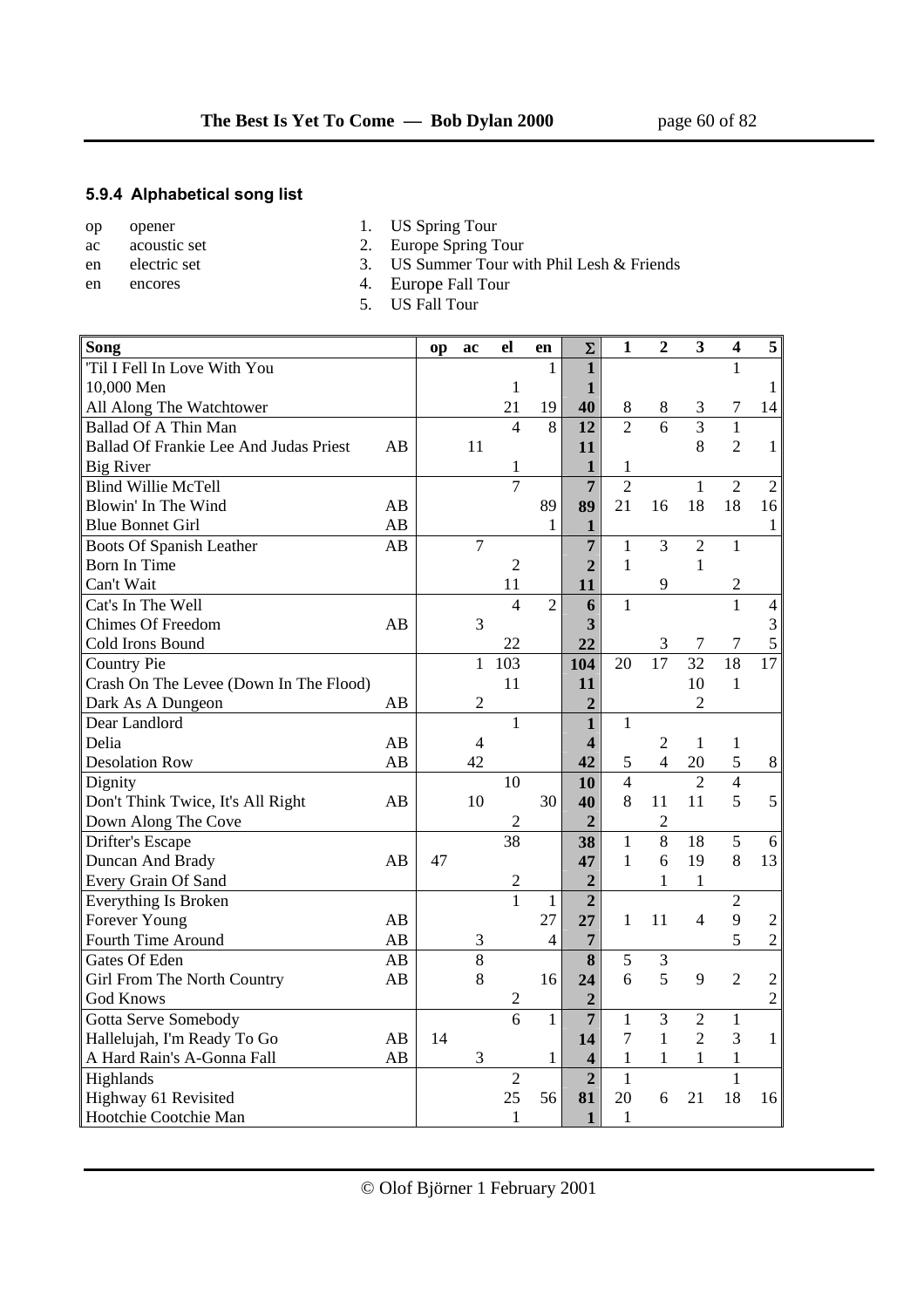| Song                                      |    | op | ac             | el             | en             | Σ                       | $\mathbf{1}$     | $\mathbf{2}$   | $\mathbf{3}$     | $\overline{\mathbf{4}}$ | 5                           |
|-------------------------------------------|----|----|----------------|----------------|----------------|-------------------------|------------------|----------------|------------------|-------------------------|-----------------------------|
| House Of The Risin' Sun                   |    |    |                |                | 1              | $\mathbf{1}$            |                  |                | 1                |                         |                             |
| I Am The Man, Thomas                      | AB | 12 |                |                |                | 12                      | 5                |                |                  | 5                       | $\overline{2}$              |
| I Don't Believe You                       |    |    |                | $\,8\,$        |                | 8                       |                  |                | 8                |                         |                             |
| I Shall Be Released                       |    |    |                | $\mathbf{1}$   |                | $\mathbf{1}$            |                  |                | $\mathbf{1}$     |                         |                             |
| I Shall Be Released                       | AB |    |                |                | 14             | 14                      |                  |                |                  | 8                       | 6                           |
| I Threw It All Away                       |    |    |                | $\mathfrak{2}$ |                | $\overline{2}$          |                  |                |                  |                         | $\boldsymbol{2}$            |
| If Dogs Run Free                          | AB |    |                |                | 22             | 22                      |                  |                |                  | 5                       | 17                          |
| If Not For You                            |    |    |                | $8\,$          |                | 8                       |                  |                | 7                | $\mathbf{1}$            |                             |
| I'll Be Your Baby Tonight                 |    |    |                | $\overline{7}$ | $\mathbf{1}$   | 8                       | $\boldsymbol{2}$ | $\sqrt{2}$     | $\overline{c}$   | $\mathbf{1}$            | $\mathbf{1}$                |
| It Ain't Me, Babe                         | AB |    | $\mathbf{1}$   |                | 24             | 25                      | $\overline{9}$   | $\overline{6}$ | $\overline{6}$   | $\overline{3}$          | $\mathbf{1}$                |
| It Takes A Lot To Laugh, It Takes A Train |    |    |                | 3              |                | 3                       |                  | 1              | $\overline{2}$   |                         |                             |
| It's All Over Now, Baby Blue              | AB |    | 18             |                |                | 18                      | 3                | $\overline{7}$ | $\boldsymbol{7}$ | $\mathbf{1}$            |                             |
| It's Alright, Ma (I'm Only Bleeding)      | AB |    | 37             |                |                | 37                      | 12               | $\overline{4}$ | $\overline{2}$   | 10                      | 9                           |
| Joey                                      |    |    |                | $\mathbf{1}$   |                | $\mathbf{1}$            |                  |                | $\mathbf{1}$     |                         |                             |
| John Brown                                | AB |    | $\mathbf{1}$   |                |                | 1                       |                  |                |                  | 1                       |                             |
| Just Like A Woman                         |    |    |                | 12             |                | 12                      | 3                | 3              |                  | $\overline{3}$          | 3                           |
| Just Like Tom Thumb's Blues               |    |    |                | 6              | $\mathbf{1}$   | $\overline{7}$          |                  | $\overline{2}$ | $\overline{4}$   |                         | 1                           |
| Knockin' On Heaven's Door                 | AB |    |                |                | $\overline{2}$ | $\overline{2}$          | $\mathbf{1}$     | $\mathbf{1}$   |                  |                         |                             |
| Lay Lady Lay                              |    |    |                | 3              |                | $\overline{\mathbf{3}}$ | $\overline{2}$   |                | $\mathbf{1}$     |                         |                             |
| Lenny Bruce                               |    |    |                | $\mathbf{1}$   |                | 1                       | $\mathbf{1}$     |                |                  |                         |                             |
| Leopard-Skin Pill-Box Hat                 |    |    |                | 77             | $\overline{2}$ | 79                      | 6                | 14             | 32               | 15                      | 12                          |
| Like A Rolling Stone                      |    |    |                |                | 105            | 105                     | 19               | 19             | 33               | 18                      | 16                          |
| The Lonesome Death Of Hattie Carroll      | AB |    | 3              | $\mathbf{1}$   |                | $\overline{\mathbf{4}}$ | $\mathbf{1}$     | 1              |                  |                         | $\overline{2}$              |
| Long Black Veil                           | AB |    | $\overline{4}$ |                |                | 4                       |                  |                | 4                |                         |                             |
| Love Minus Zero/No Limit                  | AB |    | 20             |                |                | 20                      | $\overline{4}$   | $\overline{5}$ | $\overline{6}$   | 3                       | $\overline{2}$              |
| Love Sick                                 |    |    |                | $\mathbf{1}$   | 42             | 43                      | 23               | 14             |                  | $\overline{4}$          | $\overline{c}$              |
| Maggie's Farm                             |    |    |                | 16             | 8              | 24                      | $\overline{4}$   | 9              | $\mathfrak{S}$   | $\mathfrak{Z}$          | $\mathfrak{Z}$              |
| Make You Feel My Love                     |    |    |                | 8              |                | 8                       | $\overline{5}$   | $\mathbf{1}$   |                  | $\mathbf{1}$            | $\mathbf{1}$                |
| Mama, You Been On My Mind                 | AB |    | 12             |                |                | 12                      | 3                | $\overline{3}$ | 3                | $\mathbf{1}$            | $\overline{2}$              |
| The Man In Me                             |    |    |                | $\overline{2}$ |                | $\overline{2}$          | $\mathbf{1}$     |                |                  |                         | 1                           |
| Man In The Long Black Coat                |    |    |                |                | 1              | $\mathbf{1}$            | $\mathbf{1}$     |                |                  |                         |                             |
| Man Of Peace                              |    |    |                |                | 1              | $\mathbf{1}$            |                  |                |                  | 1                       |                             |
| Masters Of War                            | AB |    | 24             |                |                | 24                      | 7                | 10             | 7                |                         |                             |
| Most Likely You Go Your Way               |    |    |                | $\mathbf{1}$   | 3              | $\overline{\mathbf{4}}$ |                  |                | $\overline{3}$   | $\mathbf{1}$            |                             |
| Mr. Tambourine Man                        | AB |    | 22             |                | 5              | 27                      | 13               | $\mathfrak{Z}$ | $\sqrt{5}$       | $\sqrt{2}$              | $\overline{4}$              |
| My Back Pages                             | AB |    | 17             |                | $\overline{2}$ | 19                      | 6                | $\overline{4}$ | $\mathfrak{Z}$   | $\mathfrak{Z}$          | $\ensuremath{\mathfrak{Z}}$ |
| Not Dark Yet                              |    |    |                | 29             |                | 29                      | 15               | $\tau$         |                  | $\overline{4}$          | $\overline{3}$              |
| Not Fade Away                             |    |    |                |                | 38             | 38                      | 25               | 12             | $\mathbf{1}$     |                         |                             |
| Oh Baby It Ain't No Lie                   | AB | 7  |                |                |                | $\overline{7}$          | $\mathbf{1}$     |                | $\sqrt{5}$       |                         | 1                           |
| One Too Many Mornings                     | AB |    | $\sqrt{6}$     |                | $\overline{4}$ | 10                      | $\overline{c}$   | 3              | $\overline{2}$   | $\overline{2}$          | $\mathbf{1}$                |
| Pass Me Not, O Gentle Saviour             | AB |    | 3              |                |                | 3                       | 3                |                |                  |                         |                             |
| Positively 4th Street                     |    |    |                | 14             |                | 14                      | $\mathbf{1}$     | $\overline{2}$ | $8\,$            |                         | 3                           |
| Queen Jane Approximately                  |    |    |                | $\overline{2}$ |                | $\overline{2}$          |                  |                | $\overline{2}$   |                         |                             |
| Rainy Day Women #12 & 35                  |    |    |                | $\overline{3}$ | 50             | 53                      | 17               | 17             | 13               | $\overline{4}$          | $\overline{2}$              |
| Rank Strangers To Me                      | AB |    | 3              |                |                | $\mathbf{3}$            |                  |                | 3                |                         |                             |
| Ring Them Bells                           | AB |    | $\overline{4}$ |                |                | $\overline{\mathbf{4}}$ |                  | $\mathbf{1}$   | $\overline{2}$   | $\mathbf{1}$            |                             |
| Rock Of Ages                              | AB |    | $\tau$         |                |                | $\overline{7}$          | $\tau$           |                |                  |                         |                             |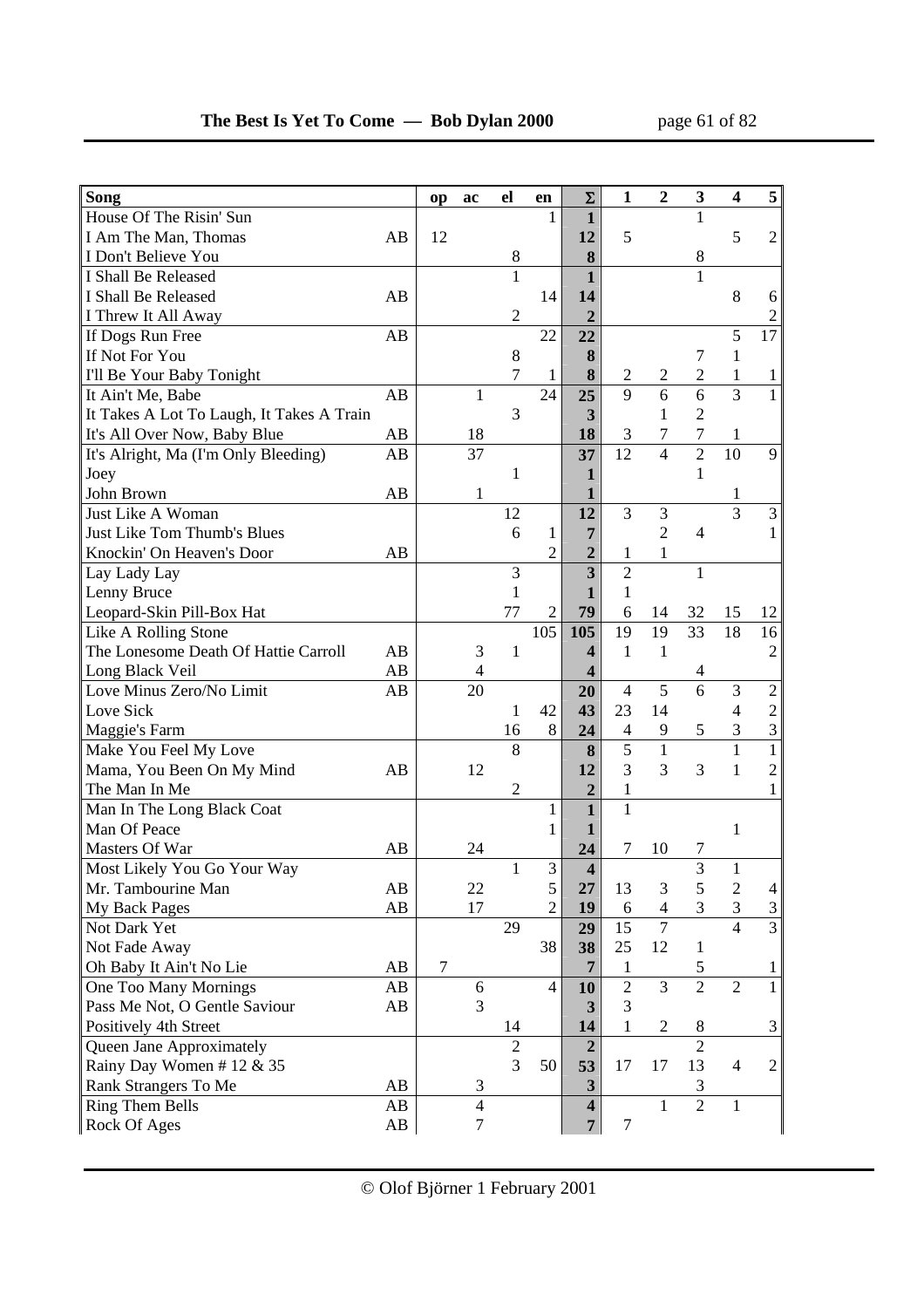| Song                                  |    | op | ac           | el             | en             | Σ                       | $\mathbf{1}$   | $\mathbf{2}$   | 3              | $\overline{\mathbf{4}}$ | 5              |
|---------------------------------------|----|----|--------------|----------------|----------------|-------------------------|----------------|----------------|----------------|-------------------------|----------------|
| The Roving Blade                      | AB |    | $\mathbf{1}$ |                |                | $\mathbf{1}$            | $\mathbf{1}$   |                |                |                         |                |
| <b>Roving Gambler</b>                 | AB | 23 |              |                |                | 23                      | 9              | 11             | 3              |                         |                |
| Searching For A Soldier's Grave       | AB |    | 52           |                |                | 52                      |                |                | 19             | 16                      | 17             |
| Seeing The Real You At Last           |    |    |              | 3              | $\mathfrak{2}$ | 5                       | 1              |                | 1              | $\sqrt{2}$              | 1              |
| Señor (Tales Of Yankee Power)         |    |    |              | $\overline{4}$ |                | $\overline{\mathbf{4}}$ | $\mathbf{1}$   | $\mathbf{1}$   | $\overline{2}$ |                         |                |
| She Belongs To Me                     |    |    |              | 7              |                | 7                       | $\mathbf{1}$   | $\mathbf{1}$   | $\overline{4}$ | $\mathbf{1}$            |                |
| Shelter From The Storm                |    |    |              | $\overline{2}$ |                | $\overline{2}$          |                | 1              |                |                         | 1              |
| She's About A Mover                   |    |    |              |                | $\mathbf{1}$   | $\mathbf{1}$            |                |                | 1              |                         |                |
| <b>Shooting Star</b>                  |    |    |              | $\mathbf{2}$   |                | $\overline{2}$          |                |                | $\overline{2}$ |                         |                |
| Silvio                                |    |    |              |                | 1              | $\mathbf{1}$            | 1              |                |                |                         |                |
| Simple Twist Of Fate                  |    |    |              | 9              |                | 9                       | $\overline{3}$ | $\overline{2}$ | $\overline{2}$ | $\mathbf{1}$            | $\mathbf{1}$   |
| Somebody Touched Me                   | AB | 9  |              |                |                | 9                       | $\overline{2}$ | 1              | $\overline{4}$ | $\overline{2}$          |                |
| Song To Woody                         | AB |    | 18           |                |                | 18                      | $\overline{4}$ | 1              | 10             | 3                       |                |
| <b>Standing In The Doorway</b>        |    |    |              | 12             |                | 12                      |                |                | $\overline{2}$ | $\overline{7}$          | $\overline{3}$ |
| <b>Stone Walls And Steel Bars</b>     | AB |    | 4            |                |                | $\overline{\mathbf{4}}$ |                |                | $\overline{4}$ |                         |                |
| Stuck Inside Of Mobile With The Mem   |    |    |              | 29             |                | 29                      | 11             | $\sqrt{5}$     | 5              | $\mathfrak{Z}$          | 5              |
| Tangled Up In Blue                    | AB |    | 111          |                |                | 111                     | 24             | 19             | 33             | $\overline{18}$         | 17             |
| <b>Tears Of Rage</b>                  |    |    |              | 3              |                | 3                       |                |                | 3              |                         |                |
| Tell Me That It Isn't True            |    |    |              | 16             |                | 16                      | 6              | $\mathbf{2}$   | 5              | $\overline{2}$          | $\mathbf{1}$   |
| That Lucky Old Sun                    | AB |    | 1            |                |                | $\mathbf{1}$            |                |                | $\mathbf{1}$   |                         |                |
| Things Have Changed                   |    |    |              | 13             | 57             | 70                      | 6              | 5              | 26             | 16                      | 17             |
| This Wheel's On Fire                  | AB |    |              | 3              |                | 3                       | $\mathbf{1}$   | $\mathbf{1}$   |                |                         | 1              |
| This World Can't Stand Long           | AB |    | 15           |                |                | 15                      | 11             |                | 3              | 1                       |                |
| The Times They Are A-Changin'         | AB |    | 21           |                | 3              | 24                      | $\overline{2}$ | 12             | 3              | 5                       | $\overline{2}$ |
| To Be Alone With You                  |    |    |              | $\mathbf{1}$   | $\mathbf{1}$   | $\overline{2}$          |                | $\mathbf{1}$   |                | $\mathbf{1}$            |                |
| To Ramona                             | AB |    | 33           |                |                | 33                      | $\mathbf{1}$   | $\overline{5}$ | 12             | $\overline{7}$          | $8\,$          |
| <b>Tombstone Blues</b>                |    |    |              | 21             |                | 21                      | $\mathfrak{2}$ | $\mathbf{1}$   | 6              | 6                       | 6              |
| Tomorrow Is A Long Time               | AB |    | 10           |                | $\mathbf{1}$   | 11                      | 1              | 3              | $\overline{2}$ | $\overline{2}$          | $\mathfrak{Z}$ |
| Tonight I'll Be Staying Here With You |    |    |              | $\overline{4}$ |                | 4                       |                |                | $\overline{4}$ |                         |                |
| Tough Mama                            |    |    |              | $\mathbf{1}$   |                | 1                       |                |                | $\mathbf{1}$   |                         |                |
| Tryin' To Get To Heaven               |    |    |              | 17             |                | 17                      |                | 1              |                | 7                       | 9              |
| Under The Red Sky                     |    |    |              | $\overline{2}$ |                | $\overline{2}$          |                |                | $\mathbf 1$    | $\mathbf{1}$            |                |
| Visions Of Johanna                    | AB |    | 6            |                |                | 6                       |                | $\sqrt{2}$     | $\overline{2}$ | $\overline{2}$          |                |
| <b>Watching The River Flow</b>        |    |    |              | 17             | 3              | 20                      | 11             | 3              | $\mathbf{1}$   | $\overline{3}$          | $\overline{c}$ |
| We Better Talk This Over              |    |    |              | 1              |                | $\mathbf{1}$            | 1              |                |                |                         |                |
| When I Paint My Masterpiece           |    |    |              | $\mathbf{1}$   |                | 1                       | 1              |                |                |                         |                |
| The White Dove                        | AB |    | 1            |                |                | 1                       | 1              |                |                |                         |                |
| The Wicked Messenger                  |    |    |              | 20             |                | 20                      |                |                | 8              | 6                       | 6              |
| You Ain't Goin' Nowhere               |    |    |              | 1              |                | 1                       | 1              |                |                |                         |                |
| You're A Big Girl Now                 |    |    |              | $\overline{c}$ |                | $\mathbf{2}$            | $\mathbf{1}$   | 1              |                |                         |                |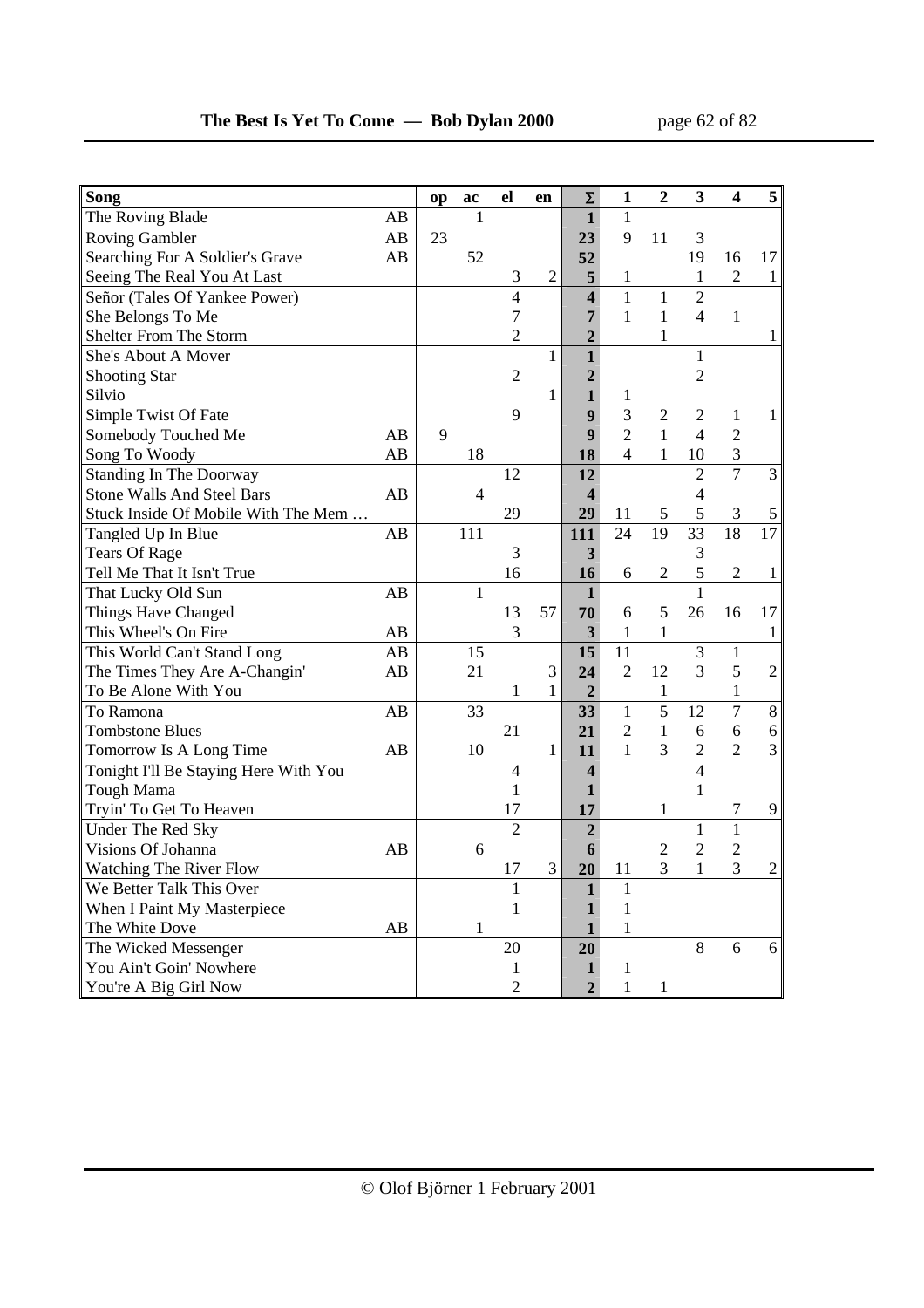### **5.9.5 Ten most played songs in 2000**

| 1.  | Tangled Up In Blue <sup>31</sup> | 111 |
|-----|----------------------------------|-----|
| 2.  | Like A Rolling Stone             | 105 |
| 3.  | Country Pie                      | 104 |
| 4.  | <b>Blowin' In The Wind</b>       | 89  |
| 5.  | Highway 61 Revisited             | 81  |
| 6.  | Leopard-Skin Pill-Box Hat        | 79  |
| 7.  | Things Have Changed              | 70  |
| 8.  | Rainy Day Women # 12 & 35        | 53  |
| 9.  | Searching For A Soldier's Grave  | 52  |
| 10. | Duncan And Brady                 | 47  |

#### **5.9.6 Live debuts**

### **a) Dylan songs**

| Tell Me That It Isn't True     | Anaheim, California 10 March, Early show  |
|--------------------------------|-------------------------------------------|
| Things Have Changed            | Anaheim, California 10 March, Early show  |
| Country Pie.                   | Anaheim, California 10 March, Late show   |
| <b>Standing In The Doorway</b> | Portland, Oregon, 15 June                 |
| If Dogs Run Free.              | Münster, Germany, 1 October               |
| 10,000 Men                     | South Kingston, Rhode Island, 12 November |
|                                |                                           |

#### **b) Covers**

| <b>Blue Bonnet Girl</b>         | Bloomington, Indiana, 1 November |
|---------------------------------|----------------------------------|
| Searching For A Soldier's Grave | Portland, Oregon, 15 June        |

# **5.9.7 Played only once in 2000**

| 10,000 Men                 | South Kingston, Rhode Island, 12 November |
|----------------------------|-------------------------------------------|
| <b>Big River</b>           | Santa Cruz, California, 16 March          |
| <b>Blue Bonnet Girl</b>    | Bloomington, Indiana, 1 November          |
| Dear Landlord              | Visalia, California, 14 March             |
| Hootchie Cootchie Man      | Santa Cruz, California, 15 March          |
| House Of The Risin' Sun    | George, Washington, 18 June               |
| Joey                       | Moline, Illinois, 12 July                 |
| John Brown                 | Münster, Germany, 1 October               |
| Lenny Bruce                | Cedar Rapids, Iowa, 3 April               |
| Man In The Long Black Coat | Reno, Nevada. 17 March, Late show         |

31 *Tangled Up In Blue* was **not** played in Anaheim, California 10 March, Late show!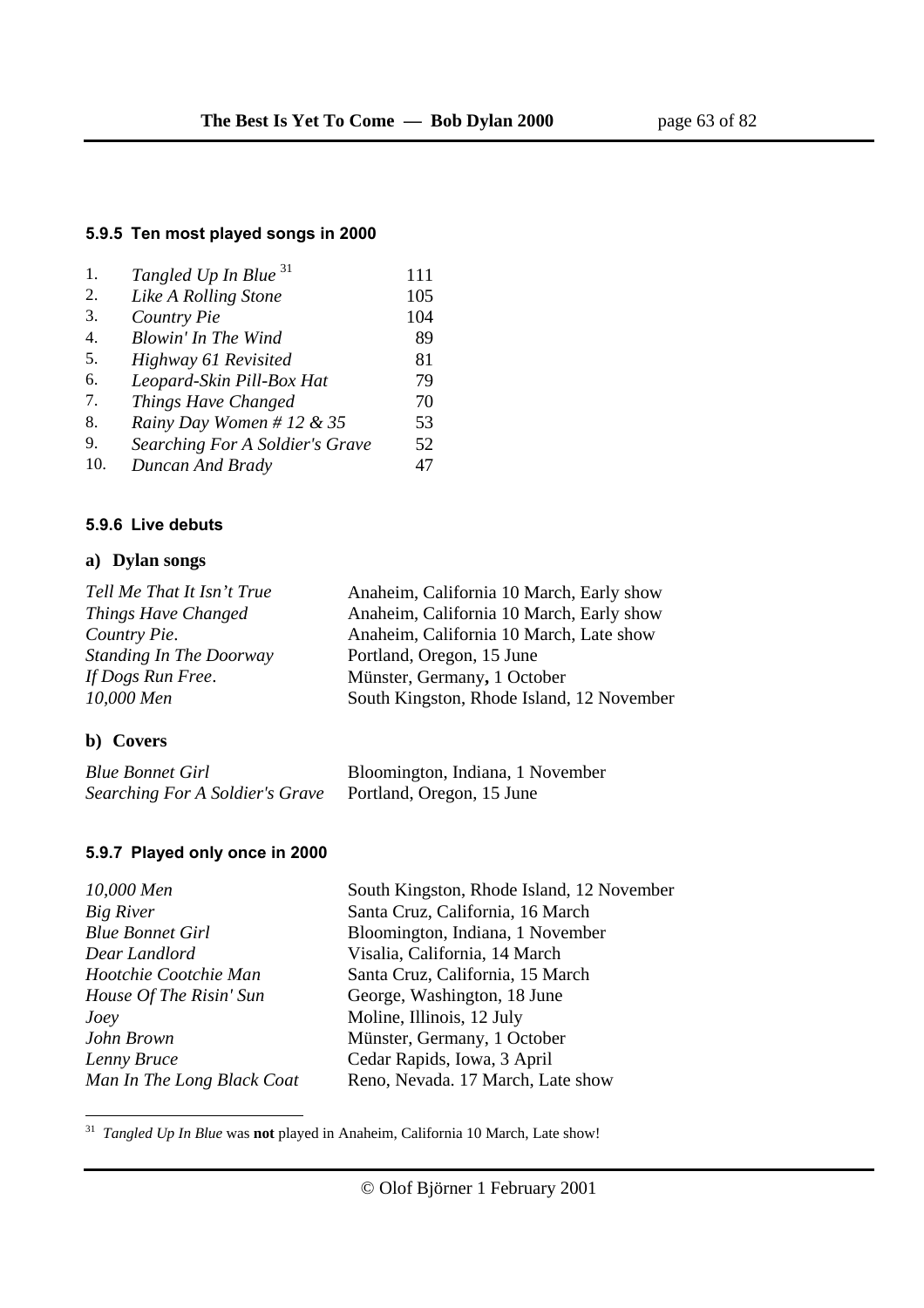*She's About A Mover* Portland, Oregon, 15 June *That Lucky Old Sun* Irvine, California, 29 June *The White Dove* **Cedar Rapids, Iowa, 3 April** *When I Paint My Masterpiece* Salina, Kansas, 5 April *You Ain't Goin' Nowhere* Cedar Rapids, Iowa, 3 April

*Man Of Peace* Newcastle, England, 19 September *Silvio* Santa Cruz, California, 15 March *The Roving Blade* **Reno, Nevada, 17 March, Late show** *'Til I Fell In Love With You* Dublin, Ireland, 13 September *Tough Mama* George, Washington, 17 June *We Better Talk This Over* Anaheim, California**,** 10 March, Late show

# **6 NEW BOOKS**

Selections from the never-ever-ending flood of new Dylan books:

# **Clinton Heylin: Behind The Shades – Take Two**

#### **Viking 2000. Hardback 780 pages.**

The biography from 1990 rewritten and expanded. Lots of new information. Simply the best biography available. A must for every serious Dylan collector.

### **Elliot Landy: Dylan In Woodstock**

Genesis Publishing Limited, 2000. Hardback, 144 pages. Extremely pricey book with photographs of Dylan and The Band in Woodstock.

### **C.P. Lee: Like A Bullet Of Light. The Films of Bob Dylan Helter Skelter 2000. Softcover 219 pages.**

This book treats Bob Dylan's appearances in films, TV, and promotional videos from Madhouse On Castle Street 1963 to Things Have Changed video 2000.

# **Håvard Rem: Bob Dylan**

Gyldendal, Norway, 1999. First proper Norwegian Dylan biography.

# **Dario Vico: Bob Dylan – Una Introducción**

Coleccion "Imagenes de Rock No 108. Editoral La Máscara, Valencia, Spain, 2000. Glossy paperback with lots of photos aimed at the young reader.

# **Mike Wyvill and John Wraith: Goin' Around. Bob Dylan's 1989 Concerts.**

Two Riders, 2000. 62 pages. Concert listings and comments plus a lot of pictures.

# **Mike Wyvill and John Wraith: Down The Road. Bob Dylan's 1999 Concerts.**

Two Riders, 2000. 62 pages. Concert listings and comments plus a lot of pictures.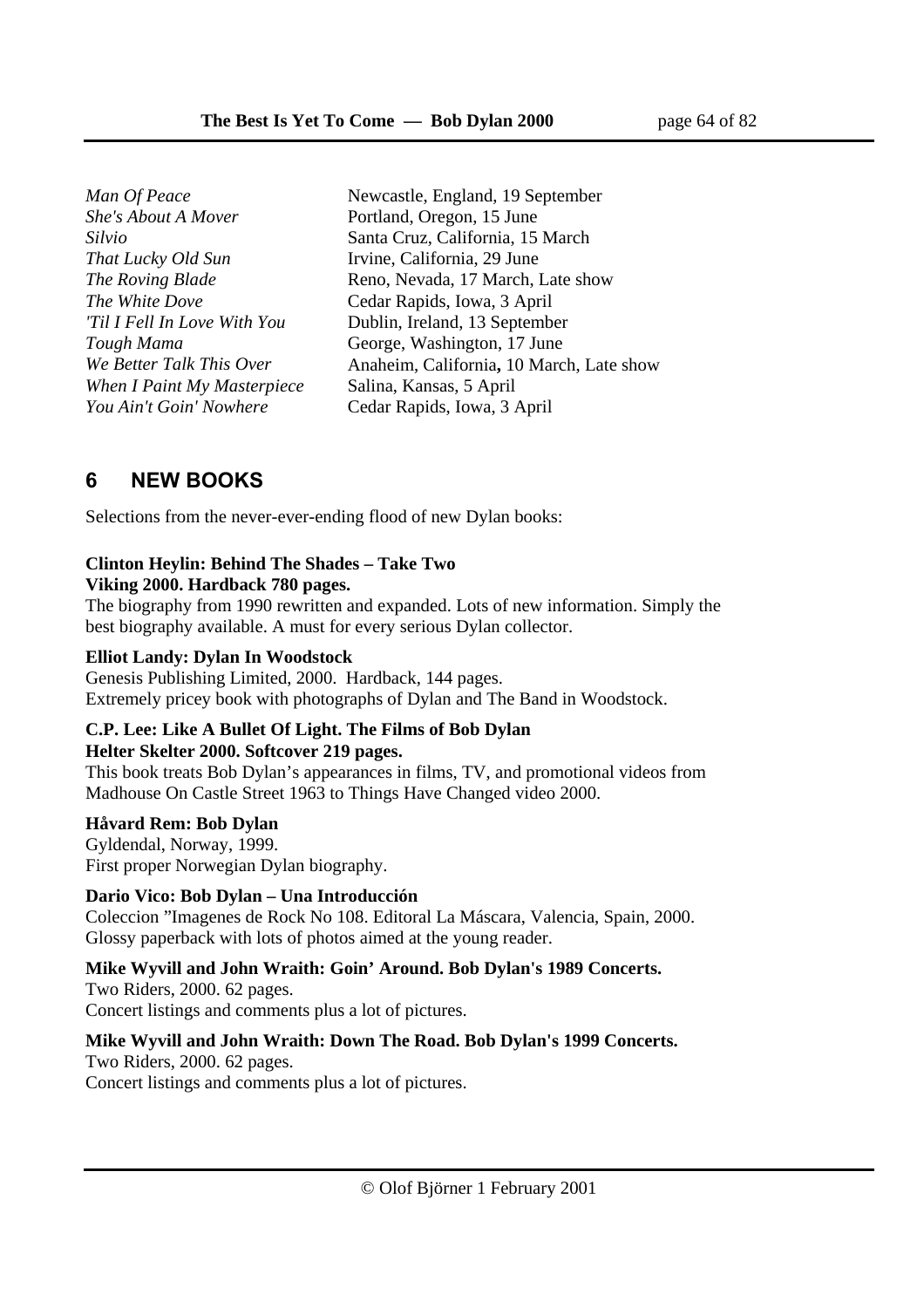# **7 REFERENCES & SOURCES**

- [1] The *Wicked Messenger* column in *Isis* 2000.
- [2] Karl Erik Andersen's fabulous *Expecting Rain* page: http://www.expectingrain.com/
- [3] Bill Pagel's excellent tour reports on his *Bob Links* page: http://www.execpc.com/~billp61/boblink.html
- [4] Alan Fraser's stunning page *Searching For A Gem. Bob Dylan's Officially Released Rarities and Obscurities.* http://www.jana.mcmail.com/bob-rare.htm
- [5] Articles and columns in *The Bridge* 2000.
- [6] The tape/CD-R collection of *The Dylan Stockholm Society*.

# **8 ACKNOWLEDGEMENTS**

I would like very much to thank Jörgen Lindström for the BobTalk transcriptions and all the hours of discussions of concert tapes and other Bob stuff.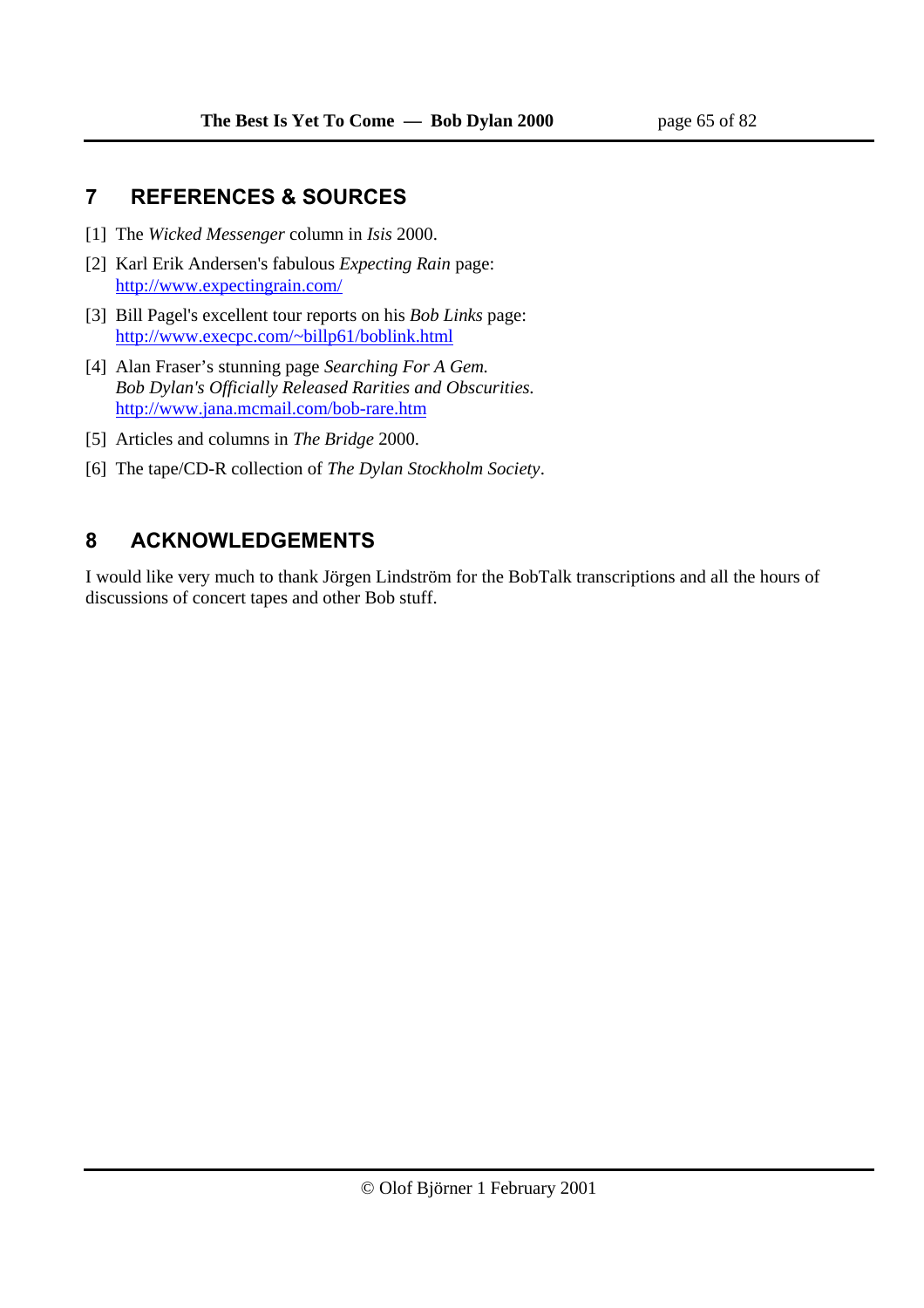# **9 APPENDIX: THE SET-LISTS**

# **9.1 Sun Theatre, Anaheim, California, 10 March 2000**

Roving Gambler (acoustic w band) / Tomorrow Is A Long Time (acoustic w band) / It's Alright, Ma (I'm Only Bleeding) (acoustic w band) / Tangled Up In Blue (acoustic w band) / This World Can't Stand Long (acoustic w band) / Dignity / Tell Me That It Isn't True / Things Have Changed / Not Dark Yet / Highway 61 Revisited / Love Sick / Not Fade Away / Blowin' In The Wind (acoustic w band)

# **9.2 Sun Theatre, Anaheim, California, 10 March 2000**

I Am The Man, Thomas (acoustic w band) / My Back Pages (acoustic w band) / Desolation Row (acoustic w band) / Mama, You Been On My Mind (acoustic w band) / This World Can't Stand Long (acoustic w band) / Dignity / Country Pie / We Better Talk This Over / Things Have Changed / Not Dark Yet / Highway 61 Revisited / Ballad Of A Thin Man / Not Fade Away / It Ain't Me, Babe (acoustic w band) / Leopard-Skin Pill-Box Hat

# **9.3 Rec Center, Cal Poly University, San Luis Obispo, California, 11 March 2000**

I Am The Man, Thomas (acoustic w band) / Song To Woody (acoustic w band) / It's Alright, Ma (I'm Only Bleeding) (acoustic w band) / Tangled Up In Blue (acoustic w band) / This World Can't Stand Long (acoustic w band) / Dignity / Country Pie / Tell Me That It Isn't True / Things Have Changed / Not Dark Yet / Highway 61 Revisited / Love Sick / Like A Rolling Stone / It Ain't Me, Babe (acoustic w band) / Not Fade Away / Blowin' In The Wind (acoustic w band)

# **9.4 Bakersfield Centennial Garden, Bakersfield, California, 12 March 2000**

I Am The Man, Thomas (acoustic w band) / Mr. Tambourine Man (acoustic w band) / It's Alright, Ma (I'm Only Bleeding) (acoustic w band) / Love Minus Zero - No Limit (acoustic w band) / Tangled Up In Blue (acoustic w band) / This World Can't Stand Long (acoustic w band) / Dignity / Country Pie / Stuck Inside Of Mobile With The Memphis Blues Again / Just Like A Woman / Things Have Changed / Not Dark Yet / Highway 61 Revisited / Love Sick / Rainy Day Women # 12 & 35 / Blowin' In The Wind (acoustic w band) / Not Fade Away

# **9.5 Visalia Convention Center, Visalia, California, 14 March 2000**

I Am The Man, Thomas (acoustic w band) / My Back Pages (acoustic w band) / It's Alright, Ma (I'm Only Bleeding) (acoustic w band) / Girl From The North Country (acoustic w band) / Tangled Up In Blue (acoustic w band) / This World Can't Stand Long (acoustic w band) / Country Pie / Blind Willie McTell / Stuck Inside Of Mobile With The Memphis Blues Again / Dear Landlord / Not Dark Yet / Highway 61 Revisited / Love Sick / Cat's In The Well / Blowin' In The Wind (acoustic w band) / Not Fade Away

# **9.6 Civic Auditorium, Santa Cruz, California, 15 March 2000**

Oh Baby It Ain't No Lie (acoustic w band) / Mr. Tambourine Man (acoustic w band) / Masters Of War (acoustic w band) / Don't Think Twice, It's All Right (acoustic w band) / Tangled Up In Blue (acoustic w band) / Pass Me Not, O Gentle Saviour (acoustic w band) / Hootchie Cootchie Man / Positively 4th Street / Drifter's Escape / Things Have Changed / Not Dark Yet / Highway 61 Revisited / Love Sick / Silvio / It Ain't Me, Babe (acoustic w band) / Not Fade Away

# **9.7 Civic Auditorium, Santa Cruz, California, 16 March 2000**

I Am The Man, Thomas (acoustic w band) / Song To Woody (acoustic w band) / It's Alright, Ma (I'm Only Bleeding) (acoustic w band) / One Too Many Mornings (acoustic w band) / Tangled Up In Blue (acoustic w band) / Rock Of Ages (acoustic w band) / Big River / Highlands / Stuck Inside Of Mobile With The Memphis Blues Again / You're A Big Girl Now / Highway 61 Revisited / Love Sick / Maggie's Farm / Blowin' In The Wind (acoustic w band) / Not Fade Away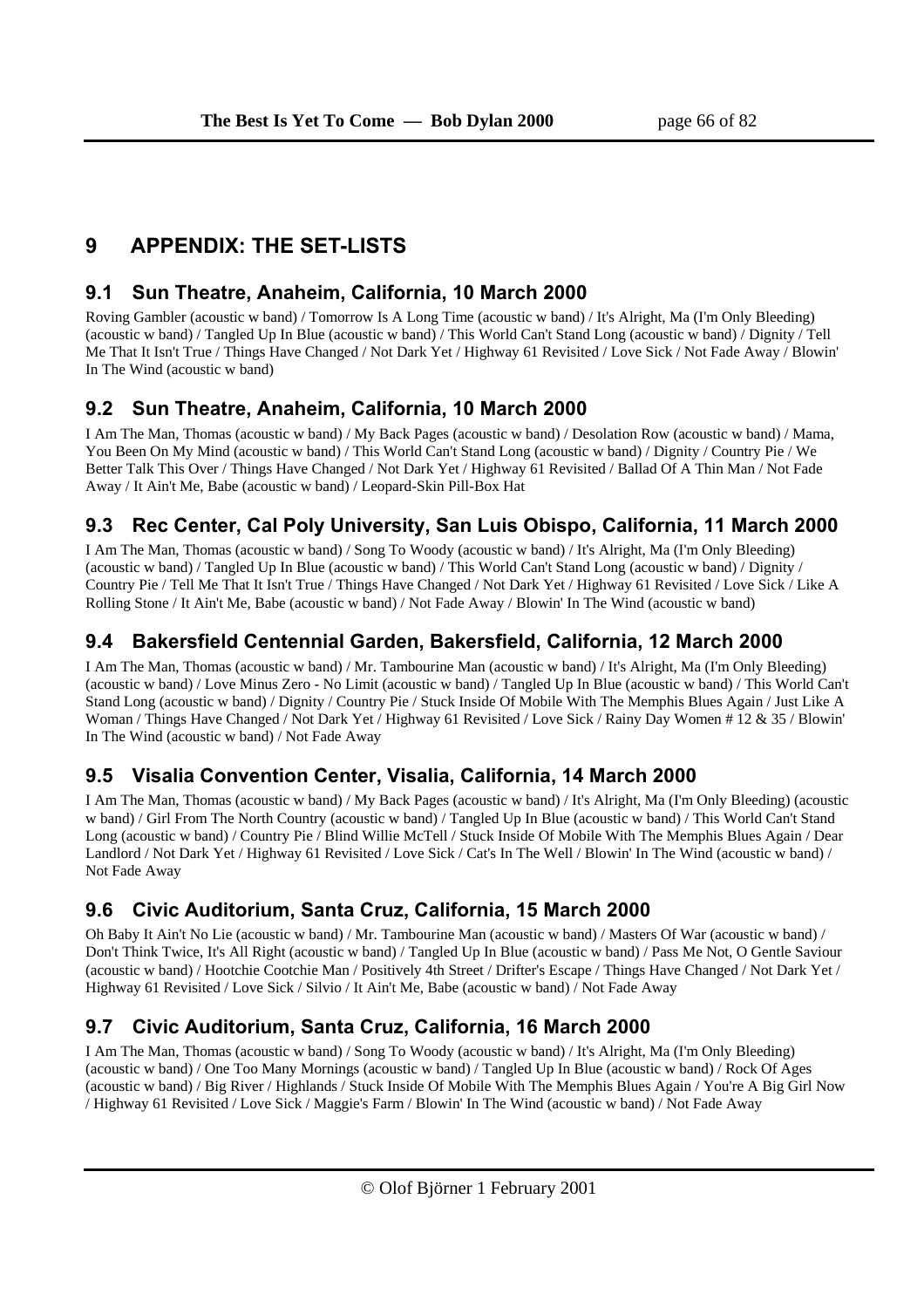### **9.8 Reno Hilton Ampitheater, Reno, Nevada, 17 March 2000**

Duncan And Brady (acoustic w band) / Mr. Tambourine Man (acoustic w band) / Masters Of War (acoustic w band) / One Too Many Mornings (acoustic w band) / Tangled Up In Blue (acoustic w band) / This World Can't Stand Long (acoustic w band) / Country Pie / Lay Lady Lay / All Along The Watchtower / Simple Twist Of Fate / Highway 61 Revisited / Love Sick / Like A Rolling Stone / Girl From The North Country (acoustic w band) / Not Fade Away

# **9.9 Reno Hilton Ampitheater, Reno, Nevada, 17 March 2000**

Roving Gambler (acoustic w band) / My Back Pages (acoustic w band) / It's Alright, Ma (I'm Only Bleeding) (acoustic w band) / Don't Think Twice, It's All Right (acoustic w band) / Tangled Up In Blue (acoustic w band) / The Roving Blade (acoustic w band) / Leopard-Skin Pill-Box Hat / Tell Me That It Isn't True / Stuck Inside Of Mobile With The Memphis Blues Again / Make You Feel My Love / Maggie's Farm / Man In The Long Black Coat / Like A Rolling Stone / Blowin' In The Wind (acoustic w band) / Not Fade Away

# **9.10 Holt Arena, Pocatello, Idaho, 19 March 2000**

Hallelujah, I'm Ready To Go (acoustic w band) / Mr. Tambourine Man (acoustic w band) / It's Alright, Ma (I'm Only Bleeding) (acoustic w band) / It's All Over Now, Baby Blue (acoustic w band) / Tangled Up In Blue (acoustic w band) / Rock Of Ages (acoustic w band) / Country Pie / Señor (Tales Of Yankee Power) / Stuck Inside Of Mobile With The Memphis Blues Again / I'll Be Your Baby Tonight / Not Dark Yet / Highway 61 Revisited / Love Sick / Like A Rolling Stone / It Ain't Me, Babe (acoustic w band) / Not Fade Away / Blowin' In The Wind (acoustic w band) / Rainy Day Women # 12 & 35

# **9.11 Idaho Center Arena, Nampa, Idaho, 20 March 2000**

Hallelujah, I'm Ready To Go (acoustic w band) / Mr. Tambourine Man (acoustic w band) / It's Alright, Ma (I'm Only Bleeding) (acoustic w band) / To Ramona (acoustic w band) / Tangled Up In Blue (acoustic w band) / Rock Of Ages (acoustic w band) / Country Pie / Ballad Of A Thin Man / Seeing The Real You At Last / Watching The River Flow / Not Dark Yet / Highway 61 Revisited / Love Sick / Like A Rolling Stone / It Ain't Me, Babe (acoustic w band) / Not Fade Away / Blowin' In The Wind (acoustic w band) / Rainy Day Women  $# 12 \& 35$ 

# **9.12 Beasley Performing Arts Coliseum, Washington State University, Pullman, Washington, 21 March 2000**

Hallelujah, I'm Ready To Go (acoustic w band) / Mr. Tambourine Man (acoustic w band) / Desolation Row (acoustic w band) / The Times They Are A-Changin' (acoustic w band) / Tangled Up In Blue (acoustic w band) / Pass Me Not, O Gentle Saviour (acoustic w band) / Country Pie / Stuck Inside Of Mobile With The Memphis Blues Again / Born In Time / Watching The River Flow / Not Dark Yet / Highway 61 Revisited / Love Sick / Like A Rolling Stone / Girl From The North Country (acoustic w band) / Not Fade Away / Blowin' In The Wind (acoustic w band) / Rainy Day Women # 12 & 35

# **9.13 Harry Adams Event Center, University Of Montana, Missoula, Montana, 22 March 2000**

Somebody Touched Me (acoustic w band) / Song To Woody (acoustic w band) / It's Alright, Ma (I'm Only Bleeding) (acoustic w band) / It's All Over Now, Baby Blue (acoustic w band) / Tangled Up In Blue (acoustic w band) / This World Can't Stand Long (acoustic w band) / Country Pie / Things Have Changed / Watching The River Flow / Maggie's Farm / Not Dark Yet / Highway 61 Revisited / Love Sick / Like A Rolling Stone / Don't Think Twice, It's All Right (acoustic w band) / Not Fade Away / Blowin' In The Wind (acoustic w band) / Rainy Day Women  $\# 12 \& 35$ 

# **9.14 Brick Breeden Field House, Montana State University, Bozeman, Montana, 24 March 2000**

Hallelujah, I'm Ready To Go (acoustic w band) / Mr. Tambourine Man (acoustic w band) / It's Alright, Ma (I'm Only Bleeding) (acoustic w band) / Girl From The North Country (acoustic w band) / Tangled Up In Blue (acoustic w band) / Rock Of Ages (acoustic w band) / Country Pie / All Along The Watchtower / Just Like A Woman / Stuck Inside Of Mobile With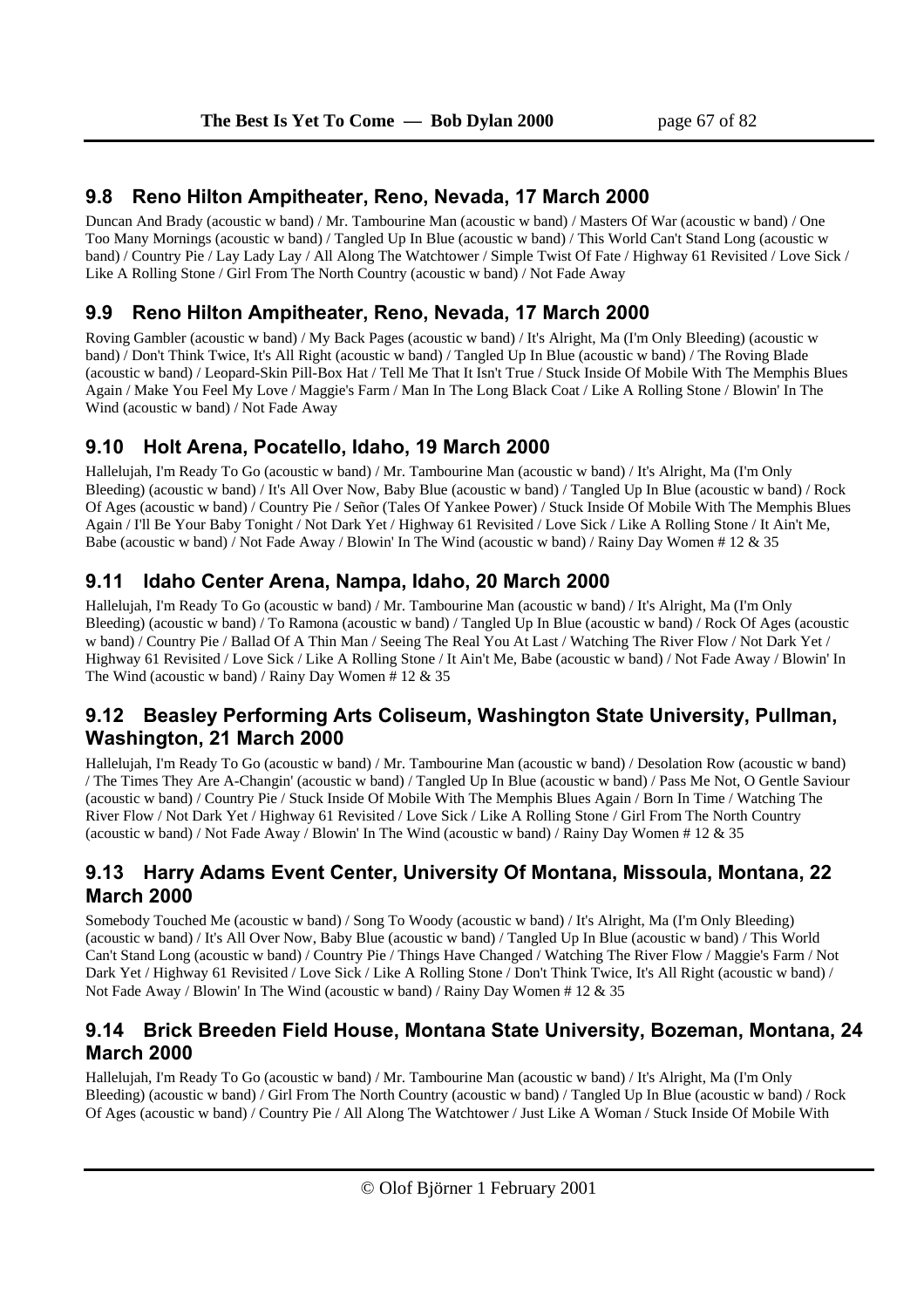The Memphis Blues Again / Not Dark Yet / Highway 61 Revisited / Love Sick / Like A Rolling Stone / It Ain't Me, Babe (acoustic w band) / Not Fade Away / Blowin' In The Wind (acoustic w band) / Rainy Day Women # 12 & 35

### **9.15 Shrine Auditorium, Billings, Montana, 25 March 2000**

Hallelujah, I'm Ready To Go (acoustic w band) / My Back Pages (acoustic w band) / Masters Of War (acoustic w band) / Mama, You Been On My Mind (acoustic w band) / Tangled Up In Blue (acoustic w band) / Gates Of Eden (acoustic w band) / Country Pie / She Belongs To Me / Watching The River Flow / Tombstone Blues / Make You Feel My Love / Highway 61 Revisited / Love Sick / Like A Rolling Stone / Don't Think Twice, It's All Right (acoustic w band) / Not Fade Away / Blowin' In The Wind (acoustic w band) / Rainy Day Women # 12 & 35

# **9.16 Casper Events Center, Casper, Wyoming, 26 March 2000**

Hallelujah, I'm Ready To Go (acoustic w band) / Mr. Tambourine Man (acoustic w band) / Masters Of War (acoustic w band) / Love Minus Zero - No Limit (acoustic w band) / Tangled Up In Blue (acoustic w band) / Gates Of Eden (acoustic w band) / Country Pie / All Along The Watchtower / Simple Twist Of Fate / Stuck Inside Of Mobile With The Memphis Blues Again / Make You Feel My Love / Highway 61 Revisited / Love Sick / Like A Rolling Stone / It Ain't Me, Babe (acoustic w band) / Not Fade Away / Blowin' In The Wind (acoustic w band) / Rainy Day Women # 12 & 35

# **9.17 Rushmore Plaza Civic Center, Rapid City, South Dakota, 27 March 2000**

Hallelujah, I'm Ready To Go (acoustic w band) / Mr. Tambourine Man (acoustic w band) / It's Alright, Ma (I'm Only Bleeding) (acoustic w band) / Love Minus Zero - No Limit (acoustic w band) / Tangled Up In Blue (acoustic w band) / Rock Of Ages (acoustic w band) / Country Pie / All Along The Watchtower / Simple Twist Of Fate / Maggie's Farm / Not Dark Yet / Highway 61 Revisited / Love Sick / Like A Rolling Stone / Don't Think Twice, It's All Right (acoustic w band) / Not Fade Away / Blowin' In The Wind (acoustic w band) / Rainy Day Women # 12 & 35

# **9.18 Civic Center Arena, Bismarck, North Dakota, 29 March 2000**

Roving Gambler (acoustic w band) / Mr. Tambourine Man (acoustic w band) / Masters Of War (acoustic w band) / Boots Of Spanish Leather (acoustic w band) / Tangled Up In Blue (acoustic w band) / Pass Me Not, O Gentle Saviour (acoustic w band) / Country Pie / Lay Lady Lay / All Along The Watchtower / Watching The River Flow / Just Like A Woman / Highway 61 Revisited / Love Sick / Like A Rolling Stone / Don't Think Twice, It's All Right (acoustic w band) / Not Fade Away / Blowin' In The Wind (acoustic w band) / Rainy Day Women # 12 & 35

# **9.19 Civic Memorial Auditorium, Fargo, North Dakota, 30 March 2000**

Somebody Touched Me (acoustic w band) / Mr. Tambourine Man (acoustic w band) / It's Alright, Ma (I'm Only Bleeding) (acoustic w band) / Love Minus Zero - No Limit (acoustic w band) / Tangled Up In Blue (acoustic w band) / Rock Of Ages (acoustic w band) / Country Pie / The Man In Me / All Along The Watchtower / Watching The River Flow / Not Dark Yet / Highway 61 Revisited / Love Sick / Like A Rolling Stone / Girl From The North Country (acoustic w band) / Not Fade Away / Blowin' In The Wind (acoustic w band) / Rainy Day Women # 12 & 35

# **9.20 Taylor Arena, Mayo Civic Center, Rochester, Minnesota, 31 March 2000, :**

Roving Gambler (acoustic w band) / My Back Pages (acoustic w band) / Masters Of War (acoustic w band) / This World Can't Stand Long (acoustic w band) / Tangled Up In Blue (acoustic w band) / Gates Of Eden (acoustic w band) / Country Pie / Tell Me That It Isn't True / All Along The Watchtower / Watching The River Flow / Make You Feel My Love / Highway 61 Revisited / Love Sick / Like A Rolling Stone / Girl From The North Country (acoustic w band) / Not Fade Away / Blowin' In The Wind (acoustic w band) / Rainy Day Women  $# 12 \& 35$ 

# **9.21 Sioux Falls Arena, Sioux Falls, South Dakota, 1 April 2000**

Roving Gambler (acoustic w band) / My Back Pages (acoustic w band) / Masters Of War (acoustic w band) / This World Can't Stand Long (acoustic w band) / Tangled Up In Blue (acoustic w band) / Gates Of Eden (acoustic w band) / Country Pie / / Tell Me That It Isn't True / All Along The Watchtower / Watching The River Flow / Make You Feel My Love / Highway 61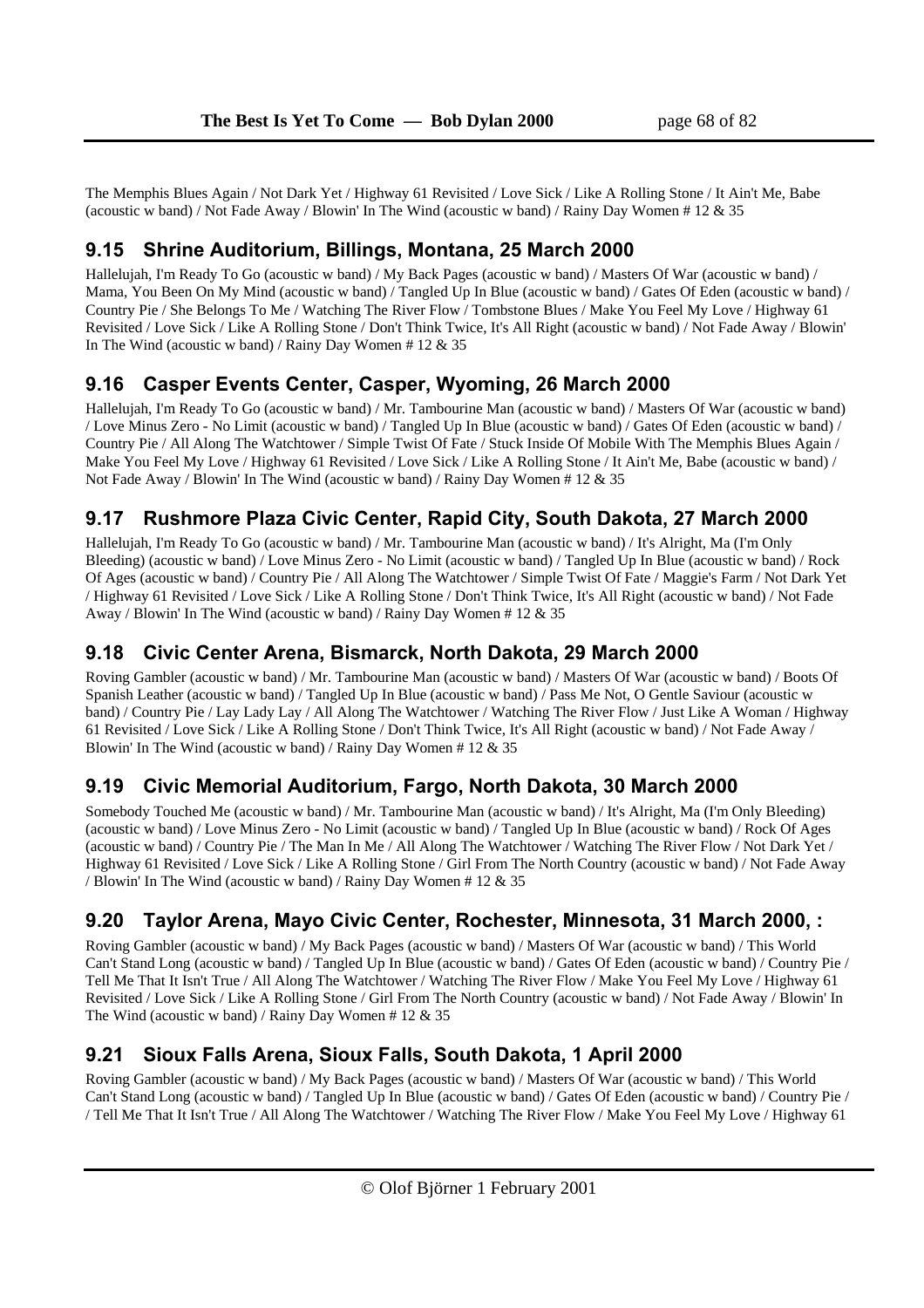Revisited / Love Sick / Like A Rolling Stone / It Ain't Me, Babe (acoustic w band) / Not Fade Away / Blowin' In The Wind (acoustic w band) / Rainy Day Women # 12 & 35

# **9.22 Five Seasons Center, Cedar Rapids, Iowa, 3 April 2000**

Roving Gambler (acoustic w band) / Song To Woody (acoustic w band) / Desolation Row (acoustic w band) / Mama, You Been On My Mind (acoustic w band) / Tangled Up In Blue (acoustic w band) / The White Dove (acoustic w band) / Gotta Serve Somebody / You Ain't Goin' Nowhere / Tombstone Blues / I'll Be Your Baby Tonight / Lenny Bruce / Leopard-Skin Pill-Box Hat / Love Sick / Like A Rolling Stone / Knockin' On Heaven's Door (acoustic w band) / Not Fade Away / Don't Think Twice, It's All Right (acoustic w band) / Rainy Day Women # 12 & 35

# **9.23 Omaha Civic Arena, Omaha, Nebraska, 4 April 2000**

Roving Gambler (acoustic w band) / The Times They Are A-Changin' (acoustic w band) / Desolation Row (acoustic w band) / The Lonesome Death Of Hattie Carroll (acoustic w band) / Tangled Up In Blue (acoustic w band) / Rock Of Ages (acoustic w band) / Country Pie / This Wheel's On Fire / Watching The River Flow / Stuck Inside Of Mobile With The Memphis Blues Again / Not Dark Yet / Leopard-Skin Pill-Box Hat / Love Sick / Like A Rolling Stone / Don't Think Twice, It's All Right (acoustic w band) / Not Fade Away / Blowin' In The Wind (acoustic w band) / Rainy Day Women # 12 & 35

# **9.24 Bicentennial Center Arena, Salina, Kansas, 5 April 2000**

Roving Gambler (acoustic w band) / Mr. Tambourine Man (acoustic w band) / A Hard Rain's A-Gonna Fall (acoustic w band) / It's All Over Now, Baby Blue (acoustic w band) / Tangled Up In Blue (acoustic w band) / This World Can't Stand Long (acoustic w band) / Country Pie / When I Paint My Masterpiece / Watching The River Flow / Stuck Inside Of Mobile With The Memphis Blues Again / Not Dark Yet / Leopard-Skin Pill-Box Hat / Love Sick / Like A Rolling Stone / It Ain't Me, Babe (acoustic w band) / Not Fade Away / Blowin' In The Wind (acoustic w band) / Rainy Day Women # 12 & 35

# **9.25 Fillmore Auditorium, Denver, Colorado, 6 April 2000**

Roving Gambler (acoustic w band) / Mr. Tambourine Man (acoustic w band) / Desolation Row (acoustic w band) / This World Can't Stand Long (acoustic w band) / Tangled Up In Blue (acoustic w band) / Gates Of Eden (acoustic w band) / Country Pie / Blind Willie McTell / Watching The River Flow / Stuck Inside Of Mobile With The Memphis Blues Again / Tell Me That It Isn't True / Leopard-Skin Pill-Box Hat / Love Sick / Like A Rolling Stone / Forever Young (acoustic w band) / Not Fade Away / Blowin' In The Wind (acoustic w band) / Rainy Day Women # 12 & 35

# **9.26 Hallenstadion, Zurich, Switzerland, 6 May 2000**

Roving Gambler (acoustic w band) / My Back Pages (acoustic w band) / It's Alright, Ma (I'm Only Bleeding) (acoustic w band) / Love Minus Zero - No Limit (acoustic w band) / Tangled Up In Blue (acoustic w band) / Delia (acoustic w band) / Country Pie / Can't Wait / Stuck Inside Of Mobile With The Memphis Blues Again / Watching The River Flow / Not Dark Yet / Leopard-Skin Pill-Box Hat / Love Sick / Like A Rolling Stone / Don't Think Twice, It's All Right (acoustic w band) / Not Fade Away / Blowin' In The Wind (acoustic w band) / Rainy Day Women # 12 & 35

# **9.27 Hanns Martin Schleyerhalle, Stuttgart, Germany, 8 May 2000**

Roving Gambler (acoustic w band) / The Times They Are A-Changin' (acoustic w band) / Desolation Row (acoustic w band) / Girl From The North Country (acoustic w band) / Tangled Up In Blue (acoustic w band) / Gates Of Eden (acoustic w band) / Country Pie / Can't Wait / Maggie's Farm / I'll Be Your Baby Tonight / Not Dark Yet / Leopard-Skin Pill-Box Hat / Love Sick / Like A Rolling Stone / It Ain't Me, Babe (acoustic w band) / Not Fade Away / Forever Young (acoustic w band) / Rainy Day Women # 12 & 35

# **9.28 Arena, Oberhausen, Germany, 9 May 2000**

Roving Gambler (acoustic w band) / The Times They Are A-Changin' (acoustic w band) / Masters Of War (acoustic w band) / / It's All Over Now, Baby Blue (acoustic w band) / Tangled Up In Blue (acoustic w band) / One Too Many Mornings (acoustic w band) / Country Pie / Can't Wait / All Along The Watchtower / Simple Twist Of Fate / Watching The River Flow /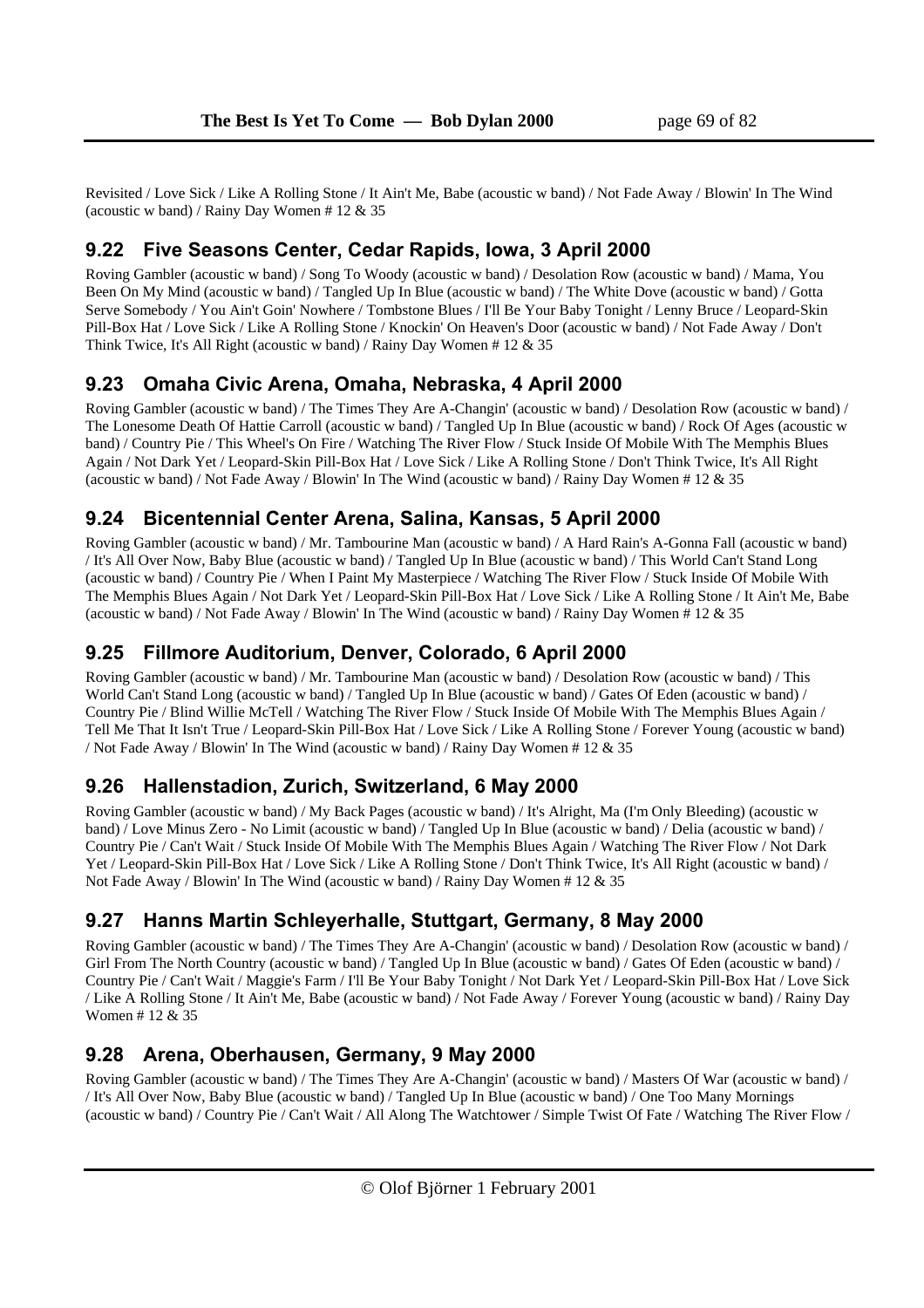/ Not Dark Yet / Leopard-Skin Pill-Box Hat / Love Sick / Like A Rolling Stone / Don't Think Twice, It's All Right (acoustic w w band) / Not Fade Away / Blowin' In The Wind (acoustic w band) / Rainy Day Women # 12 & 35

### **9.29 Kölnarena, Koln, Germany, 11 May 2000**

Roving Gambler (acoustic w band) / The Times They Are A-Changin' (acoustic w band) / It's Alright, Ma (I'm Only Bleeding) (acoustic w band) / Mr. Tambourine Man (acoustic w band) / Tangled Up In Blue (acoustic w band) / Gates Of Eden (acoustic w band) / Country Pie / Things Have Changed / Down Along The Cove / Every Grain Of Sand / Cold Irons Bound / Leopard-Skin Pill-Box Hat / Love Sick / Like A Rolling Stone / Forever Young (acoustic w band) / Not Fade Away / Don't Think Twice, It's All Right (acoustic w band) / Rainy Day Women # 12 & 35

### **9.30 Stadionsporthalle, Hannover, Germany, 12 May 2000**

Roving Gambler (acoustic w band) / The Times They Are A-Changin' (acoustic w band) / Desolation Row (acoustic w band) / Tomorrow Is A Long Time (acoustic w band) / Tangled Up In Blue (acoustic w band) / Ring Them Bells (acoustic w band) / Country Pie / Things Have Changed / I'll Be Your Baby Tonight / Tombstone Blues / Can't Wait / Leopard-Skin Pill-Box Hat / Love Sick / Like A Rolling Stone / It Ain't Me, Babe (acoustic w band) / Not Fade Away / Blowin' In The Wind (acoustic w band) / Rainy Day Women # 12 & 35

# **9.31 Olympen, Lund, Sweden, 13 May 2000**

Roving Gambler (acoustic w band) / The Times They Are A-Changin' (acoustic w band) / Masters Of War (acoustic w band) / Mama, You Been On My Mind (acoustic w band) / Tangled Up In Blue (acoustic w band) / It's All Over Now, Baby Blue (acoustic w band) / Country Pie / Shelter From The Storm / Down Along The Cove / Just Like A Woman / Things Have Changed / Leopard-Skin Pill-Box Hat / Love Sick / Like A Rolling Stone / Forever Young (acoustic w band) / Not Fade Away / Don't Think Twice, It's All Right (acoustic w band) / Rainy Day Women # 12 & 35

### **9.32 Scandinavium, Goteborg, Sweden, 14 May 2000**

Roving Gambler (acoustic w band) / The Times They Are A-Changin' (acoustic w band) / Masters Of War (acoustic w band) / Boots Of Spanish Leather (acoustic w band) / Tangled Up In Blue (acoustic w band) / Love Minus Zero - No Limit (acoustic w band) / Country Pie / Can't Wait / All Along The Watchtower / Tell Me That It Isn't True / Drifter's Escape / Leopard-Skin Pill-Box Hat / Love Sick / Like A Rolling Stone / Forever Young (acoustic w band) / Not Fade Away / Don't Think Twice, It's All Right (acoustic w band) / Rainy Day Women # 12 & 35 / Blowin' In The Wind (acoustic w band)

# **9.33 Hartwall Areena, Helsinki, Finland, 16 May 2000**

Roving Gambler (acoustic w band) / The Times They Are A-Changin' (acoustic w band) / Masters Of War (acoustic w band) / Girl From The North Country (acoustic w band) / Tangled Up In Blue (acoustic w band) / It's All Over Now, Baby Blue (acoustic w band) / Country Pie / Señor (Tales Of Yankee Power) / Maggie's Farm / Just Like A Woman / Stuck Inside Of Mobile With The Memphis Blues Again / Leopard-Skin Pill-Box Hat / Love Sick / Like A Rolling Stone / Knockin' On Heaven's Door (acoustic w band) / Not Fade Away / Blowin' In The Wind (acoustic w band) / Rainy Day Women # 12 & 35

### **9.34 Globe Arena, Stockholm, Sweden, 18 May 2000**

Roving Gambler (acoustic w band) / Mr. Tambourine Man (acoustic w band) / Masters Of War (acoustic w band) / Visions Of Johanna (acoustic w band) / Tangled Up In Blue (acoustic w band) / Gates Of Eden (acoustic w band) / Country Pie / Ballad Of A Thin Man / Watching The River Flow / Things Have Changed / Not Dark Yet / Leopard-Skin Pill-Box Hat / Love Sick / Like A Rolling Stone / It Ain't Me, Babe (acoustic w band) / Not Fade Away / One Too Many Mornings (acoustic w band) / Maggie's Farm / Blowin' In The Wind (acoustic w band)

# **9.35 Spektrum, Oslo, Norway, 19 May 2000**

Duncan And Brady (acoustic w band) / The Times They Are A-Changin' (acoustic w band) / It's Alright, Ma (I'm Only Bleeding) (acoustic w band) / Love Minus Zero - No Limit (acoustic w band) / Tangled Up In Blue (acoustic w band) / It's All All Over Now, Baby Blue (acoustic w band) / Country Pie / Can't Wait / All Along The Watchtower / She Belongs To Me / Cold Irons Bound / Leopard-Skin Pill-Box Hat / Love Sick / Like A Rolling Stone / Forever Young (acoustic w band) / Not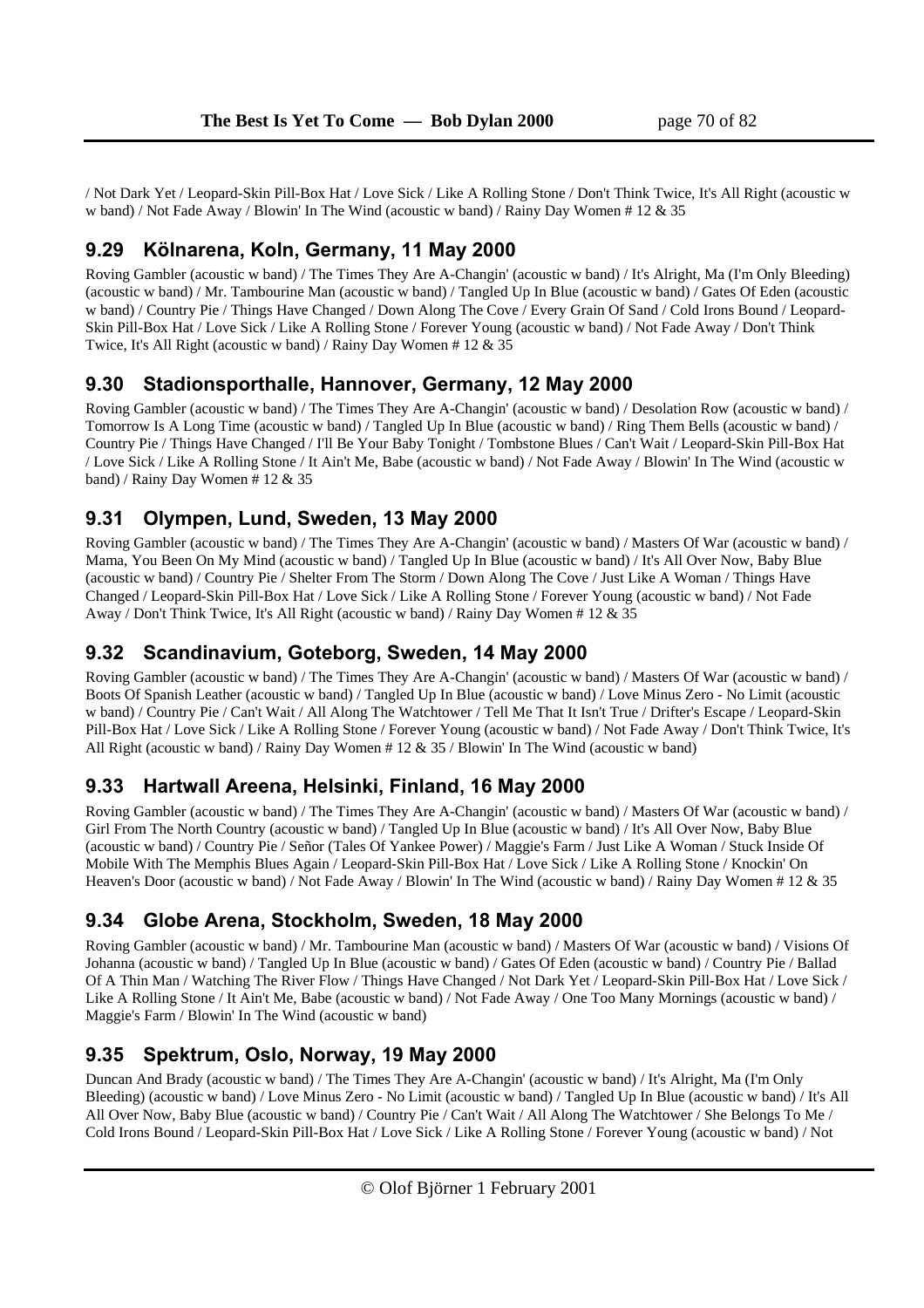Fade Away / Don't Think Twice, It's All Right (acoustic w band) / Rainy Day Women # 12 & 35 / Blowin' In The Wind (acoustic w band)

### **9.36 NYA Theatre, Horsens, Denmark, 21 May 2000**

Hallelujah, I'm Ready To Go (acoustic w band) / My Back Pages (acoustic w band) / Masters Of War (acoustic w band) / Tomorrow Is A Long Time (acoustic w band) / A Hard Rain's A-Gonna Fall (acoustic w band) / Tangled Up In Blue (acoustic w band) / The Lonesome Death Of Hattie Carroll (acoustic w band) / Gotta Serve Somebody / You're A Big Girl Now / All Along The Watchtower / Tryin' To Get To Heaven / To Be Alone With You / Ballad Of A Thin Man / Like A Rolling Stone / Forever Young (acoustic w band) / Maggie's Farm / It Ain't Me, Babe (acoustic w band) / Rainy Day Women # 12 & 35 / Blowin' In The Wind (acoustic w band)

### **9.37 Arena, Berlin, Germany, 23 May 2000**

Somebody Touched Me (acoustic w band) / The Times They Are A-Changin' (acoustic w band) / It's Alright, Ma (I'm Only Bleeding) (acoustic w band) / Love Minus Zero - No Limit (acoustic w band) / Tangled Up In Blue (acoustic w band) / Tomorrow Is A Long Time (acoustic w band) / Gotta Serve Somebody / Things Have Changed / All Along The Watchtower / Not Dark Yet / Drifter's Escape / Leopard-Skin Pill-Box Hat / Love Sick / Like A Rolling Stone / Forever Young (acoustic w band) / Maggie's Farm / Don't Think Twice, It's All Right (acoustic w band) / Rainy Day Women # 12 & 35 / Blowin' In The Wind (acoustic w band)

# **9.38 Freileichtbuhne Junge Garde, Dresden, Germany, 24 May 2000**

Roving Gambler (acoustic w band) / Song To Woody (acoustic w band) / Masters Of War (acoustic w band) / Mama, You Been On My Mind (acoustic w band) / Tangled Up In Blue (acoustic w band) / To Ramona (acoustic w band) / Country Pie / Can't Wait / Stuck Inside Of Mobile With The Memphis Blues Again / Just Like Tom Thumb's Blues / Drifter's Escape / Leopard-Skin Pill-Box Hat / Ballad Of A Thin Man / Like A Rolling Stone / It Ain't Me, Babe (acoustic w band) / Maggie's Farm / Forever Young (acoustic w band) / Highway 61 Revisited / Blowin' In The Wind (acoustic w band)

# **9.39 Donauarena, Regensburg, Germany, 25 May 2000**

Duncan And Brady (acoustic w band) / The Times They Are A-Changin' (acoustic w band) / Desolation Row (acoustic w band) / Delia (acoustic w band) / Tangled Up In Blue (acoustic w band) / To Ramona (acoustic w band) / Country Pie / Positively 4th Street / All Along The Watchtower / Make You Feel My Love / Drifter's Escape / Leopard-Skin Pill-Box Hat / Love Sick / Like A Rolling Stone / Girl From The North Country (acoustic w band) / Highway 61 Revisited / Don't Think Twice, It's All Right (acoustic w band) / Not Fade Away / Rainy Day Women # 12 & 35 / Blowin' In The Wind (acoustic w band)

### **9.40 Piazza Grande, Modena, Italy, 27 May 2000**

Duncan And Brady (acoustic w band) / Mr. Tambourine Man (acoustic w band) / Masters Of War (acoustic w band) / Boots Of Spanish Leather (acoustic w band) / Tangled Up In Blue (acoustic w band) / To Ramona (acoustic w band) / Country Pie / Positively 4th Street / Stuck Inside Of Mobile With The Memphis Blues Again / Can't Wait / Drifter's Escape / Leopard-Skin Pill-Box Hat / Love Sick / Like A Rolling Stone / Don't Think Twice, It's All Right (acoustic w band) / Gotta Serve Somebody / Forever Young (acoustic w band) / Rainy Day Women # 12 & 35 / Blowin' In The Wind (acoustic w band)

# **9.41 Palavobis, Milan, Italy, 28 May 2000**

Roving Gambler (acoustic w band) / The Times They Are A-Changin' (acoustic w band) / Desolation Row (acoustic w band) / It's All Over Now, Baby Blue (acoustic w band) / Tangled Up In Blue (acoustic w band) / To Ramona (acoustic w band) / Country Pie / Tell Me That It Isn't True / All Along The Watchtower / Not Dark Yet / Cold Irons Bound / Highway 61 Revisited / Ballad Of A Thin Man / Like A Rolling Stone / One Too Many Mornings (acoustic w band) / Not Fade Away / Forever Young (acoustic w band) / Rainy Day Women # 12 & 35 / Blowin' In The Wind (acoustic w band)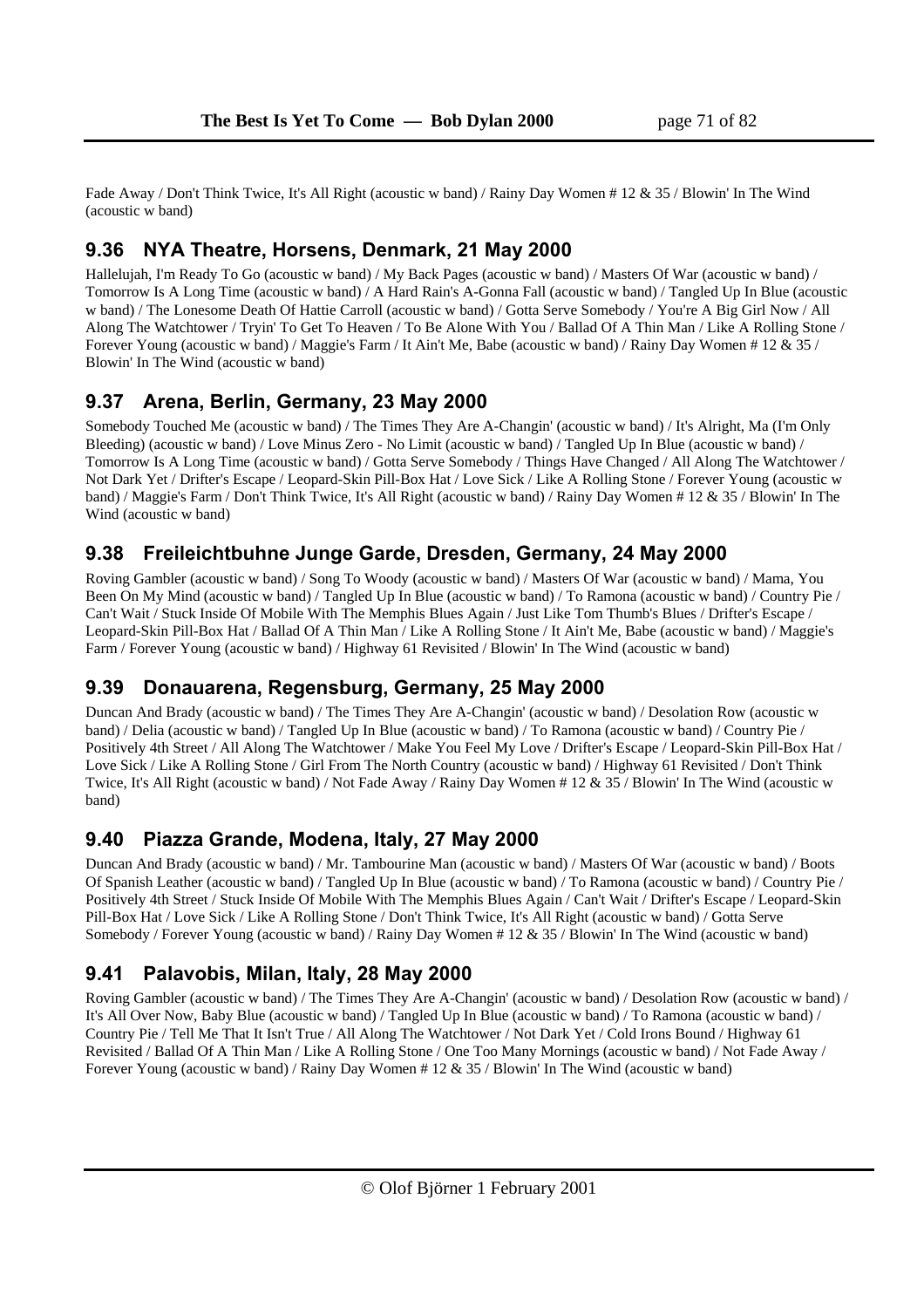# **9.42 Palasport, Florence, Italy, 30 May 2000**

Duncan And Brady (acoustic w band) / The Times They Are A-Changin' (acoustic w band) / Visions Of Johanna (acoustic w band) / To Ramona (acoustic w band) / Tangled Up In Blue (acoustic w band) / It's All Over Now, Baby Blue (acoustic w band) / Country Pie / It Takes A Lot To Laugh, It Takes A Train To Cry / Stuck Inside Of Mobile With The Memphis Blues Again / Simple Twist Of Fate / Drifter's Escape / Highway 61 Revisited / Love Sick / Like A Rolling Stone / It Ain't Me, Babe (acoustic w band) / Maggie's Farm / Don't Think Twice, It's All Right (acoustic w band) / Rainy Day Women # 12 & 35 / Blowin' In The Wind (acoustic w band)

# **9.43 Palarossini, Ancona, Italy, 31 May 2000**

Duncan And Brady (acoustic w band) / My Back Pages (acoustic w band) / Masters Of War (acoustic w band) / Boots Of Spanish Leather (acoustic w band) / Tangled Up In Blue (acoustic w band) / Love Minus Zero - No Limit (acoustic w band) / Country Pie / Can't Wait / Just Like Tom Thumb's Blues / Not Dark Yet / Drifter's Escape / Highway 61 Revisited / Ballad Of A Thin Man / Like A Rolling Stone / Forever Young (acoustic w band) / Maggie's Farm / Girl From The North Country (acoustic w band) / Rainy Day Women  $# 12 \& 35$  / Blowin' In The Wind (acoustic w band)

# **9.44 Molo Ichnusa, Cagliari, Italy, 2 June 2000**

Duncan And Brady (acoustic w band) / My Back Pages (acoustic w band) / Masters Of War (acoustic w band) / Mama, You Been On My Mind (acoustic w band) / Tangled Up In Blue (acoustic w band) / It's All Over Now, Baby Blue (acoustic w band) / Country Pie / This Wheel's On Fire / All Along The Watchtower / Just Like A Woman / Drifter's Escape / Highway 61 Revisited / Ballad Of A Thin Man / Like A Rolling Stone / Girl From The North Country (acoustic w band) / Maggie's Farm / Don't Think Twice, It's All Right (acoustic w band) / Rainy Day Women # 12 & 35 / Blowin' In The Wind (acoustic w band)

# **9.45 Roseland Theater, Portland, Oregon, 15 June 2000**

Duncan And Brady (acoustic w band) / To Ramona (acoustic w band) / Masters Of War (acoustic w band) / Ring Them Bells (acoustic w band) / Tangled Up In Blue (acoustic w band) / Searching For A Soldier's Grave (acoustic w band) / Country Pie / Standing In The Doorway / Crash On The Levee (Down In The Flood) / Things Have Changed / Drifter's Escape / Leopard-Skin Pill-Box Hat / All Along The Watchtower / Like A Rolling Stone / Girl From The North Country (acoustic w band) / She's About A Mover / Rainy Day Women # 12 & 35 / Don't Think Twice, It's All Right (acoustic w band)

# **9.46 Portland Meadows, Portland, Oregon, 16 June 2000**

Somebody Touched Me (acoustic w band) / Stone Walls And Steel Bars (acoustic w band) / Dark As A Dungeon (acoustic w band) / Tangled Up In Blue (acoustic w band) / Rank Strangers To Me (acoustic w band) / Mama, You Been On My Mind (acoustic w band) / Country Pie / It Takes A Lot To Laugh, It Takes A Train To Cry / Stuck Inside Of Mobile With The Memphis Blues Again / Under The Red Sky / Drifter's Escape / Leopard-Skin Pill-Box Hat / Ballad Of A Thin Man / Like A Rolling Stone / It Ain't Me, Babe (acoustic w band) / Rainy Day Women # 12 & 35

# **9.47 The Gorge Amphitheatre, George, Washington, 17 June 2000**

Somebody Touched Me (acoustic w band) / Long Black Veil (acoustic w band) / Desolation Row (acoustic w band) / It's All Over Now, Baby Blue (acoustic w band) / Tangled Up In Blue (acoustic w band) / Searching For A Soldier's Grave (acoustic w band) / Country Pie / Tough Mama / Crash On The Levee (Down In The Flood) / Tonight I'll Be Staying Here With You / Drifter's Escape / Leopard-Skin Pill-Box Hat / Ballad Of A Thin Man / Like A Rolling Stone / Blowin' In The Wind (acoustic w band) / Not Fade Away / Rainy Day Women # 12 & 35

# **9.48 The Gorge Amphitheatre, George, Washington, 18 June 2000**

Hallelujah, I'm Ready To Go (acoustic w band) / Stone Walls And Steel Bars (acoustic w band) / Visions Of Johanna (acoustic w band) / Love Minus Zero - No Limit (acoustic w band) / Tangled Up In Blue (acoustic w band) / This World Can't Stand Long (acoustic w band) / Country Pie / Tell Me That It Isn't True / Tombstone Blues / Queen Jane Approximately / Drifter's Escape / Leopard-Skin Pill-Box Hat / House Of The Risin' Sun / Like A Rolling Stone / Don't Think Twice, It's All Right (acoustic w band) / Rainy Day Women # 12 & 35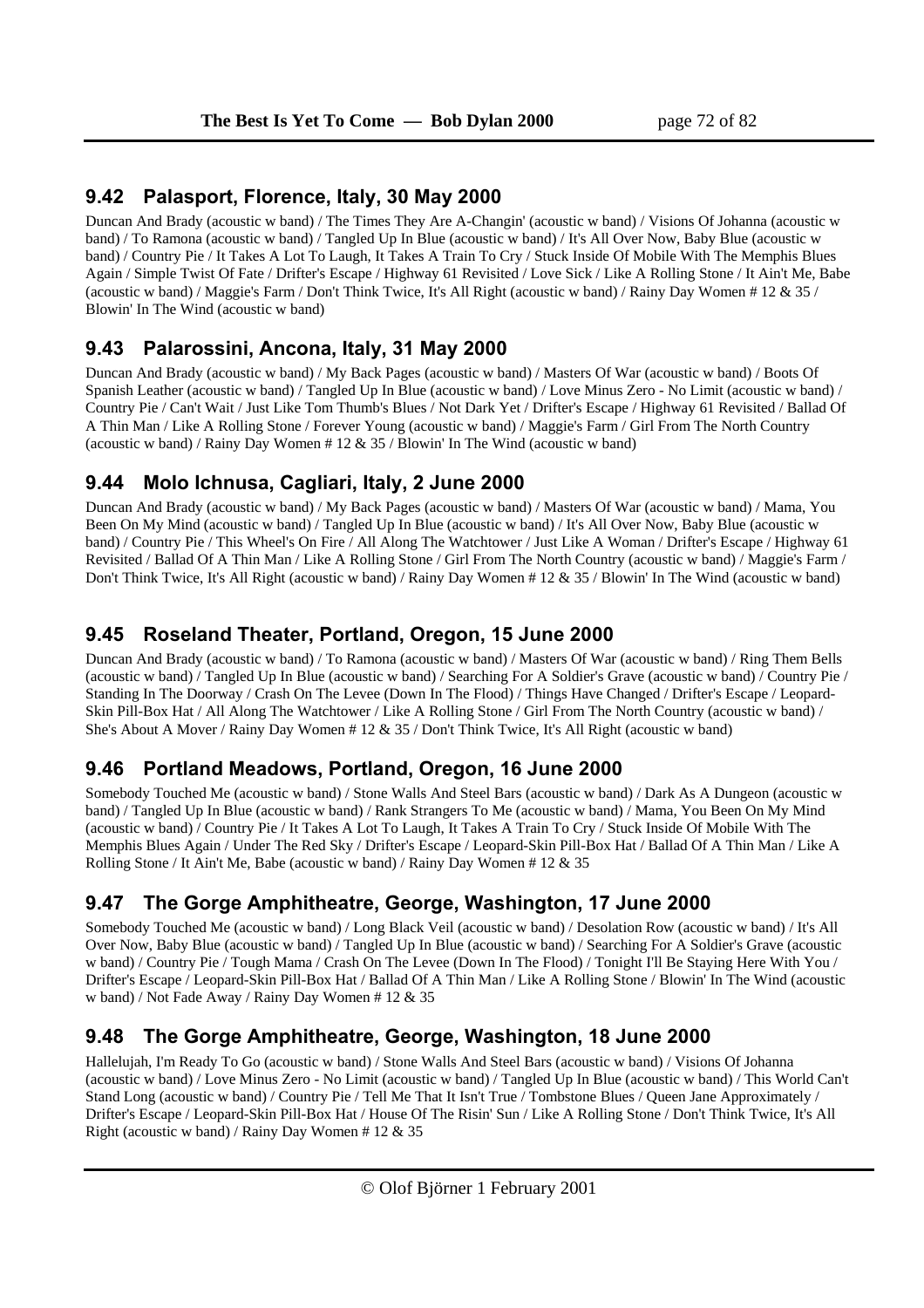### **9.49 Jackson County Expo Hall, Medford, Oregon, 20 June 2000**

Roving Gambler (acoustic w band) / To Ramona (acoustic w band) / It's Alright, Ma (I'm Only Bleeding) (acoustic w band) / Rank Strangers To Me (acoustic w band) / Tangled Up In Blue (acoustic w band) / The Ballad Of Frankie Lee And Judas Priest (acoustic w band) / Country Pie / Positively 4th Street / Crash On The Levee (Down In The Flood) / Señor (Tales Of Yankee Power) / Drifter's Escape / Highway 61 Revisited / Most Likely You Go Your Way (And I'll Go Mine) / Like A Rolling Stone / Forever Young (acoustic w band) / Rainy Day Women # 12 & 35

# **9.50 Sacramento Valley Amphitheater, Marysville, California, 21 June 2000**

Hallelujah, I'm Ready To Go (acoustic w band) / Stone Walls And Steel Bars (acoustic w band) / Dark As A Dungeon (acoustic w band) / Mama, You Been On My Mind (acoustic w band) / Tangled Up In Blue (acoustic w band) / The Ballad Of Frankie Lee And Judas Priest (acoustic w band) / Country Pie / I Shall Be Released / Stuck Inside Of Mobile With The Memphis Blues Again / Simple Twist Of Fate / Drifter's Escape / Leopard-Skin Pill-Box Hat / Just Like Tom Thumb's Blues / Like A Rolling Stone / It Ain't Me, Babe (acoustic w band) / Rainy Day Women # 12 & 35

## **9.51 Chronicle Pavilion, Concord, California, 23 June 2000**

Roving Gambler (acoustic w band) / To Ramona (acoustic w band) / Masters Of War (acoustic w band) / Boots Of Spanish Leather (acoustic w band) / Tangled Up In Blue (acoustic w band) / Searching For A Soldier's Grave (acoustic w band) / Country Pie / Tell Me That It Isn't True / Maggie's Farm / I Don't Believe You / The Wicked Messenger / Leopard-Skin Pill-Box Hat / Most Likely You Go Your Way (And I'll Go Mine) / Like A Rolling Stone / Tomorrow Is A Long Time (acoustic w band) / Rainy Day Women # 12 & 35

# **9.52 Shoreline Amphitheater, Mountain View, California, 24 June 2000**

Duncan And Brady (acoustic w band) / To Ramona (acoustic w band) / It's Alright, Ma (I'm Only Bleeding) (acoustic w band) / Rank Strangers To Me (acoustic w band) / Tangled Up In Blue (acoustic w band) / Love Minus Zero - No Limit (acoustic w band) / Country Pie / Positively 4th Street / Crash On The Levee (Down In The Flood) / Tonight I'll Be Staying Here With You / Drifter's Escape / Leopard-Skin Pill-Box Hat / Things Have Changed / Like A Rolling Stone / Forever Young (acoustic w band) / Rainy Day Women # 12 & 35

# **9.53 Reno Hilton Theater, Reno, Nevada, 25 June 2000**

Somebody Touched Me (acoustic w band) / Long Black Veil (acoustic w band) / Masters Of War (acoustic w band) / Girl From The North Country (acoustic w band) / Tangled Up In Blue (acoustic w band) / Don't Think Twice, It's All Right (acoustic w band) / Country Pie / Gotta Serve Somebody / I'll Be Your Baby Tonight / I Don't Believe You / Drifter's Escape / Leopard-Skin Pill-Box Hat / Things Have Changed / Like A Rolling Stone / The Times They Are A-Changin' (acoustic w band) / Rainy Day Women # 12 & 35

### **9.54 House Of Blues, Mandalay Bay Resort & Casino, Las Vegas, Nevada, 27 June 2000**

Duncan And Brady (acoustic w band) / To Ramona (acoustic w band) / Masters Of War (acoustic w band) / It's All Over Now, Baby Blue (acoustic w band) / Tangled Up In Blue (acoustic w band) / Don't Think Twice, It's All Right (acoustic w band) / Country Pie / Standing In The Doorway / Crash On The Levee (Down In The Flood) / Shooting Star / The Wicked Messenger / Leopard-Skin Pill-Box Hat / Things Have Changed / Like A Rolling Stone / Mr. Tambourine Man (acoustic w band) / Rainy Day Women # 12 & 35 / Blowin' In The Wind (acoustic w band)

# **9.55 Verizon Wireless Amphitheater, Irvine, California, 29 June 2000**

Duncan And Brady (acoustic w band) / That Lucky Old Sun (acoustic w band) / Masters Of War (acoustic w band) / Don't Think Twice, It's All Right (acoustic w band) / Tangled Up In Blue (acoustic w band) / Searching For A Soldier's Grave (acoustic w band) / Country Pie / Tell Me That It Isn't True / Crash On The Levee (Down In The Flood) / I Don't Believe You / Drifter's Escape / Leopard-Skin Pill-Box Hat / Things Have Changed / Like A Rolling Stone / Forever Young (acoustic w band) / Highway 61 Revisited / Blowin' In The Wind (acoustic w band)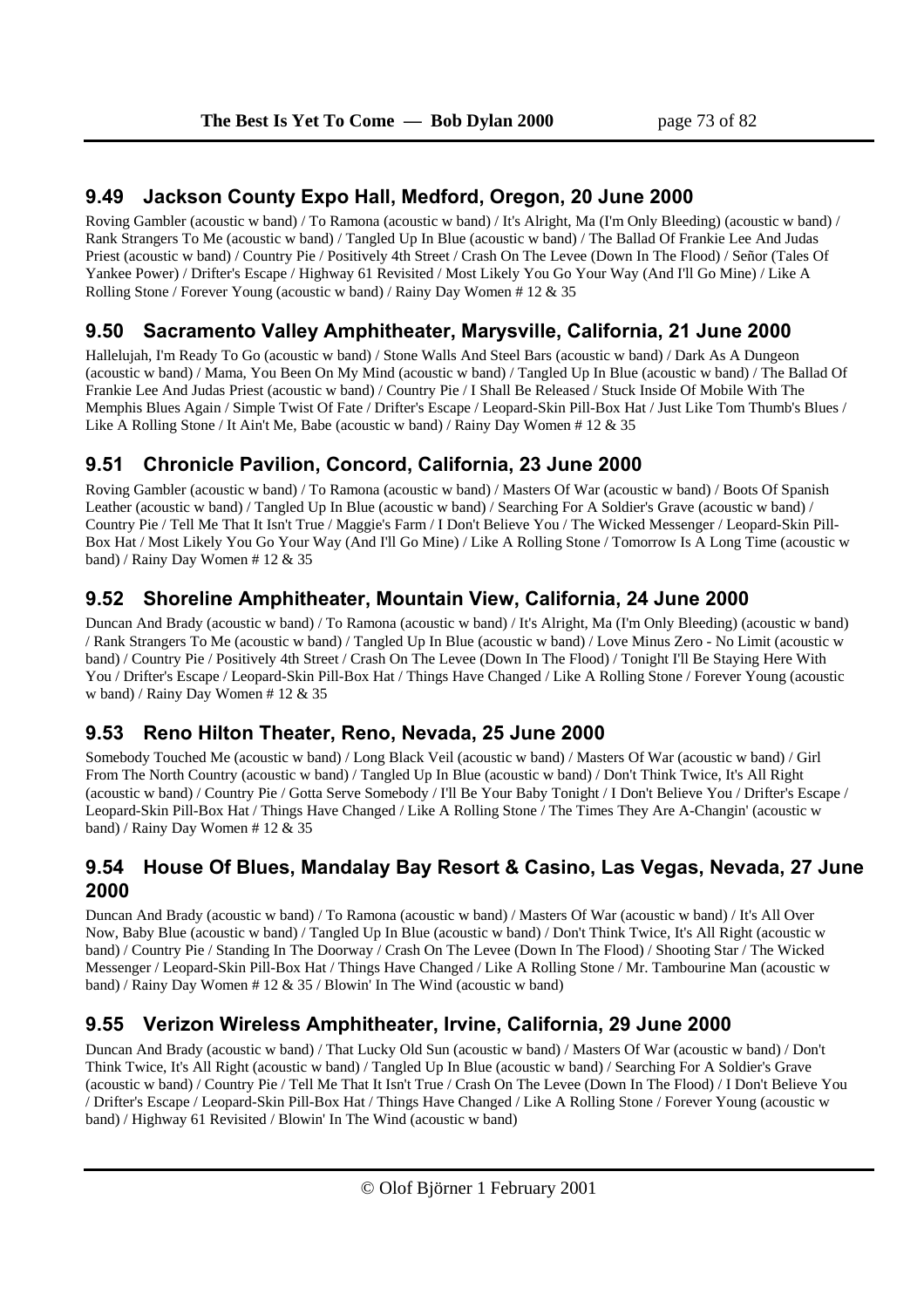### **9.56 Arena, Ventura County Fairgrounds, Ventura, California, 30 June 2000**

Roving Gambler (acoustic w band) / To Ramona (acoustic w band) / Desolation Row (acoustic w band) / This World Can't Stand Long (acoustic w band) / Tangled Up In Blue (acoustic w band) / The Ballad Of Frankie Lee And Judas Priest (acoustic w band) / Country Pie / Just Like Tom Thumb's Blues / Maggie's Farm / Tonight I'll Be Staying Here With You / Cold Irons Bound / Leopard-Skin Pill-Box Hat / Things Have Changed / Like A Rolling Stone / The Times They Are A-Changin' (acoustic w band) / Rainy Day Women # 12 & 35

# **9.57 Grandstand, Del Mar Fairgrounds, Del Mar, California, 1 July 2000**

Somebody Touched Me (acoustic w band) / Long Black Veil (acoustic w band) / Visions Of Johanna (acoustic w band) / Delia (acoustic w band) / Tangled Up In Blue (acoustic w band) / It's All Over Now, Baby Blue (acoustic w band) / Country Pie / Positively 4th Street / Crash On The Levee (Down In The Flood) / Tears Of Rage / The Wicked Messenger / Leopard-Skin Pill-Box Hat / Things Have Changed / Like A Rolling Stone / Girl From The North Country (acoustic w band) / Rainy Day Women # 12 & 35

## **9.58 Mesa Del Sol Amphitheater, Albuquerque, New Mexico, 3 July 2000**

Oh Baby It Ain't No Lie (acoustic w band) / Stone Walls And Steel Bars (acoustic w band) / Masters Of War (acoustic w band) / Love Minus Zero - No Limit (acoustic w band) / Tangled Up In Blue (acoustic w band) / Don't Think Twice, It's All Right (acoustic w band) / Country Pie / If Not For You / Crash On The Levee (Down In The Flood) / She Belongs To Me / Drifter's Escape / Leopard-Skin Pill-Box Hat / Most Likely You Go Your Way (And I'll Go Mine) / Like A Rolling Stone / Mr. Tambourine Man (acoustic w band) / Highway 61 Revisited / Blowin' In The Wind (acoustic w band)

# **9.59 The Zoo Amphitheatre, Oklahoma City, Oklahoma, 6 July 2000**

Oh Baby It Ain't No Lie (acoustic w band) / Song To Woody (acoustic w band) / Desolation Row (acoustic w band) / Tangled Up In Blue (acoustic w band) / Searching For A Soldier's Grave (acoustic w band) / Country Pie / If Not For You / Crash On The Levee (Down In The Flood) / I Don't Believe You / Drifter's Escape / Leopard-Skin Pill-Box Hat / Things Have Changed / Like A Rolling Stone / Girl From The North Country (acoustic w band) / Rainy Day Women # 12 & 35

# **9.60 Sandstone Amphitheater, Bonner Springs, Kansas, 7 July 2000**

Oh Baby It Ain't No Lie (acoustic w band) / To Ramona (acoustic w band) / Desolation Row (acoustic w band) / Mama, You Been On My Mind (acoustic w band) / Tangled Up In Blue (acoustic w band) / Searching For A Soldier's Grave (acoustic w band) / Country Pie / If Not For You / Seeing The Real You At Last / Born In Time / Drifter's Escape / Leopard-Skin Pill-Box Hat / Things Have Changed / Like A Rolling Stone / My Back Pages (acoustic w band) / Highway 61 Revisited / Blowin' In The Wind (acoustic w band)

# **9.61 Riverport Amphitheatre, Maryland Heights, Missouri, 8 July 2000**

Oh Baby It Ain't No Lie (acoustic w band) / To Ramona (acoustic w band) / Desolation Row (acoustic w band) / Don't Think Twice, It's All Right (acoustic w band) / Tangled Up In Blue (acoustic w band) / Searching For A Soldier's Grave (acoustic w band) / Country Pie / If Not For You / Stuck Inside Of Mobile With The Memphis Blues Again / Simple Twist Of Fate / Drifter's Escape / Leopard-Skin Pill-Box Hat / Things Have Changed / Like A Rolling Stone / Forever Young (acoustic w band) / Highway 61 Revisited

# **9.62 Deer Creek Music Center, Noblesville, Indiana, 9 July 2000**

Duncan And Brady (acoustic w band) / Song To Woody (acoustic w band) / Desolation Row (acoustic w band) / It's All Over Now, Baby Blue (acoustic w band) / Tangled Up In Blue (acoustic w band) / Searching For A Soldier's Grave (acoustic w band) / Country Pie / Positively 4th Street / Maggie's Farm / I Don't Believe You / Drifter's Escape / Leopard-Skin Pill-Box Hat / Things Have Changed / Like A Rolling Stone / Girl From The North Country (acoustic w band) / Highway 61 Revisited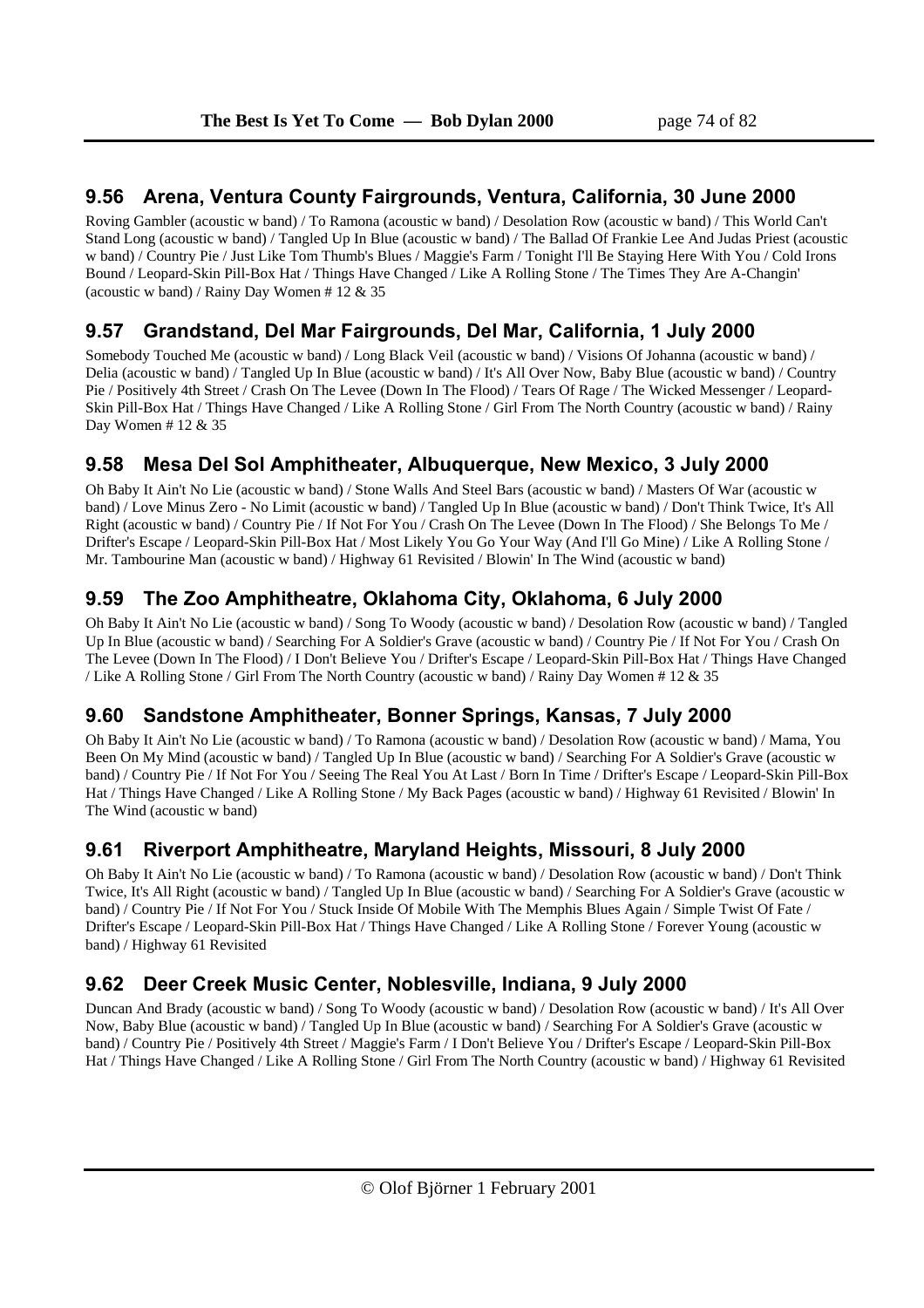## **9.63 Riverbend Music Center, Cincinnati, Ohio, 11 July 2000**

Duncan And Brady (acoustic w band) / Song To Woody (acoustic w band) / Desolation Row (acoustic w band) / Love Minus Zero - No Limit (acoustic w band) / Tangled Up In Blue (acoustic w band) / Searching For A Soldier's Grave (acoustic w band) / Country Pie / Tell Me That It Isn't True / Just Like Tom Thumb's Blues / Positively 4th Street / The Wicked Messenger / Leopard-Skin Pill-Box Hat / Things Have Changed / Like A Rolling Stone / A Hard Rain's A-Gonna Fall (acoustic w band) / Highway 61 Revisited

# **9.64 The Mark of the Quad Cities, Moline, Illinois, 12 July 2000**

Duncan And Brady (acoustic w band) / It Ain't Me, Babe (acoustic w band) / Masters Of War (acoustic w band) / It's All Over Now, Baby Blue (acoustic w band) / Tangled Up In Blue (acoustic w band) / Don't Think Twice, It's All Right (acoustic w band) / Country Pie / Shooting Star / All Along The Watchtower / Joey / Drifter's Escape / Leopard-Skin Pill-Box Hat / Things Have Changed / Like A Rolling Stone / Girl From The North Country (acoustic w band) / Highway 61 Revisited

## **9.65 Target Center, Minneapolis, Minnesota, 14 July 2000**

Duncan And Brady (acoustic w band) / The Times They Are A-Changin' (acoustic w band) / Desolation Row (acoustic w band) / It's All Over Now, Baby Blue (acoustic w band) / Tangled Up In Blue (acoustic w band) / The Ballad Of Frankie Lee And Judas Priest (acoustic w band) / Country Pie / If Not For You / All Along The Watchtower / I Don't Believe You / Cold Irons Bound / Leopard-Skin Pill-Box Hat / Things Have Changed / Like A Rolling Stone / Girl From The North Country (acoustic w band) / Highway 61 Revisited / Blowin' In The Wind (acoustic w band)

## **9.66 Alpine Valley Music Theatre, East Troy, Wisconsin, 15 July 2000**

Duncan And Brady (acoustic w band) / Mr. Tambourine Man (acoustic w band) / Desolation Row (acoustic w band) / Boots Of Spanish Leather (acoustic w band) / Tangled Up In Blue (acoustic w band) / Searching For A Soldier's Grave (acoustic w band) / Country Pie / Just Like Tom Thumb's Blues / It Takes A Lot To Laugh, It Takes A Train To Cry / Stuck Inside Of Mobile With The Memphis Blues Again / The Wicked Messenger / Leopard-Skin Pill-Box Hat / Things Have Changed / Like A Rolling Stone / Don't Think Twice, It's All Right (acoustic w band) / Highway 61 Revisited / Blowin' In The Wind (acoustic w band)

# **9.67 Pine Knob Music Theatre, Clarkston, Michigan, 16 July 2000**

Duncan And Brady (acoustic w band) / Song To Woody (acoustic w band) / Desolation Row (acoustic w band) / Girl From The North Country (acoustic w band) / Tangled Up In Blue (acoustic w band) / Searching For A Soldier's Grave (acoustic w band) / Country Pie / Positively 4th Street / I'll Be Your Baby Tonight / Tonight I'll Be Staying Here With You / Drifter's Escape / Leopard-Skin Pill-Box Hat / Things Have Changed / Like A Rolling Stone / One Too Many Mornings (acoustic w band) / Highway 61 Revisited / Blowin' In The Wind (acoustic w band)

# **9.68 Molson Amphitheatre, Toronto, Ontario, Canada, 18 July 2000**

Duncan And Brady (acoustic w band) / Song To Woody (acoustic w band) / Desolation Row (acoustic w band) / Love Minus Zero - No Limit (acoustic w band) / Tangled Up In Blue (acoustic w band) / This World Can't Stand Long (acoustic w band) / Country Pie / Lay Lady Lay / Gotta Serve Somebody / She Belongs To Me / Drifter's Escape / Leopard-Skin Pill-Box Hat / Things Have Changed / Like A Rolling Stone / Don't Think Twice, It's All Right (acoustic w band) / Highway 61 Revisited / Blowin' In The Wind (acoustic w band)

# **9.69 Finger Lakes Performing Arts Center, Canandaigua, New York, 19 July 2000**

Oh Baby It Ain't No Lie (acoustic w band) / To Ramona (acoustic w band) / Desolation Row (acoustic w band) / The Ballad Of Frankie Lee And Judas Priest (acoustic w band) / Tangled Up In Blue (acoustic w band) / Searching For A Soldier's Grave (acoustic w band) / Country Pie / Queen Jane Approximately / Tombstone Blues / I Don't Believe You / The Wicked Messenger / Leopard-Skin Pill-Box Hat / Things Have Changed / Like A Rolling Stone / It Ain't Me, Babe (acoustic w band) / Highway 61 Revisited / Blowin' In The Wind (acoustic w band)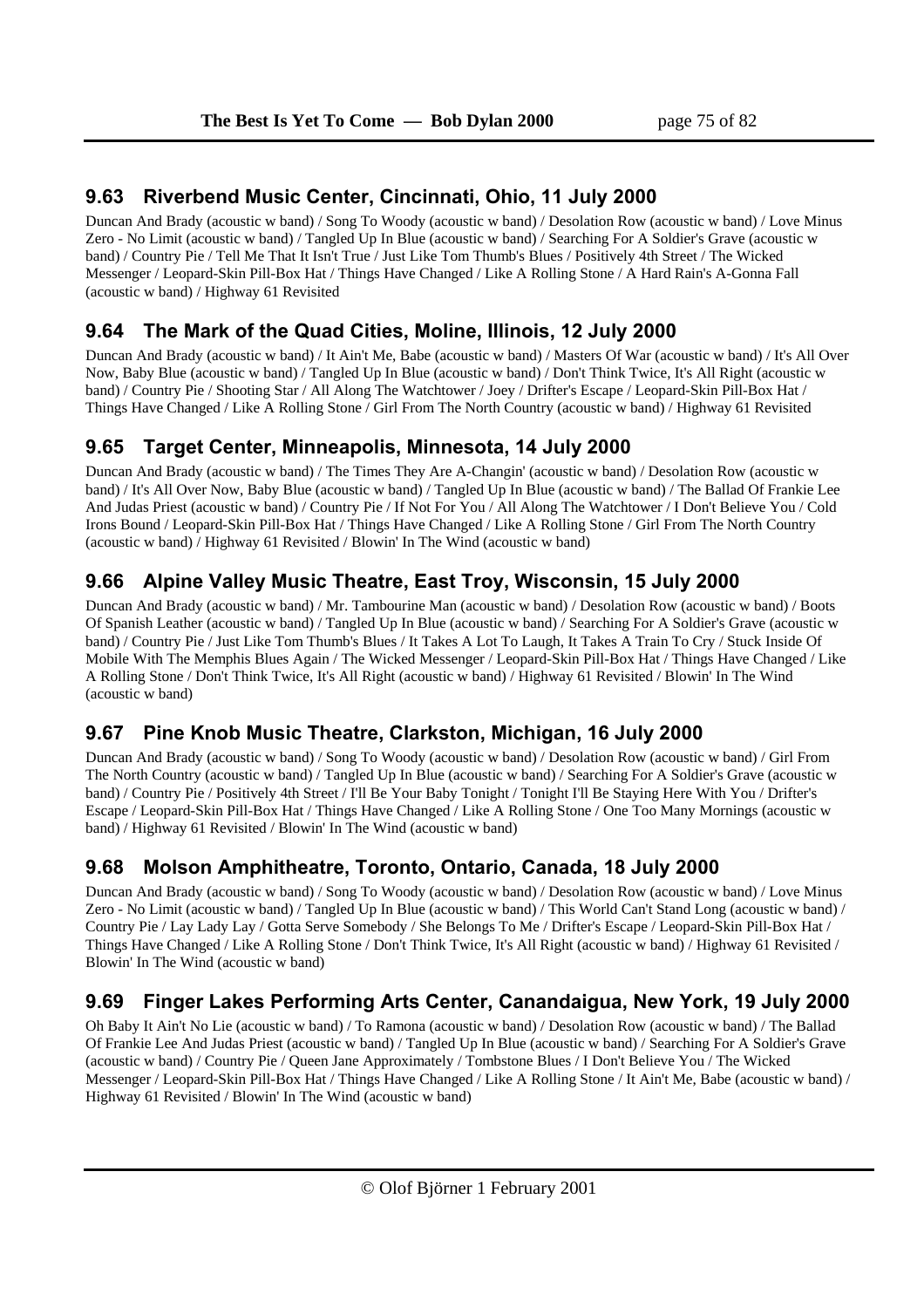## **9.70 Meadows Music Theater, Hartford, Connecticut, 21 July 2000**

Duncan And Brady (acoustic w band) / To Ramona (acoustic w band) / Desolation Row (acoustic w band) / Tomorrow Is A Long Time (acoustic w band) / Tangled Up In Blue (acoustic w band) / Searching For A Soldier's Grave (acoustic w band) / Country Pie / If Not For You / Tombstone Blues / Tears Of Rage / Cold Irons Bound / Leopard-Skin Pill-Box Hat / Things Have Changed / Like A Rolling Stone / Mr. Tambourine Man (acoustic w band) / Highway 61 Revisited / Blowin' In The Wind (acoustic w band)

# **9.71 Tweeter Center For The Performing Arts, Mansfield, Massachusetts, 22 July 2000**

Duncan And Brady (acoustic w band) / Song To Woody (acoustic w band) / Desolation Row (acoustic w band) / The Ballad Of Frankie Lee And Judas Priest (acoustic w band) / Tangled Up In Blue (acoustic w band) / Searching For A Soldier's Grave (acoustic w band) / Country Pie / Ballad Of A Thin Man / Crash On The Levee (Down In The Flood) / Tears Of Rage / Cold Irons Bound / Leopard-Skin Pill-Box Hat / Things Have Changed / Like A Rolling Stone / Don't Think Twice, It's All Right (acoustic w band) / Highway 61 Revisited / Blowin' In The Wind (acoustic w band)

# **9.72 Saratoga Performing Arts Center, Saratoga Springs, New York, 23 July 2000**

Duncan And Brady (acoustic w band) / To Ramona (acoustic w band) / Desolation Row (acoustic w band) / The Ballad Of Frankie Lee And Judas Priest (acoustic w band) / Tangled Up In Blue (acoustic w band) / Searching For A Soldier's Grave (acoustic w band) / Country Pie / Positively 4th Street / Tombstone Blues / She Belongs To Me / The Wicked Messenger / Leopard-Skin Pill-Box Hat / Things Have Changed / Like A Rolling Stone / It Ain't Me, Babe (acoustic w band) / Highway 61 Revisited / Blowin' In The Wind (acoustic w band)

# **9.73 Coors Light Amphitheatre, Scranton, Pennsylvania, 25 July 2000**

Duncan And Brady (acoustic w band) / Song To Woody (acoustic w band) / Desolation Row (acoustic w band) / Love Minus Zero - No Limit (acoustic w band) / Tangled Up In Blue (acoustic w band) / Searching For A Soldier's Grave (acoustic w band) / Country Pie / Positively 4th Street / Maggie's Farm / Tell Me That It Isn't True / Drifter's Escape / Leopard-Skin Pill-Box Hat / Things Have Changed / Like A Rolling Stone / My Back Pages (acoustic w band) / Highway 61 Revisited / Blowin' In The Wind (acoustic w band)

### **9.74 Jones Beach Theater, Jones Beach State Park, Wantagh, New York, 26 July 2000**

Duncan And Brady (acoustic w band) / Long Black Veil (acoustic w band) / Desolation Row (acoustic w band) / Song To Woody (acoustic w band) / Tangled Up In Blue (acoustic w band) / The Ballad Of Frankie Lee And Judas Priest (acoustic w band) / Country Pie / If Not For You / Tombstone Blues / She Belongs To Me / The Wicked Messenger / Leopard-Skin Pill-Box Hat / Things Have Changed / Like A Rolling Stone / Girl From The North Country (acoustic w band) / Highway 61 Revisited / Blowin' In The Wind (acoustic w band)

## **9.75 E-Centre, Blockbuster-Sony Music Entertainment Centre, Camden, New Jersey, 28 July 2000**

Duncan And Brady (acoustic w band) / Song To Woody (acoustic w band) / Desolation Row (acoustic w band) / Ring Them Bells (acoustic w band) / Tangled Up In Blue (acoustic w band) / Searching For A Soldier's Grave (acoustic w band) / Country Pie / Señor (Tales Of Yankee Power) / Stuck Inside Of Mobile With The Memphis Blues Again / Dignity / Cold Irons Bound / Leopard-Skin Pill-Box Hat / Things Have Changed / Like A Rolling Stone / Mr. Tambourine Man (acoustic w band) / Highway 61 Revisited / Blowin' In The Wind (acoustic w band)

# **9.76 Marjorie Merriweather Post Pavilion, Columbia, Maryland, 29 July 2000**

Duncan And Brady (acoustic w band) / To Ramona (acoustic w band) / Desolation Row (acoustic w band) / It's All Over Now, Baby Blue (acoustic w band) / Tangled Up In Blue (acoustic w band) / Searching For A Soldier's Grave (acoustic w band) / Watching The River Flow / Every Grain Of Sand / Maggie's Farm / Dignity / Cold Irons Bound / Leopard-Skin Pill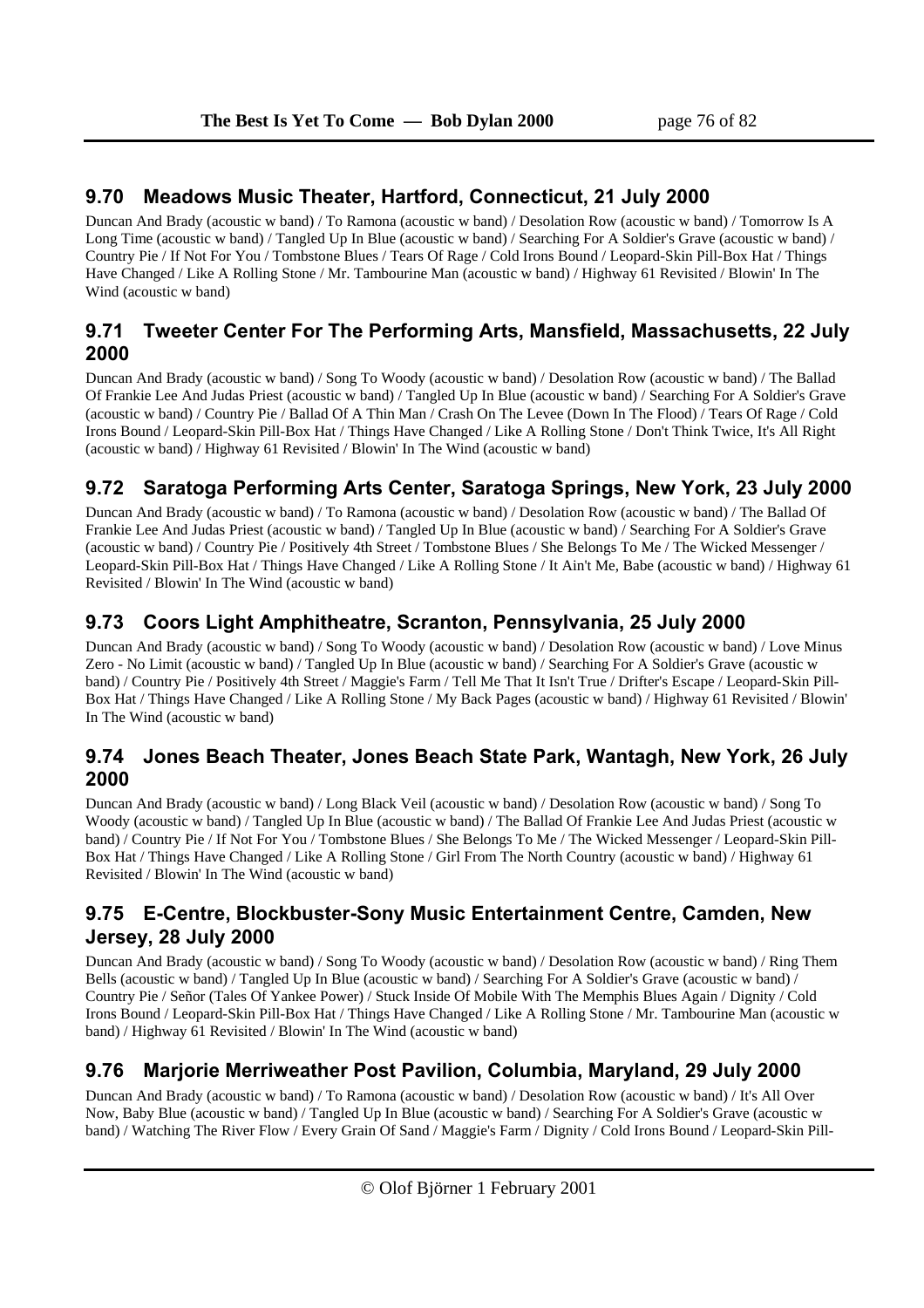Box Hat / Things Have Changed / Like A Rolling Stone / It Ain't Me, Babe (acoustic w band) / Highway 61 Revisited / Blowin' In The Wind (acoustic w band)

### **9.77 Waterloo Village, Stanhope, New Jersey, 30 July 2000**

Duncan And Brady (acoustic w band) / Song To Woody (acoustic w band) / Desolation Row (acoustic w band) / My Back Pages (acoustic w band) / Tangled Up In Blue (acoustic w band) / Searching For A Soldier's Grave (acoustic w band) / Country Pie / Blind Willie McTell / Tombstone Blues / I Don't Believe You / Cold Irons Bound / Leopard-Skin Pill-Box Hat / Things Have Changed / Like A Rolling Stone / One Too Many Mornings (acoustic w band) / Highway 61 Revisited / Blowin' In The Wind (acoustic w band)

## **9.78 Vicar Street, Dublin, Ireland, 13 September 2000**

Duncan And Brady (acoustic w band) / To Ramona (acoustic w band) / Desolation Row (acoustic w band) / Tomorrow Is A Long Time (acoustic w band) / Tangled Up In Blue (acoustic w band) / Ring Them Bells (acoustic w band) / Country Pie / Can't Wait / Maggie's Farm / Just Like A Woman / Drifter's Escape / Leopard-Skin Pill-Box Hat / Things Have Changed / Like A Rolling Stone / Girl From The North Country (acoustic w band) / Highway 61 Revisited / Blowin' In The Wind (acoustic w band) / 'Til I Fell In Love With You / Rainy Day Women # 12 & 35

## **9.79 The Point Depot, Dublin, Ireland, 14 September 2000**

I Am The Man, Thomas (acoustic w band) / Song To Woody (acoustic w band) / It's Alright, Ma (I'm Only Bleeding) (acoustic w band) / My Back Pages (acoustic w band) / Tangled Up In Blue (acoustic w band) / Searching For A Soldier's Grave (acoustic w band) / Country Pie / Tryin' To Get To Heaven / Tombstone Blues / Simple Twist Of Fate / The Wicked Messenger / Leopard-Skin Pill-Box Hat / Love Sick / Like A Rolling Stone / Don't Think Twice, It's All Right (acoustic w band) / Highway 61 Revisited / Blowin' In The Wind (acoustic w band) / Rainy Day Women # 12 & 35 / Forever Young (acoustic w band)

### **9.80 Aberdeen Exhibition & Conference Centre, Aberdeen, Scotland, 16 September 2000**

Hallelujah, I'm Ready To Go (acoustic w band) / The Times They Are A-Changin' (acoustic w band) / Desolation Row (acoustic w band) / Boots Of Spanish Leather (acoustic w band) / Tangled Up In Blue (acoustic w band) / Searching For A Soldier's Grave (acoustic w band) / Country Pie / Under The Red Sky / All Along The Watchtower / Not Dark Yet / Cold Irons Bound / Leopard-Skin Pill-Box Hat / Things Have Changed / Like A Rolling Stone / Don't Think Twice, It's All Right (acoustic w band) / Highway 61 Revisited / Blowin' In The Wind (acoustic w band) / Cat's In The Well / Forever Young (acoustic w band)

## **9.81 Scottish Exhibition & Conference Centre, Glasgow, Scotland, 17 September 2000**

Somebody Touched Me (acoustic w band) / The Times They Are A-Changin' (acoustic w band) / It's Alright, Ma (I'm Only Bleeding) (acoustic w band) / It's All Over Now, Baby Blue (acoustic w band) / Tangled Up In Blue (acoustic w band) / This World Can't Stand Long (acoustic w band) / Country Pie / Just Like A Woman / Most Likely You Go Your Way (And I'll Go Mine) / Highlands / Drifter's Escape / Rainy Day Women # 12 & 35 / Things Have Changed / Like A Rolling Stone / It Ain't Me, Babe (acoustic w band) / Highway 61 Revisited / Blowin' In The Wind (acoustic w band) / To Be Alone With You / Forever Young (acoustic w band)

### **9.82 Newcastle Arena, Newcastle, England, 19 September 2000**

Duncan And Brady (acoustic w band) / The Times They Are A-Changin' (acoustic w band) / It's Alright, Ma (I'm Only Bleeding) (acoustic w band) / Delia (acoustic w band) / Tangled Up In Blue (acoustic w band) / Searching For A Soldier's Grave (acoustic w band) / Country Pie / Standing In The Doorway / Stuck Inside Of Mobile With The Memphis Blues Again / Tell Me That It Isn't True / The Wicked Messenger / Rainy Day Women # 12 & 35 / Things Have Changed / Like A Rolling Stone / Don't Think Twice, It's All Right (acoustic w band) / Man Of Peace / Forever Young (acoustic w band) / Highway 61 Revisited / Blowin' In The Wind (acoustic w band)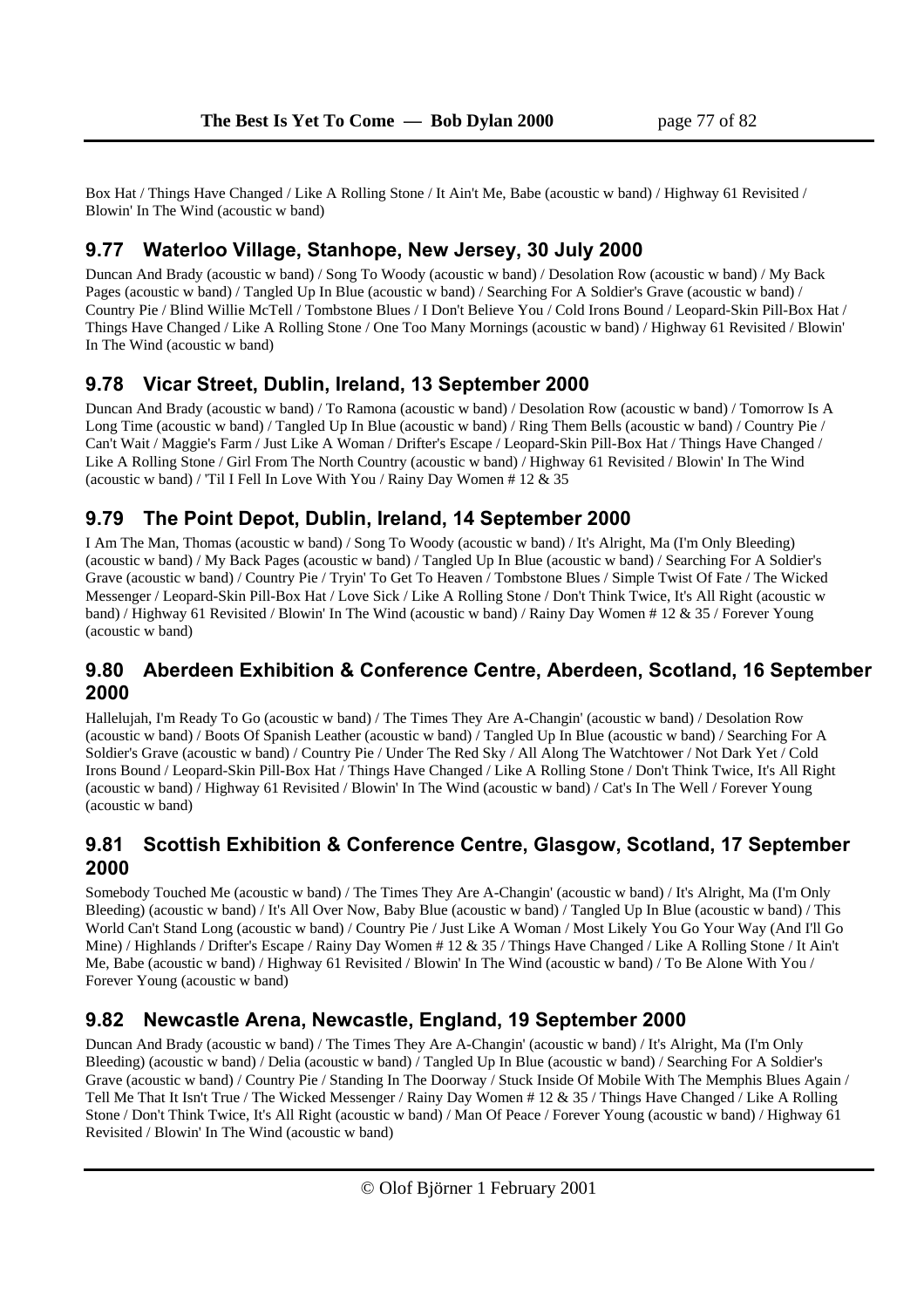## **9.83 National Exhibition Center Arean, Birmingham, England, 20 September 2000**

I Am The Man, Thomas (acoustic w band) / The Times They Are A-Changin' (acoustic w band) / It's Alright, Ma (I'm Only Bleeding) (acoustic w band) / One Too Many Mornings (acoustic w band) / Tangled Up In Blue (acoustic w band) / Searching For A Soldier's Grave (acoustic w band) / Country Pie / Ballad Of A Thin Man / Crash On The Levee (Down In The Flood) / Tryin' To Get To Heaven / Cold Irons Bound / Leopard-Skin Pill-Box Hat / Things Have Changed / Like A Rolling Stone / It Ain't Me, Babe (acoustic w band) / Highway 61 Revisited / Forever Young (acoustic w band) / Everything Is Broken / Blowin' In The Wind (acoustic w band)

# **9.84 Sheffield Arena, Sheffield, England, 22 September 2000**

I Am The Man, Thomas (acoustic w band) / The Times They Are A-Changin' (acoustic w band) / It's Alright, Ma (I'm Only Bleeding) (acoustic w band) / Love Minus Zero - No Limit (acoustic w band) / Tangled Up In Blue (acoustic w band) / Searching For A Soldier's Grave (acoustic w band) / Country Pie / Dignity / All Along The Watchtower / Not Dark Yet / Cold Irons Bound / Leopard-Skin Pill-Box Hat / Love Sick / Like A Rolling Stone / Mr. Tambourine Man (acoustic w band) / Things Have Changed / Forever Young (acoustic w band) / Highway 61 Revisited / Blowin' In The Wind (acoustic w band)

# **9.85 Cardiff International Centre Arena, Cardiff, Wales, 23 September 2000**

Hallelujah, I'm Ready To Go (acoustic w band) / My Back Pages (acoustic w band) / Desolation Row (acoustic w band) / The Ballad Of Frankie Lee And Judas Priest (acoustic w band) / Tangled Up In Blue (acoustic w band) / Searching For A Soldier's Grave (acoustic w band) / Country Pie / Blind Willie McTell / Tombstone Blues / Tryin' To Get To Heaven / Cold Irons Bound / Leopard-Skin Pill-Box Hat / Things Have Changed / Like A Rolling Stone / Don't Think Twice, It's All Right (acoustic w band) / Watching The River Flow / Forever Young (acoustic w band) / Highway 61 Revisited / Blowin' In The Wind (acoustic w band)

# **9.86 Guildhall, Portsmouth, England, 24 September 2000**

Somebody Touched Me (acoustic w band) / To Ramona (acoustic w band) / Visions Of Johanna (acoustic w band) / Mama, You Been On My Mind (acoustic w band) / Tangled Up In Blue (acoustic w band) / Searching For A Soldier's Grave (acoustic w band) / Country Pie / Can't Wait / Gotta Serve Somebody / If Not For You / The Wicked Messenger / Leopard-Skin Pill-Box Hat / Love Sick / Like A Rolling Stone / Fourth Time Around (acoustic w band) / I'll Be Your Baby Tonight / Forever Young (acoustic w band) / Highway 61 Revisited / Blowin' In The Wind (acoustic w band)

# **9.87 Guildhall, Portsmouth, England, 25 September 2000**

Hallelujah, I'm Ready To Go (acoustic w band) / Mr. Tambourine Man (acoustic w band) / A Hard Rain's A-Gonna Fall (acoustic w band) / The Ballad Of Frankie Lee And Judas Priest (acoustic w band) / Tangled Up In Blue (acoustic w band) / Searching For A Soldier's Grave (acoustic w band) / Country Pie / She Belongs To Me / Tombstone Blues / Tryin' To Get To Heaven / Drifter's Escape / Everything Is Broken / Things Have Changed / Like A Rolling Stone / It Ain't Me, Babe (acoustic w band) / Watching The River Flow / Forever Young (acoustic w band) / Highway 61 Revisited / Blowin' In The Wind (acoustic w band)

# **9.88 Sportpaleis Ahoy, Rotterdam, The Netherlands, 27 September 2000**

I Am The Man, Thomas (acoustic w band) / To Ramona (acoustic w band) / It's Alright, Ma (I'm Only Bleeding) (acoustic w band) / Tomorrow Is A Long Time (acoustic w band) / Tangled Up In Blue (acoustic w band) / Searching For A Soldier's Grave (acoustic w band) / Country Pie / Tryin' To Get To Heaven / Maggie's Farm / Not Dark Yet / Drifter's Escape / Leopard-Skin Pill-Box Hat / Things Have Changed / Like A Rolling Stone / Fourth Time Around (acoustic w band) / All Along The Watchtower / I Shall Be Released (acoustic w band) / Highway 61 Revisited / Blowin' In The Wind (acoustic w band)

# **9.89 Alsterdorfer Sporthalle, Hamburg, Germany, 28 September 2000**

I Am The Man, Thomas (acoustic w band) / My Back Pages (acoustic w band) / It's Alright, Ma (I'm Only Bleeding) (acoustic (acoustic w band) / Love Minus Zero - No Limit (acoustic w band) / Tangled Up In Blue (acoustic w band) / Searching For A Soldier's Grave (acoustic w band) / Country Pie / Standing In The Doorway / Tombstone Blues / Dignity / Cold Irons Bound /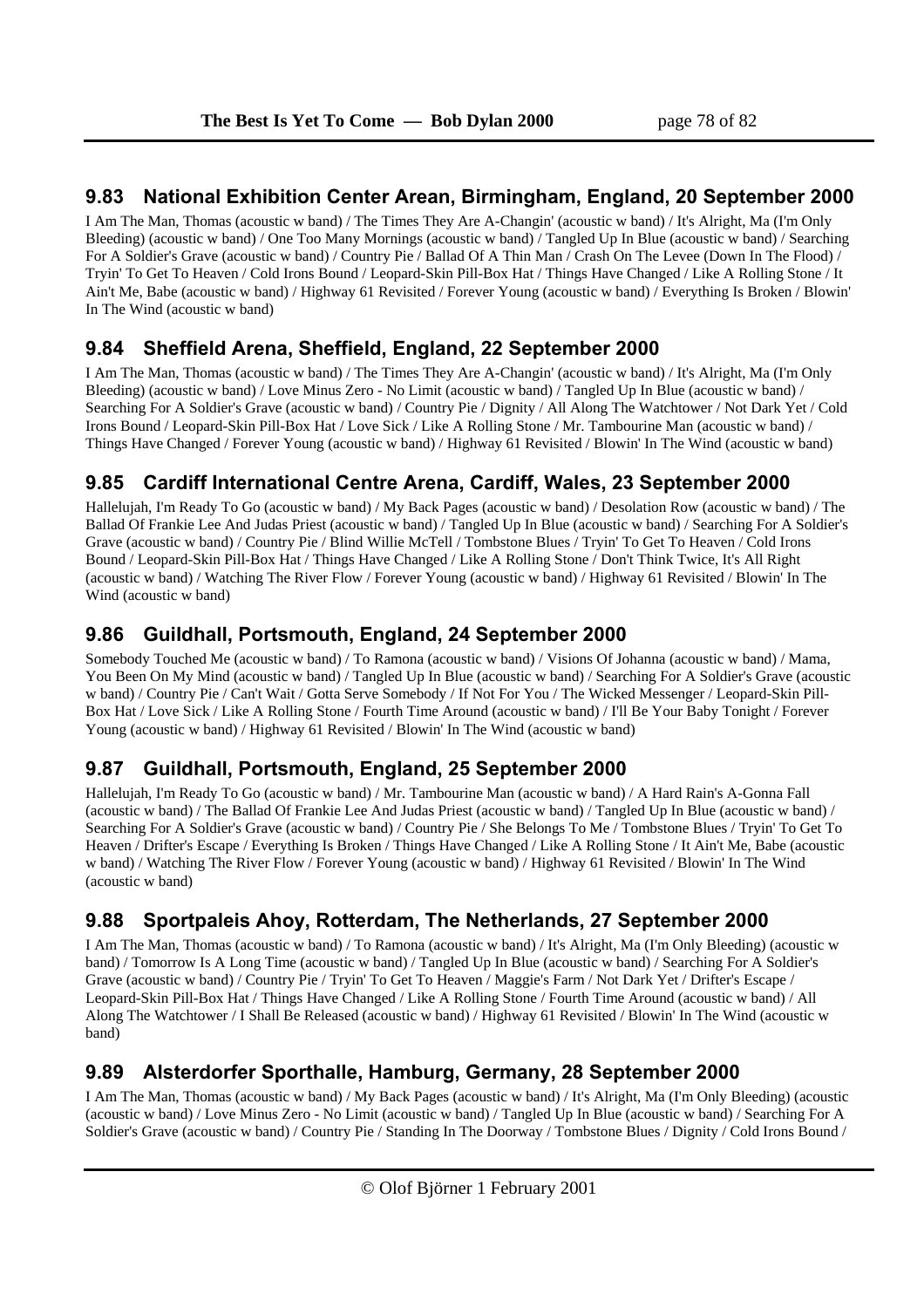Leopard-Skin Pill-Box Hat / Things Have Changed / Like A Rolling Stone / Fourth Time Around (acoustic w band) / Watching The River Flow / I Shall Be Released (acoustic w band) / Highway 61 Revisited / Blowin' In The Wind (acoustic w band)

#### **9.90 Menuhin Saal, Jahrhunderthalle, Frankfurt, Germany, 29 September 2000**

Duncan And Brady (acoustic w band) / Song To Woody (acoustic w band) / Desolation Row (acoustic w band) / To Ramona (acoustic w band) / Tangled Up In Blue (acoustic w band) / Searching For A Soldier's Grave (acoustic w band) / Country Pie / Dignity / Stuck Inside Of Mobile With The Memphis Blues Again / Not Dark Yet / The Wicked Messenger / Leopard-Skin Pill-Box Hat / Things Have Changed / Like A Rolling Stone / Fourth Time Around (acoustic w band) / Seeing The Real You At Last / I Shall Be Released (acoustic w band) / Highway 61 Revisited / Blowin' In The Wind (acoustic w band)

### **9.91 Halle Münsterland, Münster, Germany, 1 October 2000**

Duncan And Brady (acoustic w band) / John Brown (acoustic w band) / Visions Of Johanna (acoustic w band) / One Too Many Mornings (acoustic w band) / Tangled Up In Blue (acoustic w band) / Searching For A Soldier's Grave (acoustic w band) / Country Pie / Standing In The Doorway / All Along The Watchtower / Dignity / Just Like A Woman / Drifter's Escape / Leopard-Skin Pill-Box Hat / Love Sick / Like A Rolling Stone / If Dogs Run Free (acoustic w band) / Things Have Changed / I Shall Be Released (acoustic w band) / Highway 61 Revisited / Blowin' In The Wind (acoustic w band)

## **9.92 Forest National, Brussels, Belgium, 2 October 2000**

Duncan And Brady (acoustic w band) / To Ramona (acoustic w band) / It's Alright, Ma (I'm Only Bleeding) (acoustic w band) / Don't Think Twice, It's All Right (acoustic w band) / Tangled Up In Blue (acoustic w band) / Searching For A Soldier's Grave (acoustic w band) / Country Pie / Standing In The Doorway / Tombstone Blues / Tell Me That It Isn't True / Cold Irons Bound / Leopard-Skin Pill-Box Hat / Things Have Changed / Like A Rolling Stone / If Dogs Run Free (acoustic w band) / Seeing The Real You At Last / I Shall Be Released (acoustic w band) / Highway 61 Revisited / Blowin' In The Wind (acoustic w band)

### **9.93 The Zenith, Paris, France, 3 October 2000**

Duncan And Brady (acoustic w band) / To Ramona (acoustic w band) / It's Alright, Ma (I'm Only Bleeding) (acoustic w band) / Love Minus Zero - No Limit (acoustic w band) / Tangled Up In Blue (acoustic w band) / Searching For A Soldier's Grave (acoustic w band) / Country Pie / Standing In The Doorway / Maggie's Farm / Tryin' To Get To Heaven / The Wicked Messenger / Make You Feel My Love / Leopard-Skin Pill-Box Hat / Things Have Changed / Like A Rolling Stone / If Dogs Run Free (acoustic w band) / All Along The Watchtower / I Shall Be Released (acoustic w band) / Highway 61 Revisited / Blowin' In The Wind (acoustic w band)

### **9.94 Wembley Arena, London, England, 5 October 2000**

Duncan And Brady (acoustic w band) / To Ramona (acoustic w band) / It's Alright, Ma (I'm Only Bleeding) (acoustic w band) / Fourth Time Around (acoustic w band) / Tangled Up In Blue (acoustic w band) / Searching For A Soldier's Grave (acoustic w band) / Country Pie / Standing In The Doorway / Tombstone Blues / Tryin' To Get To Heaven / The Wicked Messenger / Leopard-Skin Pill-Box Hat / Things Have Changed / Like A Rolling Stone / If Dogs Run Free (acoustic w band) / All Along The Watchtower / I Shall Be Released (acoustic w band) / Highway 61 Revisited / Blowin' In The Wind (acoustic w band)

# **9.95 Wembley Arena, London, England, 6 October 2000**

Duncan And Brady (acoustic w band) / Song To Woody (acoustic w band) / Desolation Row (acoustic w band) / Girl From The North Country (acoustic w band) / Tangled Up In Blue (acoustic w band) / Searching For A Soldier's Grave (acoustic w band) / Country Pie / Blind Willie McTell / Stuck Inside Of Mobile With The Memphis Blues Again / Standing In The Doorway / Cold Irons Bound / Leopard-Skin Pill-Box Hat / Things Have Changed / Like A Rolling Stone / If Dogs Run Free (acoustic w band) / All Along The Watchtower / I Shall Be Released (acoustic w band) / Highway 61 Revisited / Blowin' In The Wind (acoustic w band)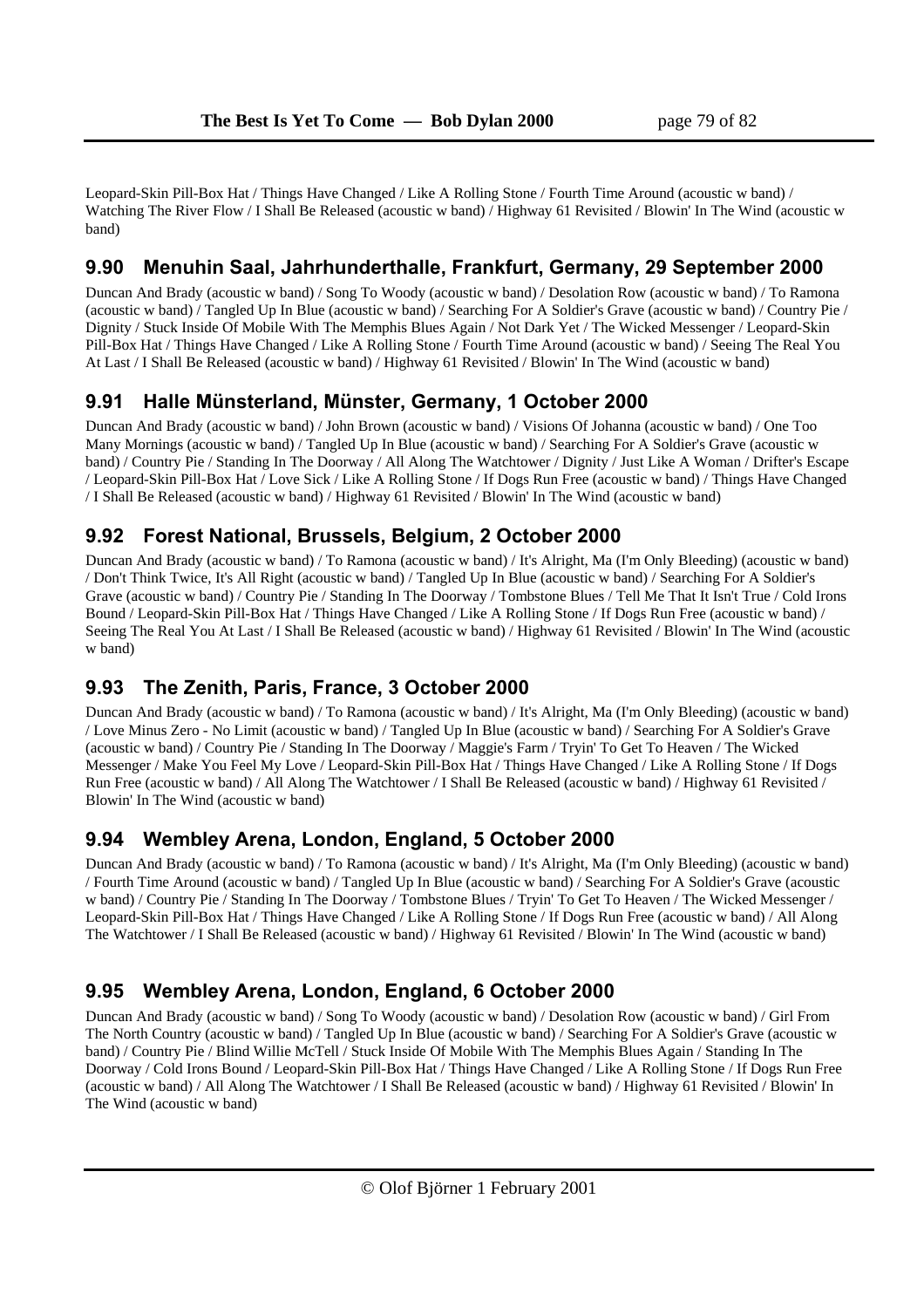### **9.96 Kohl Center, Madison, Wisconsin, 29 October 2000**

Duncan And Brady (acoustic w band) / To Ramona (acoustic w band) / Desolation Row (acoustic w band) / Tomorrow Is A Long Time (acoustic w band) / Tangled Up In Blue (acoustic w band) / Searching For A Soldier's Grave (acoustic w band) / Country Pie / Positively 4th Street / Tombstone Blues / Just Like A Woman / Drifter's Escape / Leopard-Skin Pill-Box Hat / Things Have Changed / Like A Rolling Stone / If Dogs Run Free (acoustic w band) / All Along The Watchtower / Forever Young (acoustic w band) / Highway 61 Revisited / Blowin' In The Wind (acoustic w band)

## **9.97 Welsh Ryan McGaw Hall, Northwestern University, Evanston, Illinois, 31 October 2000**

Duncan And Brady (acoustic w band) / To Ramona (acoustic w band) / Desolation Row (acoustic w band) / Girl From The North Country (acoustic w band) / Tangled Up In Blue (acoustic w band) / Searching For A Soldier's Grave (acoustic w band) / Country Pie / Tryin' To Get To Heaven / Stuck Inside Of Mobile With The Memphis Blues Again / Not Dark Yet / The Wicked Messenger / Leopard-Skin Pill-Box Hat / Things Have Changed / Like A Rolling Stone / If Dogs Run Free (acoustic w band) / All Along The Watchtower / I Shall Be Released (acoustic w band) / Highway 61 Revisited / Blowin' In The Wind (acoustic w band)

## **9.98 Auditorium, University Of Indiana, Bloomington, Indiana, 1 November 2000**

Duncan And Brady (acoustic w band) / To Ramona (acoustic w band) / It's Alright, Ma (I'm Only Bleeding) (acoustic w band) / The Lonesome Death Of Hattie Carroll (acoustic w band) / Tangled Up In Blue (acoustic w band) / Searching For A Soldier's Grave (acoustic w band) / Country Pie / Tryin' To Get To Heaven / Maggie's Farm / I Threw It All Away / Cold Irons Bound / Leopard-Skin Pill-Box Hat / Things Have Changed / Like A Rolling Stone / If Dogs Run Free (acoustic w band) / All Along The Watchtower / Blue Bonnet Girl (acoustic w band) / I Shall Be Released (acoustic w band) / Highway 61 Revisited / Blowin' In The Wind (acoustic w band)

# **9.99 The Edward C. Elliott Hall of Music, Purdue University, West Lafayette, Indiana, 2 November 2000**

Hallelujah, I'm Ready To Go (acoustic w band) / To Ramona (acoustic w band) / It's Alright, Ma (I'm Only Bleeding) (acoustic w band) / Chimes Of Freedom (acoustic w band) / Tangled Up In Blue (acoustic w band) / Searching For A Soldier's Grave (acoustic w band) / Country Pie / Tryin' To Get To Heaven / Watching The River Flow / I Threw It All Away / Drifter's Escape / Leopard-Skin Pill-Box Hat / Things Have Changed / Like A Rolling Stone / If Dogs Run Free (acoustic w band) / All Along The Watchtower / I Shall Be Released (acoustic w band) / Highway 61 Revisited / Blowin' In The Wind (acoustic w band)

### **9.100 John D. Millett Hall, Miami University, Oxford, Ohio, 4 November 2000**

I Am The Man, Thomas (acoustic w band) / Mr. Tambourine Man (acoustic w band) / It's Alright, Ma (I'm Only Bleeding) (acoustic w band) / Chimes Of Freedom (acoustic w band) / Tangled Up In Blue (acoustic w band) / Searching For A Soldier's Grave (acoustic w band) / Country Pie / Love Sick / Stuck Inside Of Mobile With The Memphis Blues Again / Not Dark Yet / The Wicked Messenger / Leopard-Skin Pill-Box Hat / Things Have Changed / Like A Rolling Stone / If Dogs Run Free (acoustic w band) / All Along The Watchtower / Don't Think Twice, It's All Right (acoustic w band) / Highway 61 Revisited / Blowin' In The Wind (acoustic w band)

## **9.101 Hill Auditorium, University Of Michigan, Ann Arbor, Michigan, 5 November 2000**

Duncan And Brady (acoustic w band) / To Ramona (acoustic w band) / Desolation Row (acoustic w band) / Mama, You Been On My Mind (acoustic w band) / Tangled Up In Blue (acoustic w band) / Searching For A Soldier's Grave (acoustic w band) / Country Pie / Standing In The Doorway / Tombstone Blues / Simple Twist Of Fate / Cold Irons Bound / Leopard-Skin Pill-Box Hat / Things Have Changed / Like A Rolling Stone / If Dogs Run Free (acoustic w band) / All Along The Watchtower / I Shall Be Released (acoustic w band) / Highway 61 Revisited / Blowin' In The Wind (acoustic w band)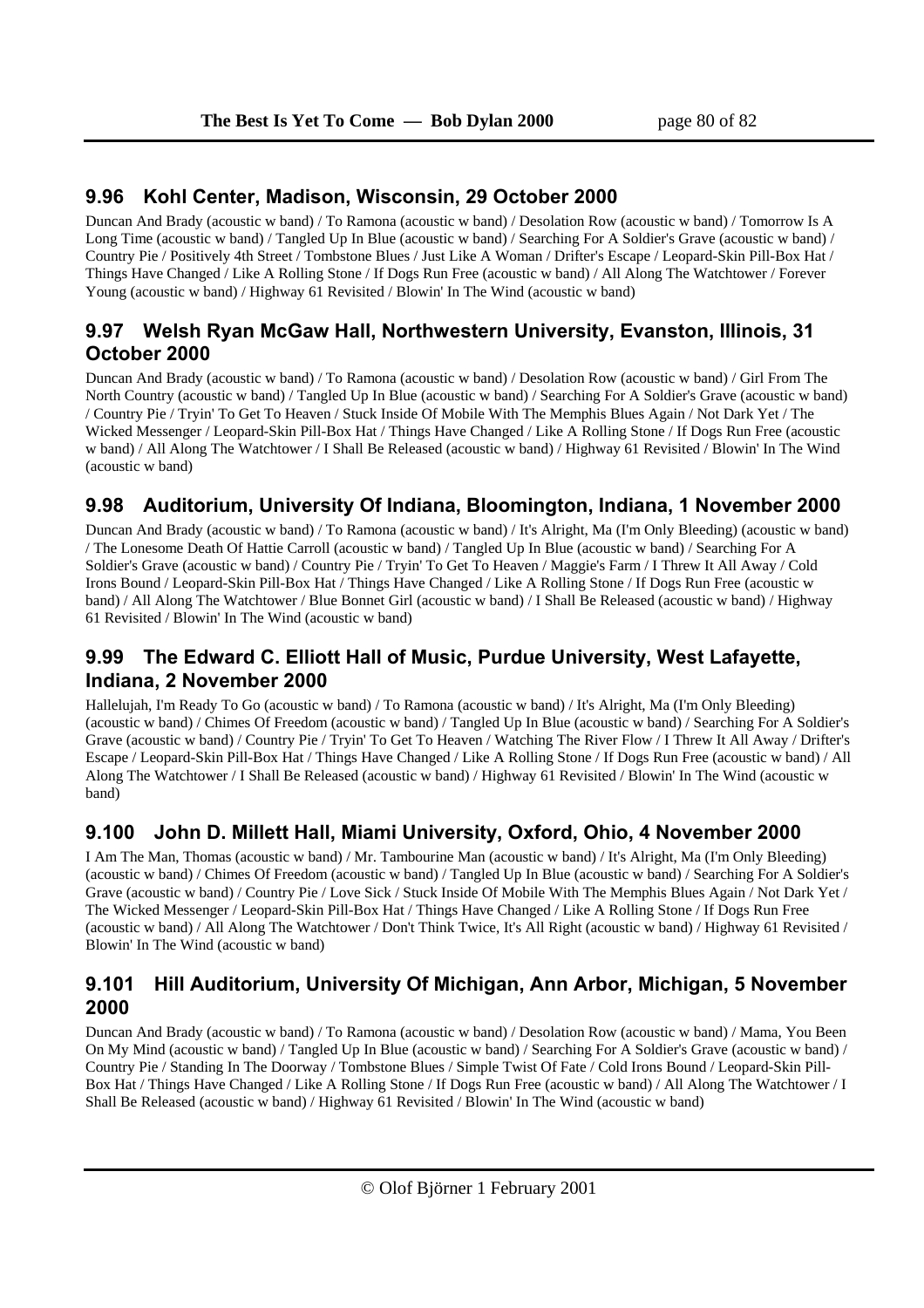## **9.102 A.J. Palumbo Center, Duquesne University, Pittsburgh, Pennsylvania, 6 November 2000**

Duncan And Brady (acoustic w band) / Mr. Tambourine Man (acoustic w band) / It's Alright, Ma (I'm Only Bleeding) (acoustic w band) / Love Minus Zero - No Limit (acoustic w band) / Tangled Up In Blue (acoustic w band) / Searching For A Soldier's Grave (acoustic w band) / Country Pie / Standing In The Doorway / Stuck Inside Of Mobile With The Memphis Blues Again / Just Like A Woman / Drifter's Escape / Leopard-Skin Pill-Box Hat / Things Have Changed / Like A Rolling Stone / If Dogs Run Free (acoustic w band) / All Along The Watchtower / Forever Young (acoustic w band) / Highway 61 Revisited / Blowin' In The Wind (acoustic w band)

### **9.103 Stabler Arena, Lehigh University, Bethlehem, Pennsylvania, 8 November 2000**

Duncan And Brady (acoustic w band) / The Times They Are A-Changin' (acoustic w band) / Desolation Row (acoustic w band) / Fourth Time Around (acoustic w band) / Tangled Up In Blue (acoustic w band) / Searching For A Soldier's Grave (acoustic w band) / Country Pie / Shelter From The Storm / Watching The River Flow / Tombstone Blues / Tryin' To Get To Heaven / The Wicked Messenger / Leopard-Skin Pill-Box Hat / Things Have Changed / Like A Rolling Stone / If Dogs Run Free (acoustic w band) / All Along The Watchtower / I Shall Be Released (acoustic w band) / Highway 61 Revisited / Blowin' In The Wind (acoustic w band)

# **9.104 Armory, Boston University, Boston, Massachusetts, 10 November 2000**

Duncan And Brady (acoustic w band) / To Ramona (acoustic w band) / It's Alright, Ma (I'm Only Bleeding) (acoustic w band) / Tomorrow Is A Long Time (acoustic w band) / Tangled Up In Blue (acoustic w band) / Searching For A Soldier's Grave (acoustic w band) / Country Pie / Standing In The Doorway / Maggie's Farm / Tryin' To Get To Heaven / Cold Irons Bound / Leopard-Skin Pill-Box Hat / Things Have Changed / Like A Rolling Stone / If Dogs Run Free (acoustic w band) / All Along The Watchtower / I Shall Be Released (acoustic w band) / Highway 61 Revisited / Blowin' In The Wind (acoustic w band)

# **9.105 Paul E. Tsongas Arena, Lowell, Massachusetts, 11 November 2000**

Duncan And Brady (acoustic w band) / Mr. Tambourine Man (acoustic w band) / It's Alright, Ma (I'm Only Bleeding) (acoustic w band) / The Lonesome Death Of Hattie Carroll (acoustic w band) / Tangled Up In Blue (acoustic w band) / Searching For A Soldier's Grave (acoustic w band) / Country Pie / God Knows / Stuck Inside Of Mobile With The Memphis Blues Again / Not Dark Yet / Drifter's Escape / Rainy Day Women # 12 & 35 / Things Have Changed / Like A Rolling Stone / If Dogs Run Free (acoustic w band) / All Along The Watchtower / Don't Think Twice, It's All Right (acoustic w band) / Highway 61 Revisited / Blowin' In The Wind (acoustic w band)

## **9.106 Keaney Auditorium, University Of Rhode Island, South Kingston, Rhode Island, 12 November 2000**

Duncan And Brady (acoustic w band) / My Back Pages (acoustic w band) / Desolation Row (acoustic w band) / Fourth Time Around (acoustic w band) / Tangled Up In Blue (acoustic w band) / Searching For A Soldier's Grave (acoustic w band) / Country Pie / 10,000 Men / Tell Me That It Isn't True / Maggie's Farm / The Wicked Messenger / This Wheel's On Fire / Cat's In The Well / Things Have Changed / Like A Rolling Stone / If Dogs Run Free (acoustic w band) / All Along The Watchtower / It Ain't Me, Babe (acoustic w band) / Highway 61 Revisited / Blowin' In The Wind (acoustic w band)

# **9.107 Central Maine Civic Center, Lewiston, Maine, 13 November 2000**

Duncan And Brady (acoustic w band) / To Ramona (acoustic w band) / It's Alright, Ma (I'm Only Bleeding) (acoustic w band) / Love Minus Zero - No Limit (acoustic w band) / Tangled Up In Blue (acoustic w band) / Searching For A Soldier's Grave (acoustic w band) / Country Pie / God Knows / Positively 4th Street / Tombstone Blues / Tryin' To Get To Heaven / Cold Irons Bound / Cat's In The Well / Things Have Changed / Like A Rolling Stone / If Dogs Run Free (acoustic w band) / Love Sick / Girl From The North Country (acoustic w band) / Highway 61 Revisited / Blowin' In The Wind (acoustic w band)